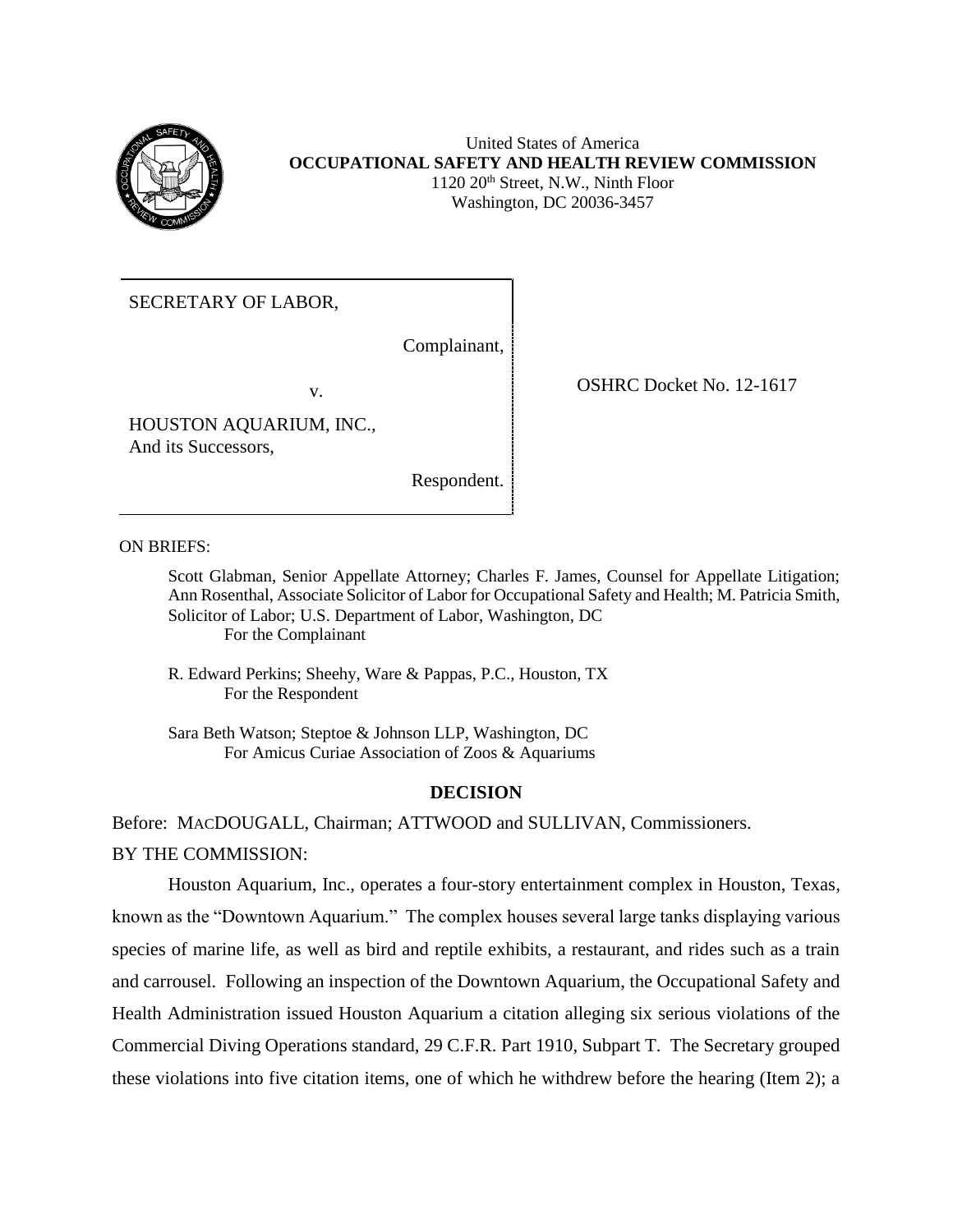total penalty of \$19,800 is proposed for the remaining items. The five citation items collectively allege that violations of five provisions of the diving standard occurred in six of the complex's aquatic tanks.<sup>1</sup>

During a three-day hearing, the Secretary introduced evidence that Houston Aquarium's divers perform several different activities in each tank.<sup>2</sup> The parties disputed whether those activities are covered by the diving standard, which does not apply to "any diving operation . . . [d]efined as scientific diving" and performed pursuant to a diving program that meets certain criteria. 29 C.F.R. § 1910.401(a)(2)(iv).<sup>3</sup> Administrative Law Judge Sharon D. Calhoun concluded that some of the cited diving activities are covered by the standard and affirmed Items 1, 3, 5a, and 5b; she vacated Item 4 on other grounds. She assessed a total penalty of \$4,500 (\$1,500 each for Items 1 and 3, and a single penalty of \$1,500 for Items 5a and 5b).

On review, Houston Aquarium does not dispute that, for each affirmed citation item, at least one of the diving activities that took place in each tank was an "event dive," which the

<sup>3</sup> The subsection provides in relevant part:

 $\overline{\phantom{a}}$ 

\* \* \*

(iv) Defined as scientific diving and which is under the direction and control of a diving program containing at least the following elements:

<sup>&</sup>lt;sup>1</sup> The cited provisions are: 29 C.F.R. § 1910.422(c)(1)(i) (two-way communications) (Item 1); 29 C.F.R. § 1910.424(c)(4)(i) (reserve breathing gas supply) (Item 3); 29 C.F.R. § 1910.430(g)(1) (depth gauges) (Item 4); 29 C.F.R. § 1910.430(j)(2)(i) (safety harnesses with positive buckling devices) (Item 5a); and 29 C.F.R. § 1910.430(j)(2)(ii) (attachment points for umbilical cords) (Item 5b).

<sup>&</sup>lt;sup>2</sup> Divers engage in three different types of dives: feeding and cleaning dives, "event dives," and "mortality dives." Event dives are performed to entertain visitors; for instance, a diver might hold up a sign with a marriage proposal or dress up as Santa or an elf and hold up a sign saying "Merry Fishmas." "Mortality dives" are done to remove dead fish that are then taken to the aquarium's lab for examination.

<sup>(2)</sup> This standard applies to diving and related support operations conducted in connection with all types of work and employment, including general industry, construction, ship repairing, shipbuilding, shipbreaking and longshoring. However, this standard does not apply to any diving operation:

<sup>(</sup>A) Diving safety manual . . . .

<sup>(</sup>B) Diving control (safety) board . . . .

<sup>29</sup> C.F.R. § 1910.401(a)(2).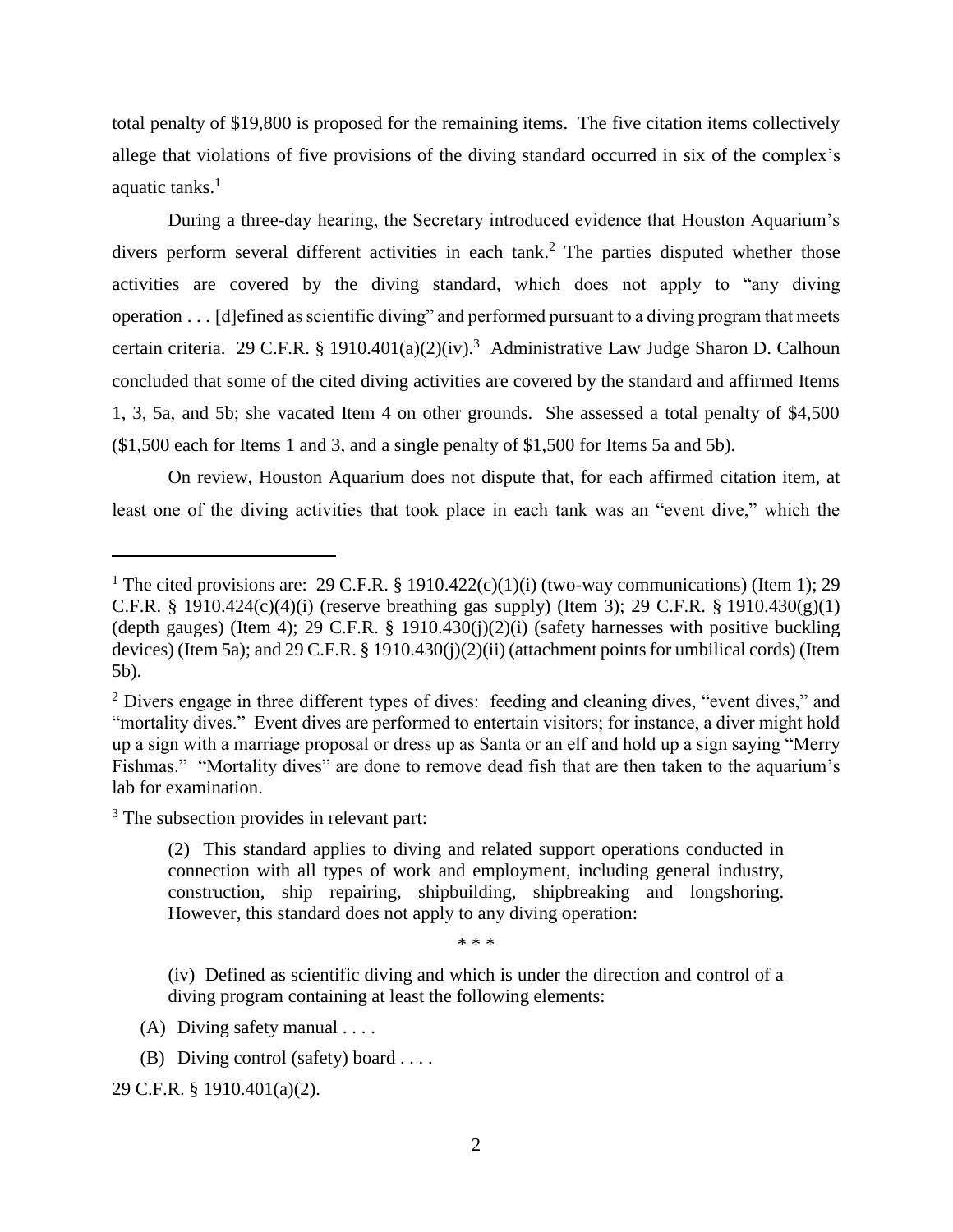company concedes does not qualify as scientific diving under the standard; the company also does not dispute that it violated the cited provisions when performing event dives.<sup>4</sup> Houston Aquarium argues, however, that the judge erred to the extent she found that "feeding and cleaning dives" did not qualify as scientific diving.<sup>5</sup> The company asserts that given this error,<sup>6</sup> the case should be remanded for the judge to reduce the penalties she assessed so that they are based only on the event dives. Because we conclude the judge correctly found that Houston Aquarium has not shown that its feeding and cleaning dives qualify for the "scientific diving" exception to the Commercial Diving Operations standard, we affirm the judge's decision in full.<sup>7</sup>

<sup>&</sup>lt;sup>4</sup> In its review brief, Houston Aquarium states that it now has new procedures for event dives.

<sup>&</sup>lt;sup>5</sup> The judge concluded that Houston Aquarium's "mortality dives" "marginally qualif[ied]" as scientific diving. On review, the Secretary does not challenge the judge's finding that these dives are exempt from the diving standard. Thus, only the feeding and cleaning dives are the subject of our review.

<sup>6</sup> The Association of Zoos and Aquariums ("AZA") filed an amicus brief in support of Houston Aquarium's position that its feeding and cleaning dives qualify as scientific diving. AZA is "a nonprofit organization that was founded in 1924 with the dual objective of bringing zoos and aquariums together in a collective effort to save species, and to work as a group to improve animal housing and care in zoos and aquariums." AZA states that it is "the accrediting body for the top zoos and aquariums in the United States and six other countries." To become accredited, AZA requires that members "undergo an inspection and rigorous review to ensure they meet AZA's standards for best practices in animal care, welfare and management." Houston Aquarium is accredited by AZA.

<sup>&</sup>lt;sup>7</sup> In its Petition for Discretionary Review, Houston Aquarium also argued that the judge erred in rejecting its claim that the diving standard does not apply to its diving activities because these activities do not fall within the terms of 29 C.F.R. § 1910.401(a)(1), which sets forth the standard's geographic scope. The judge rejected the company's argument based on her finding that the standard plainly states it applies "to every place of employment within the waters of the United States, *or within any State* . . . ." *Id.* (emphasis added). Commissioner Attwood agrees with the judge's reasoning and also finds that the standard plainly applies to the company's diving activities.

Commissioner Sullivan agrees to affirm the citation items but remains convinced that dives performed within aquaria were likely not intended to be subject to the Commercial Diving Standard when it was published as a final rule in 1977. 42 Fed. Reg. 37,650 (July 22, 1977). The standard covers commercial dives (construction, welding, shipwrecking, etc.) performed within the "waters of the United States." 29 C.F.R. § 1910.401(a)(1). After the standard was finalized, a clarification was issued exempting "scientific diving" from its coverage because those dives were not considered "commercial dives." 47 Fed. Reg. 53,357, 53,358 (Nov. 26, 1982) ("The [public comments] convinced OSHA that there was a significant difference between educational/scientific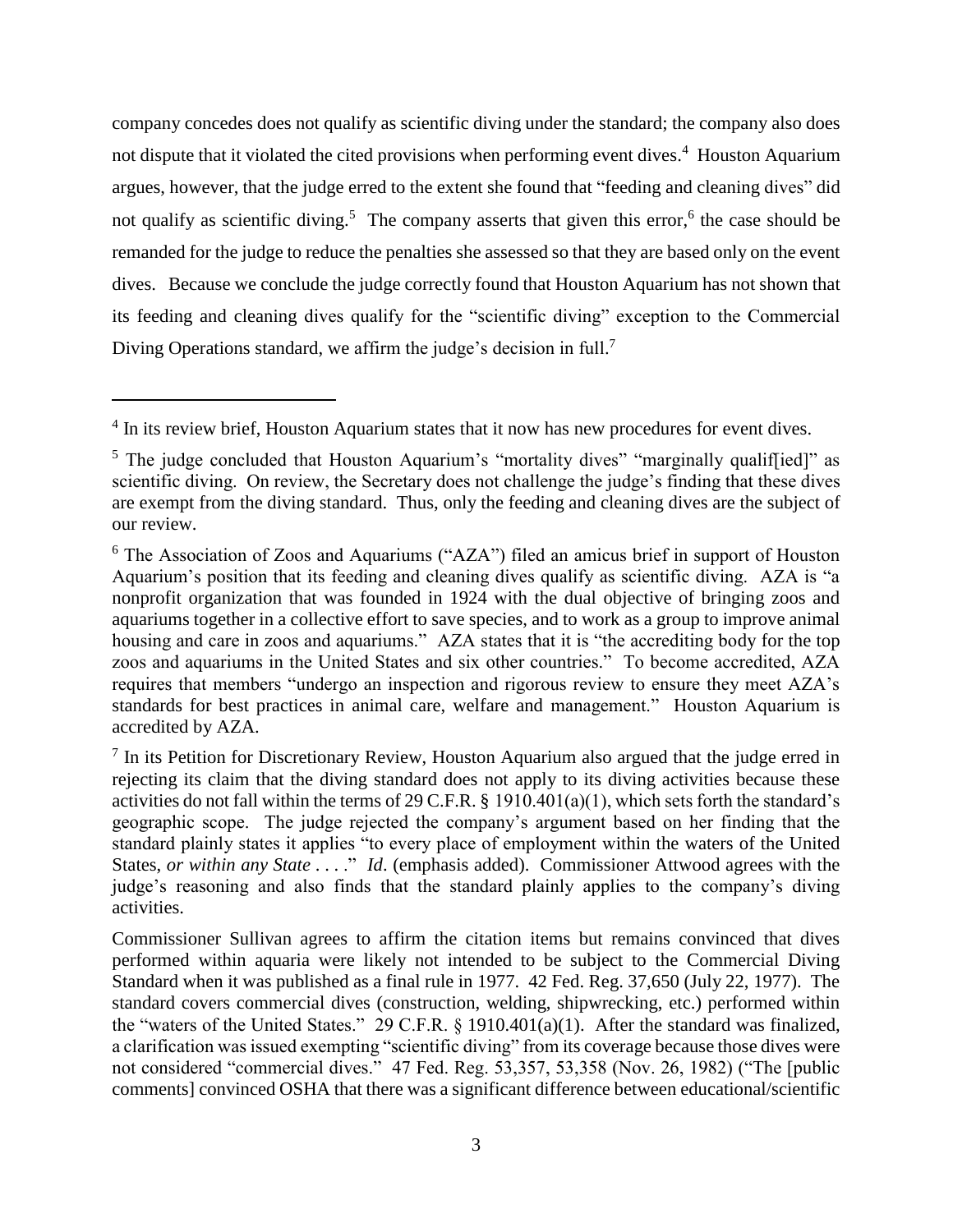### **BACKGROUND**

### **A. The Aquarium**

 $\overline{a}$ 

The Downtown Aquarium complex consists of several buildings as well as a Ferris wheel; a carrousel; a fair-like area with games; and other amusements, such as the "Shark Voyage" ride a small train that takes riders through a tunnel in the shark tank exhibit. The first floor of the main building in the complex houses several large tanks displaying various species of marine life, as well as exhibits of reptiles, birds, and a white tiger. The main building's second floor contains a restaurant, whose seating area surrounds a large, 90,000-gallon saltwater tank called the "Dining Room Tank."<sup>8</sup>

diving and commercial diving."). This exemption did not state, however, whether the newly exempted "scientific" dives would include dives in aquaria or enclosed tanks, or whether such dives were already exempt from the standard because as Houston Aquarium contends, they are not performed "within the waters of the United States."

Nonetheless, it is clear that in the "scientific diving" exemption, OSHA made no express exception for dives conducted in aquaria and there is nothing to indicate that during the rulemaking process, or the drafting of the "scientific diving" exemption, operators of aquaria urged the adoption of language exempting them from coverage based on the body of water in which aquaria dives are performed.

Not surprisingly, as unrebutted testimony presented by Houston Aquarium establishes, OSHA rarely, if ever, conducts inspections of aquaria or zoos under the diving standard. While OSHA will no doubt attribute this fact to its "prosecutorial discretion," Commissioner Sullivan considers this strong evidence that the standard was likely never meant to cover employers such as Houston Aquarium.

But the plain language of the standard does not allow for the imposition of this "likely intent" over the "letter of the law." Words in standards like this one may often have an impact on an industry or employer not originally contemplated by the agency and, for that reason, Commissioner Sullivan cannot conclude that OSHA intended to exclude aquaria from the diving standard's coverage. It is also quite possible that the agency had no real intention one way or the other as to whether the standard would apply to aquaria. Presumably if it had, OSHA would likely have made this intent clear in the language used. Under such circumstances, it is not appropriate for a judge, commission, or court to presume intent. The text of the standard is the best indication of intent, and, in this particular situation, the language used does not exempt aquaria from the standard's coverage. *See, e.g.*, *Good Samaritan Hosp. v. Shalala*, 508 U.S. 402, 409 (1993).

<sup>&</sup>lt;sup>8</sup> The third floor consists of a banquet area and kitchen, suitable for celebrations such as bar mitzvahs and weddings, while the fourth floor contains the main offices, the staff break room, and a biology area containing quarantined exhibits and a holding space for birds and reptiles not on exhibit.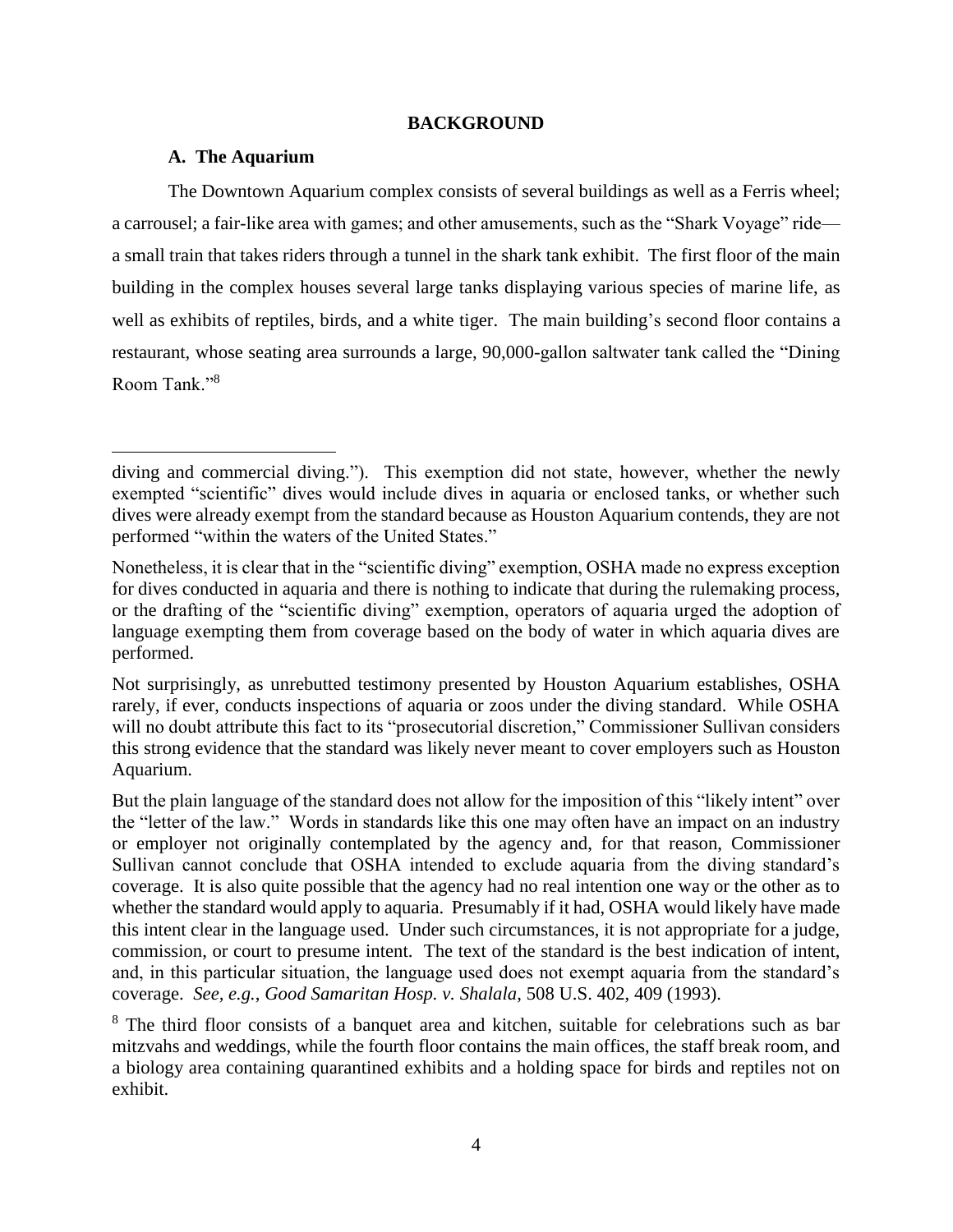Houston Aquarium employs divers whose primary duty is to dive in all of the tanks on a regular basis, primarily to clean them and feed the marine animals housed in them. The divers usually feed the animals immediately before cleaning and perform all of the cleaning tasks on the same dive. Regular cleaning tasks include scrubbing the tank's acrylic windows, rocks, and decorations to remove algae, and vacuuming the gravel at the bottom of the tanks to remove feces and food particles.

### **B. The Commercial Diving Operations Standard**

OSHA published the commercial diving operations standard as a final rule on July 22, 1977. 42 Fed. Reg. 37,650. That version of the standard applied to "diving and related support operations conducted in connection with all types of work and employment[], including general industry, construction, ship repairing, shipbuilding, shipbreaking and longshoring." 29 C.F.R. § 1910.401(a)(2) (1978). It also stated that the standard did not apply to certain activities (none of which are germane to this case), but "scientific diving" was not one of them.<sup>9</sup> *Id*. In response to expressed concerns that the rule did not exempt scientific diving, which had been voluntarily regulated for several years, OSHA engaged in notice-and-comment rulemaking and amended the diving standard on November 26, 1982, to add "scientific diving" to the list of activities to which the standard does not apply and include a definition of "scientific diving." 47 Fed. Reg. 53,357, 53,365 (Nov. 26, 1982).

The amended rule was challenged in the Court of Appeals for the District of Columbia Circuit, and during those proceedings the court issued an order requiring the Secretary to "authoritatively state guidelines that would indicate how the 'scientific' and 'commercial' classifications will be applied to arguably ambiguous cases." 49 Fed. Reg. 29,105, 29,106 (July 18, 1984). In response, OSHA published a notice in the Federal Register that included a set of four interpretive guidelines the agency stated it would use in "scrutiniz[ing] . . . seemingly close cases" and "*all of which must be met* for diving to qualify as scientific." *Id.* at 29,108 (emphasis added).After providing a comment period, OSHA published the guidelines in an appendix to Subpart T ("Appendix B—Guidelines for Scientific Diving"). 50 Fed. Reg. 1,046, 1,050 (Jan. 9,

<sup>&</sup>lt;sup>9</sup> The three other limited exceptions to the standard apply to certain diving operations: 1) performed solely for instructional purposes; 2) performed solely for search, rescue, or related public safety purposes; or 3) governed by certain rules or regulations which regulate research, development, or related purposes involving human subjects. 29 C.F.R. § 1910.401(a)(2)(i)-(iii).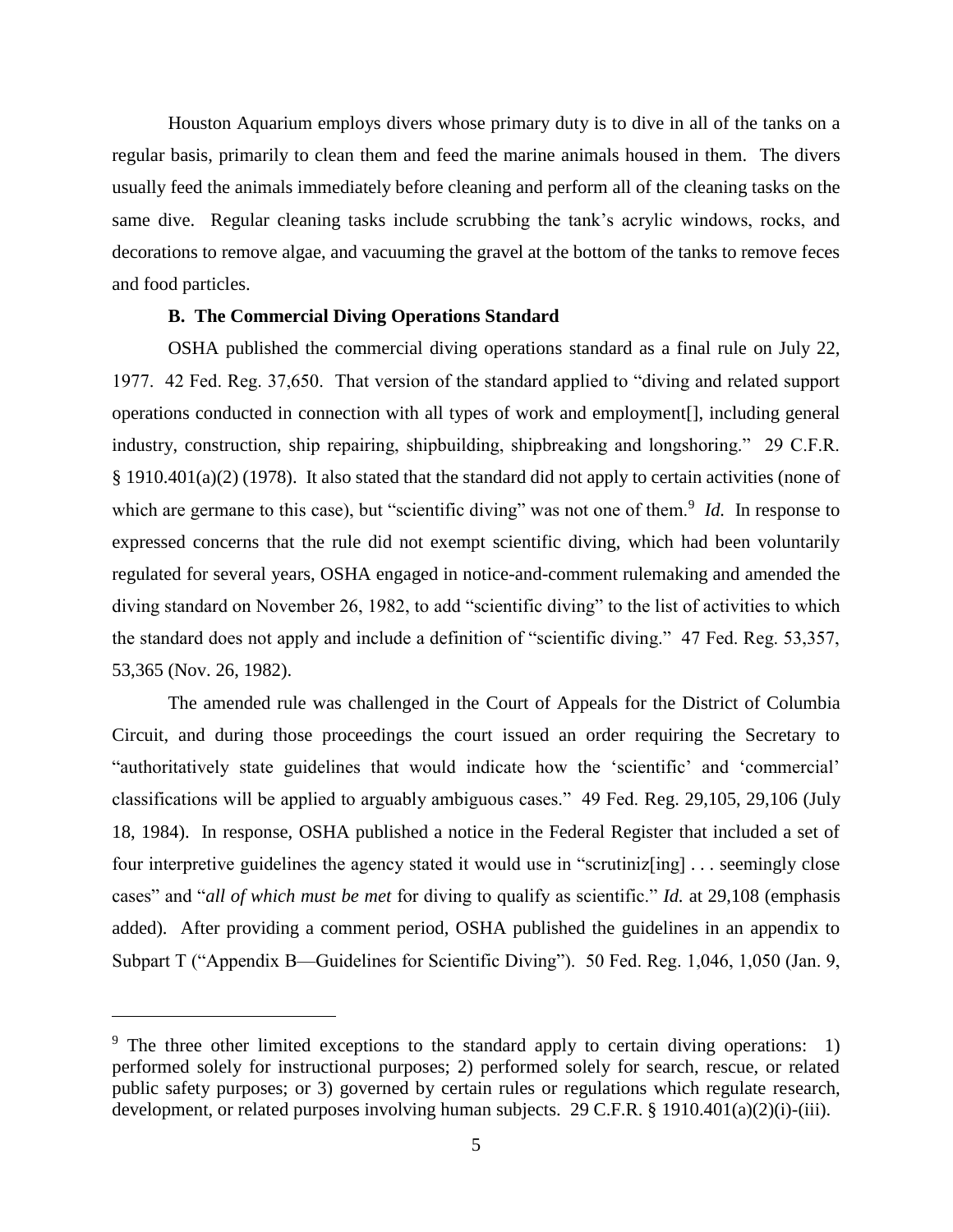1985). Unlike the initial Federal Register notice, the final Appendix does not state whether each guideline must be met for a diving activity to qualify as scientific diving. *Id*. However, in the preamble to its publication, OSHA stated that "[p]rograms must meet *all of the criteria* in the Final Rule as interpreted by the final guidelines to avail themselves of the exemption." *Id.* at 1,047 (emphasis added). And the text introducing the four guidelines states that they will be used "in conjunction" with the definition and other criteria to determine whether a diving program qualifies as scientific diving. 29 C.F.R. § 1910 subpt. T, Appendix B.

#### **C. The Judge's Decision**

 $\overline{a}$ 

The judge found that the feeding and cleaning dives did not constitute "scientific diving" within the meaning of the commercial diving standard. Of particular significance here, she found that:

[T]he dives performed by Houston Aquarium's employees for the purposes of feeding the animals and cleaning the exhibit tanks fall short of meeting the requirements for scientific diving. Scientific diving must be solely for the purpose of performing scientific research tasks. Scientific research requires the systematic collection and analysis of data. Other than recording the minimal information listed on the Facility Dive Log (which shows only that an assignment has been completed), the diver gathers no data about the animals or their environment during a feeding or cleaning dive. The dives foster the health and wellbeing of the animals in the care of Houston Aquarium, but they are not part of "a *process* for proposing and refining theoretical explanations about the world that are subject to further testing and refinement."

(quoting *Daubert v. Merrell Dow Pharm., Inc.,* 509 U.S. 579, 590 (1993)). The judge noted that the company's expert "conceded Houston Aquarium was not engaged in a research project: 'It wasn't as if they were performing a scientific project in conjunction with a university. They were just maintaining exhibits[.]' " Further, the judge found it "telling that Houston Aquarium adduced no evidence documenting observations made or data gathered about the animals during feeding or cleaning dives."<sup>10</sup>

#### **DISCUSSION**

The diving standard applies broadly to "diving and related support operations conducted in connection with all types of work and employments," but does not apply to any diving operation "[d]efined as scientific diving and which is under the direction and control of a diving program"

 $10$  The judge also discussed the application of the guidelines for scientific diving, finding that the feeding and cleaning dives comported with all but one of them.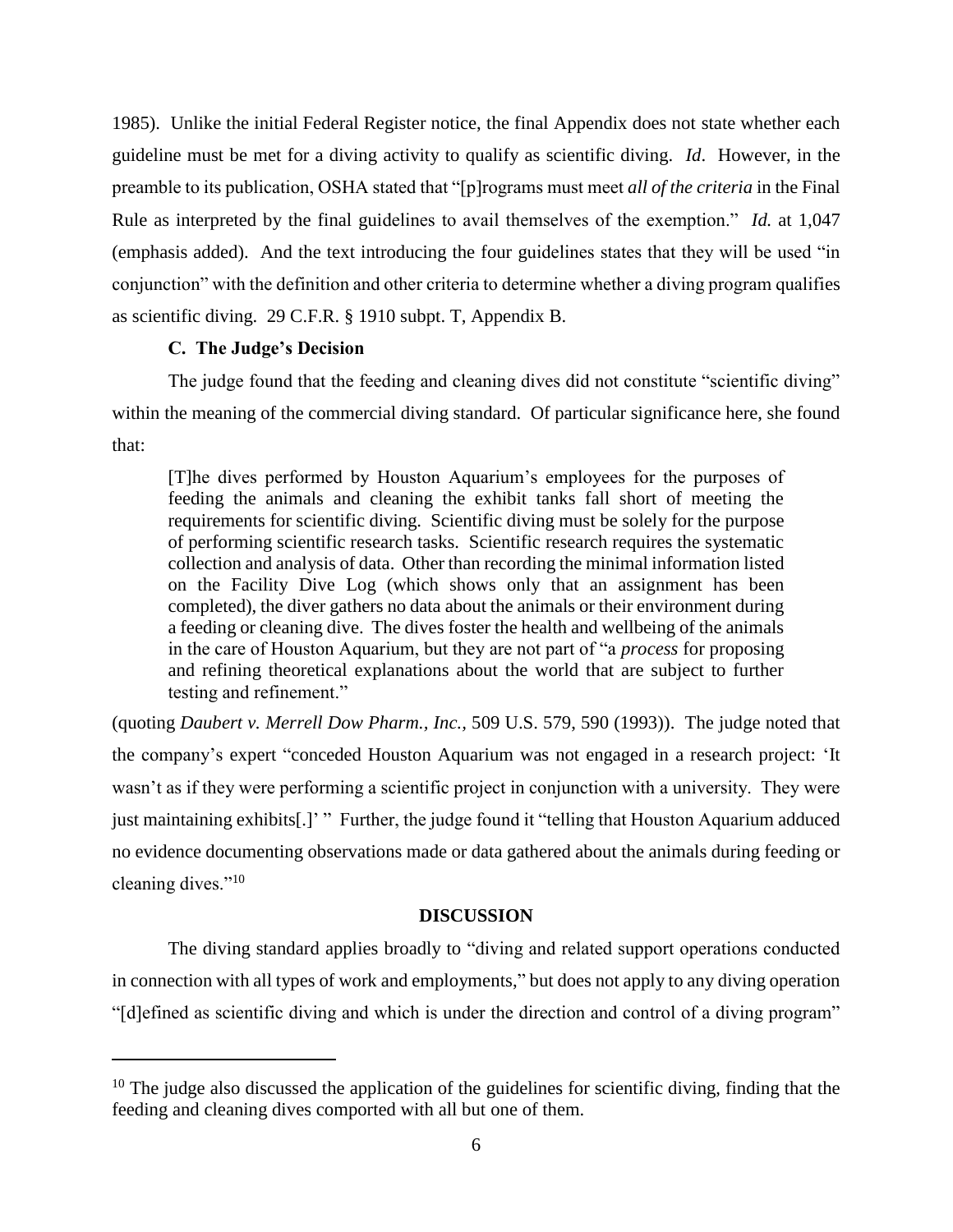that meets certain requirements. 29 C.F.R. § 1910.401(a)(2). The question presented by this case is whether the standard's scientific diving provision exempts from the commercial diving standard's coverage the feeding and cleaning dives performed by Houston Aquarium's divers. Because "scientific diving" is defined in the standard,<sup>11</sup> a threshold question is whether the Aquarium's feeding and cleaning dives meet that definition.<sup>12</sup>

# **A. Definition of Scientific Diving**

The parties dispute whether the feeding and cleaning dives meet two of the criteria for a diving activity to qualify for the scientific diving exception: the definition itself and the Appendix B guidelines. Although Houston Aquarium, which has the burden of proving that its diving activities qualify for the exception, does not dispute that the dives must meet both criteria to qualify

 $11$  The standard defines "scientific diving" as follows:

*Scientific diving* means diving performed solely as a necessary part of a scientific, research, or educational activity by employees whose sole purpose for diving is to perform scientific research tasks. Scientific diving does not include performing any tasks usually associated with commercial diving such as: Placing or removing heavy objects underwater; inspection of pipelines and similar objects; construction; demolition; cutting or welding; or the use of explosives.

 $12$  Our dissenting colleague criticizes our analysis of the language in the standard's definition of scientific diving and accuses us of thinking we know better than Houston Aquarium and members of the "scientific diving community" what that language means. But the issue before the Commission is a question of law—whether the feeding and cleaning dives meet the criteria for the "scientific diving" exception set forth in the Commercial Diving Operations standard, including the standard's definition of "scientific diving." The issue is not whether Houston Aquarium or its purported community considers its feeding and cleaning dives "scientific." A question of law requires interpreting the standard's text, and whether Houston Aquarium considers the dives "scientific" is not relevant to such a question. Interpreting regulatory text is the Commission's very role as an adjudicative body; doing so does not require its members to have scientific expertise. Moreover, while Houston Aquarium's opinion on this issue is not relevant, we note that evidence in the record shows Houston Aquarium itself did not consider such dives "scientific" prior to these proceedings. The Secretary produced an internal Houston Aquarium record, titled "Downtown Aquarium 2012 Internal Statistics," which catalogs the types of dives performed during the year in which the cited diving activities occurred. In this record, Houston Aquarium identified four distinct types of dives: "proficiency"; "scientific"; "scientific training"; and "animal care." In 2012, the Downtown Aquarium performed 21,832 dives for animal care, 134 dives for proficiency, and 0 dives for either scientific or scientific training purposes.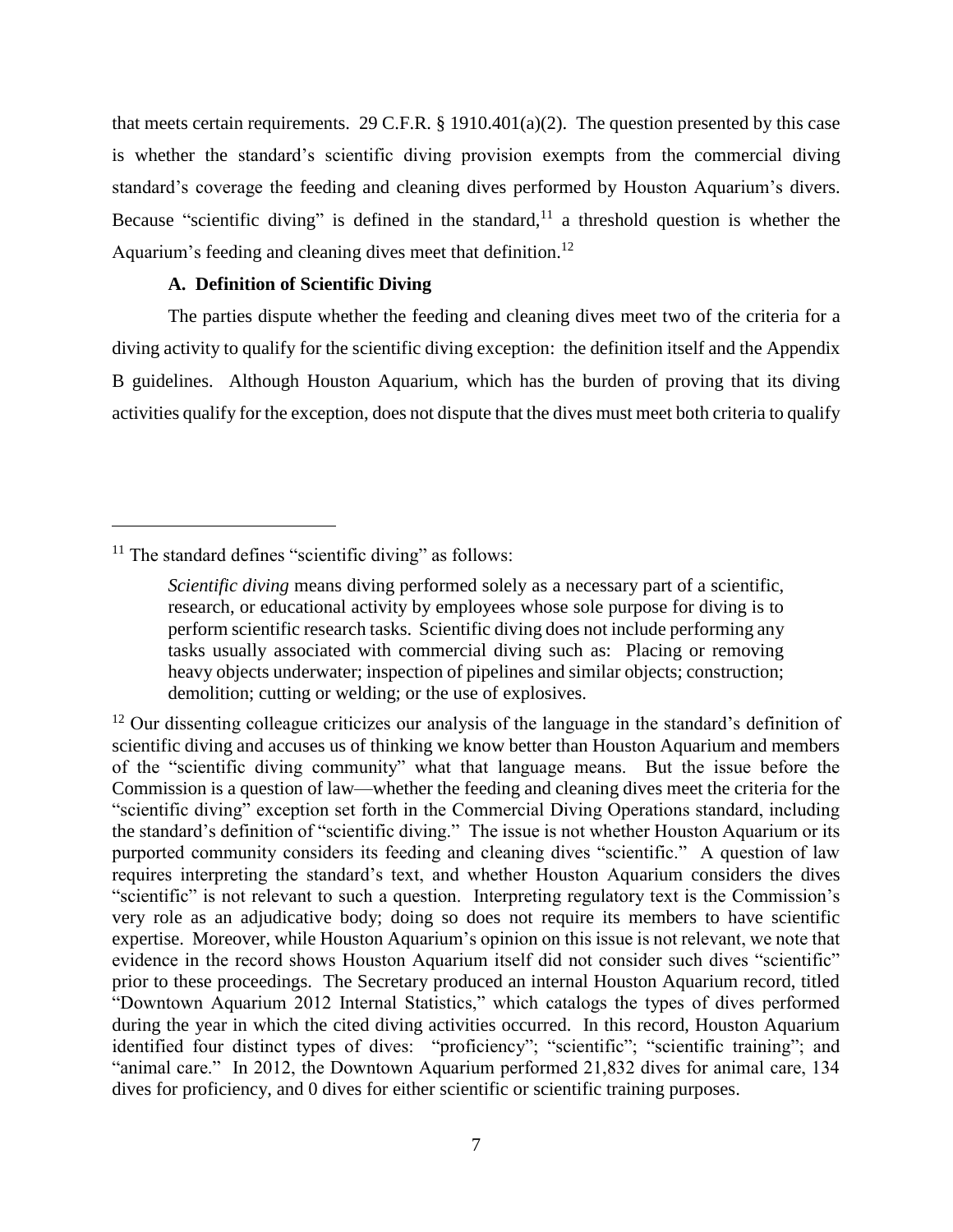for the exception, its arguments on review focus almost entirely on the guidelines.<sup>13</sup> While the guidelines are mandatory,<sup>14</sup> the requirements they contain plainly supplement, rather than

 $\overline{\phantom{a}}$ 

Moreover, the guidelines expressly state that they serve to distinguish "those scientific diving programs which are *exempt* from the requirements for commercial diving." (emphasis added). We find, therefore, that Houston Aquarium carries the burden of proving its feeding and cleaning dives meet the definition of scientific diving and the other applicable criteria. *See, e.g., C.J. Hughes*, 17 BNA OSHC at 1756. And as we discuss below, Houston Aquarium has failed to meet that burden.

 $14$  In its explanation of the proposed guidelines, OSHA refers to the guidelines as "interpretive," 49 Fed. Reg. 29,105, 29,108 (July 18, 1984), which suggests that they are the agency's interpretation of the standard rather than regulatory requirements (i.e. an "interpretive rule"); at the same time, the guidelines were appended to the standard after notice and comment, which is a prerequisite for promulgating a "legislative rule" under the Occupational Safety and Health Act and the Administrative Procedure Act (APA). *See* 50 Fed. Reg. 1,046, 1,050 (Jan. 9, 1985); 29

<sup>&</sup>lt;sup>13</sup> Houston Aquarium challenges the judge's finding that, because scientific diving is an exception to the diving standard, the company has the burden of proving that the feeding and cleaning dives meet the applicable criteria. According to the company, it is the Secretary who must prove the company was *not* engaged in scientific diving because he has the burden of proving the applicability of a standard. *See, e.g.*, *N&N Contractors, Inc. v. OSHRC*, 255 F.3d 122, 125-26 (4th Cir. 2001). However, the Commission has long held that the party claiming the benefit of an exception bears the burden of proof. *See C.J. Hughes Constr., Inc.*, 17 BNA OSHC 1753, 1756 (No. 93-3177, 1996) ("A party seeking the benefit of an exception to a legal requirement has the burden of proof to show that it qualifies for that exception."); *see also Stephenson Enters., Inc.*, 4 BNA OSHC 1702, 1705 (No. 5873, 1976) ("We have consistently held . . . that it is the burden of the party who is claiming an exemption to prove its applicability."), *aff'd*, 578 F.2d 1021 (5th Cir. 1978).

As the regulatory text plainly evinces, scientific diving is one of four specific diving circumstances that have been excluded from the standard's broad scope. *See Meacham v. Knolls Atomic Power Lab.*, 554 U.S. 84, 91 (2008) (although not expressly labeled "exceptions," instances in the Age Discrimination in Employment Act, 29 U.S.C. § 621 *et seq*, in which the prohibition on age discrimination did not apply, were exceptions based on "how the statute reads, with [such] exemptions laid out apart from the prohibitions"). The list of activities not covered by the diving standard is prefaced by an introductory clause: "*However*, this standard does not apply to . . . ." This language is similar to "provided, however," which has historically been considered "proviso" language. *See, e.g., United States v. Washington,* 157 F.3d 630, 639, 643 (9th Cir. 1998) (describing treaty provision that begins, "*Provided, however*, That . . . .", as a "proviso" and stating that the proviso "is an exception" that must be "strictly construed") (emphasis in original); *United States v. Fraidin*, 63 F.Supp. 271, 281 (D.Md. 1945) ("That proviso reads as follows: 'Provided, however, That . . . ."); *Peavey Grain Co.*, 15 BNA OSHC 1354, 1359 (No. 89-3046, 1991) (standard allowing employer with less than ten employees to use direct voice communication to serve as an alarm system instead of meeting other alarm requirements "provided [that] all employees can hear the alarm" was an "exception" and "the party claiming an exception has the burden to prove it comes within the exception.") (internal citations omitted).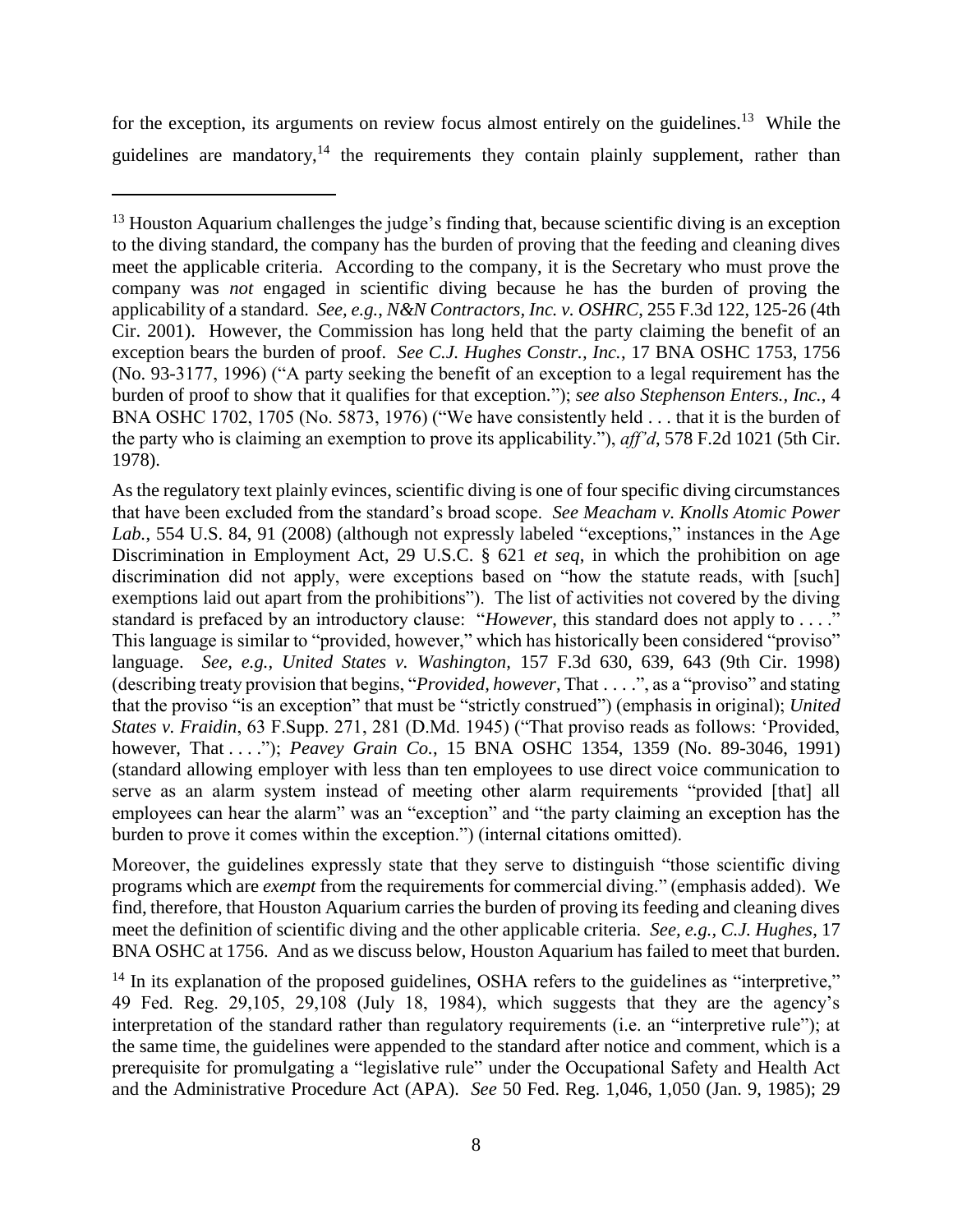supplant, the standard's "scientific diving" definition and other criteria.<sup>15</sup> And, as we conclude the feeding and cleaning dives fail to meet the plain terms of the definition of "scientific diving," it is unnecessary to address whether the dives also meet the guidelines' supplemental requirements.

l

Notwithstanding the reference to "interpretive guidelines" in its explanation of the proposed guidelines, OSHA clearly intended the guidelines to be a "legislative rule" with binding legal effect. Materials included in the Code of Federal Regulations are presumed to be mandatory unless the agency evidences an intent to the contrary. *See Am. Mining Congress v. Mine Safety & Health Admin.*, 995 F.2d 1106, 1109 (D.C. Cir. 1993) ("[A]n agency seems likely to have intended a rule to be legislative if it has the rule published in the Code of Federal Regulations; [44 U.S.C. § 1510](https://1.next.westlaw.com/Link/Document/FullText?findType=L&pubNum=1000546&cite=44USCAS1510&originatingDoc=I90c219fb969a11d9bc61beebb95be672&refType=LQ&originationContext=document&transitionType=DocumentItem&contextData=(sc.History*oc.UserEnteredCitation)) limits publication in that code to rules 'having general applicability and legal effect.' "); *Brock v. Cathedral Bluffs Shale Oil Co.*, 796 F.2d 533, 539 (D.C. Cir. 1986) (noting that the "real dividing point between regulations [with binding legal effect] and general statements of policy [that are not binding] is publication in the Code of Federal Regulations."); *see also Nat'l Mining Ass'n v. McCarthy*, 758 F.3d 243 (D.C. Cir. 2014) (describing factors to be considered when determining the nature of an agency action, including the agency's intent). In addition to using notice-and-comment rulemaking to promulgate them, the guidelines themselves use mandatory language: "This appendix contains guidelines *that will be used* in conjunction with  $§$  [1910.401\(a\)\(2\)\(iv\)](https://1.next.westlaw.com/Link/Document/FullText?findType=L&pubNum=1000547&cite=29CFRS1910.401&originatingDoc=NDDBB66608BE811D98CF4E0B65F42E6DA&refType=VB&originationContext=document&transitionType=DocumentItem&contextData=(sc.History*oc.Document)#co_pp_b9c60000a3934) to determine those scientific diving programs which are exempt from the requirements for commercial diving." 29 C.F.R. § 1910 subpt. T, Appendix B (emphasis added). Consistent with this language, in describing the guidelines in the preamble, OSHA states that "[p]rograms *must meet* all of the criteria in the Final Rule as interpreted by the final guidelines to avail themselves of the exemption." 50 Fed. Reg. at 1,047 (emphasis added).

<sup>15</sup> The guidelines expressly state that they "will be used *in conjunction with* § [1910.401\(a\)\(2\)\(iv\),](https://1.next.westlaw.com/Link/Document/FullText?findType=L&pubNum=1000547&cite=29CFRS1910.401&originatingDoc=NDDBB66608BE811D98CF4E0B65F42E6DA&refType=VB&originationContext=document&transitionType=DocumentItem&contextData=(sc.History*oc.Document)#co_pp_b9c60000a3934)" which contains the scientific diving provision and the diving safety manual and diving control board requirements. 29 C.F.R. § 1910 subpt. T, Appendix B; *see also Am. Fed'n of Gov't Employees, Local 2782 v. Fed. Labor Relations Auth.*, 803 F.2d 737, 740 (D.C. Cir. 1986) ("[R]egulations are to be read as a whole with 'each part or section . . . construed in connection with every other part or section.' ") (citation omitted). Moreover, OSHA has stated that it intended the guidelines to help distinguish scientific diving from commercial diving only in "seemingly close cases," not to take the place of the definition and other requirements. 49 Fed. Reg. 29,105, 29,109 (July 18, 1984). Indeed, the guidelines do not comprehensively address matters covered in the definition or in the other criteria. For example,  $\S 1910.401(a)(2)(iv)$  $\S 1910.401(a)(2)(iv)$  includes criteria for a

U.S.C. § 655(b); 5 U.S.C. § 553; 5 U.S.C. § 551(4) (defining a "rule," for purposes of APA requirements, broadly as "an agency statement of general or particular applicability and future effect designed to implement, interpret, or prescribe law or policy or describing the organization, procedure, or practice requirements of an agency . . . ."); 5 U.S.C. § 553(b)(A) (excepting "interpretive rules" and "general statements of policy" from the APA's notice-and-comment requirements for rulemaking); *Perez v. Mortgage Bankers Ass'n*, 135 S.Ct. 1199, 1203-04 (2015) (discussing the distinction between "legislative rules," which have "the force and effect of law" and must be issued through the notice-and-comment process, and "interpretative rules," which "do not have the force and effect of law," and noting that the difference between the two types of agency action is a "source of much scholarly and judicial debate.") (internal citations omitted).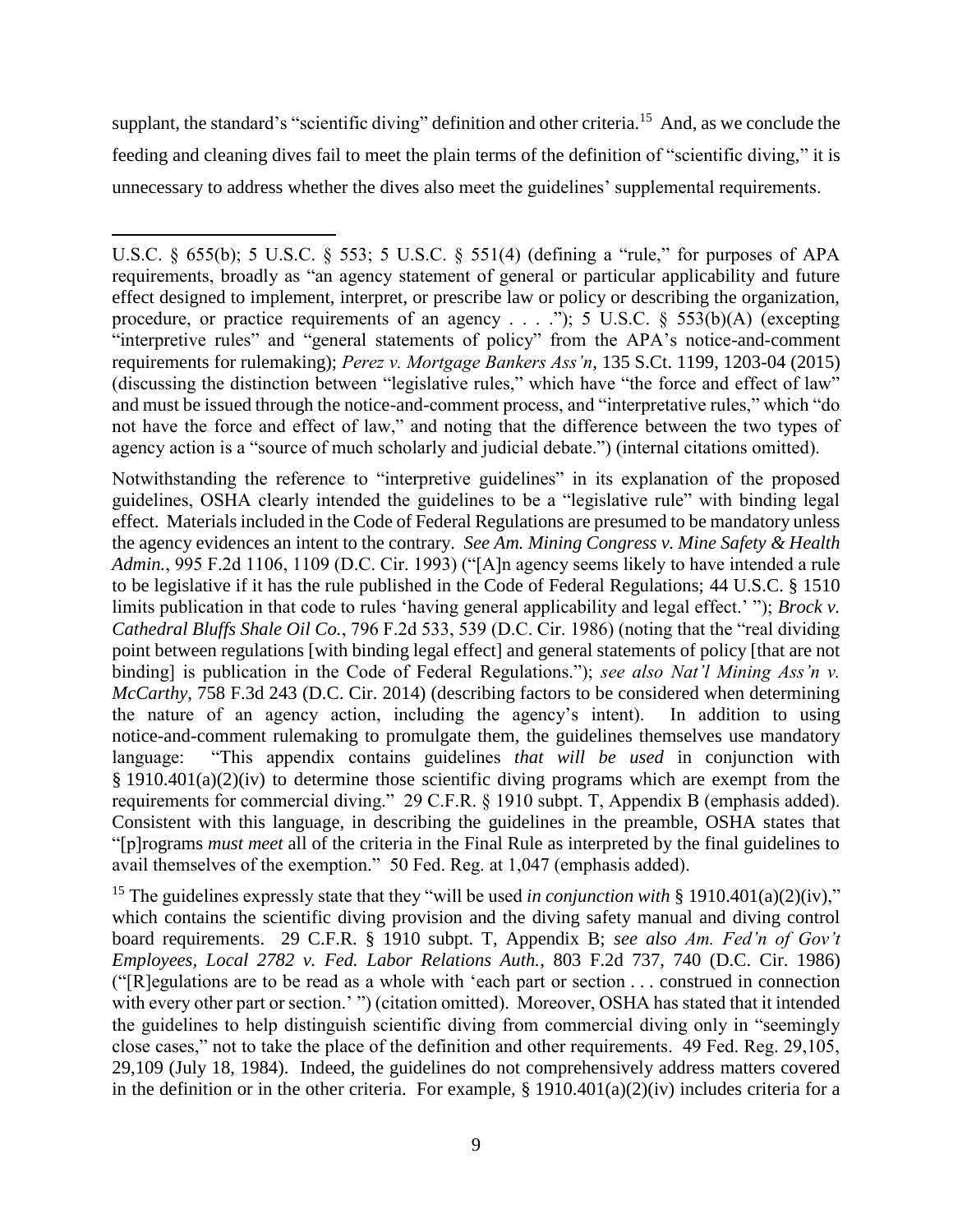When determining the meaning of the language in a standard, the Commission must first look to its text and structure, and, for the following reasons, that is where our inquiry necessarily ends as well. *Superior Masonry Builders, Inc*., 20 BNA OSHC 1182, 1184 (No. 96-1043, 2003). "If the meaning of [regulatory] language is 'sufficiently clear,' the inquiry ends there." *Beverly Healthcare-Hillview*, 21 BNA OSHC 1684, 1685 (No. 04-1091, 2006) (consolidated) (citation omitted), *aff'd in relevant part*, 541 F.3d 193 (3d Cir. 2008). As the Commission stated with regard to the similar process of statutory construction, " '[It] is elementary that the meaning of a statute must, in the first instance, be sought in the language in which the act is framed, and if that is plain . . . the sole function of the courts is to enforce it according to its terms.' " *Gen. Motors Corp.*, 17 BNA OSHC 1217, 1219 (No. 91-2973, 1995) (consolidated) (quoting *Caminetti v. United States*, 242 U.S. 470 (1917)), *aff'd*, 89 F.3d 313 (6th Cir. 1996).

As previously noted, "scientific diving" is defined as follows:

*Scientific diving* means diving performed solely as a necessary part of a scientific, research, or educational activity by employees whose sole purpose for diving is to perform scientific research tasks. Scientific diving does not include performing any tasks usually associated with commercial diving such as: Placing or removing heavy objects underwater; inspection of pipelines and similar objects; construction; demolition; cutting or welding; or the use of explosives.

This definition contains three basic requirements, all of which must be met for a diving activity to qualify as "scientific diving": it must be performed (1) "solely as a necessary part of a scientific, research, or educational activity," (2) "by employees whose sole purpose for diving is to perform scientific research tasks," and (3) it must not include "tasks usually associated with commercial diving" (i.e., tasks similar to those listed in the definition as examples of commercial diving activities).

Both before the judge and on review, Houston Aquarium has made no attempt to explain how its feeding and cleaning dives meet the second requirement of the definition—that dives be for the "*sole* purpose" of "perform[ing] *scientific research tasks*." <sup>16</sup> Instead, Houston Aquarium

diving safety manual, but the guidelines do not address any aspect of this manual. *Id*. Rather, the guidelines address only very specific issues, for example requiring that the information and data resulting from a project be non-proprietary. In any event, the case before us is not a close one, as we decide it based on plain meaning.

<sup>&</sup>lt;sup>16</sup> Our dissenting colleague also does not directly confront this "scientific research tasks" requirement, and instead begins her inquiry into what constitutes "scientific diving" by focusing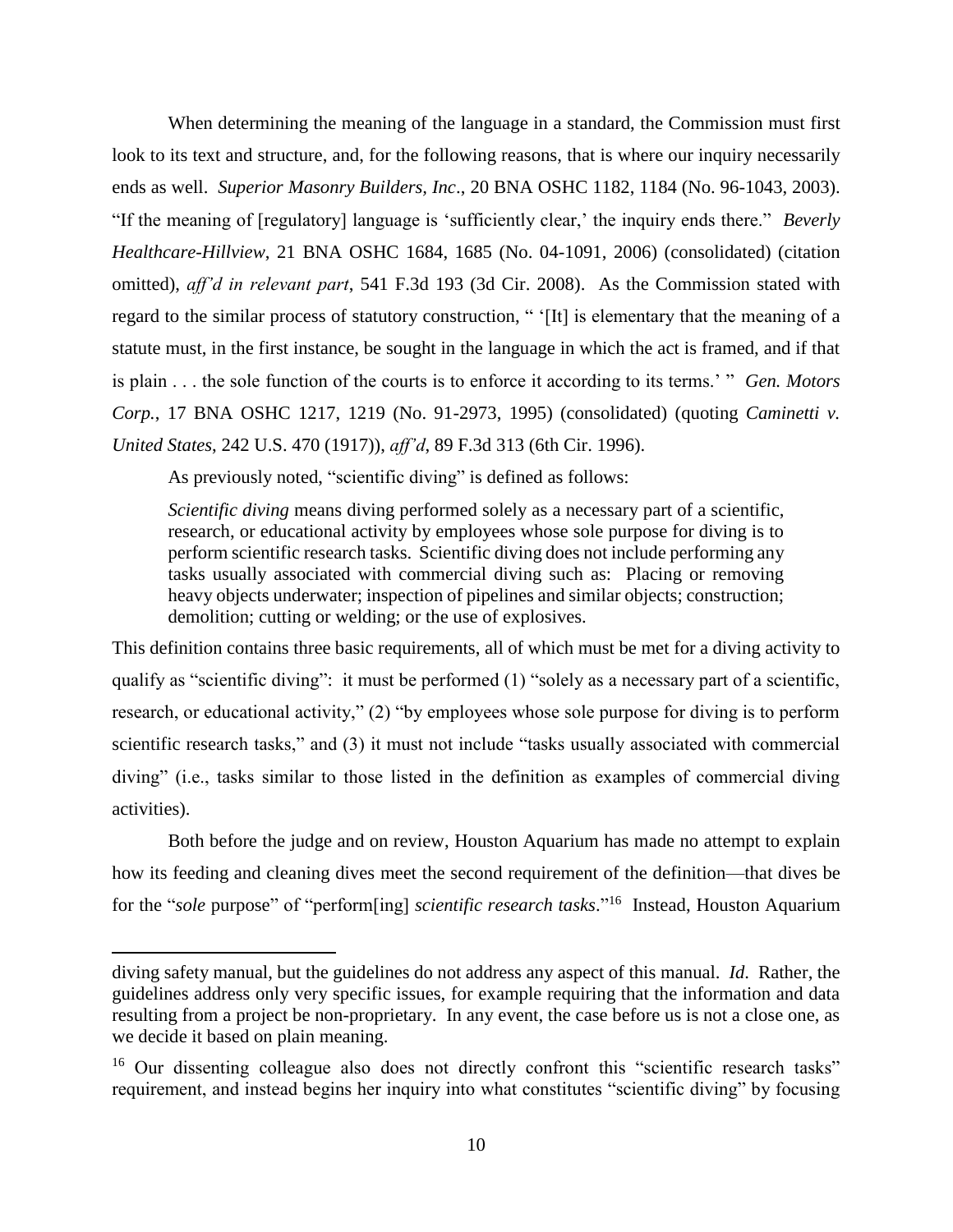simply asserts that these dives are not covered by the diving standard because the "marine research" and "scientific work" the company claims it conducts "is not possible without proper cleaning and maintenance." This argument fails for two reasons: (1) there is no evidence that Houston Aquarium conducts any scientific research, either as a general matter or during its feeding and cleaning dives; and (2) even if it were conducting scientific research, it has not shown that the *sole* purpose of the feeding and cleaning dives is "to perform scientific research tasks."

### *1. No Evidence that Houston Aquarium Conducts Scientific Research*

l

Although the standard defines "scientific diving," the definition itself uses, rather than defines, the words "scientific" and "research." *See* 29 C.F.R. § 1910.402. Therefore, we turn to the dictionary for guidance as to the meaning of this phrase. *See United States v. Sherburne*, 249 F.3d 1121, 1126 (9th Cir. 2001) ("turn[ing] to the dictionary for guidance" in absence of statutory definition); *Crawford v. Metro. Gov't of Nashville & Davidson Cty.*, 555 U.S. 271, 276 (2009) (undefined term "carries its ordinary meaning"). The word "scientific" means "of, pertaining to, or concerned with a science or the sciences." RANDOM HOUSE WEBSTER'S COLLEGE DICTIONARY

on the third requirement, which provides examples of what it is not. Thus, she argues that *in comparison to* the types of commercial diving activities mentioned in the scientific diving exception—"[p]lacing or removing heavy objects underwater; inspection of pipelines and similar objects; construction; demolition; cutting or welding; or the use of explosives"—Houston Aquarium's feeding and cleaning dives more closely resemble scientific diving and therefore must meet the definition of scientific diving. But this analysis turns the inquiry on its head. Simply because the feeding and cleaning dives do not resemble the examples of commercial diving activities mentioned in the scientific diving definition (a point no one could dispute) does not mean they must automatically fall within the scientific diving exception; there are innumerable diving activities which are not similar to the listed examples and are clearly not scientific research tasks, such as guiding tourists on underwater excursions and gathering marine life from the seabed for sale. Indeed, the scientific diving exception *is an exception*. Its purpose is to distinguish scientific diving *from all other diving*, which under the standard is by default considered commercial diving. Thus, our colleague's contrary analysis effectively rewrites the standard so that scientific diving is the rule and commercial diving the exception—a result plainly contrary to the standard's text and purpose.

The fallacy of our colleague's analysis is further demonstrated by Houston Aquarium's event dives—dives the aquarium itself concedes are subject to the Commercial Diving standard. But under our colleague's backward analysis, although the aquarium's event dives are performed primarily for entertainment purposes, they too should also be considered scientific diving because they obviously do not involve "[p]lacing or removing heavy objects underwater; inspection of pipelines and similar objects; construction; demolition; cutting or welding; or the use of explosives."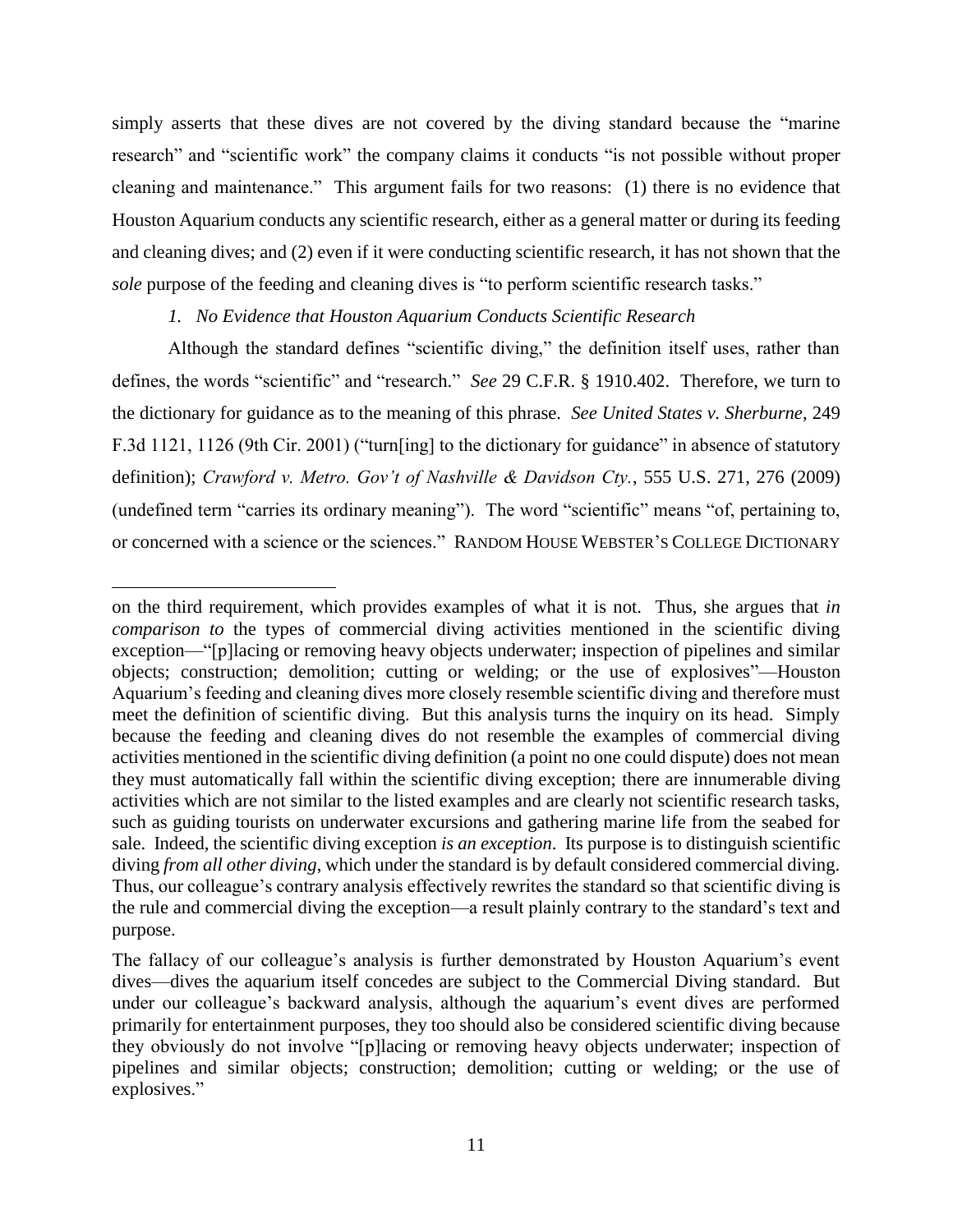1159 (Deluxe ed. 1997). And "science" is "a branch of knowledge or study dealing with a body of facts or truths systematically arranged and showing the operation of general laws," or, more broadly, "systematic knowledge of the physical or material world gained through observation and experimentation." *Id.* "Research" means "diligent and systematic inquiry into a subject in order to discover or revise facts, theories, etc." *Id.* at 1105. Therefore, a "scientific research task" is one that involves a diligent investigation or study in furtherance of an organized body of knowledge or knowledge obtained through exact observation and organized experiment.<sup>17</sup> There is absolutely no evidence in the record that Houston Aquarium performs scientific research, so it is not surprising that there is also no evidence its divers engage in scientific research tasks during feeding and cleaning dives.

Houston Aquarium vaguely alludes to conducting "research work" several times in its review brief and asserts that its Downtown Aquarium is "truly a scientific research and education center," but the company does not identify a single example of a study or research project it has performed, much less one that is being performed while engaging in feeding and cleaning dives. Nor does the record reveal any such research or study.<sup>18</sup> Thus, for example, when the company's Director of Animal Operations, Jim Prappas, was asked the types of research projects in which Houston Aquarium engages, he responded: "Well, anything that we're doing with an endangered species is considered a research project or it's considered a significant part of supporting the industry's animal welfare knowledge." As an example, Prappas pointed to Houston Aquarium's possession of a potentially breeding pair of endangered microdon sawfish, suggesting that these animals constitute a "research project" because the pair would be needed for "future pro[geny] or any exhibits that we want to develop . . . for research or education[.]" He did not claim, however,

 $\overline{a}$ 

 $17$  This conception of "scientific research task" accords with the statement in Appendix B's second guideline that "[t]he purpose of the project using scientific diving is the *advancement* of science . . . ." 29 C.F.R. § 1910 subpt. T, Appendix B, Guideline 2 (emphasis added).

 $18$  Our colleague's dissent describes the daily maintenance of the tanks itself as an "ongoing" laboratory experiment," apparently under the theory that such maintenance furthers knowledge of how to care for marine animals. As discussed below, even if it is true that a coincidental byproduct of the feeding and cleaning dives is that they enhance the institutional knowledge of how to care for marine animals in aquaria, there is simply no evidence that obtaining such knowledge is the company's purpose for maintaining the Downtown Aquarium's tanks. A laboratory experiment (or other research project) is a purposeful activity conducted with the specific goal of learning more about a subject, not simply an activity that happens to advance knowledge on a subject (as all human activities have the potential to do).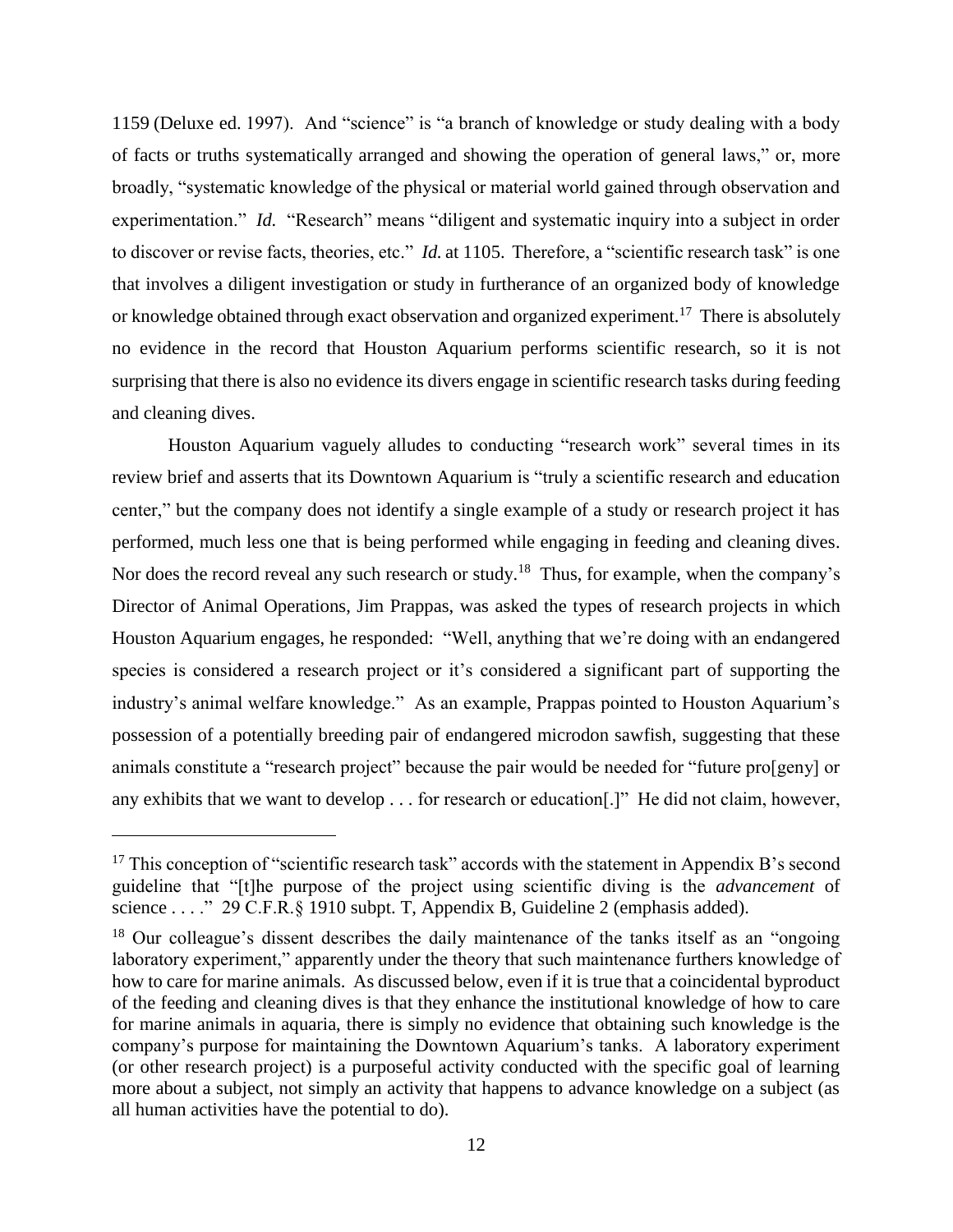that Houston Aquarium had engaged in any systematic investigation to further knowledge regarding the sawfish (or any other animal), nor did he identify any other research that the company has actually performed. Merely possessing an endangered species that *might* be used for a future scientific research project does not itself constitute "scientific research."

Houston Aquarium (and our dissenting colleague) also contends that by caring for the marine animals and maintaining their exhibits during feeding and cleaning dives it is engaged in the science of animal husbandry, and its divers collect information that "becomes part of the institutional knowledge on how to care properly for the animals." Specifically, the company contends that its divers observe various conditions while performing feeding and cleaning dives, such as whether any animals appear injured or are acting in an unusual manner: "[i]nformation regarding animal health, animal behavior, time spent cleaning, the types of material used to clean, the effectiveness of the materials used, the time of day, the depth of the water and the observations of organisms is documented and shared." Derek Smith, who the judge found qualified to testify as an expert on behalf of Houston Aquarium on SCUBA diving and aquarium science, testified that because the company is accredited by the AZA, it is "required to keep extensive records on the animal[s'] care; the amount of food they're given, the amount of cleaning that's done . . . ." Smith also claimed that Houston Aquarium's animal care "data" are shared with other aquariums and that this information-sharing helps advance animal husbandry science. But Smith did not identify any instance in which the company's purported data had actually advanced the aquarium community's knowledge of animal husbandry. Simply possessing and taking care of animals in the absence of any evidence that the company also engages in a systematic attempt to further knowledge regarding animal husbandry or the animals themselves, does not qualify as "scientific research" under the plain meaning of that term.

There is also no evidence that the company makes or maintains records to further scientific knowledge of aquarium maintenance and feeding methods. For example, there is no evidence that Houston Aquarium catalogs or tracks its findings in some organized manner; there is not even a single document in evidence in which the company compiled or otherwise recorded any findings it made as a result of its diving activities over the twelve years it had been in operation as of the time of the hearing. Nor is there: (1) any record in evidence in which observations made by its divers while performing feeding and cleaning dives were recorded; (2) evidence of meetings in which such observations were discussed; (3) evidence that employees had drafted papers based on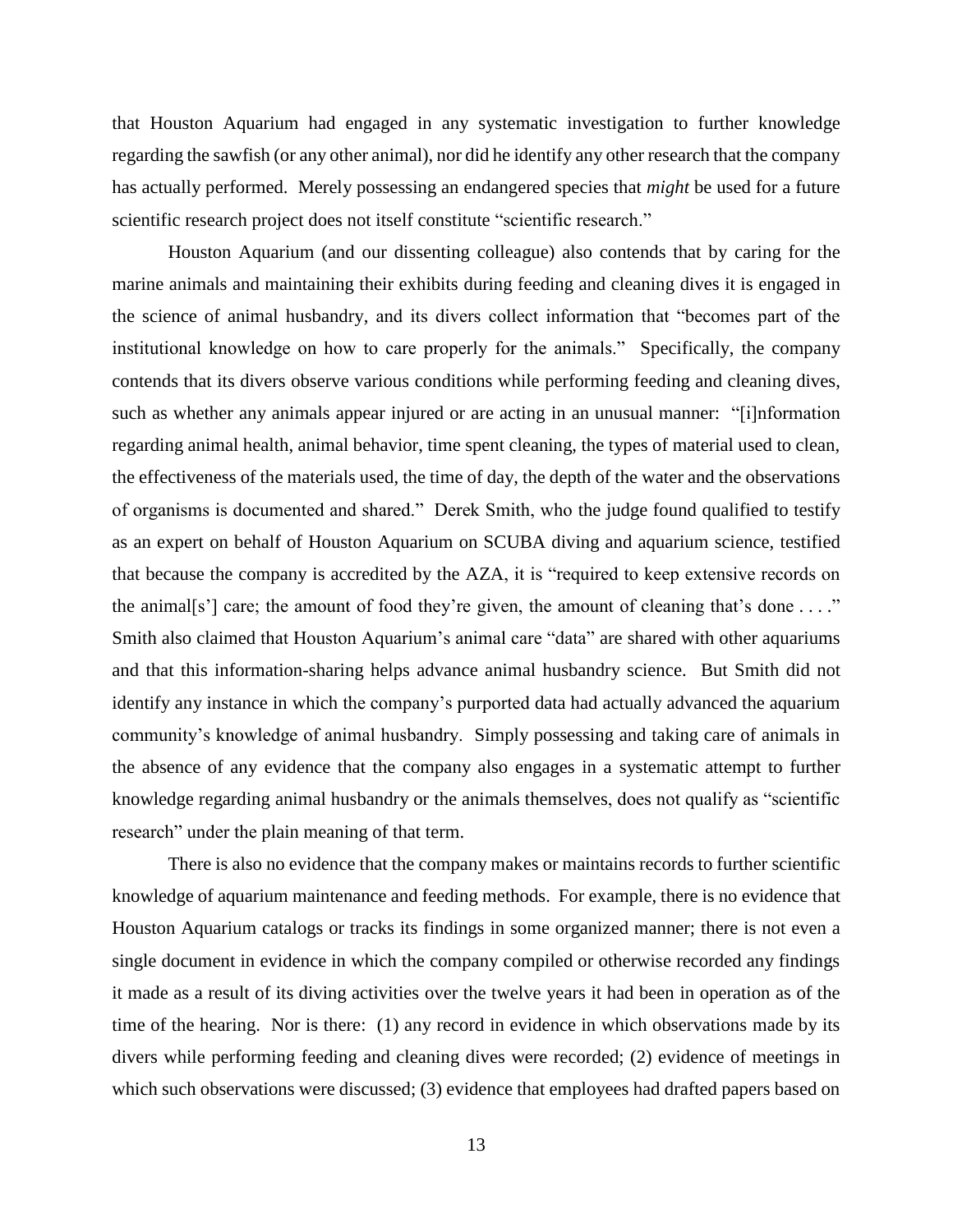any diving activities; or (4) any other documentary evidence reflecting that the company kept track of the development of any knowledge it purportedly gained about marine life or aquarium maintenance methods.<sup>19</sup> Apart from dive logs kept by the Downtown Aquarium that simply record the length of time spent underwater and contain one or two-word descriptions of the dive's purpose (e.g., "scrub," "feed/clean"), Houston Aquarium has provided no examples of the animal care records it claims to maintain.

And, although William Boyes, a Houston Aquarium Dive Safety Officer, testified that the divers "keep detailed records of who eats what," he did not say *why* these records are kept or how they are used, and Houston Aquarium did not present any examples of such records. When asked if the divers collected any data while cleaning the tanks, former Houston Aquarium diver Justin Clay replied:

No, we didn't. I don't think so. I don't think we really collected data or anything . . . . I mean, besides just logging [the purpose and time length of] the dives  $\dots$  But in terms of data, I don't think we did collect anything  $\dots$ 

\*\*\*

I think, for the most part, it was cleaning and it was – you know, I mean if we noticed anything, like, if a fish had an injury or something like that. I mean, I – but that was all up to you. I always would make a point to tell the biologist things that I saw.

Indeed, Smith acknowledged that "[i]t wasn't as if [the Houston Aquarium divers] were performing a scientific project in conjunction with a university. They were just maintaining the exhibits . . . . " Thus, Houston Aquarium has failed to show that it engaged in scientific research in the fields of animal husbandry, aquarium maintenance methods, or any other subjects. Consequently, the company's contention that its feeding and cleaning dives are exempt scientific

 $19$  Our colleague apparently recognizes that Houston Aquarium has produced no written documents that would support its argument that it engages in scientific research, for she asserts that we incorrectly conclude that data gathering "must include written records." Data means "a body or collection of facts or particulars, information." RANDOM HOUSE WEBSTER'S COLLEGE DICTIONARY,*supra* at 336. We think it is unlikely that scientific research can be conducted without the use of the written word.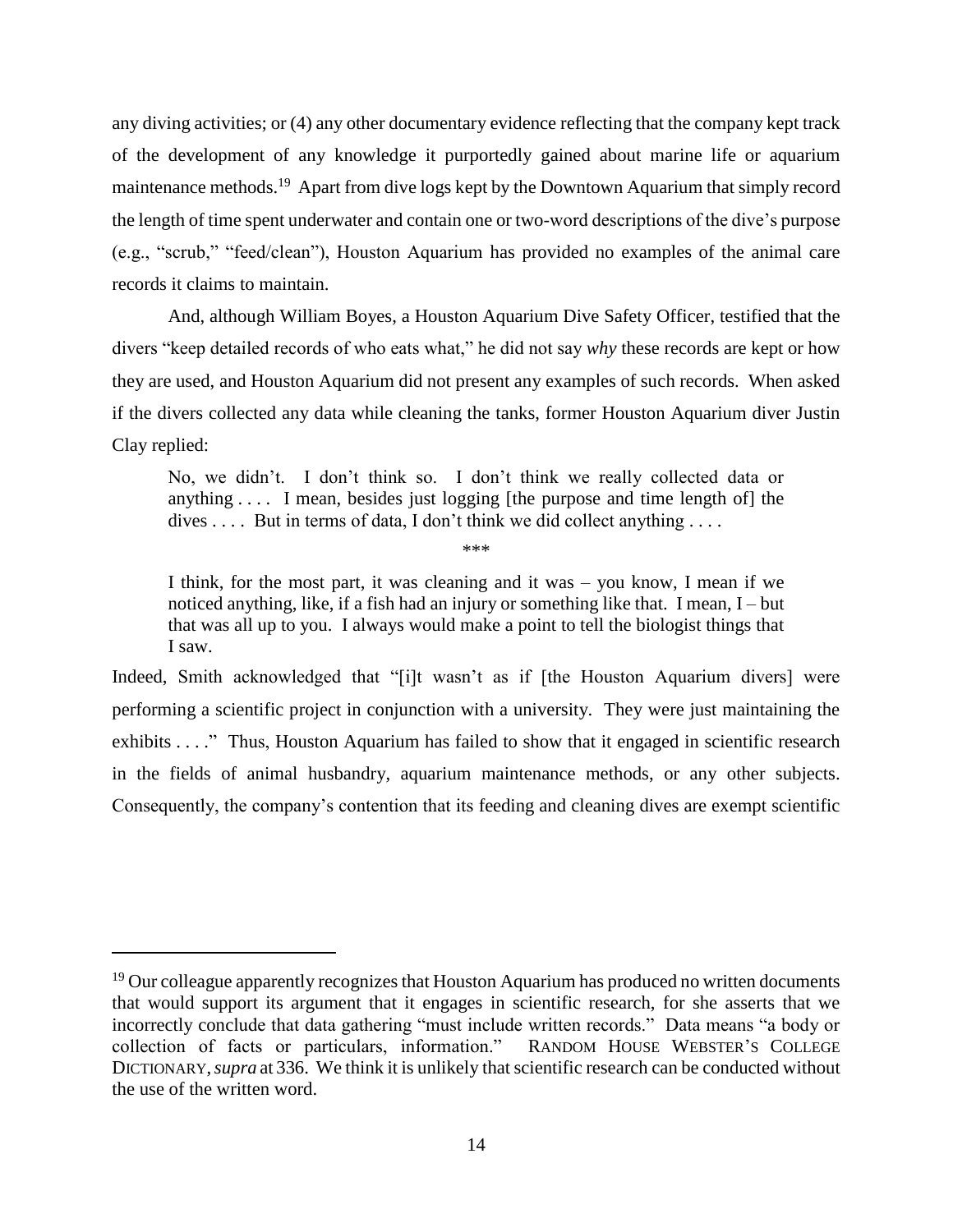dives because they support the scientific research it purportedly conducts is based on an unsupported premise.<sup>20</sup>

# *2. Performing Scientific Research Tasks is not the Sole Purpose of these Dives*

In arguing that the exception applies because proper feeding and cleaning is necessary for its scientific research, Houston Aquarium also ignores the definition's requirement that "the *sole* purpose for diving is to perform scientific research tasks." 29 C.F.R. § 1910.402 (emphasis added). The scientific diving definition includes the following language: "Scientific diving means diving performed solely as a necessary part of a scientific, research, or educational activity by employees whose sole purpose for diving is to perform scientific research tasks." There is a key difference in the wording between the first and second parts of this sentence. Specifically, the first clause— "[s]cientific diving means diving performed solely *as a necessary part of* a scientific, research, or

 $\overline{a}$ 

 $20$  Our colleague finds that feeding and cleaning are aspects of animal husbandry, and claims that because the divers' day-to-day tasks further animal husbandry knowledge, those dives fall within the scientific diving exception. While it may be that the regular performance of these dives generally helps further institutional knowledge of animal husbandry practices in a very broad sense (just as the performance of *any* job tasks could enhance knowledge regarding such tasks over time), there is no evidence that the purpose for the feeding and cleaning dives was to advance animal husbandry knowledge or even that any new knowledge had ever been gained as a result of the dives. The dissent quotes the AZA's vague assertion in its amicus brief that the dives advance animal husbandry knowledge (and treats that claim as a fact without pointing to any evidence in support). But the AZA does not provide any examples of instances in which the dives have advanced animal husbandry knowledge. Considering a job-related activity "scientific research" simply because it potentially furthers knowledge of that activity over time would turn every occupation into scientific research. For example, does a doctor engage in scientific research simply by virtue of the fact that she examines patients? The dissent emphasizes that the divers must have specialized knowledge to perform their tasks, and must be careful and observant in the tanks to avoid harmful results. While there may be a difference in degree, it would be disrespectful to the cleaning staff and cashiers at the Downtown Aquarium to not acknowledge that they too must have specialized knowledge and training to perform their assigned tasks and must be careful and observant when doing so to avoid harmful results.

Our colleague apparently views our decision today as an assault on science—stating that we have determined that divers conducting feeding and cleaning dives "are not really engaged in science just fake science . . . ." In fact, we have no disagreement with her assertion that the divers are engaged in some activities that are based on scientific (i.e., specialized) knowledge—for example, it is scientific knowledge that dictates careful handling of aiptasia, a small marine animal that the record shows can multiply to dangerous numbers if pieces of the animal are broken off. And, of course, scientific knowledge also informs decisions about how much and what to feed various fish. However, it is not the use of scientific *knowledge* or scientific *techniques*, that qualifies diving operations as "scientific" within the meaning of the exception; it is scientific *research.*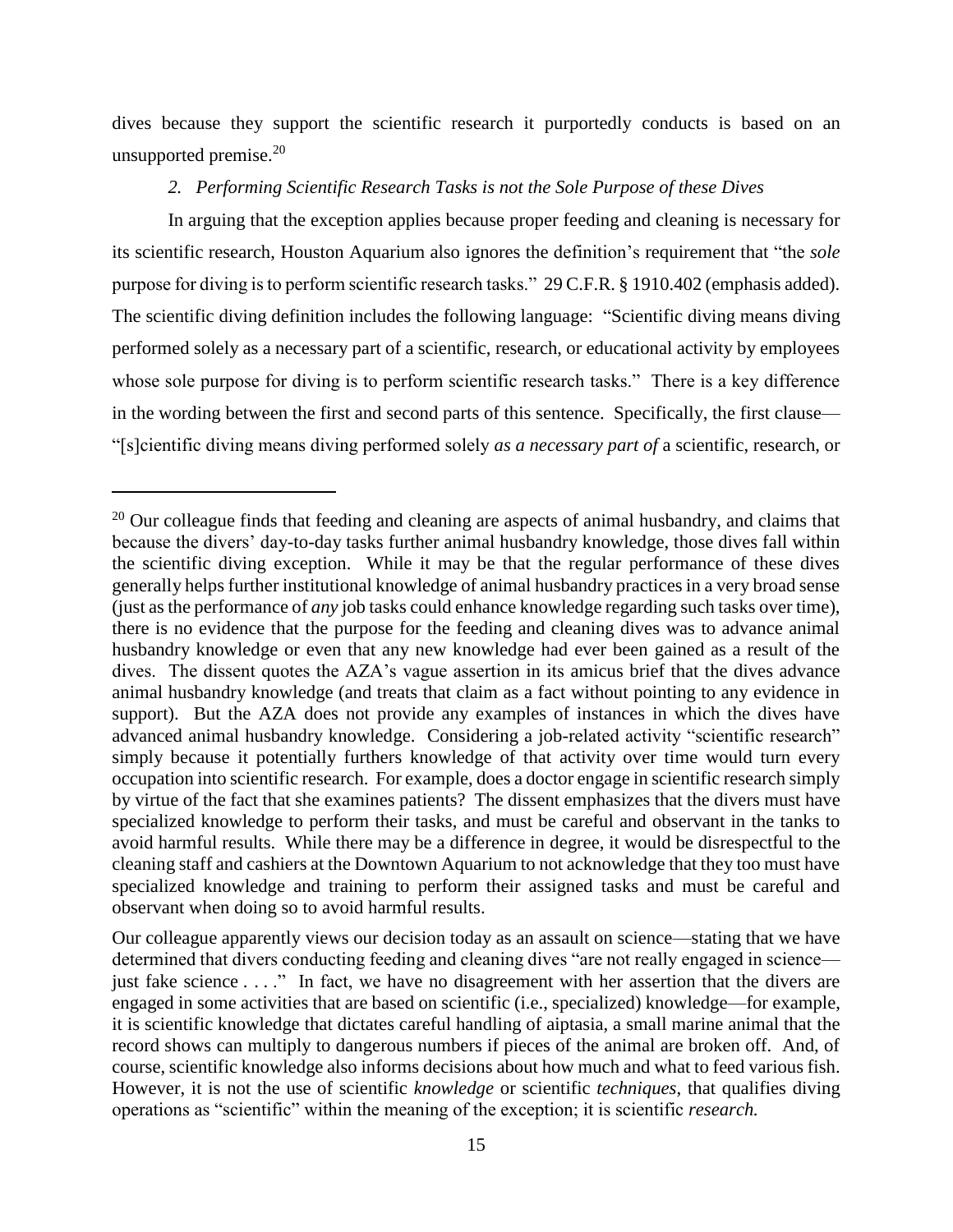educational *activity* . . . ." encompasses activities that are a necessary part of a research endeavor. But the clause that follows—"by employees whose *sole* purpose for diving is to perform scientific research *tasks*"—is stricter, as it omits the phrase "as a necessary part of," and uses "task," which is a narrower concept than "activity." *Id.*; RANDOM HOUSE WEBSTER'S COLLEGE DICTIONARY, *supra* at 14, 1318 (defining "task" as "a piece of work assigned to or expected of a person," and defining "activity" as "the state or quality of being active").

To give effect to this difference in wording, the second clause has to be read as requiring more than a task that just facilitates research—it must itself be a "scientific research task[]," and it must be one that has no other purpose, i.e. "sole." *See S.E.C. v. McCarthy*, 322 F.3d 650, 656 (9th Cir. 2003) ("It is a well-established canon of statutory interpretation that the use of different words or terms within a statute demonstrates that Congress intended to convey a different meaning for those words."); *Persinger v. Islamic Republic of Iran*, 729 F.2d 835, 843 (D.C. Cir. 1984) ("When Congress uses explicit language in one part of a statute to cover a particular situation and then uses different language in another part of the same statute, a strong inference arises that the two provisions do not mean the same thing."); *[Comm'r of Internal Revenue v. Clark](https://1.next.westlaw.com/Link/Document/FullText?findType=Y&serNum=1989042742&pubNum=0000708&originatingDoc=Ib455c22081bd11e68bf9cabfb8a03530&refType=RP&originationContext=document&transitionType=DocumentItem&contextData=(sc.UserEnteredCitation))*, 489 U.S. [726, 739 \(1989\)](https://1.next.westlaw.com/Link/Document/FullText?findType=Y&serNum=1989042742&pubNum=0000708&originatingDoc=Ib455c22081bd11e68bf9cabfb8a03530&refType=RP&originationContext=document&transitionType=DocumentItem&contextData=(sc.UserEnteredCitation)) ("In construing [statutes] in which a general statement of policy is qualified by an exception, we usually read the exception narrowly in order to preserve the primary operation of the provision."); *A. Philip Randolph Institute v. Husted*, 838 F.3d 699, 708 (6th Cir. 2016) ("[T]he traditional rule of statutory construction dictat[es] that exceptions to a statute's general rules be construed narrowly."), *rev'd on other grounds*, 138 S.Ct. 1833 (2018).

This means that even if Houston Aquarium had shown that it conducts "scientific research" at the Downtown Aquarium *and* that some of its divers' activities during the feeding and cleaning dives qualify as scientific research tasks, that would be insufficient to establish the exception's applicability—Houston Aquarium must demonstrate that *all* of the tasks performed during feeding and cleaning dives meet the definition,<sup>21</sup> i.e., that the *sole* purpose of these dives is to perform scientific research tasks. Houston Aquarium has provided no evidence that *any* of the divers' feeding and cleaning tasks are performed for scientific research purposes, much less that scientific research is the *sole purpose* for these dives. Indeed, none of the entries in the "purpose" column

l

<sup>&</sup>lt;sup>21</sup> While it appears that the tasks performed on a given dive vary, Houston Aquarium claims that *all* of its feeding and cleaning dives qualify as "scientific research," not merely feeding and cleaning dives that only involve specific tasks.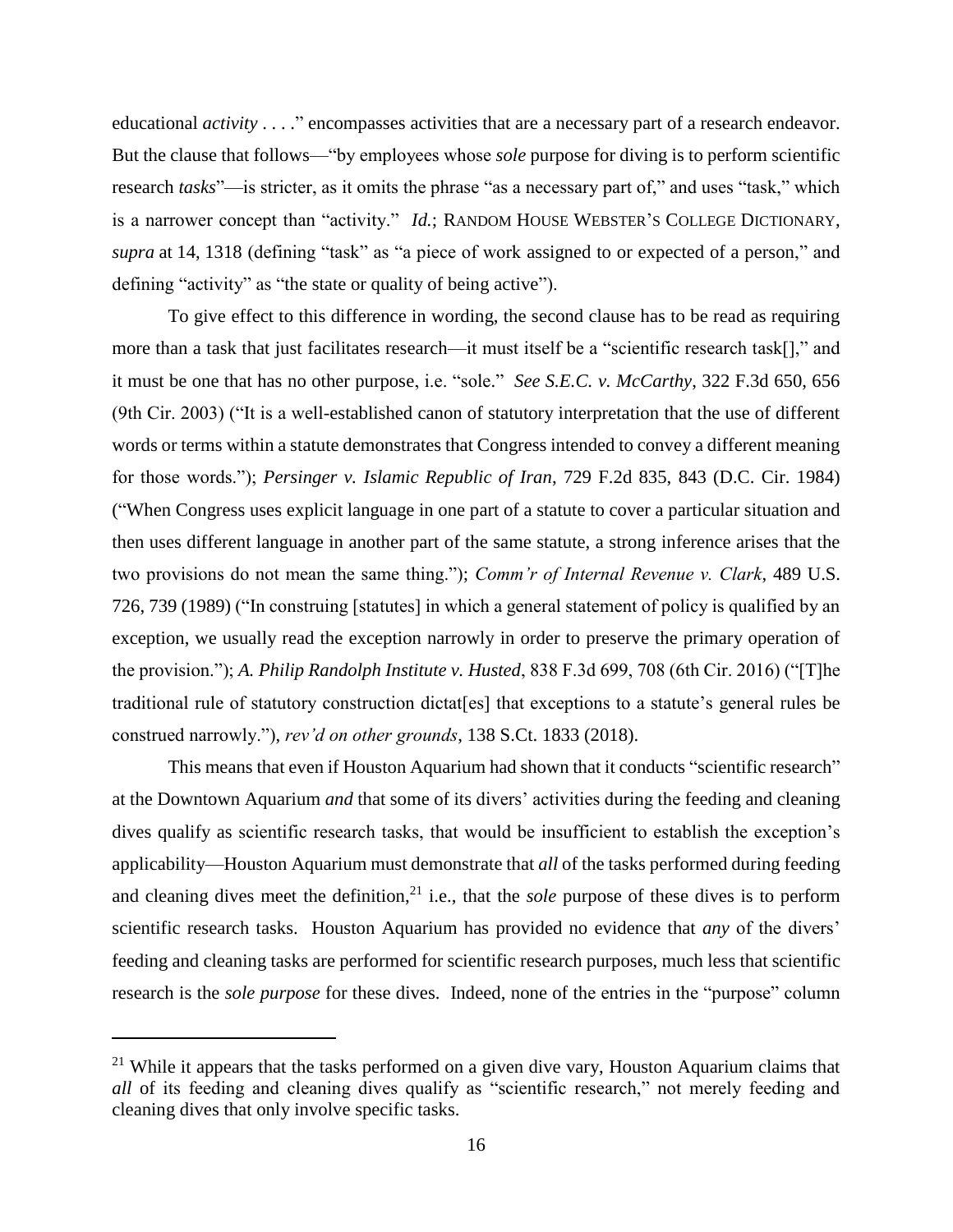on Houston Aquarium's dive logs state that the purpose for the dive was to conduct research or any similar task, and there is no evidence that the tasks that are listed—which include: "clean"; "feed/clean"; "windows"; "scrub"; and "vacuum"—serve a scientific research purpose. On the contrary, the record shows that one of the main tasks the divers perform—scrubbing the tank windows with a scratch pad to remove algae—has a distinctly *non-scientific* purpose. Three Houston Aquarium employees testified that the purpose of this task is to make sure visitors outside the tanks have a clear view of the inside. $^{22}$ 

Houston Aquarium argues generally that the cleaning of its tanks (including the windows) has to be done carefully to avoid harming the marine animals and emphasizes that the divers make observations at the same time that they engage in cleaning activities. While there is evidence to support Houston Aquarium's assertion that the cleaning must be done carefully to avoid harming the animals, <sup>23</sup> this does not transform the task of cleaning the tank windows into a "scientific research task"—any aquarium diver would have to clean with equal care. Here, cleaning the windows to allow customers of the Downtown Aquarium to better view the exhibits serves an aesthetic, entertainment, or educational end, but it is not a scientific research task. And even if the window cleaning were somehow considered a task performed, in part, for scientific research purposes, the "*sole* purpose" for the dive would not be "to perform scientific research tasks" given that the diving activity also serves a non-research purpose. 29 C.F.R. § 1910.402 (emphasis added). Similarly, this requirement would not be met even if the divers engage in various types of observations for research (which no evidence supports) in addition to the window cleaning. *Id*.

For all of these reasons, Houston Aquarium's feeding and cleaning dives do not constitute "scientific dives" within the plain meaning of that phrase under the diving standard.

l

 $22$  The divers also reposition decorations moved by fish, and occasionally fix the substrate (the gravel and other materials at the bottom of the tank) when the base of a plant is showing. There is no evidence showing how these are scientific research tasks; indeed, there is no evidence that they are performed for anything other than aesthetic purposes.

<sup>&</sup>lt;sup>23</sup> For example, former Houston Aquarium diver Shea Kelley testified that divers need to be careful to avoid disturbing fish eggs, and Smith testified that the divers need to selectively remove algae that could be harmful to the animals' health and to observe the animals' overall health and behavior.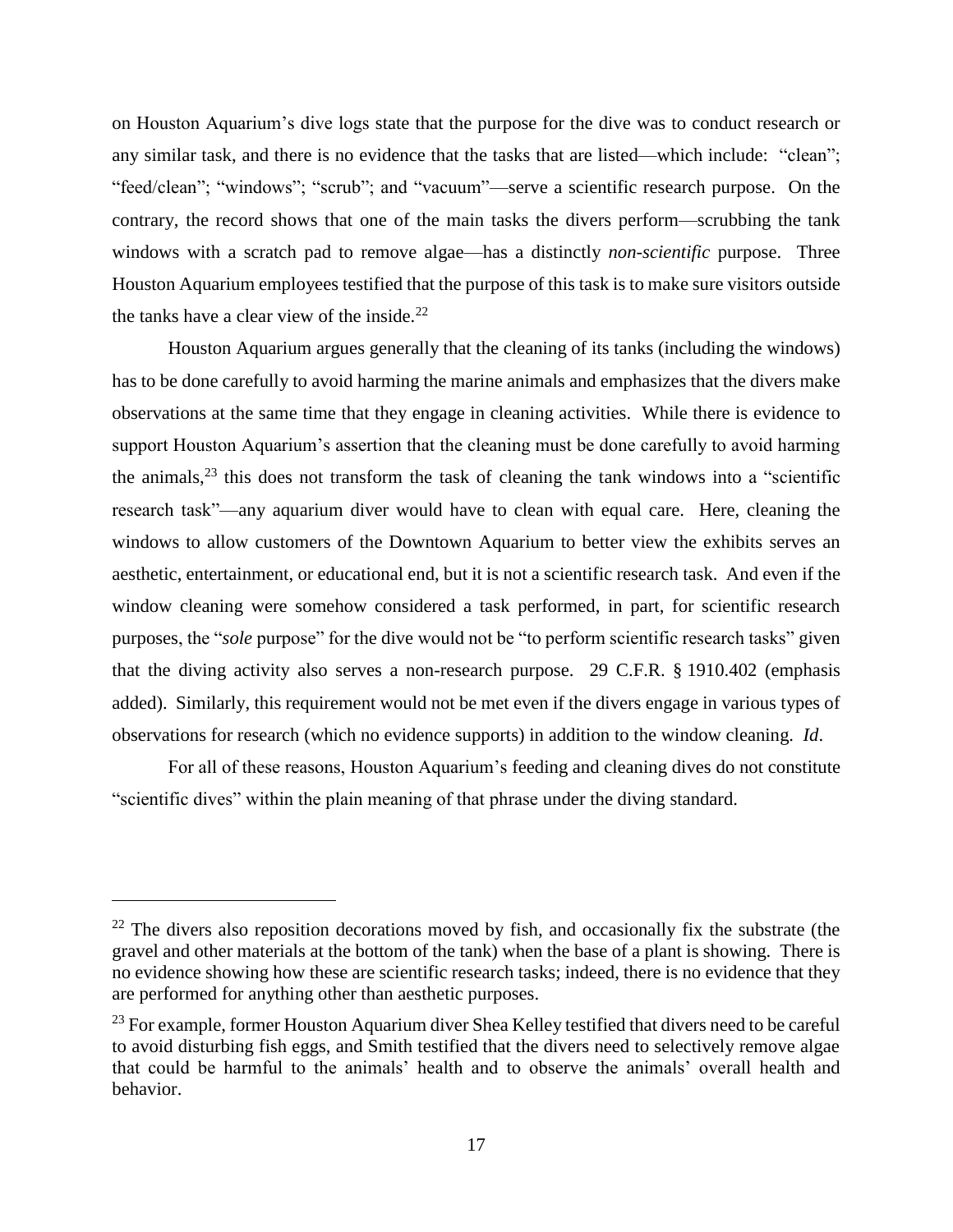### **B. Regulatory History**

 $\overline{\phantom{a}}$ 

Because Houston Aquarium has failed to show that its feeding and cleaning dives meet the plain language of the standard's definition, consideration of the definition's regulatory history is not warranted. *Superior Masonry Builders, Inc*., 20 BNA OSHC at 1184. In any event, we conclude that the regulatory history supports our conclusion. 24 *See U.S. Postal Serv.*, 21 BNA OSHC 1767, 1770 (No. 04-0316, 2006) ("When the meaning of the language in a standard is ambiguous, the Commission looks for interpretative guidance in the standard's regulatory history."); *Am. Sterilizer Co.*, 15 BNA OSHC 1476, 1478 (No. 86-1179, 1992) ("[T]he preamble is the best and most authoritative statement of the Secretary's legislative intent.") (internal citation omitted).

In the preamble to the publication of the scientific diving exception, OSHA states: (1) it does not intend scientific diving to include "an overly or improperly broad" group of activities; (2) it "believes this concern is addressed by focusing on the tasks of the diver in the definition"; and (3) scientific diving "includes such tasks as scientific observation of natural phenomena or responses of natural systems, and gathering data for scientific analysis." 47 Fed. Reg. 53,357, 53,362-63 (Nov. 26, 1982). These statements support the Secretary's contention that the scientific diving definition should be narrowly construed, which undermines Houston Aquarium's claim that, in essence, as long as a diving activity has *some* role in keeping the marine animals healthy, it should qualify as a scientific research task. In addition, nothing in the regulatory history contradicts the plain language in the regulatory text mandating that the tasks be *solely* for scientific research. On the contrary, OSHA states that the definition excludes dives with mixed purposes: "Thus, if an employee was diving for the purpose of scientific observation of marine life and, in

<sup>&</sup>lt;sup>24</sup> In cases involving an ambiguous standard, the Commission defers to the Secretary's reasonable interpretation. *Martin v. OSHRC (CF&I)*, 499 U.S. 144, 149 (1991) ("It is well established that an agency's construction of its own regulations is entitled to substantial deference . . . . In situations in which the meaning of [regulatory] language is not free from doubt, the reviewing court should give effect to the agency's interpretation so long as it is reasonable . . . .") (internal citations omitted); *Oberdorfer Indus. Inc.*, 20 BNA OSHC 1321, 1329 (No. 97-0469, 2003) ("When the meaning of a standard cannot be determined from its language or the available legislative history, deference will be given to the Secretary's interpretation if it is reasonable, taking into account such factors as the consistency with which the interpretation has been applied, adequacy of notice to regulated parties, and the quality of the Secretary's elaboration of pertinent policy considerations*.*").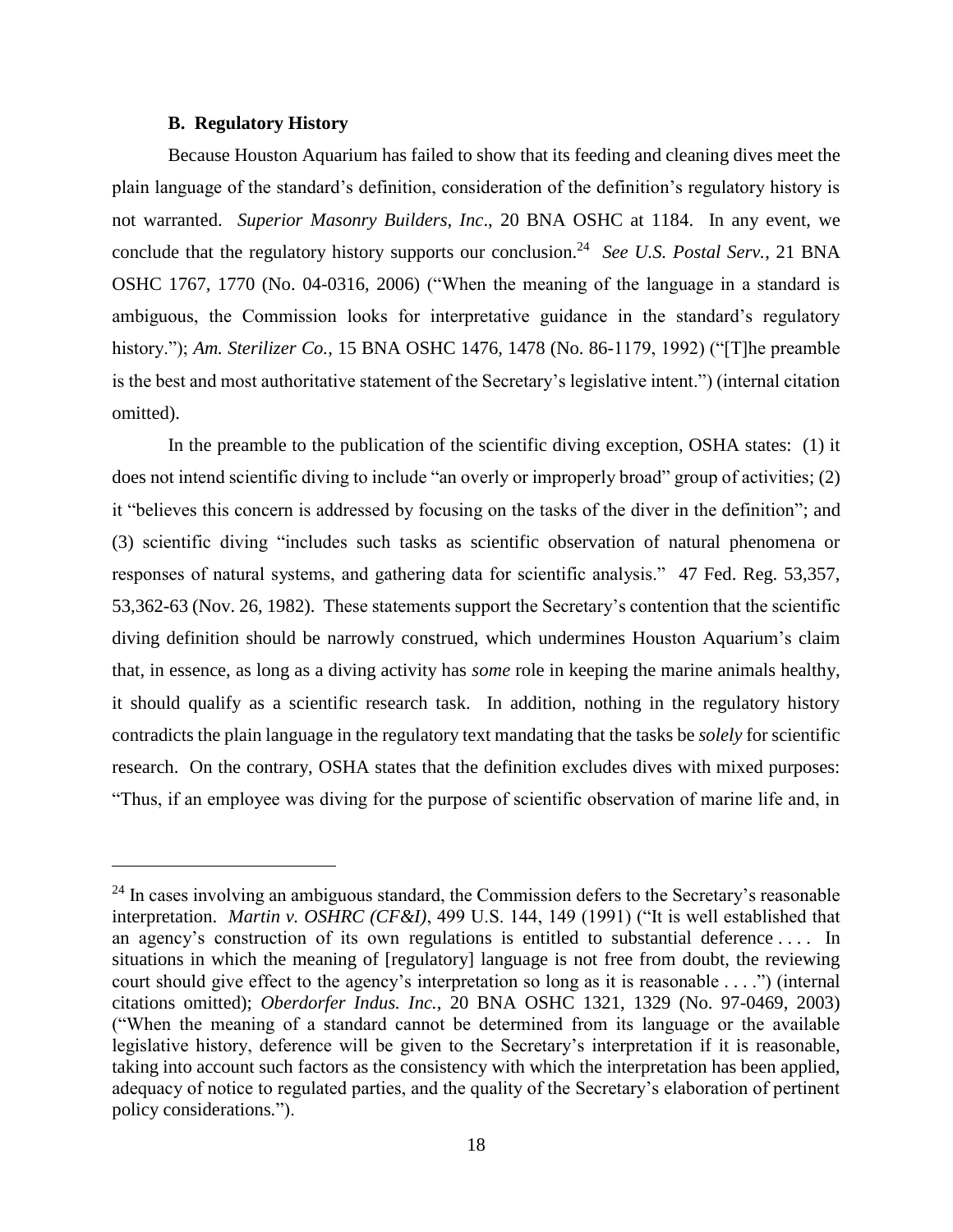addition, was also inspecting a pipe for cracks, *the exemption would not apply since the sole purpose of the dive would not be scientific research*." *Id.* at 53,363 (emphasis added).

# **C. Conclusion**

In sum, Houston Aquarium's feeding and cleaning dives do not qualify for the diving standard's exception because the company has not met its burden of establishing that the dives meet the plain meaning of the definition of "scientific diving." The record fails to show that Houston Aquarium performs scientific research, so unsurprisingly it also fails to show that the sole purpose of these dives is to perform scientific research tasks. Accordingly, we find violations of the diving standard on the basis of Houston Aquarium's feeding and cleaning dives in addition to its event dives. As the company has made no other arguments regarding the penalty amount, or challenged the serious characterization of the violations, we also affirm the \$4,500 penalty assessed by the judge. *See e.g., KS Energy*, 22 BNA OSHC 1261, 1268 n.11 (No. 06-1416, 2008) (affirming characterization and penalty as proposed where they were not in dispute).

SO ORDERED.

/s/

Cynthia L. Attwood Commissioner

/s/

James J. Sullivan, Jr.

Dated: February 15, 2019 Commissioner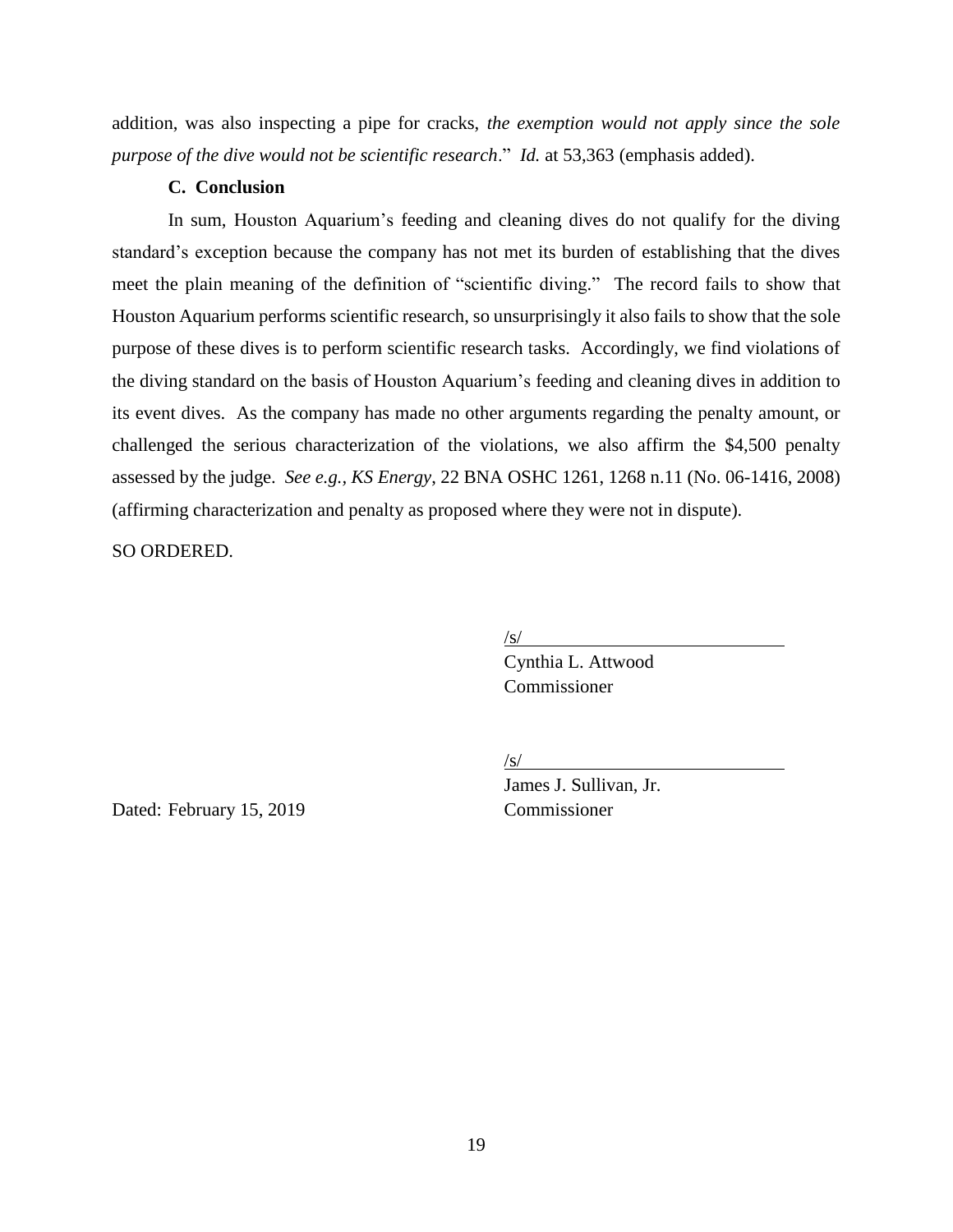### MACDOUGALL, Chairman, dissenting:

At issue in this case is whether a certain diving activity at Houston Aquarium—"cleaning and feeding" dives—is "scientific diving" and therefore not subject to the requirements of the cited provisions for commercial diving under the Commercial Diving Operations standard, 29 C.F.R. pt. 1910, subpt. T. My colleagues, who are neither experts in animal husbandry nor any other type of scientist, have determined that the Houston Aquarium scientists conducting these dives are not really engaged in science—just fake science; while we are often called upon to assess expert testimony on technical matters, this may be the first time that the Commission has diminished an entire field of science by informing the scientists engaged in their respective field that their work is not really science. One must wonder if my colleagues cannot recall from their years of primary or secondary education the teachings that sought to instill a love of science or scientific discovery. Unfortunately, the majority concludes that they know better than the scientific diving community, including the very institution that has accredited the aquarium, which has for decades concluded that Houston Aquarium's cleaning and feeding dives (which are no doubt like the dives performed at many other aquatic institutions) are indeed an important part of scientific diving. I would find that Houston Aquarium's cleaning and feeding dives are not subject to the Commercial Diving Operations standard as they meet the standard's exemption for scientific diving.

### **BACKGROUND**

Houston Aquarium operates a complex in Houston, Texas, known as the "Downtown Aquarium." The Downtown Aquarium is a scientific research center that includes dining and entertainment facilities used to educate the public. The main building is four stories tall and contains several tanks, both fresh and saltwater, with a wide variety of marine life for observation and study. The Downtown Aquarium's aquatic exhibits include various scientific, research, and educational tanks, such as the:

- "Gulf of Mexico Tank," a 10-foot deep, 25,000-gallon tank designed to resemble an off-shore oil rig;
- "Grouper Tank," a 6-foot deep, 9,330-gallon tank designed to resemble a shipwreck;
- "Demi Tank," a 10-foot deep, 11,300-gallon tank designed to resemble a sunken temple;
- "Shark Tank," a 12-foot deep, 165,745-gallon tank;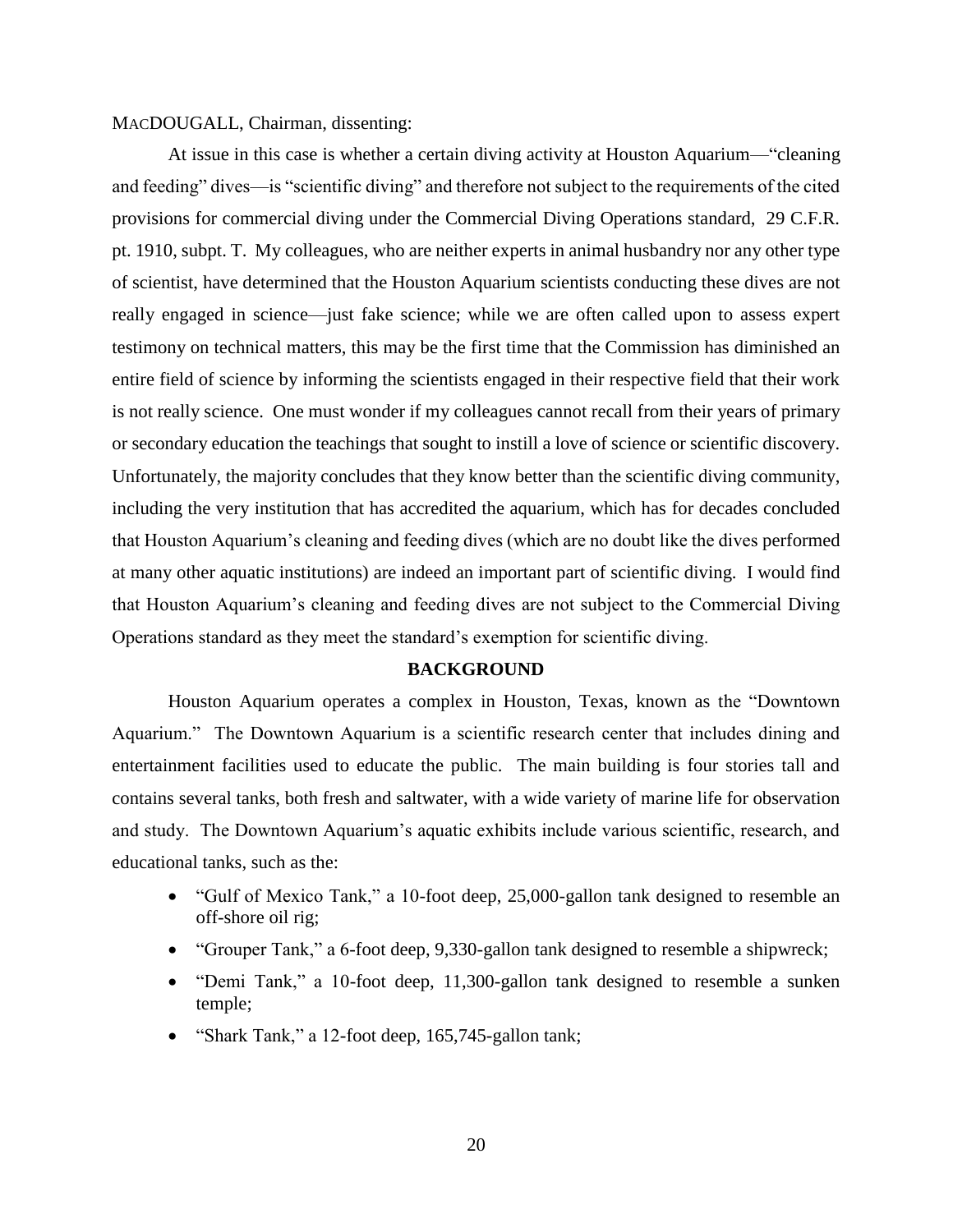- "Lionfish Tank," a 3-foot deep, 1,250-gallon tank with venomous fish located on the first floor of the main building, which is very small and with limited space for divers; and
- "Tower Tank," a 40-foot deep, 12,000-gallon cylindrical tank, which is the deepest tank at the aquarium.

The Downtown Aquarium also has exhibits displaying birds, reptiles, and a white tiger. The top floor of the building has a biology area and an office that includes a zone for fish that are quarantined for further study and a holding area for bird and reptile species. In addition, at the time of the hearing the aquarium had the only pair of microdon sawfish in North America potentially capable of breeding. This species is critically endangered, and another pair was not expected to be imported into the United States.

Houston Aquarium employees dive in all these tanks on a regular basis; the dives at issue here involve cleaning and feeding. The divers must perform these dives in a way that does not disturb or disrupt the marine environment. As a result, these divers are all scientists who receive extensive training and have diving certifications. All diving operations, including all safety procedures, are under the control of Houston Aquarium's Dive Control Board, whose members are all scientists and divers, and conducted in accordance with its Dive Manual. No manager or officer of Houston Aquarium can reverse a decision of the Dive Control Board. The Dive Manual covers every aspect of diving at the Downtown Aquarium, including policies and procedures for pre-dive operations, and the submission of dive plans to a dive safety officer. The Dive Manual is based on the requirements for scientific diving established by the American Academy of Underwater Sciences (AAUS), with additional provisions based on input from Houston Aquarium's Dive Safety Board.<sup>1</sup> Houston Aquarium requires that all of its divers be trained according to AAUS's standards for scientific diving. Many aquaria around the country use Houston Aquarium's dive program as a guide for their own dive programs.

 $\overline{a}$ 

 $<sup>1</sup>$  AAUS was officially chartered in 1983 by individuals and organizations involved in the effort,</sup> described below, to add the scientific diving exemption to OSHA's Commercial Diving Operations standard. Today, AAUS has more than 130 organizational members and over 1,100 individual members. Organization membership includes colleges and universities, government agencies, museums and aquaria, environmental and archaeological consulting firms, and community science groups sharing the common thread of using diving as a research tool and being committed to the health and safety of scientific divers.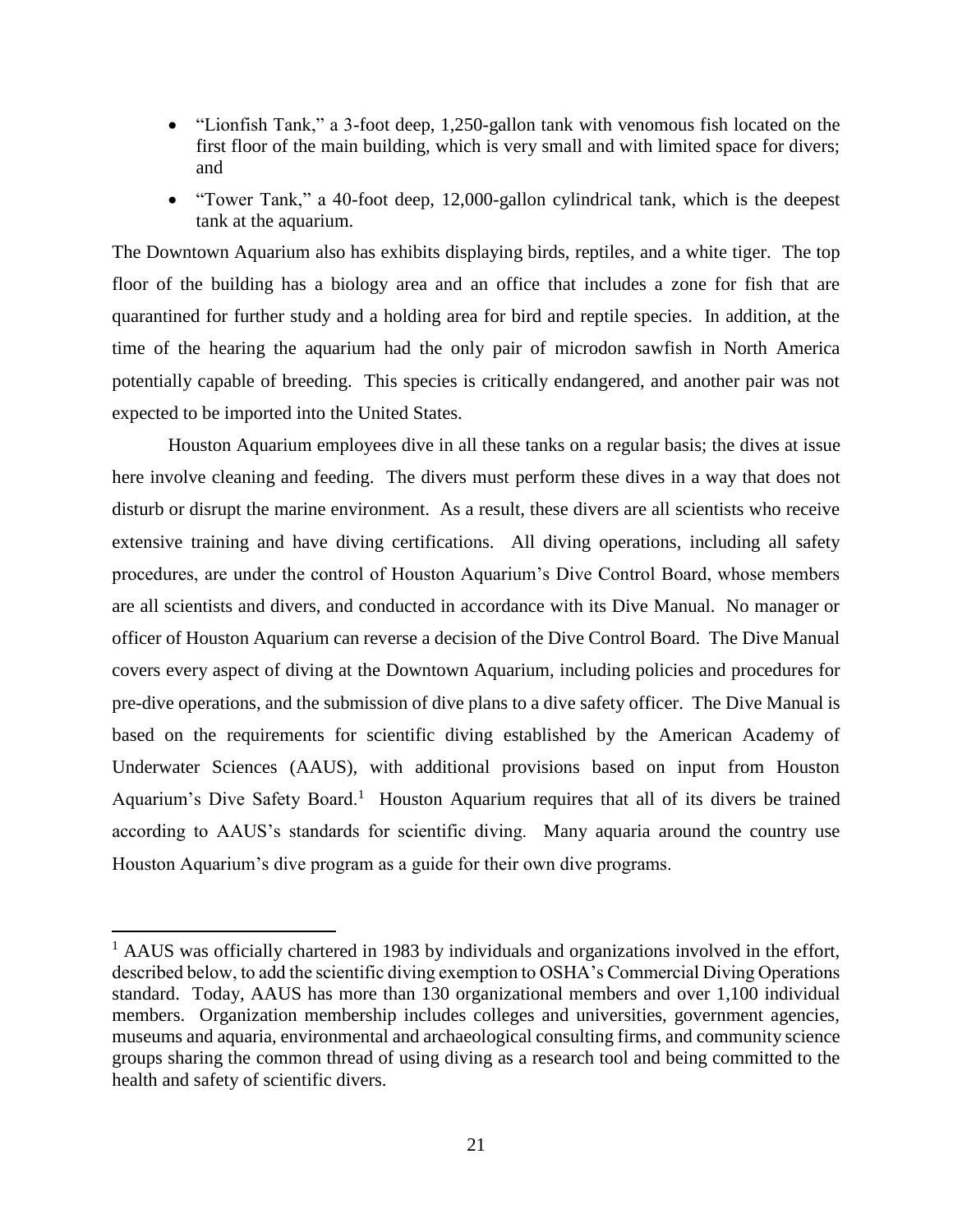Following an inspection,<sup>2</sup> OSHA issued Houston Aquarium a citation alleging six violations of the Commercial Diving Operations standard, which the Secretary grouped into five citation items (one of which he withdrew before the hearing). The five citation items collectively allege that violations of five provisions of the standard occurred in six of the complex's aquatic tanks as to three different types of dives including those associated with cleaning and feeding.

A three-day hearing was held before Administrative Law Judge Sharon D. Calhoun, at which the testimony of an expert witness, Derek Smith, Diving Safety Officer for the Albanian Center for Marine Research, was submitted on behalf of Houston Aquarium by video deposition. Smith testified that the aquarium's cleaning and feeding dives meet the AAUS's standards for scientific diving. Other witnesses included OSHA Compliance Officer Mark Chapman and current and former employees of Houston Aquarium—including Jim Prappas, Director of Animal Operations; Todd Hall, corporate Dive Safety Officer (DSO); William Boyes, resident DSO; and four divers that are all scientists.

Following the hearing, the judge concluded, even while recognizing that her decision represented "an abrupt departure from OSHA's previous treatment of public aquariums," that the cleaning and feeding dives constituted "commercial diving" and not "scientific diving" under the Commercial Diving Operations standard because the divers do not gather data during those dives.<sup>3</sup> She assessed a total penalty of \$4,500 (\$1,500 each for Items 1 and 3 and a single penalty of \$1,500 for Items 5a and 5b). On review, Houston Aquarium contends that the judge erred in concluding that the cleaning and feeding dives do not qualify for the scientific diving exemption.

#### **DISCUSSION**

The issue before the Commission is one of first impression. It is undisputed that the Commercial Diving Operations standard does not apply to scientific diving. At issue is what qualifies as scientific diving rather than commercial diving. Since its inception, Houston

 $\overline{a}$ 

<sup>&</sup>lt;sup>2</sup> This was the second of two inspections OSHA conducted following a complaint filed by a former employee. The first inspection yielded no citations.

 $3$  The two other types of diving operations at issue before the judge were "mortality dives," which are conducted to isolate and retrieve dead animals that are then studied in the biology area, and "event dives," performed for specific customer occasions. The judge found that the mortality dives meet the exception for scientific diving but that the event dives do not. Houston Aquarium does not challenge the judge's decision on either of these diving operations. Therefore, as stipulated to by the parties, violations of the cited provisions have been established for the event dives.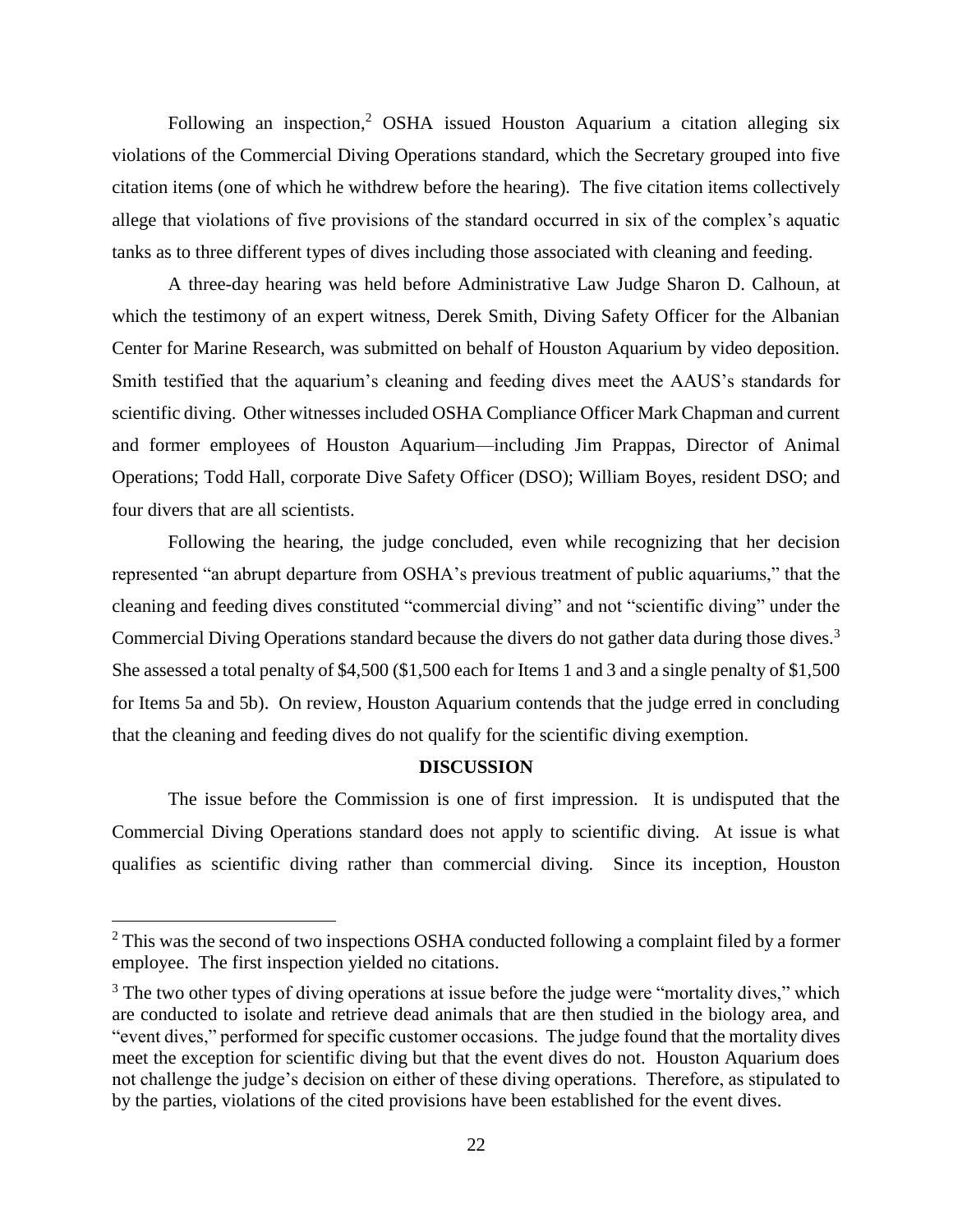Aquarium (along with many other AAUS members), conducted its operations based on the understanding that it is exempt from the Commercial Diving Operations standard under the standard's scientific diving exemption. Today, my colleagues unreasonably and unnecessarily reject the aquarium community's longstanding interpretation of their institutional diving activities—a determination that not only impacts how Houston Aquarium must now conduct diving at its scientific institution, but also has the potential to impact any other AAUS member.

# **A. The History of the Commercial Diving Operations Standard and Its Exemption for Scientific Diving**

OSHA published the Commercial Diving Operations standard as a final rule on July 22, 1977, with an effective date of October 20, 1977. 42 Fed. Reg. 37,650 (July 22, 1977). This version of the standard applied to "diving and related support operations conducted in connection with all types of work and employment[], including general industry, construction, ship repairing, shipbuilding, shipbreaking and longshoring." 29 C.F.R. § 1910.401(a)(2) (1978). When the standard was promulgated in 1977, it stated that the standard did not apply to certain activities (none of which are germane to this case),  $4$  but "scientific diving" was not one of them.<sup>5</sup> *Id.* 

After the final rule was published, OSHA received requests from various organizations and individuals to reconsider the standard's application to "educational/scientific" diving. 47 Fed. Reg. 53,357, 53,357 (Nov. 26, 1982). They argued that it was inappropriate for OSHA to apply the standard to "educational/scientific diving" because the educational/scientific diving community was already following "well-established, consensual standards of safe practice," including a set of consensual standards that had been developed by the University of California's Scripps Institution of Oceanography (Scripps) in the 1950s. *Id.* at 53,357-58. They also argued that educational/scientific divers choose "work area[s] and diving conditions which will minimize environmental stresses and maximize the safety and efficiency of gathering data." *Id.* at 53,357.

l

<sup>&</sup>lt;sup>4</sup> These other activities are: diving solely for instructional purposes; diving performed solely for search, rescue or related public safety purposes; and diving governed by U.S. Department of Health and Human Services regulations concerning research involving human subjects. 29 C.F.R. § 1910.401(a)(2).

<sup>5</sup> OSHA's rulemaking was done in conjunction with rulemaking by the U.S. Coast Guard, which published its own commercial diving operations standard as a final rule on November 16, 1978. 43 Fed. Reg. 53,678 (Nov. 16, 1978); *see also* 47 Fed. Reg. 53,357 (Nov. 26, 1982).Unlike OSHA's 1977 final rule, the Coast Guard's standard exempted diving performed solely for scientific research and development purposes by educational institutions. 43 Fed. Reg. at 53,683.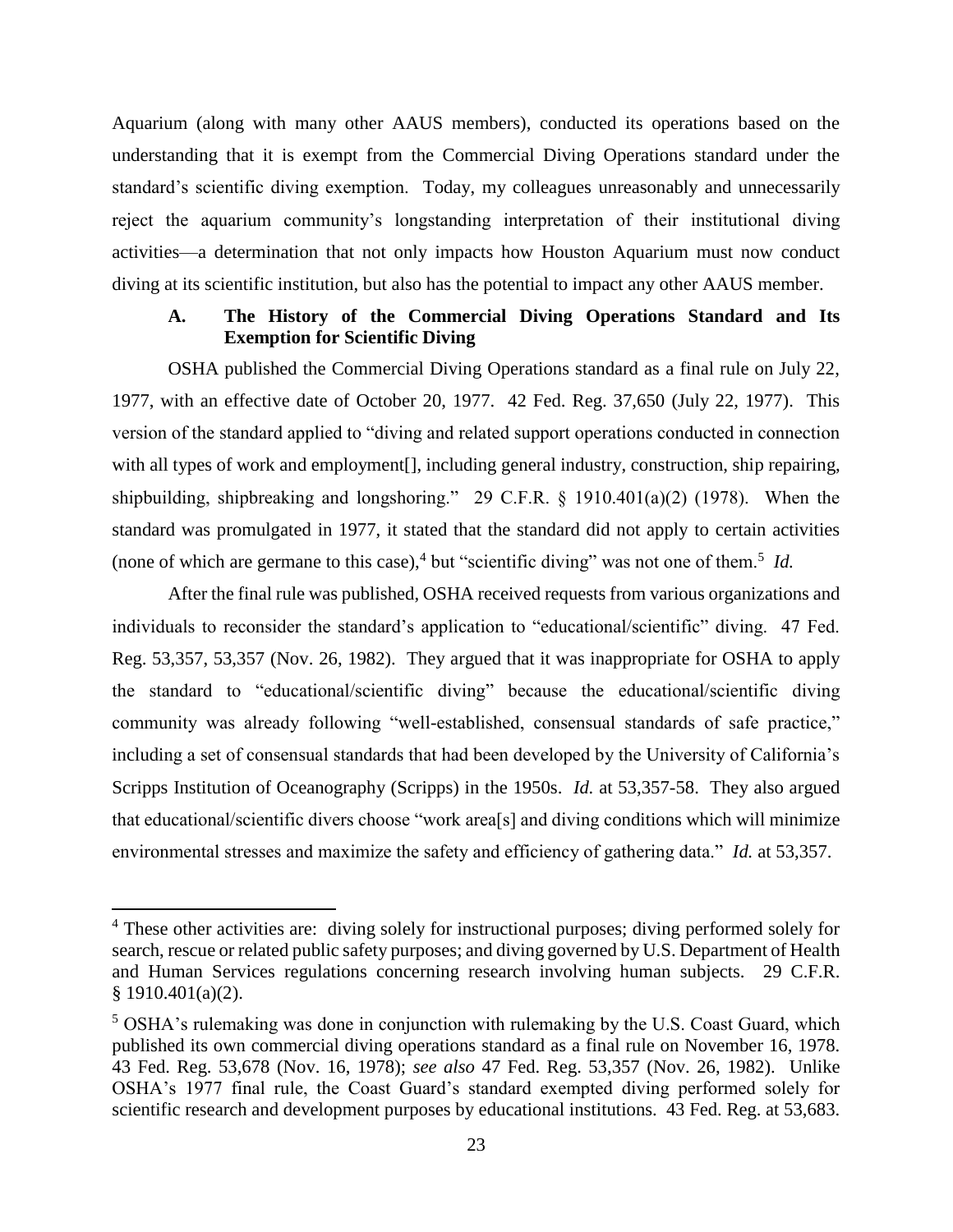Based on these requests, OSHA published an advance notice of public rulemaking to obtain further information. 44 Fed. Reg. 48,274 (Aug. 17, 1979). Following the comment period and a public hearing, OSHA amended the Commercial Diving Operations standard on November 26, 1982, to add "scientific diving" to the list of activities to which the standard does not apply and include a definition of "scientific diving." 47 Fed. Reg. at 53,365.In the preamble to the amended rule, OSHA highlighted evidence that the "scientific diving community" already had an effective system of self-regulation in place. *Id.* at 53,359-62.For example, OSHA quoted a diver from the California Department of Fish and Game who stated: "The consensual standard developed by the scientific community represents decades of accumulated wisdom and experience of the divers themselves, including those in private, governmental, and educational organizations, and has resulted in an excellent safety record." *Id.* at 53,359.

OSHA also cited evidence that the types of tasks performed by scientific divers are different from and safer than those of non-scientific divers, quoting a diving officer at the University of California: "Scientific divers do not use explosives, we do not get involved in shipwrecking, we do not get involved in heavy salvage. We are involved in *studying animals and plants and living organisms in their environment*." *Id.* (emphasis added).A diving safety officer from Moss Landing Laboratories similarly distinguished scientific diving:

I believe that scientific divers are a completely and entirely different class of divers with respect to working conditions, tools and equipment used and risk exposure. Commercial divers typically are involved in underwater construction, repair and maintenance, often in emergency capacity under potentially hazardous conditions. In contrast is the scientific diver who gathers specimens, conducts experiments, photographs the environment, and in general only uses lightweight simple tools underwater.

### *Id.*

In addition, OSHA acknowledged that union groups had expressed concern that it would be difficult to clearly distinguish between commercial diving operations and scientific diving operations. *Id.* A representative of the Pile Drivers Union (associated with the Carpenters Union) advised OSHA that "[n]o clear distinction between segments of the diving community exist[s]," and maintained that his union had members whose activities "blur any distinction between the segments within the diving community." *Id.* OSHA, though, *disagreed*:

Based on the comments and other information contained in the record, *OSHA*  believes, and the final rule recognizes, that the tasks performed by commercial *divers are different than those performed by scientific divers*. Commercial diving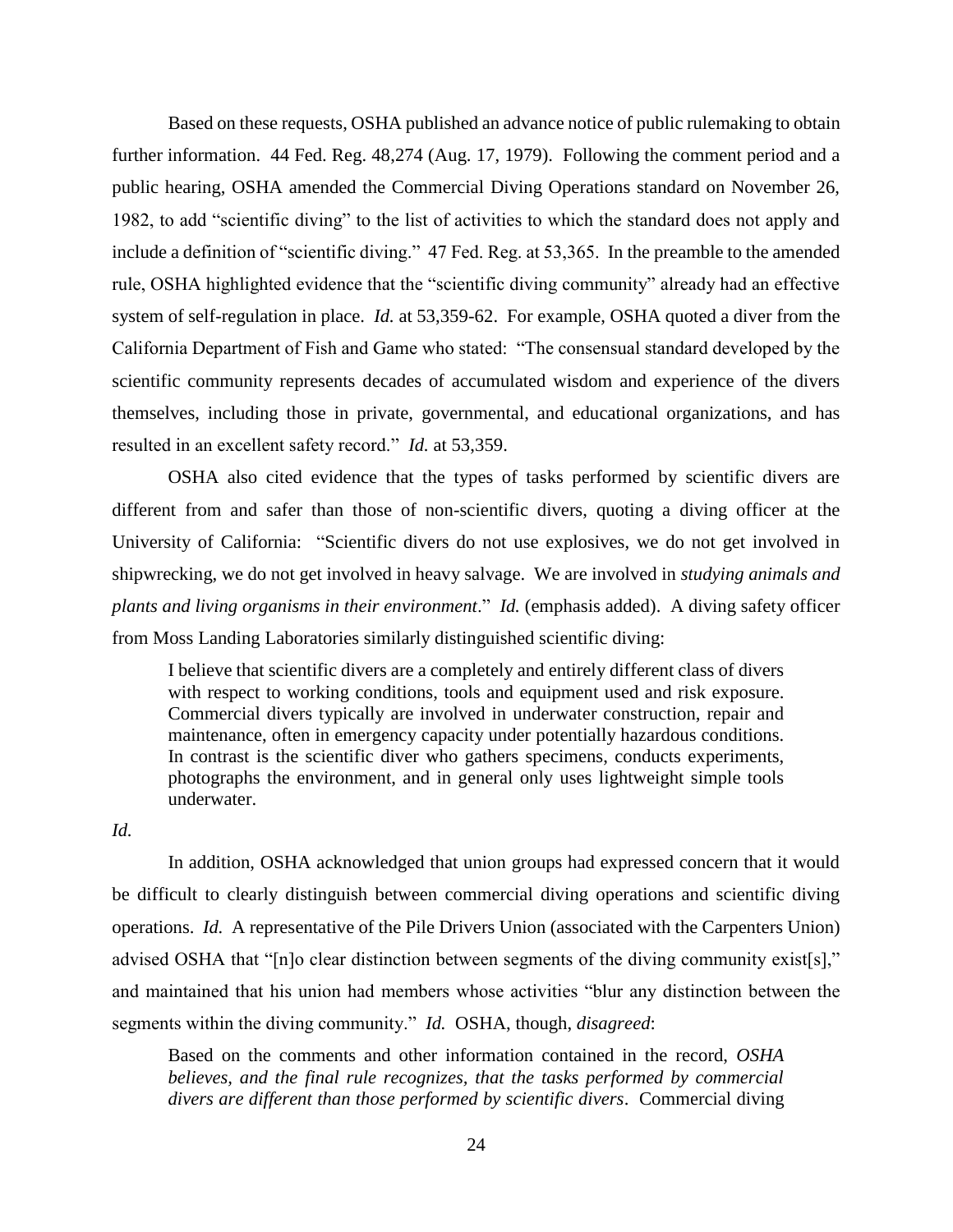activities necessitate the use of heavy tools and include such tasks as placing or removing heavy objects underwater, inspection of pipelines and similar objects, construction, demolition, cutting or welding, or the use of explosives.

In contrast, the sole purpose of scientific diving is to perform scientific research which includes such tasks as scientific observation of natural phenomena or responses of natural systems, and gathering data for scientific analysis. The tasks performed by scientific divers are usually light, short in duration, and if any hand tools are used, they are usually no more than simple non-powered hand tools such as screwdrivers and pliers.

Because of the differences in tasks performed, OSHA believes that clear distinctions can be made between scientific diving and commercial diving and has incorporated these distinctions in the definition of "scientific diving" in the final rule. . . . OSHA believes that its definition of "scientific diving" addresses the concerns expressed by the Carpenters Union and others as to limiting the scope of the exemption, and virtually eliminates the potential for overlap and confusion between scientific diving and commercial diving.

*Id.* at 53,359-60 (emphasis added).

As amended, the diving standard states that it "does not apply to any diving operation . . . [d]efined as scientific diving and which is under the direction and control of a diving program containing at least" a "Diving safety manual [meeting specified criteria]" and a "Diving control (safety) board [meeting specified criteria]." 29 C.F.R. § 1910.401(a)(2)(iv)(A) and (B)*.*  OSHA based the two features required for a diving safety program—a diving safety manual and a diving control board—on the Scripps consensual safety program and incorporated these two requirements in the standard to ensure that the claimed effective self-regulation relied upon by OSHA in deciding to add the exemption remained in place. 47 Fed. Reg. at 53,363. The "Definitions" section of the amended standard defines "scientific diving" as follows:

*Scientific diving means diving performed solely as a necessary part of a scientific,* research, or educational activity by employees whose sole purpose for diving is to perform scientific research tasks. Scientific diving does not include performing any tasks usually associated with commercial diving such as: Placing or removing heavy objects underwater; inspection of pipelines and similar objects; construction; demolition; cutting or welding; or the use of explosives.

29 C.F.R. § 1910.402. The preamble to the amended Commercial Diving Operations standard, in discussing the definition's "solely as a necessary part" requirement, stated: "Thus, if an employee was diving for the purpose of observation of marine life and, in addition, was also inspecting a pipe for cracks, the exemption would not apply since the sole purpose of the dive would not be scientific research." 47 Fed. Reg. at 53,363.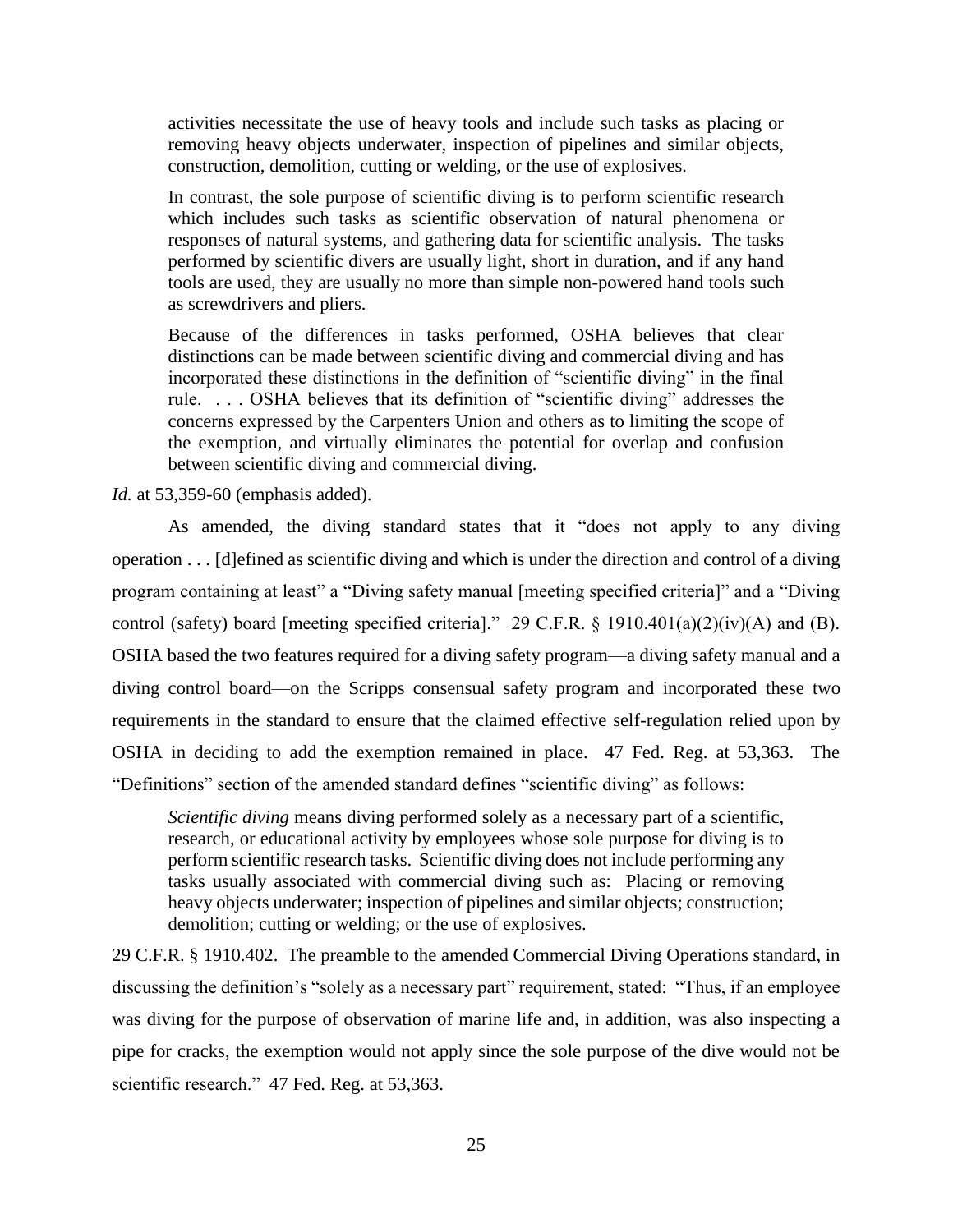After the standard was amended to exempt scientific diving, the United Brotherhood of Carpenters and Joiners filed a petition with the D.C. Circuit challenging the exemption. 49 Fed. Reg. 29,105, 29,106 (July 18, 1984). During the proceedings, the court issued an order requiring the Secretary to "authoritatively state guidelines that would indicate how the 'scientific' and 'commercial' classifications will be applied to arguably ambiguous cases." *Id.* In response, OSHA published a notice in the Federal Register that included a list of four interpretive guidelines the agency stated will be used "in conjunction with the exemption criteria as specified in the Final Rule" to "scrutinize . . . seemingly close cases" and "*all of which must be met* for diving to qualify as scientific":

- 1. The Diving Control Board consists of a majority of active scientific divers and has autonomous and absolute authority over the scientific diving program's operations.
- 2. The purpose of the project using scientific diving is the advancement of science; therefore, information and data resulting from the project are non-proprietary.
- 3. The tasks of a scientific diver are those of an observer and data gatherer. Construction and trouble-shooting tasks traditionally associated with commercial diving are not included within scientific diving.
- 4. Scientific divers, based on the nature of their activities, must use scientific expertise in studying the underwater environment and, therefore, are scientists or scientists in training.

*Id.* at 29,108 (emphasis added).

After providing a comment period, OSHA published these four guidelines in an appendix to Subpart T ("Appendix B—Guidelines for Scientific Diving"). 50 Fed. Reg. 1,046, 1,050 (Jan. 9, 1985). Unlike the initial Federal Register notice, the final Appendix does not state whether each guideline must be met for a diving activity to qualify as scientific diving. *Id*. However, in the preamble to its publication, OSHA stated that "[p]rograms must meet *all of the criteria* in the Final Rule as interpreted by the final guidelines to avail themselves of the exemption." *Id.* at 1,047 (emphasis added). Still, OSHA's reasons for promulgating the commercial diving standard and for differentiating scientific diving remain clear from the preamble to Appendix B:

Based on the rulemaking proceedings on scientific diving, OSHA concluded that significant differences exist between scientific and commercial diving; that *the scientific diving community has been successfully self-regulated for many years based on standards developed by the Scripps Institution of Oceanography; that this successful self-regulation is evidenced by its exemplary safety record; and that an exemption from Subpart T would allow the scientific diving community to perform significant underwater scientific activities while maintaining the safety and health of scientific divers.*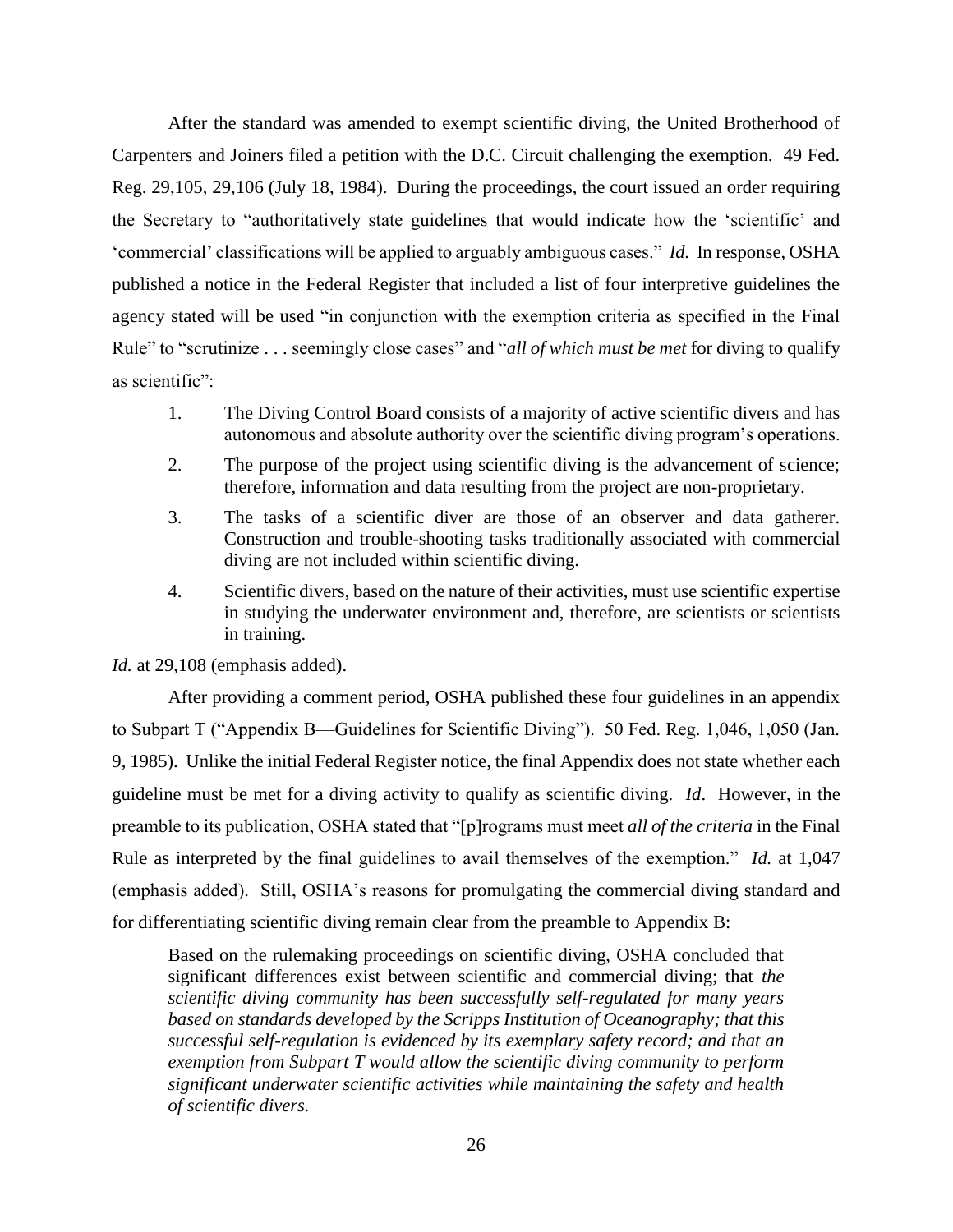In its Final Rule, therefore, OSHA established a narrow exemption from the requirements of Subpart T for scientific diving programs that meet specified conditions.

*Id.* at 1,046 (emphasis added).

 $\overline{a}$ 

#### **B. Houston Aquarium's Cleaning and Feeding Dives**

According to the text of the diving standard, a diving activity is exempt from the standard's requirements if it: (1) is conducted under the auspices of a diving program meeting certain requirements under 29 C.F.R. § 1910.401(a)(2); and (2) meets the standard's definition of "scientific diving." 29 C.F.R. § 1910.401(a)(2)(iv). As previously noted, in "seemingly close cases," in determining whether a diving activity meets the definition of "scientific diving," the diving must also satisfy the four interpretive guidelines contained in Appendix B to the standard.<sup>6</sup> 50 Fed. Reg. at 1,046. In litigating the scope of the scientific diving provision, the parties here have stipulated that Houston Aquarium met the first guideline (i.e., there is a diving control board). The judge found that Houston Aquarium met the second guideline (i.e., the diving is for the advancement of science) and fourth guideline (i.e., the divers are scientists). However, the judge determined that Houston Aquarium's cleaning and feeding dives did not meet the third requirement of the guidelines (i.e., the diving tasks are those of an observer and data gatherer).

While I agree with the judge and my colleagues that Houston Aquarium bears the burden of proof on what is an exception to the applicability of the cited standard*—*indeed, Appendix B expressly states that the guidelines serve to distinguish "those scientific diving programs which are *exempt* from the requirements for commercial diving" (emphasis added)—it is clear to me that Houston Aquarium has met its burden to establish it meets all of the requirements for the exemption. Any other finding not only lacks support in the record but wreaks havoc on the scientific diving exemption to the Commercial Diving Operations standard—after decades of the scientific diving community having proven that its activities do not fall within the scope of the standard and that, as OSHA itself recognizes, it has an effective system of self-regulation.

### **1. Interpretation of the Definition of "Scientific Diving"**

The majority's analysis properly begins not with the guidelines but with the language in the "Definitions" section of the standard, 29 C.F.R. § 1910.402 ("*Scientific diving* means diving

 $6$  I agree with my colleagues that the guidelines, published in the Code of Federal Regulations after notice and comment, are regulatory with binding effect.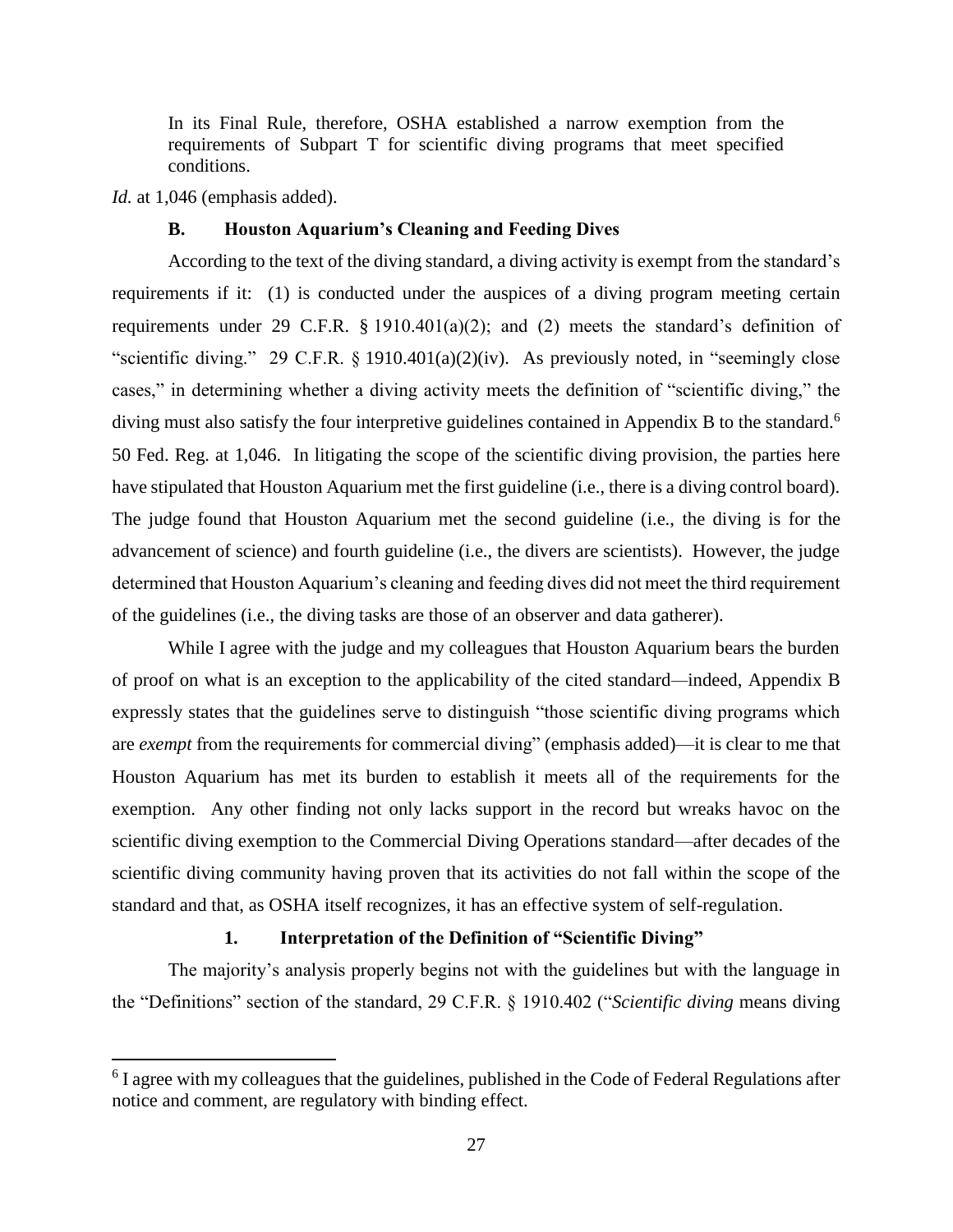performed solely as a necessary part of a scientific, research, or educational activity by employees whose sole purpose for diving is to perform scientific research tasks."). However, my colleagues state that Houston Aquarium is not engaged in "scientific diving" because it does not engage in "scientific research"—an endeavor they believe, without any support other than circular reasoning, must result in a "research project" or "research study." They then ignore the record evidence that Houston Aquarium does engage in scientific research and even does so in the form of a project or study. After beginning their reasoning with their conclusion, they decide there is no need to analyze the matter further because the answer they have chosen is "plain" and not even a close call.

In interpreting the definition, my colleagues engage in a superficial examination that fails upon a review of the standard (and the record) as a whole. It is well-settled that in regulatory interpretation, "the expounding of a [regulatory] provision strictly according to the letter without regard to other parts . . . would often defeat the object intended to be accomplished." *Helvering v. N.Y. Trust Co*., 292 U.S. 455, 464 (1934); *see also Green Valley Util. Dist. v. City of Cibolo, Tex.*, 866 F.3d 339, 343 (5th Cir. 2017) ("[E]ach part or section of a statute should be construed in connection with every other part or section to produce a harmonious whole . . . ."), *cert. denied*, \_\_\_ U.S. \_\_\_, 2019 WL 113525 (Jan. 7, 2019). Thus, we determine the "plainness or ambiguity of [regulatory] language . . . by reference to the language itself, the specific context in which that language is used, and the broader context of the [standard] as a whole." *Robinson v. Shell Oil Co.*, 519 U.S. 337, 341 (1997) (internal citations omitted).

In this case, consideration of these interpretative principles leads me to conclude that examining this text was never meant to be complicated; there is commercial diving on one hand, to which the Commercial Diving Operations standard applies, and scientific diving on the other, to which the standard does not apply. In promulgating the guidelines in Appendix B to the Commercial Diving Operations standard, OSHA describes a scientific diver as an observer of natural phenomena or the responses of natural systems and a gatherer of data for scientific analysis, who performs task that are "light and short." 50 Fed. Reg. at 1,049. In contrast, OSHA describes a commercial diver as a construction worker, a builder, or a trouble shooter. *Id.* Thus, the simple question before us is whether Houston Aquarium's cleaning and feeding diving activities are commercial or scientific. In making this much more complicated, my colleagues' decision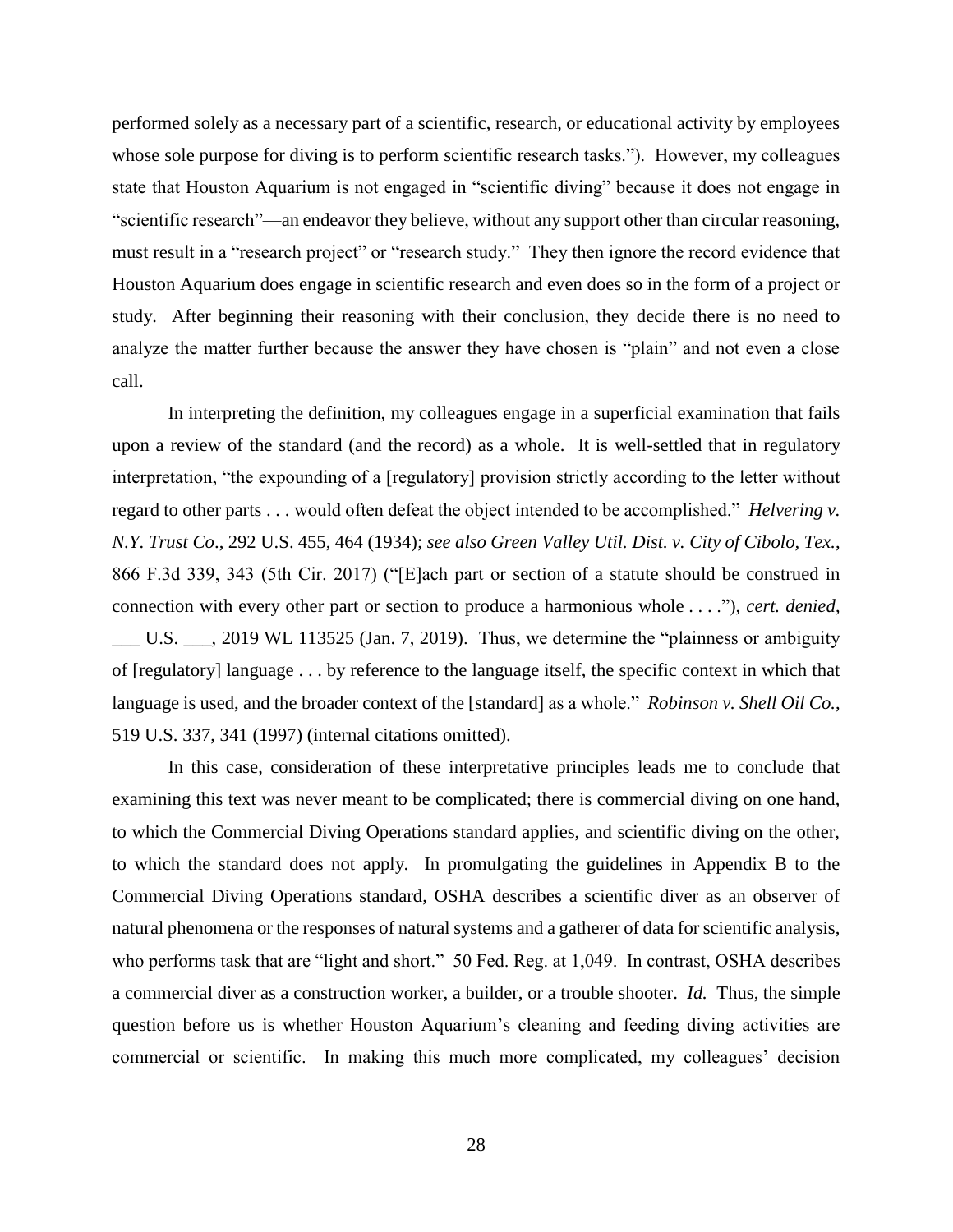illustrates a classic consequence of excessive regulation—they have produced a solution in search of a problem and in so doing, have made matters worse for the entire scientific diving community.

In concluding that the definition has not been met, my colleagues separate the words "sole purpose" and conclude that that the tasks performed do not meet their view of what qualifies as "science" or "scientific research." However, their reading renders the second sentence of the "scientific diving" definition superfluous, and thereby misses the intent of the exemption. The second sentence states: "Scientific diving does not include performing any tasks usually associated with commercial diving such as: Placing or removing heavy objects underwater; inspection of pipelines and similar objects; construction; demolition; cutting or welding; or the use of explosives." 29 C.F.R. § 1910.402. In referring to the divers' "sole purpose," OSHA's evident intent is not to hold an institution to strict adherence to the scientific method with accepted protocols of observation, measurement, and evaluation of results, but to contrast scientific diving with commercial diving, which involves "[p]lacing or removing heavy objects underwater; inspection of pipelines and similar objects; construction; demolition; cutting or welding; or the use of explosives." *Id.*; *see United States v. Morton*, 467 U.S 822, 828 (1984) ("We do not . . . construe statutory phrases in isolation; we read statutes as a whole. Thus, the words [in question] must be read in light of the immediately following phrase . . . .") (footnote omitted); *United States v. Williams*, 553 U.S. 285, 294 (2008) ("[A] word is given more precise content by the neighboring words with which it is associated."); *FTC v. Mendel Bros., Inc.*, 359 U.S. 385, 389 (1959) (We must, therefore "fit, if possible, all parts into a[] harmonious whole."); *see also*; *Corley v. United States*, 556 U.S. 303, 314 (2009) ( "[O]ne of the most basic interpretive canons, [is] that [a] statute should be construed so that effect is given to all its provisions, so that no part will be inoperative or superfluous, void or insignificant . . . ."); *Williams v. Taylor*, 529 U.S. 362, 404 (2000) (A "cardinal principle" of interpretation is that courts "must give effect, if possible, to every clause and word . . . ."); *Mackey v. Lanier Collection Agency & Serv., Inc.*, 486 U.S. 825, 837 (1988) (Court is "hesitant to adopt an interpretation . . . which renders superfluous another portion of that same law."); *Nat'l R.R. Passenger Corp. v. Bos. and Marine Corp.*, 503 U.S. 407, 419 (1992) (holding that statute must be interpreted in a way that does not render an amendment superfluous and finding that strict reading of the term "required" would make amendment superfluous).

There is no dispute that Houston Aquarium's cleaning and feeding dives do not involve any of the tasks that the second sentence of the definition states are usually associated with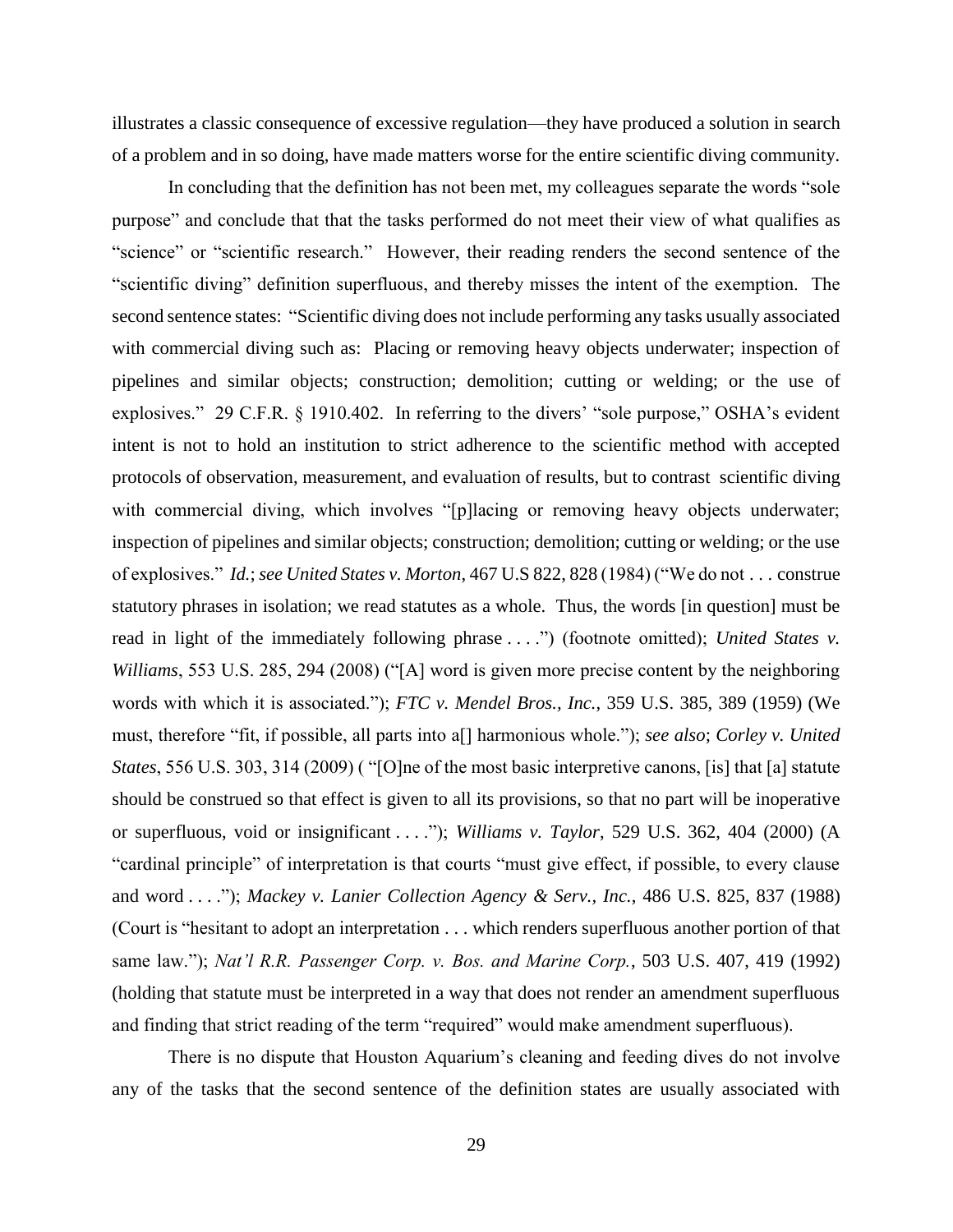commercial diving. § 1910.402; *see also* 47 Fed. Reg. at 53,359 ("[T]he tasks performed by commercial divers are different than those performed by scientific divers. Commercial diving activities necessitate the use of heavy tools and include such tasks as placing or removing heavy objects underwater, inspection of pipelines and similar objects, construction, demolition, cutting or welding, or the use of explosives."). The preamble to the amendment to the standard supports finding that the definition was intended to contrast scientific diving to commercial diving: "For added clarity, the definition gives examples of tasks that would be considered to be commercial and not scientific diving . . . . " 47 Fed Reg. at 53,357. I would find that in comparison to commercial diving, Houston Aquarium's cleaning and feeding dives meet the definition for scientific diving.<sup>7</sup>

My colleagues' contrary reading of the definition excludes from its coverage more than OSHA obviously sought to exclude. The more logical interpretation—and one that accords with the regulatory history that recognized that the scientific diving community, with significant differences from commercial diving, has been successfully self-regulating for many years using the standards developed by Scripps and adhered to by all AAUS members, including Houston Aquarium—is that OSHA intended to exempt Houston Aquarium's cleaning and feeding dives from the Commercial Diving Operations standard because such dives do not, nor have they ever, constituted commercial diving.<sup>8</sup>

<sup>7</sup> While my colleagues claim that I have "turn[ed] the inquiry on its head" by comparing commercial diving to scientific diving, this is exactly what the exemption requires and with what we are tasked—determining whether Houston Aquarium has met its burden to establish the "specified conditions." Appendix B, 50 Fed. Reg. at 1,046 ("OSHA established a narrow exemption from the requirements of Subpart T for scientific diving programs that meet specified conditions.").

<sup>&</sup>lt;sup>8</sup> I would find that the cleaning and feeding dives unambiguously meet the standard's definition of "scientific diving." However, even if the definition were deemed ambiguous, the Secretary's interpretation is unreasonable given the lack of consistency with which his interpretation announced in this case has been applied, the lack of notice to the regulated parties that have operated for decades under the reasonable belief that they are exempted from the Commercial Diving Operations standard, and the lack of the Secretary's elaboration of pertinent policy considerations. *See Seward Ship's Drydock, Inc.*, 26 BNA OSHC 2303, 2306-08 (No. 09-1901, 2018), *appeal docketed*, No. 18-71216 (9th Cir. Apr. 27, 2018) (finding Secretary's interpretation contrary to the standard's plain meaning, but even if ambiguous, unreasonable and not entitled to deference). Such an interpretation, therefore, is not entitled to deference. *Id.*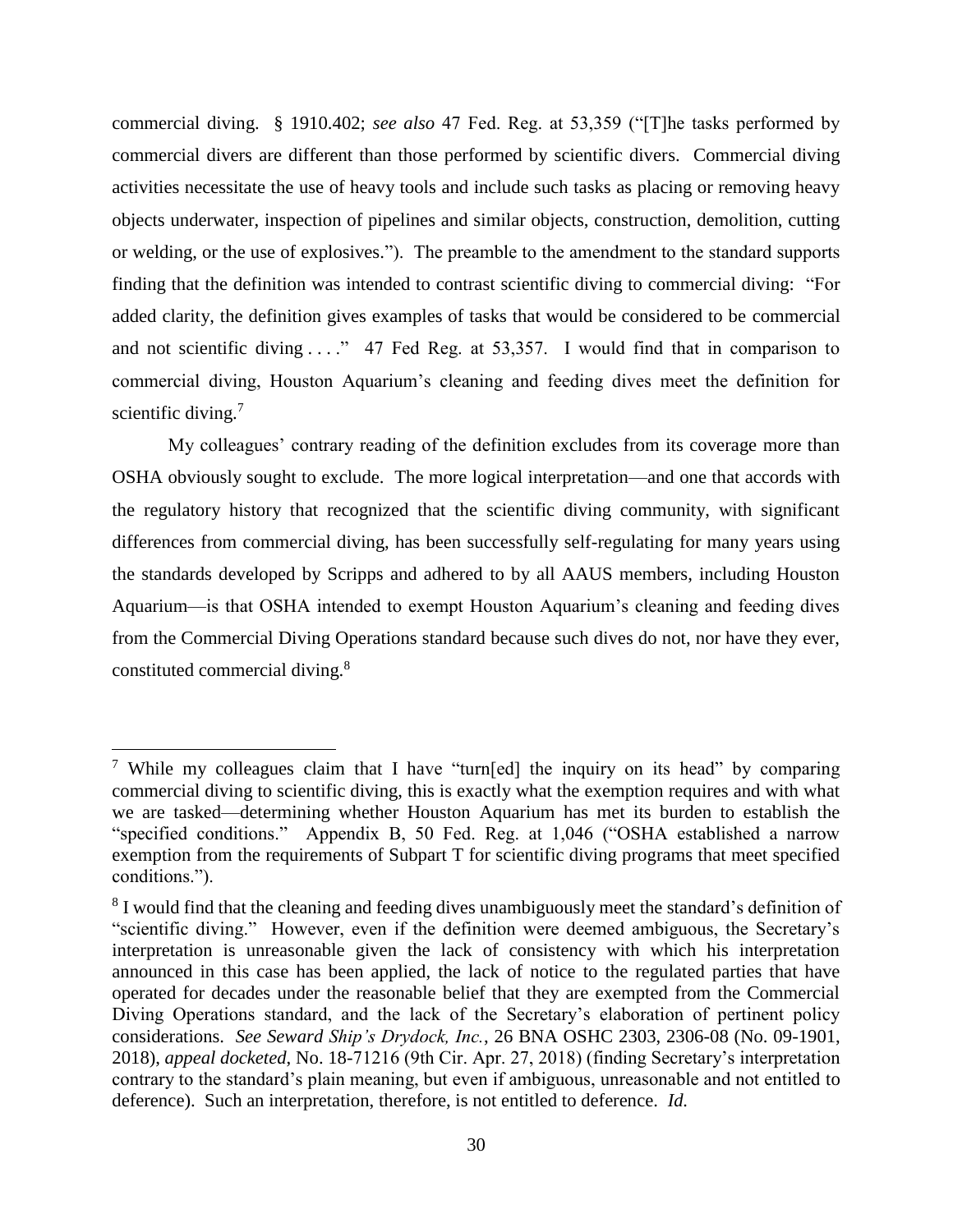### **2. The Diving Tasks Are Those of an Observer and Data Gatherer and for the Sole Purpose of Scientific Research**

In failing to make this critical distinction, my colleagues then go on to reach the astounding conclusion that instead of engaging in science, Houston Aquarium's divers perform only routine tasks during cleaning and feeding dives such as "scrubbing the window and decorations or handfeeding the fish to ensure they are fed," and cannot be engaged in scientific research because Houston Aquarium failed to "identify a single example of a study or research project it has performed." Such a conclusion is an affront to these scientists and disregards voluminous record evidence that these dives are indeed "scientific" and comprised solely of scientific research tasks.

Claiming that they are free to establish their own definition of the term "scientific research," without the assistance of the regulated scientific community and a field of scientists, my colleagues cobble together dictionary definitions of the two separate words, "scientific" and "research," then fail to apply that resulting definition to the facts of this case; instead, my colleagues ignore the divers' scientific research by diminishing it to "simply learning more about a subject . . . [which] all human activities have the potential to do." While it is true that the Commission's role is to interpret regulatory text, as my colleagues point out in seeking to justify their result, it is not our responsibility to invent a definition of science or scientific research. There is no dispute in this case that animal husbandry is a science. In addition, the cleaning and feeding activities meet the definition of "research," which is a broad concept: "*careful or diligent search*." WEBSTER'S NEW COLLEGIATE DICTIONARY 984 (1975). *See Teleflex, Inc. v. Ficosa N. Am. Corp*., 299 F.3d 1313, 1325 (Fed. Cir. 2002) ("The ordinary meaning of a . . . term may be determined by reviewing a variety of sources, including . . . dictionaries and treatises . . . .") (internal citations omitted). My colleagues' claim that the divers performing these tasks are not engaging in research because they "[s]imply posses[ed] and [took] care of [the marine] animals" belittles the valuable and scientific work of the biologists working at the Downtown Aquarium. This belittling is further illustrated by their poor attempt at an analogy—that because dives that serve an entertainment purpose are not commercial diving, I would be forced to find that they too must meet the definition of scientific diving. It can hardly be said that divers engaged in animal husbandry are akin to, say, underwater circus performers.

At the end of this pretense, my colleagues state that their contrived definition of "scientific research" is so plain that resort to the standard's regulatory history is not warranted. *Cf. U.S. Postal Serv.*, 21 BNA OSHC 1767, 1770 (No. 04-0316, 2006) (when the meaning of the language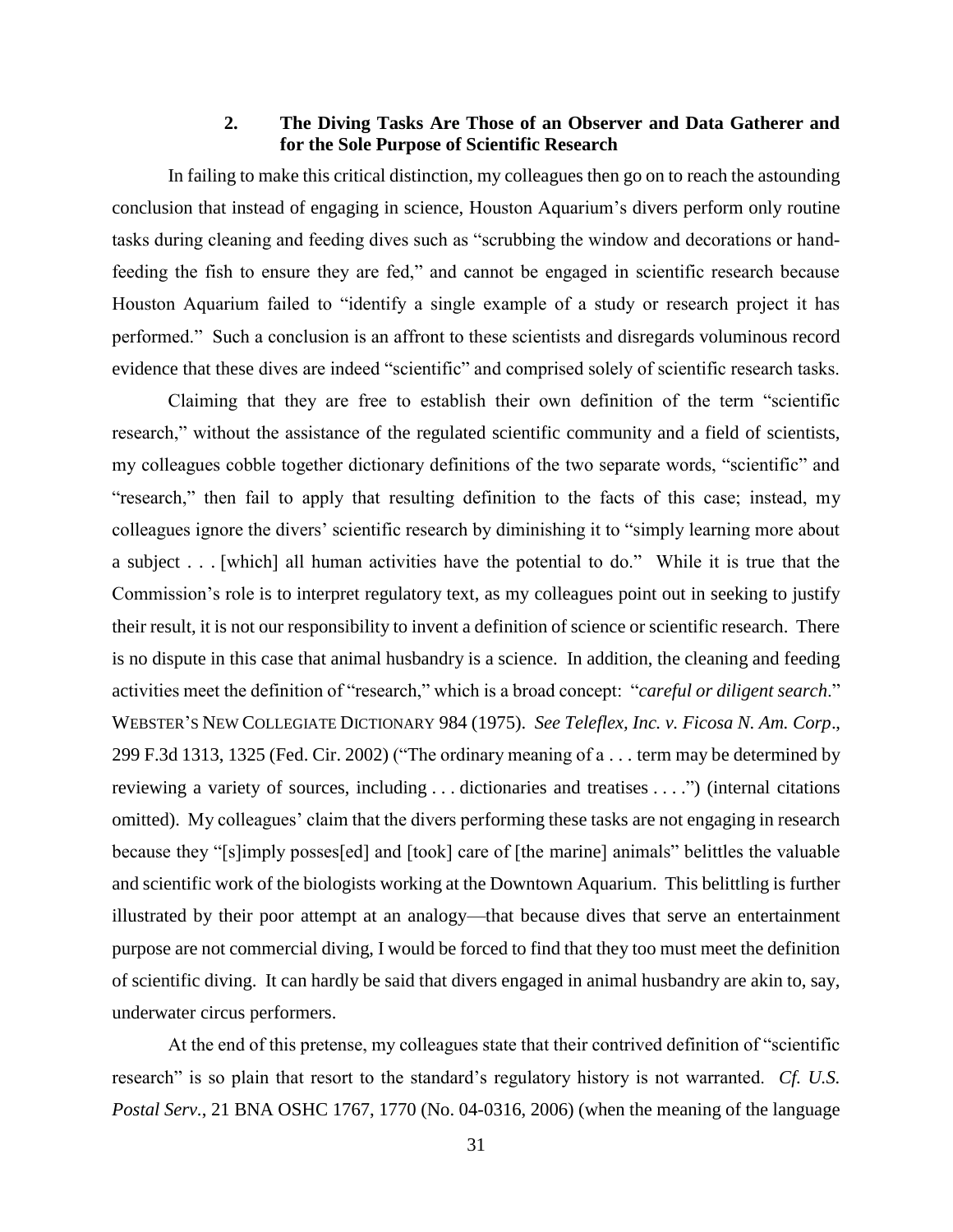in a standard is ambiguous, the Commission looks for interpretative guidance in the standard's regulatory history); *Am. Sterilizer Co.*, 15 BNA OSHC 1476, 1478 (No. 86-1179, 1992) ("[T]he preamble is the best and most authoritative statement of the Secretary's legislative intent."). The preambles to the amendments exempting scientific diving and adding the Appendix B guidelines are replete with discussion comparing scientific diving to commercial diving but contain absolutely no fly-specking of the quality of scientists' research to conclude that it is not representative of "scientific research." My colleagues' conclusion seems akin to telling geologists that they are not engaged in science or scientific research because—rather than studying the origin of the Earth and the processes that have affected its rocks, minerals, land forms, and life forms they are merely turning over rocks.

My analysis begins with the guidelines. OSHA expressly stated upon promulgating these guidelines that they "will be used *in conjunction with*" section [1910.401\(a\)\(2\)\(iv\),](https://1.next.westlaw.com/Link/Document/FullText?findType=L&pubNum=1000547&cite=29CFRS1910.401&originatingDoc=NDDBB66608BE811D98CF4E0B65F42E6DA&refType=VB&originationContext=document&transitionType=DocumentItem&contextData=(sc.History*oc.Document)#co_pp_b9c60000a3934) which contains the definition of scientific diving and the other criteria for the scientific diving exemption (i.e., diving safety manual requirements and diving control board requirements). 29 C.F.R. pt. 1910, subpt. T, app. B; *see also Am. Fed'n of Gov't Emps., Local 2782 v. Fed. Labor Relations Auth.*, 803 F.2d 737, 740 (D.C. Cir. 1986) ("[R]egulations are to be read as a whole, with 'each part or section . . . construed in connection with every other part or section.' ") (internal citation omitted). Under the plain meaning of this language, the guidelines *supplement*, rather than supplant, both the definition and the exemption's other criteria. While my colleagues and I agree on this interpretation of the guidelines, they seemingly conclude that these guidelines presume that the employer has already met the scientific diving definition and are setting *additional* exemption criteria. I find that the intent was to employ the guidelines as just that—principles applicable in close cases. Furthermore, whether read as an additional requirement once the definitional threshold is crossed or in conjunction in determining whether certain diving qualifies as "scientific diving," I find, unlike the judge and my colleagues, that the record contains ample evidence that aquarium cleaning and feeding dives meet all the Appendix B guidelines, including the third one; thus, the dives qualify for the scientific diving exemption.<sup>9</sup> See Roberts v. Sea-Land Servs., Inc.,

<sup>&</sup>lt;sup>9</sup> In conducting a superficial examination of the third guideline, my colleagues again fail to recognize that the standard is comparing scientific diving with commercial diving: scientific diving involves "observer and data gatherer" tasks rather than "[c]onstruction and trouble-shooting tasks." 29 C.F.R. pt. 1910, subpt. T., app. B. Clearly, the dives at issue here do not involve the construction and trouble-shooting tasks traditionally associated with commercial diving.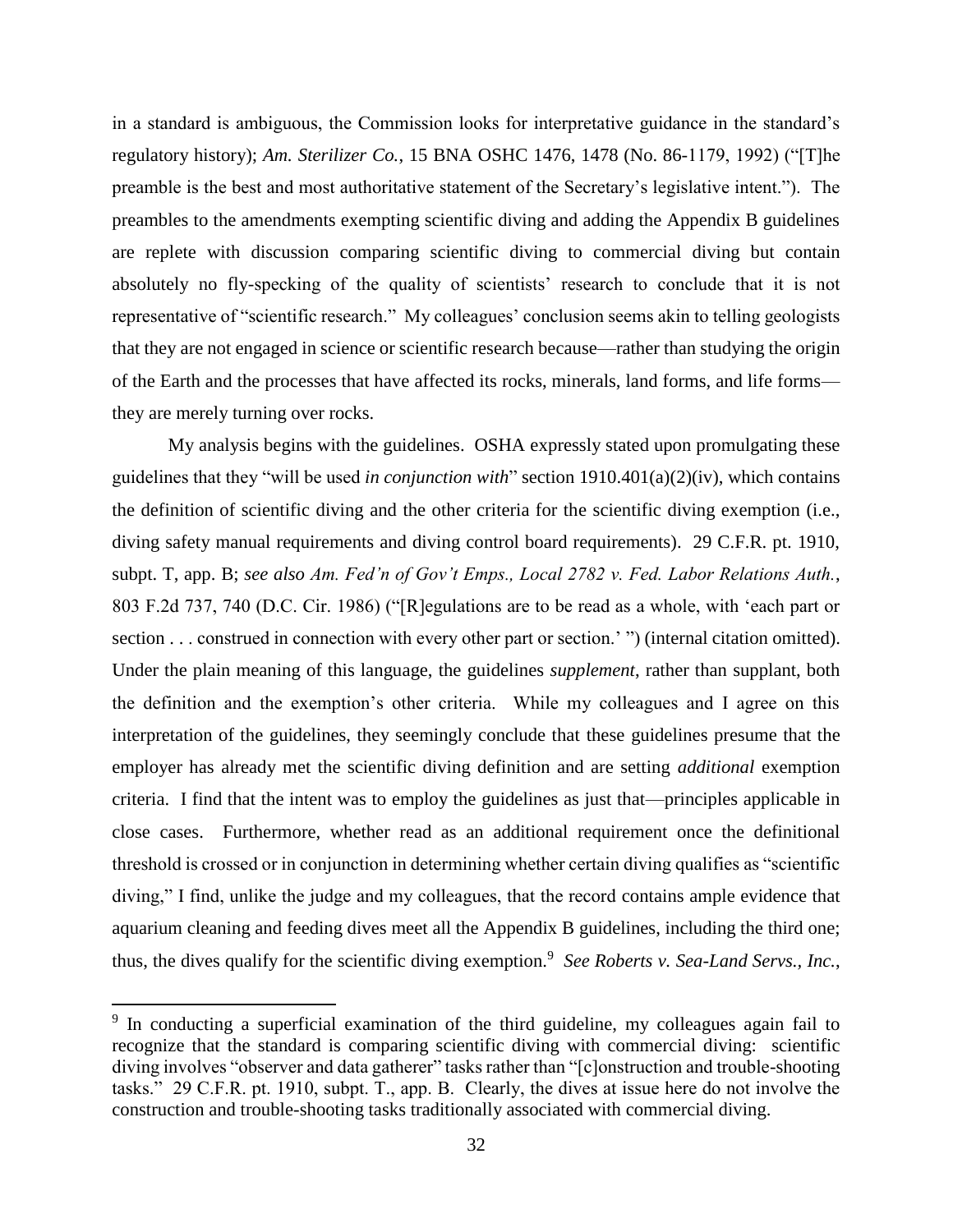566 U.S. 93, 101 (2012) ("Statutory language, however, 'cannot be construed in a vacuum. It is a fundamental canon of statutory construction that the words of a statute must be read in their context and with a view to their place in the overall statutory scheme.' ") (quoting *Davis v. Mich. Dep't of Treasury*, 489 U.S. 803, 809 (1989)).

What my colleagues fail to grasp is that the aquarium and cleaning diving operations further scientific knowledge of animal husbandry. As the judge acknowledged, "animal husbandry is a science and the employees' care of the animals in the Downtown Aquarium's exhibits requires scientific expertise." Indeed, the Association of Zoos & Aquariums (AZA) states in its amicus curiae brief:

Animal husbandry practices ensure that the physiological, biological, psychological, and social needs of animals in human care are addressed. Providing for good animal welfare encompasses both ethical and scientific responsibilities. Daily activities of caring for animals, such as feeding and cleaning, necessarily involve making observations regarding their health, behaviors, psychological wellbeing, social interactions and environment. *These day-to-day observations lead to enhanced knowledge regarding animal care and management*.

(emphasis added). According to the AZA, its accreditation standards require an institution to have a recordkeeping system that "provides sufficient detail to enhance husbandry, breeding, conservation, and medical health advancements to move forward the critical knowledge of the species through permanent and retrievable documentation." Records, including husbandry information, must be kept current and data logged daily. AZA performed, as part of the accreditation process, a thorough review of whether Houston Aquarium is diving under AZA standards. Thus, my colleagues conveniently ignore that animal husbandry is a science in itself and that caring for animals and managing their environment, including during cleaning and feeding dives, involves being an "observer and data gatherer." Cleaning the tanks and feeding the animals living inside them are therefore scientific research tasks in the field of animal husbandry science. Since the record establishes that the divers do not engage in any additional non-scientific research tasks during the cleaning and feeding dives (such as construction-related tasks), performing these scientific research tasks is clearly the divers' "sole purpose" for diving.

Another way to describe this undertaking is as the AZA does—the large tanks at the Downtown Aquarium *are an ongoing laboratory experiment*. Every day these tanks are meticulously maintained by professional biologists to support and sustain the diverse life systems contained within them. The best way to care for marine life in captivity is to understand the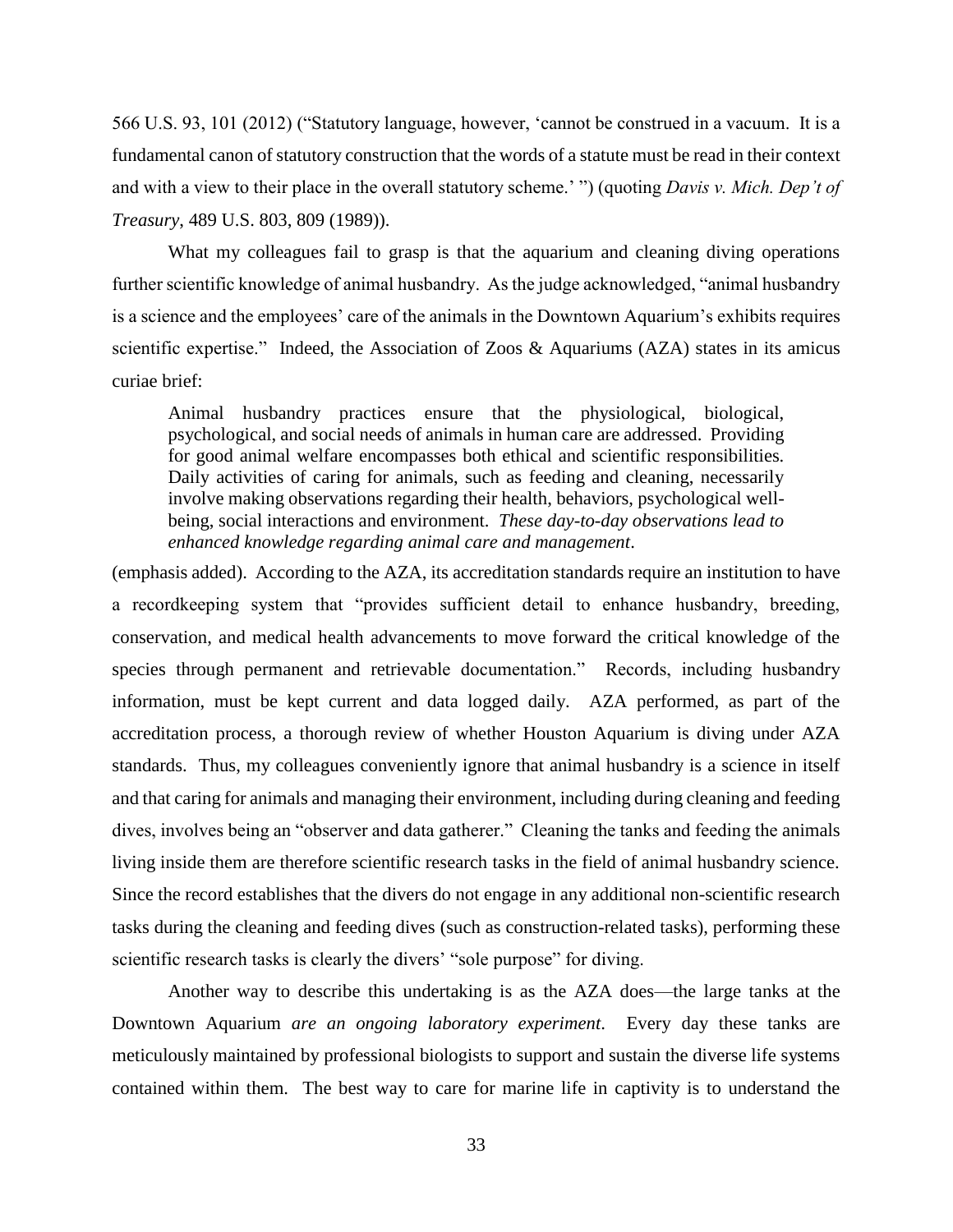biology of the various species in their natural environments, including their physical adaptations, dietary needs, and social and space requirements. Everything involved—from the water's chemical content, temperature and filtration, to the microorganisms, algae, and the marine animals themselves—exists in a delicate balance that must be constantly monitored and maintained by trained biologists. The cleaning and feeding must be conducted in a way that will not disturb the marine animals or disrupt their environment. The scientific divers must ensure that the marine animals are given the appropriate type and amount of food, which requires knowledge of each species in the tanks.

The scientific divers must also understand the plant species present in the tanks, including knowing which are helpful and which are harmful and must be removed. As Houston Aquarium explained at the hearing, the goal is to make the exhibits look like they do in a natural environment; this might include allowing some types of algae to grow or it might mean removing other types of algae. As Houston Aquarium's expert stated, all the cleaning and feeding diving activities, which are essential to maintaining the exhibits and the marine animals' well-being, are scientific, including "being able to selectively remove algae and unused food particles and observe overall animal health and behaviors." These day-to-day observations lead to enhanced knowledge regarding marine life care and management—in other words, the advancement of science.

While my colleagues attempt to equate the scientists' activities with that of mere window washers, the health of the marine animals could not be maintained if the tanks they live in are not cleaned in a scientific manner—actually, the cleaning activities in the aquarium are essential to monitor and preserve water quality in the tanks. Chemicals may need to be added to the water to make sure the pH level is appropriate for the specific marine life contained in the tank. In addition, the scientific divers remove algae and waste, a function essential to maintaining the health of the water and in turn, the marine animals. The divers engage in scrubbing to remove algae and siphoning to remove food particles and feces. Houston Aquarium's Director of Animal Operations, Jim Prappas, testified that as an accredited member of AZA, Houston Aquarium must follow AZA's strict professional standards for maintaining animal health and welfare, including cleaning the tanks to maintain the health of the systems. Prappas explained:

It's a closed system. We are doing what mother nature would do naturally. . . . [T]here would be algae blooms or bacteria blooms that could result in killing everything. That's not an option. . . . We clean the tank because it's the health of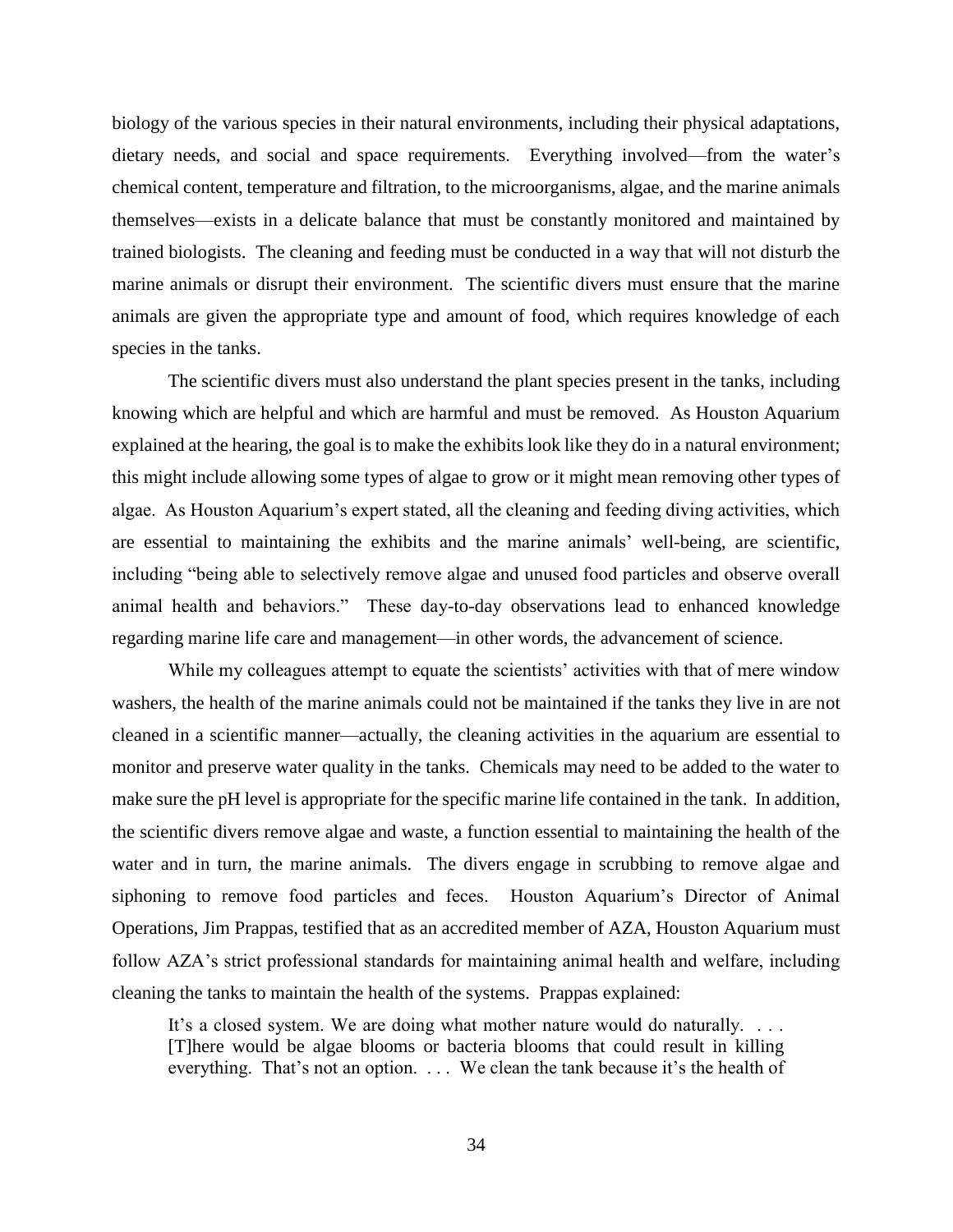the system. . . . I mean, these animals are critical to our understanding of those particular animal's biology . . . .

Prappas also stated that a diver could not maintain the health of the marine animals and the system without doing the cleaning in a scientific manner.

Thus, caring for and maintaining the well-being of marine life is essential to providing an aquarium that protects the species and allows for their breeding so that the study of their biology may continue. Although § 1910.402 states that scientific diving is a "necessary part of a scientific, research, or educational activity," my colleagues fault Houston Aquarium for its concern that, as a scientific research and education center, visitors may not be able to see inside the tanks if the tanks become too dirty. But cleaning the tank windows is a necessary component of the science of *aquarium* animal husbandry, which inherently involves placing marine animals on display for the public, and thus is also a scientific research task in furtherance of it. As acknowledged by the standard, the fact that a diving task has an educational component does not make it any less scientific. Must the tanks be so filthy that the marine animals living there are in peril before cleaning becomes a "scientific" task? Obviously, "cleaning" is a relative concept (as any teenager will attest), and I cannot find that being meticulous in the care of the marine animals makes the diving being performed any less scientific; particularly, where Prappas testified that such care is necessary for the aquarium's scientific endeavors. The majority attempts to distinguish between tasks that merely "facilitate" scientific research and tasks that are themselves scientific research but never explains how one should draw this line. Is a scientist who begins an experiment by sterilizing her equipment not engaging in scientific research? In my view, this purported distinction is artificial.

As the record shows, scientists in the field of aquaria engage daily in noticing, questioning, investigating, and making sense of their animals' environment. In this inquiry-based research, these scientists draw upon previous knowledge and continuously integrate the results in an ongoing experiment.<sup>10</sup> For example, Houston Aquarium's expert witness, Smith, testified that the divers

 $10$  The majority's new test for what animal husbandry work qualifies as scientific research—that such work must involve a "systematic attempt to further knowledge regarding animal husbandry or the animals themselves"—and their conclusion that there is no evidence that these dives have advanced animal husbandry knowledge, fails to account for the long-term, gradual, and cumulative nature of the divers' research. Simply because Houston Aquarium has not yet made any groundbreaking animal husbandry discoveries does not mean that it is not genuinely engaged in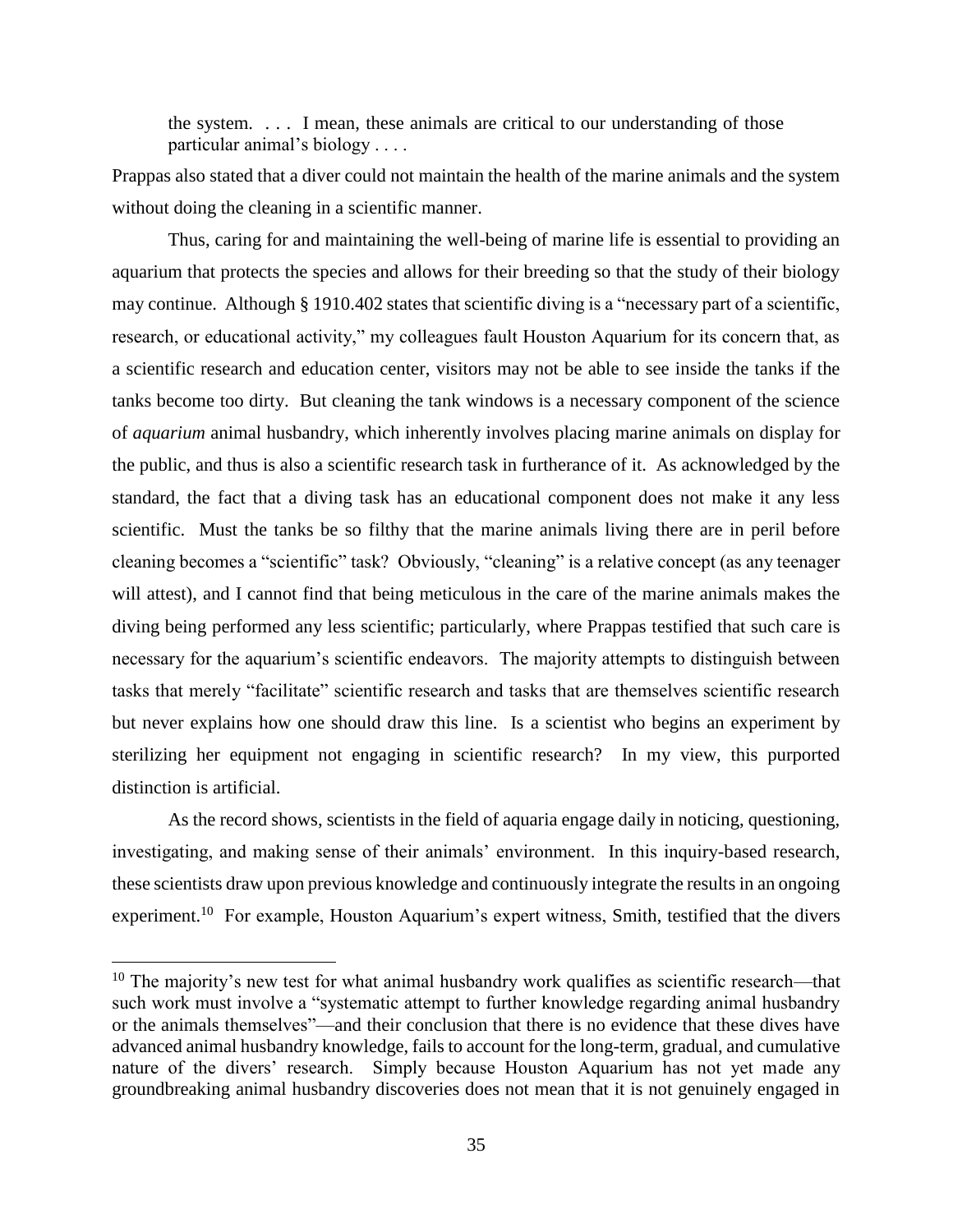are constantly making observations about animal health and behavior. Smith testified that aquarium cleaning and feeding diving operations involve scientific observations regarding water quality, aquatic plant species, and the behavior, health, socialization and well-being of the fish. He explained that scientific aquarium divers observe the animals for signs of parasites, injuries, disease, discoloration, infections, or unusual behavior. Prappas testified that the knowledge and information regarding animal husbandry techniques developed at the Downtown Aquarium were shared with other scientists and institutions; thus, promoting the aquarium's mission "to educate, conserve, work with like-minded institutions and [promote] conservation of the world around us." Prappas also pointed out at the hearing that Houston Aquarium possesses a breeding pair of critically endangered microdon sawfish, and the information gained from monitoring and managing the sawfish has been shared with other scientists in other parts of the world.

William Boyes, the Dive Safety Officer in charge of day-to-day operations for Houston Aquarium, testified that scientific divers must remain constantly aware and always be observing the animals' behavior to ensure no damage is done to the animals. Biologist Johanna Guio testified that "every time I dive, I'm always looking out for my animal's behaviors." Guio also explained that the divers must observe animal behavior to avoid disrupting or destroying animal nests during cleaning. She noted that the piranha eggs are miniscule, often found underneath gravel at the bottom of the tank, and the only way to detect the eggs is to observe the behavior of the female guarding the nest. Guio testified that understanding the species' specific reproductive physiology is crucial to providing quality animal care and contributes to species conservation, especially those species that are threatened or endangered. As she stated, each time the divers enter the tanks, they are trained to observe the marine life for illness, injury, or abnormal behavior.

While this evidence shows that the cleaning and feeding dives have the sole purpose of performing scientific research tasks, my colleagues incorrectly conclude that Houston Aquarium failed to conquer another hurdle found nowhere in the standard—that data gathering must include written records. Data, however, can be gathered simply by observation. *See* WEBSTER'S NEW COLLEGIATE DICTIONARY 288 (1975) (defining "data" as "factual information (as measurements

scientific research. Scientific research seldom produces instantaneous, headline-catching breakthroughs, and whether or not Houston Aquarium's work ever does, the daily maintenance of its animals and their environment over the course of years will inherently add to animal husbandry science knowledge.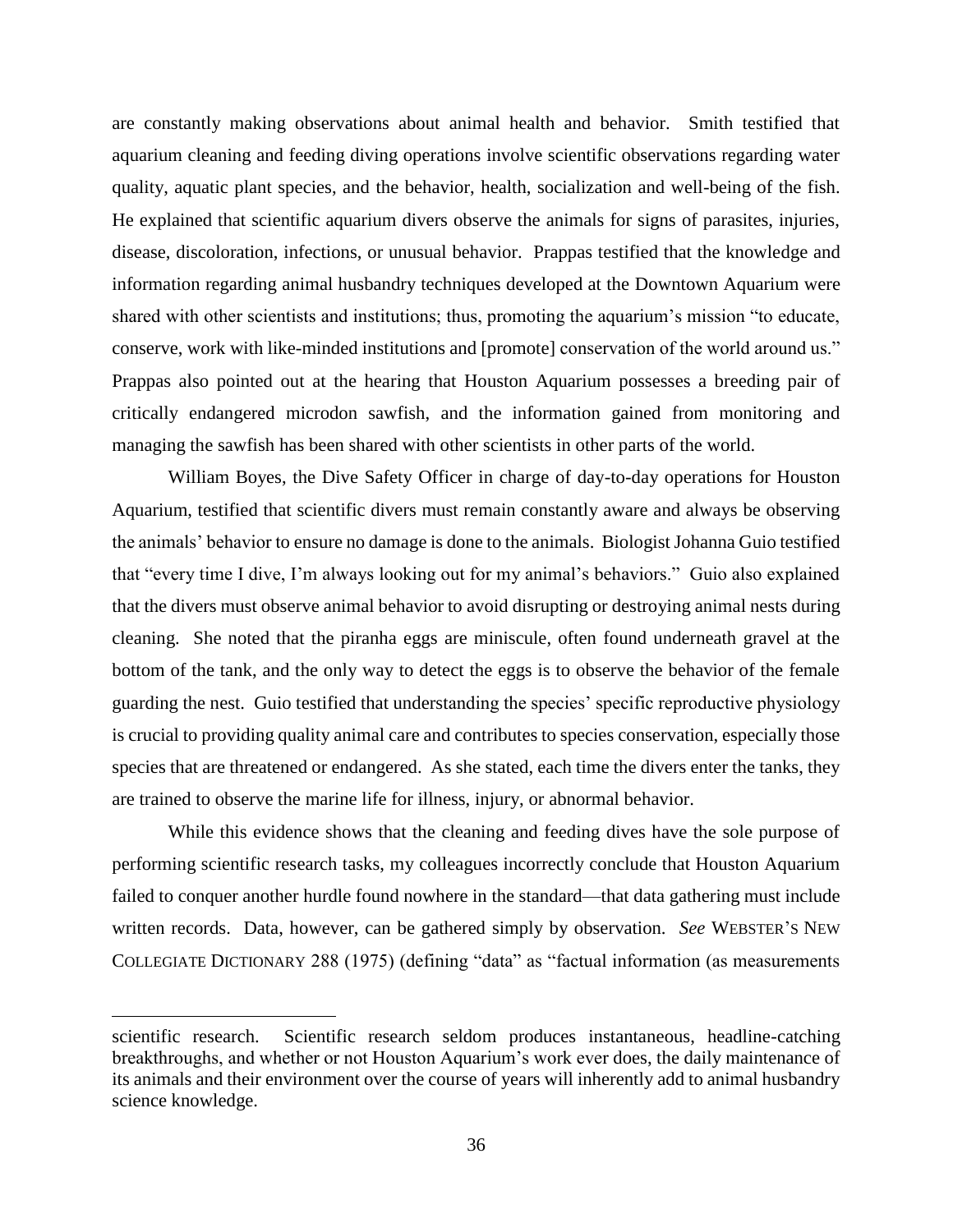or statistics) used as basis for reasoning, discussion, or calculation"); www.oxforddictionaries.com (defining "data" as "facts and statistics collected together for reference or analysis"); www.dictionary.com (same); *see also* 50 Fed. Reg. at 1,049 ("OSHA's intent in promulgating the [scientific diving] amendment was to restrict the exemption to scientific research dives that result in non-proprietary information, data, *knowledge, or other work product.*") (emphasis added). As discussed above, observations are made daily at the aquarium about the behavior, health, and wellbeing of the animals. These observations are then used to care for the animals and are shared with the scientific community. Through organizations such as the AZA, members and scientists collaborate through conferences, summits, committee meetings, and other communications that seek to expand the scientific community's collective knowledge of the field of animal husbandry.

In addition, Smith testified that as an AZA-accredited institution, Houston Aquarium is required to keep extensive records on the animals' care, the amount of food the animals are given, and the amount of cleaning that is done inside the exhibits; and that "data are shared between the community and are non-proprietary and work toward animal health and animal care." Indeed, the record evidence shows that Houston Aquarium's divers keep daily written dive logs that record the date of the dive, the tank in which the dive took place, the diver's bottom time, the air supply method used, and the purpose of the dive.<sup>11</sup> There is also testimony that the divers keep records of what the fish are eating. Thus, my colleagues are simply mistaken that the cleaning and feeding dives do not involve gathering data or making scientific observations.

In sum, the record is replete with examples of how animal care and aquarium science knowledge is acquired through the cleaning and feeding dives, and how these activities not only become part of the science of properly caring for the animals in Houston Aquarium's tanks but adds information that is shared amongst other aquarium programs about how to better take care of

<sup>&</sup>lt;sup>11</sup> Despite this record, my colleagues contradict themselves by falsely claiming that I admit Houston Aquarium has produced no written documents and then by also referring to a written document—a record entitled, "Downtown Aquarium 2012 Statistics." I agree, however, that this document is not instructive on the issue of whether the cleaning and feeding dives qualify for the scientific diving exemption. Boyes testified that Houston Aquarium had just started using the computer system that generated this report, so they were still learning how to input information into the system and a lot of mistakes were made. He also testified that, for any dive listed as "animal care" on the report, it was also a "scientific dive" (stating "make no mistake, animal care is scientific" in reference to the 21,832 animal care dives).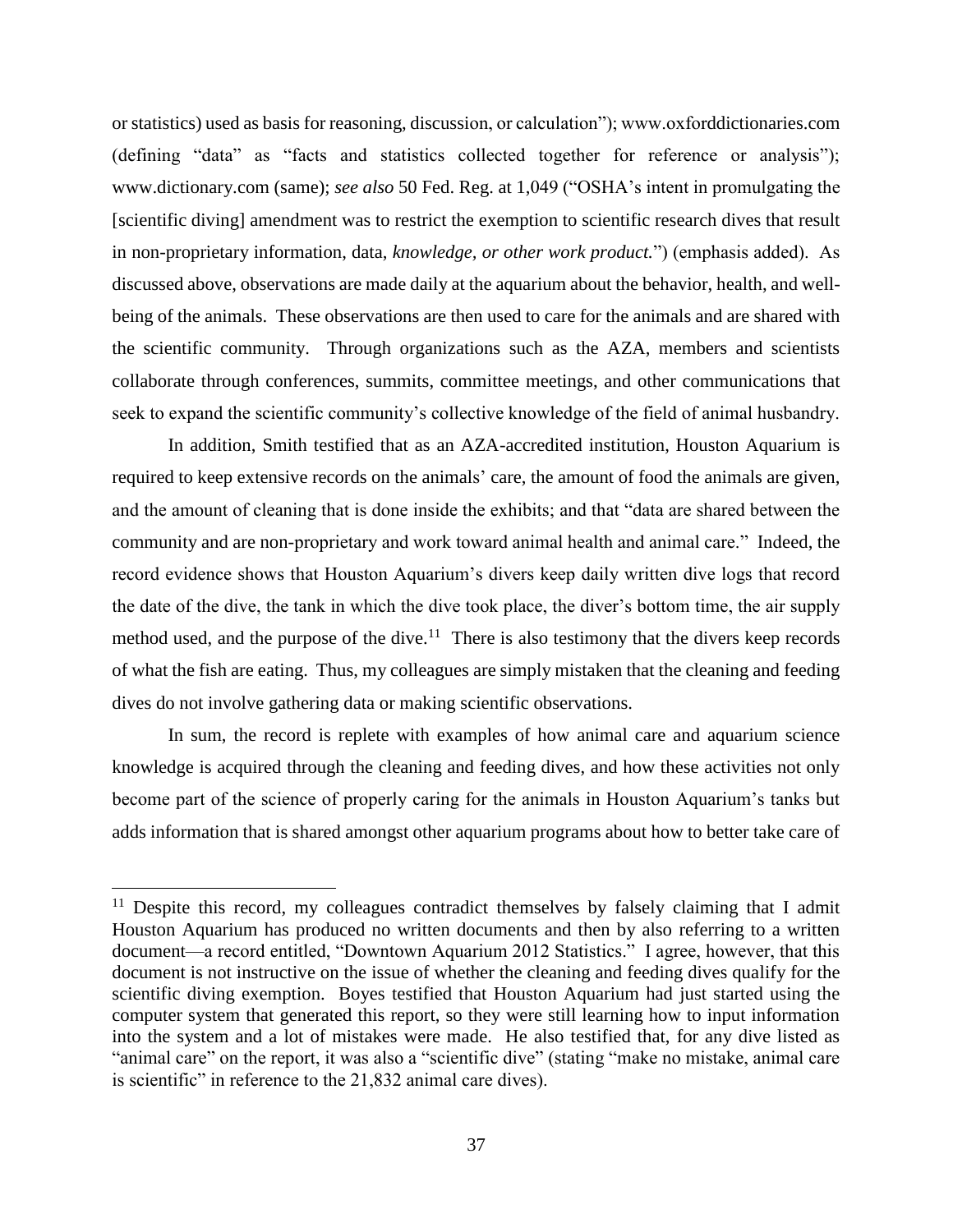exhibits.<sup>12</sup> It is clear that the divers' tasks in cleaning the tanks and feeding the animals involve scientific observation and data collection essential to the care and management of the animals and the use of only small tools typical to aquarium science; these tasks do not entail construction or the use of any tools associated with commercial diving. Thus, I find that Houston Aquarium has met its burden to establish that its cleaning and feeding dives are "scientific diving performed solely as a necessary part of a scientific, research, or educational activity by employees whole sole purpose for diving is to perform scientific research tasks."

Imposing the Commercial Diving Operations standard on an aquarium that performs cleaning and feeding dives is not only contrary to the standard—which OSHA determined should not apply to institutions such as Houston Aquarium because of the scientific diving community's impeccable record of safety through self-regulation—it may have an unnecessary impact or harm upon aquatic animals, without increasing diver safety.<sup>13</sup> *See Indus. Union Dep't., AFL-CIO v. Am. Petroleum Inst.*, 448 U.S. 607, 664 (1980) (Burger, J., concurring) ("When the administrative record reveals only scant or minimal risk of material health impairment, responsible administration calls for avoidance of extravagant, comprehensive regulation."). My colleagues' decision today, reached as a result of their diminishing the world of science, is unfortunate for the entire scientific diving community, as it unravels layers of careful work that was reached through notice-and-comment rulemaking and included the participation of various stakeholders including the scientific diving community, who will find that work was for naught. Accordingly, I would find that Houston Aquarium's cleaning and feeding dives qualify for the scientific diving exemption and are therefore not subject to the Commercial Diving Operations standard.

Dated: February 15, 2019 Chairman

 $\overline{a}$ 

 $\sqrt{s/}$ Heather L. MacDougall

 $12$  The preamble to Appendix B proves that a determination of whether the diving at issue employs the scientific method was never intended; it merely involves making a comparison to commercial diving. In discussing one of the comments it received, OSHA noted: "The construction of the kelp bed used in the project is not scientific diving since construction activities are commercial diving tasks. The consequent studies made of the kelp would be scientific diving tasks." 50 Fed. Reg. at 1,049.

 $13$  For example, the additional equipment required by the cited standard is not only unnecessary, but its bulkiness may result in bumping into and potentially injuring or aggravating the marine life.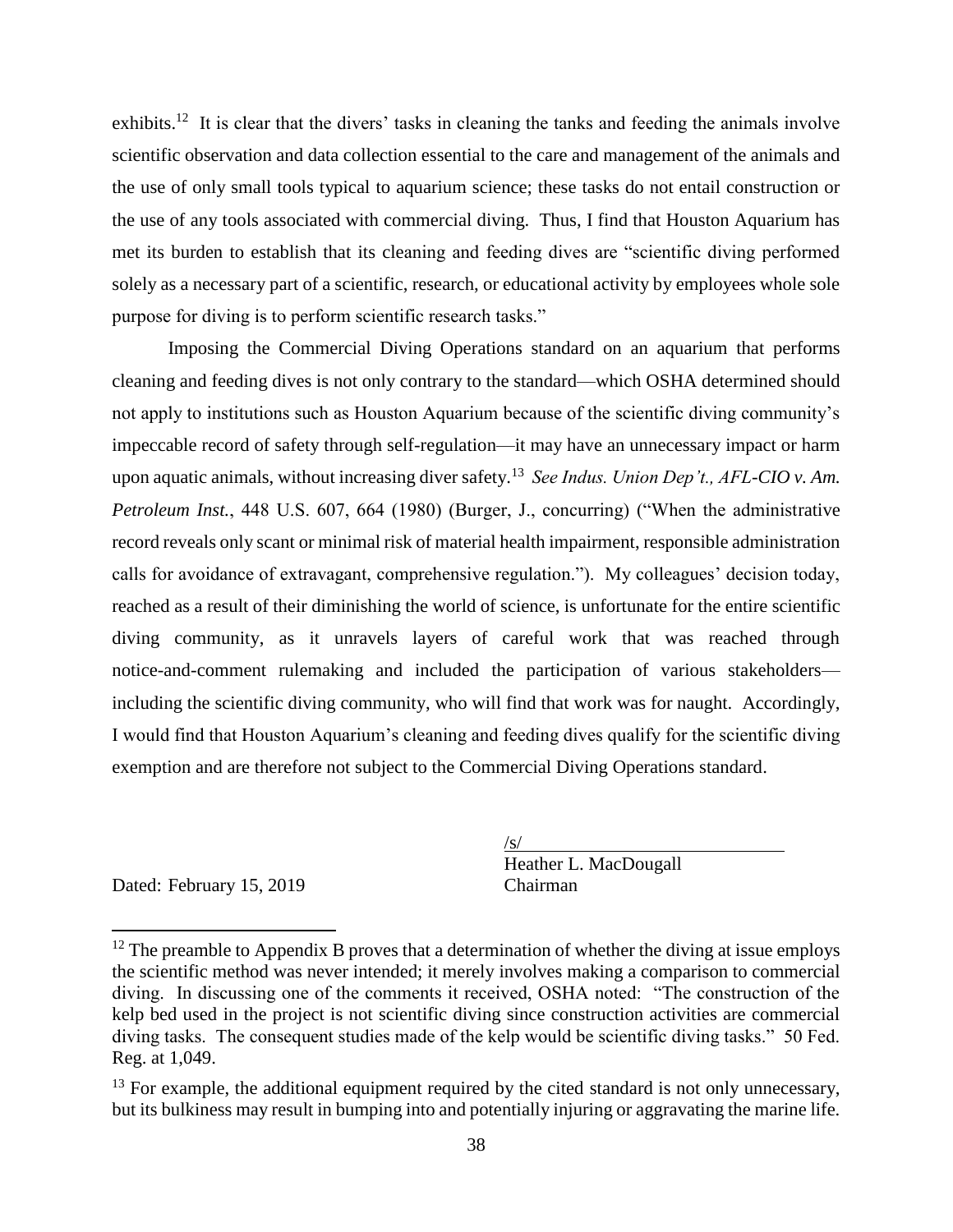# United States of America **OCCUPATIONAL SAFETY AND HEALTH REVIEW COMMISSION**

1924 Building – Room 2R90, 100 Alabama Street SW Atlanta, Georgia 30303-3104

Secretary of Labor,

Complainant,

v. OSHRC Docket No. **12-1617**

Houston Aquarium, Inc.,

Respondent.

Appearances:

Jennifer Johnson Esquire, U. S. Department of Labor, Office of the Solicitor, Dallas, Texas For the Complainant

R. Edwards Perkins, Esquire, Sheehy Ware & Pappas, PC., Houston, Texas For the Respondent

Before: Administrative Law Judge Sharon D. Calhoun

### **DECISION AND ORDER**

Houston Aquarium, Inc., operates an entertainment complex in Houston, Texas, known as the Downtown Aquarium. In response to an employee complaint, a compliance safety and health officer (CSHO) from the Occupational Safety and Health Administration (OSHA) opened an inspection of the Downtown Aquarium on January 10, 2012. On July 10, 2012, the Secretary issued to Houston Aquarium a Citation and Notification of Penalty alleging serious violations of six subsections of Subpart T, the Commercial Diving Operations standard, 29 C.F.R. §§ 1910.401- -.440. Houston Aquarium timely contested the Citation and Notification of Penalty.

Houston Aquarium stipulates the Commission has jurisdiction over this proceeding under § 10(c) of the Occupational Safety and Health Act of 1970, 29 U.S.C. §§ 651--678 (2014) (Act), and that Houston Aquarium is a covered business under § 3(5) of the Act (Agreed Prehearing Statement, ¶¶ E.1, E.2; Tr. 21-22). The Court held a three-day hearing in this matter on August 27, 28, and 29, 2013, in Houston, Texas. The parties filed simultaneous post-hearing briefs on February 21, 2014. At the Court's request, the Secretary filed a reply brief on April 14, 2014.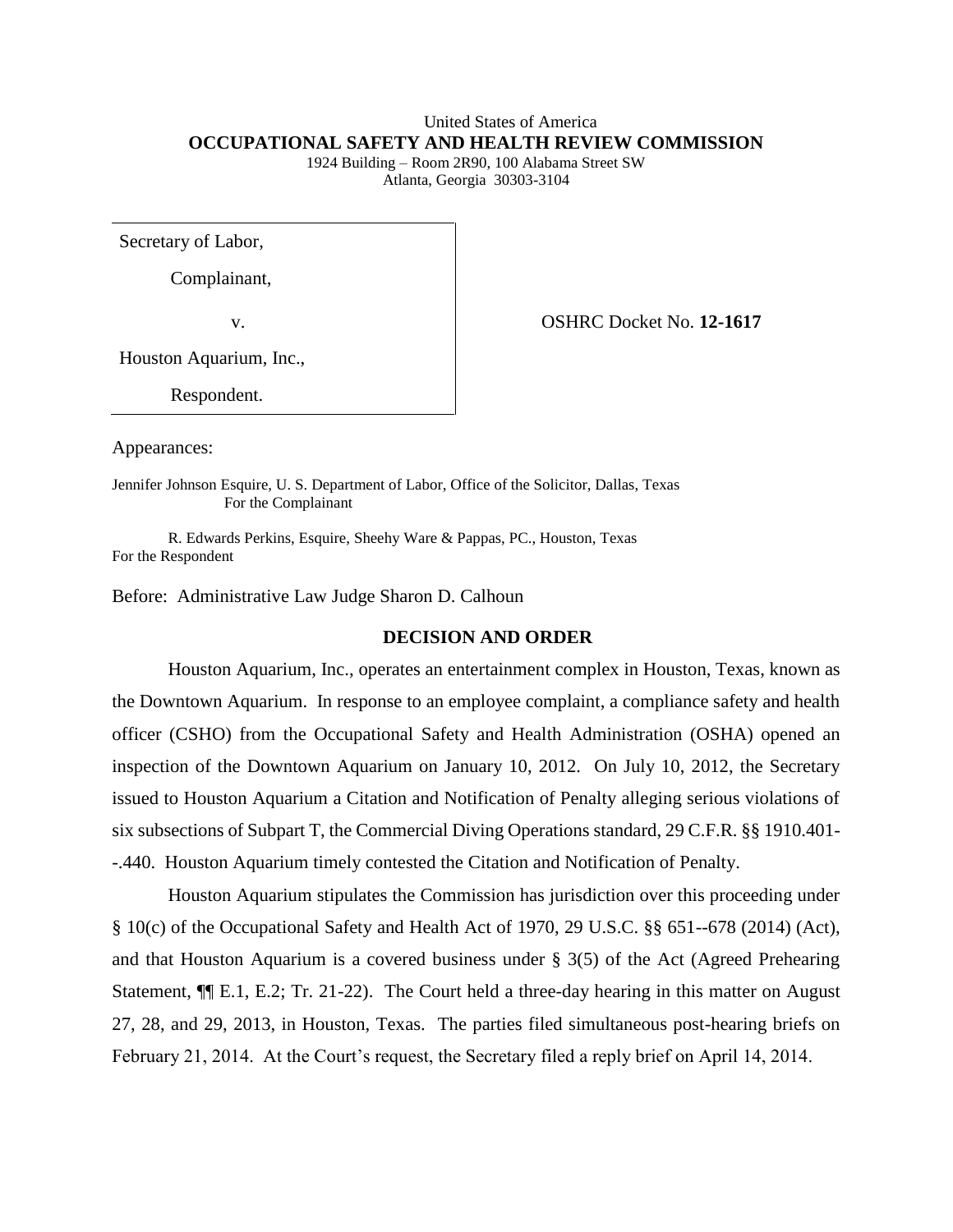Item 1 of the Citation alleges a serious violation of 29 C.F.R.  $\S$  1910.422(c)(1)(i), for failing to ensure that each surface-supplied air or mixed-gas diver and dive team member at the dive location had a two-way voice communication system. The Secretary cites seven instances ((a) through (g)) of alleged violations of this subsection. The Secretary proposes a penalty of \$5,500.00 for Item 1. In the parties' Agreed Prehearing Statement, filed August 23, 2013, the Secretary withdrew Item 2, which alleged a serious violation of 29 C.F.R. § 1910.422(d), and for which the Secretary proposed a penalty of \$5,500.00 (Agreed Prehearing Statement, ¶ B.1; Tr. 9).

Item 3 of the Citation alleges a serious violation of 29 C.F.R. § 1910.424(c)(4), for failing to provide each diver with a reserve breathing gas supply consisting of a manual reserve (J valve) or an independent reserve cylinder. The Secretary cited five instances ((a) through (e)) of alleged violations of this subsection, but withdrew Instances (a), (b), and (e) at the hearing (Tr. 10). The Secretary proposes a penalty of \$5,500.00 for Item 3.

Item 4 of the Citation alleges a serious violation of 29 C.F.R. § 1910.430(g)(1), for failing to ensure each diver used a gauge indicating diver depth which can be read at the dive location. The Secretary cited five instances (a through e) of alleged violations of this subsection, but withdrew Instances b through e in the Agreed Prehearing Statement (Agreed Prehearing Statement, ¶ B.1.b.4; Tr. 10). The Secretary proposes a penalty of \$3,300.00 for Item 4.

Item 5a of the Citation alleges a serious violation of 29 C.F.R. § 1910.430(j)(2)(i), for failing to ensure each diver wore a safety harness with a positive buckling device. Item 5b of the Citation alleges a serious violation of 29 C.F.R. § 1910.430(j)(2)(ii), for failing to ensure that each diver wore a safety harness with an attachment point for the umbilical to prevent strain on the mask or the helmet. The Secretary proposes a grouped penalty of \$5,500.00 for Items 5a and 5b.

Houston Aquarium denies it violated the terms of each of the cited standards. Its primary defense, however, is that the Commercial Diving Operations standard does not apply to its workplace. For the reasons that follow, the Court determines the Commercial Diving Operations standard applies to the cited conditions at the Downtown Aquarium. The Court affirms items 1, 3, 5a, and 5b of the Citation and vacates Item 4. The Court assesses a penalty of \$1,500.00 each for Items 1 and 3, and a grouped penalty of \$1,500.00 for Items 5a and 5b.

**1**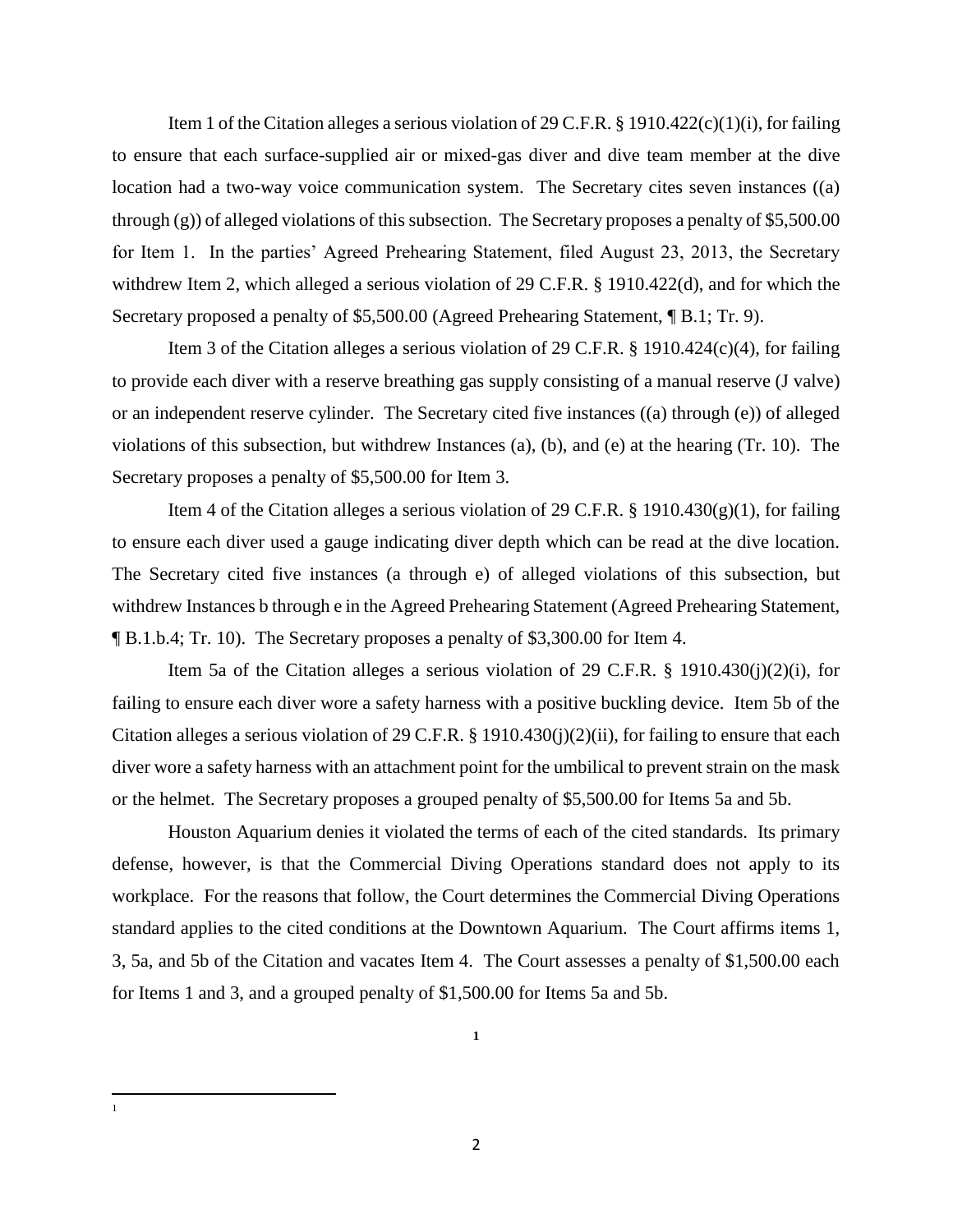#### **BACKGROUND**

#### *The Downtown Aquarium Complex*

The Downtown Aquarium, operated by Houston Aquarium, is a large entertainment and dining complex.<sup>2</sup> Located on the north side of downtown Houston, the Downtown Aquarium complex covers several acres and offers a variety of attractions and amusements.<sup>3</sup> Fairgroundtype games and rides are located outside the main building along a midway, including a Ferris wheel, a carrousel, and the Shark Voyage ride. The Shark Voyage ride "is a small train, which guests get on and the train then takes them to the shark tunnel, which is across the property, which houses [the] quarter-of-a-million-gallon" Shark Tank Exhibit, located in a building separate from the main building (Tr. 144).

The main building on the premises is four stories high. The first floor consists mainly of the Downtown Aquarium's "exhibit chain," where the majority of the facility's freshwater and saltwater tanks are located.<sup>4</sup> The Downtown Aquarium's exhibit tanks on the first floor include the Entry Tank, the Gulf of Mexico Tank, the Grouper Tank, the Demi Tank, the Tower Tank, and the Lionfish Tank (the Shark Tank is located in a separate building) (Exh. C-7). The exhibit chain also includes exhibits showcasing reptiles, birds, a white tiger, and a touch-tank. In addition, the facility's retail gift shop is on the first floor (Tr. 143, 306).

The second floor of the facility consists predominantly of a restaurant, whose main seating area forms a balcony around the Dining Room Exhibit, a large (90,000 gallons) saltwater tank. The restaurant's kitchen and service stations are also on the second floor (Tr. 143-144). The third

l

<sup>2</sup> The Secretary originally issued the instant Citation and Notification of Penalty to "Landry's Inc. Dba Houston Aquarium Inc." In its Answer, Respondent stated, "Houston Aquarium, Inc., is a wholly owned subsidiary of Landry's, Inc., which is improperly alleged to be doing business as the Houston Aquarium, Inc. Houston Aquarium, Inc., not Landry's, Inc., operates the business at the location where the inspections in issue took place and is the proper employer to whom the citation should have been addressed." (Answer, ¶43). On October 12, 2012, the Secretary filed an Unopposed Motion to Amend Citation and Complaint to name Respondent as "Houston Aquarium, Inc." The ALJ to whom this case was originally assigned granted the Secretary's motion on June 10, 2013, two days before the case was reassigned to this Judge. In this Decision and Order, the Court refers to Respondent as "Houston Aquarium" and to the physical facility located at 410 Bagby Street in Houston, Texas, as "the Downtown Aquarium."

<sup>&</sup>lt;sup>3</sup> At the close of the Secretary's case, counsel for Houston Aquarium suggested it would be helpful to tour the Downtown Aquarium, which is located two blocks from the courthouse where the hearing was held. The Secretary's counsel had no objection. Accordingly, the parties' counsel, the court reporter, and the undersigned took a field trip to the Downtown Aquarium on August 28, 2013. Jim Prappas, Houston Aquarium's director of animal operations, conducted the tour (Tr. 353-357).

<sup>4</sup> The Downtown Aquarium prides itself on having the "only potential[ly] breeding pair of *Microdon* Sawfish," an endangered freshwater sawfish, in North America (Tr. 385).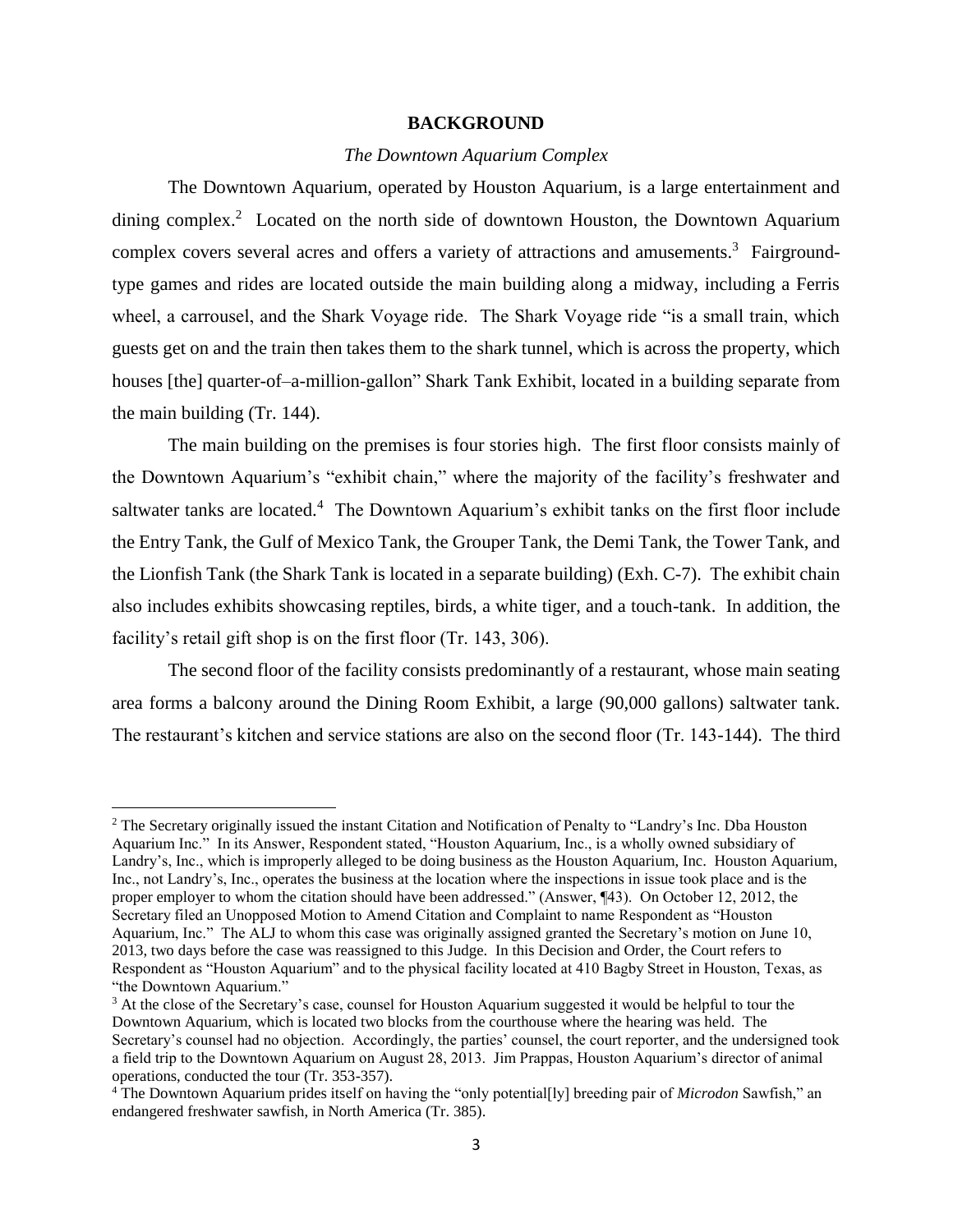floor houses a large kitchen that is used to service the banquet hall. Customers rent the banquet hall for "bar mitzvahs and weddings, quinceañeras, and things like that." (Tr. 144).

The fourth floor is a "support floor," where the main offices, the staff break room, and the biology area are located. The biology area contains quarantine exhibits and a holding space for birds and reptiles not on exhibition (Tr. 144). The fourth floor is also where the diver entry to the Tower Tank Exhibit is located. The Tower Tank, which is 40 feet deep and holds 12,000 gallons of water, is the deepest tank in the Downtown Aquarium (Exh. C-7; Tr. 308).

Houston Aquarium employs a number of part-time and full-time employees as divers. Diving occurs on a daily basis at the Downtown Aquarium for purposes of feeding the animals, cleaning the tank windows, siphoning the gravel, and other required activities. Divers also perform "event dives," during which they may engage in activities such as dressing in costumes and holding up signs for the purpose of entertaining the customers.

#### *OSHA's January 2012 Inspection*

In late December of 2011, a Houston Aquarium employee filed a complaint with OSHA's Houston South Office. The complaint alleged that divers at the Downtown Aquarium "weren't doing anything scientific whatsoever" when performing their dives and thus should be complying with the Commercial Diving Operations (CDO) standard, §§ 1910.401—-.440 (Tr. 192). Since its inception, Houston Aquarium has conducted its operations based on the understanding it is exempt from compliance with the CDO standard under the standard's scientific diving exception. Section 1910.401(a)(2)(iv) provides the CDO standard does not apply to any diving operation "[d]efined as scientific diving and which is under the direction and control of a diving program[.]"

OSHA's Houston South Office assigned a CSHO to investigate the complaint. The CSHO first arrived at the Downtown Aquarium on January 10, 2012, and met with Jim Prappas, Houston Aquarium's director of animal operations, and William Boyes, Houston Aquarium's dive master (Tr. 192, 195, 357). The CSHO informed Prappas and Boyes of the employee complaint. They provided the CSHO with information and documents supporting Houston Aquarium's position that the diving performed at the Downtown Aquarium qualifies as scientific diving within the meaning of the CDO standard (Tr. 193).

After reviewing the information, the CSHO met with his OSHA supervisors and recommended that no citation be issued to Houston Aquarium. He testified, "I explained that to my supervisors, telling them that, you know, they say they're doing scientific diving and then they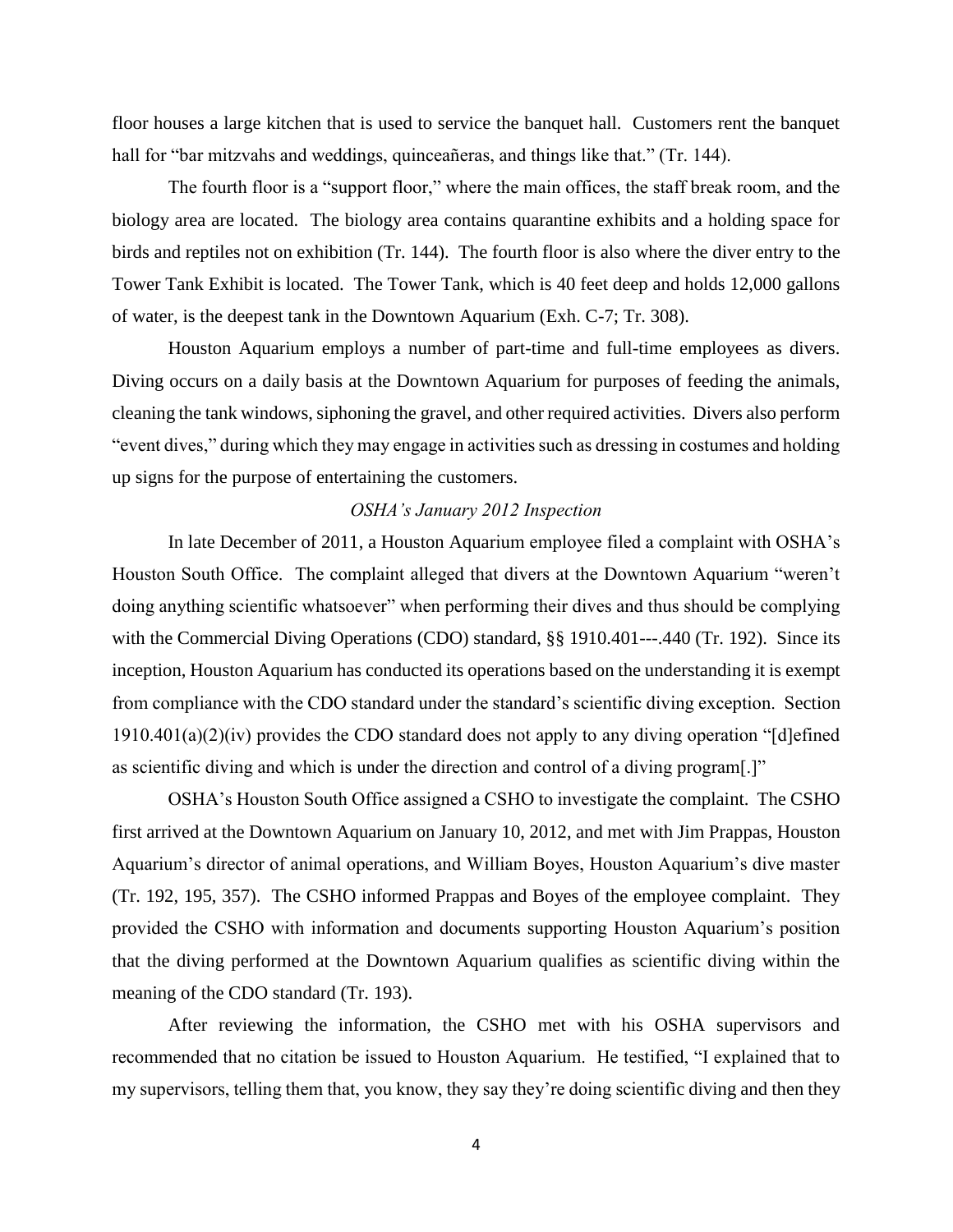provided me the information of the elements that are required. And based on that, I closed the case out and no citations were issued at that time." (Tr. 195).

OSHA informed the complaining Houston Aquarium employee of the CSHO's recommendation that no citation be issued. The complaining employee elected to elevate the complaint to OSHA's regional administration and to OSHA's national office. After review, OSHA's national office instructed the area director for the Houston South Office to pursue the employee complaint. The area director instructed the CSHO to reopen the investigation at the Downtown Aquarium based on a new allegation by the complaining employee (Tr. 607-608). The complaining employee alleged the information provided by Houston Aquarium during the January inspection (upon which the CSHO relied in making his recommendation) was outdated. The complaining employee claimed the information Houston Aquarium provided applied to dives Houston Aquarium divers had performed some time previously, but not to dives performed immediately prior to the December 2011 complaint. The CSHO testified he was informed that Houston Aquarium was not "currently doing scientific studies at the time, and so I needed to go back and reinvestigate that." (Tr. 196).

### *OSHA's February and June 2012 Inspections*

On February 13, 2012, the CSHO returned to the Downtown Aquarium and held another opening conference and conducted interviews with Houston Aquarium personnel (Tr. 196-197). The CSHO returned on June 14 and 20, 2012, to observe dives at several of the tank exhibits (Tr. 273). Based on these inspections, the Secretary issued the instant Citation and Notification of Penalty on July10, 2012.

#### **Witnesses**

Nine witnesses testified during the course of this proceeding. Eight witnesses appeared at the hearing in Houston in August 2013. The testimony of the ninth witness, Houston Aquarium's proffered expert Derek Smith, was taken during a discovery deposition on May 23, 2013, in Portland, Oregon (Exhs. R-195a (deposition transcript) and R-195b (deposition video)). The Court reserved ruling on the qualification of Smith as an expert until this Decision (Tr. 573, 591).

Both parties in their post-hearing briefs argue the testimony of certain witnesses should be excluded or given no weight. Houston Aquarium argues the testimony of the hearing's first witness, a former Houston Aquarium employee, lacks credibility and should be discounted. Houston Aquarium also contends the testimony of the CSHO should be given no weight because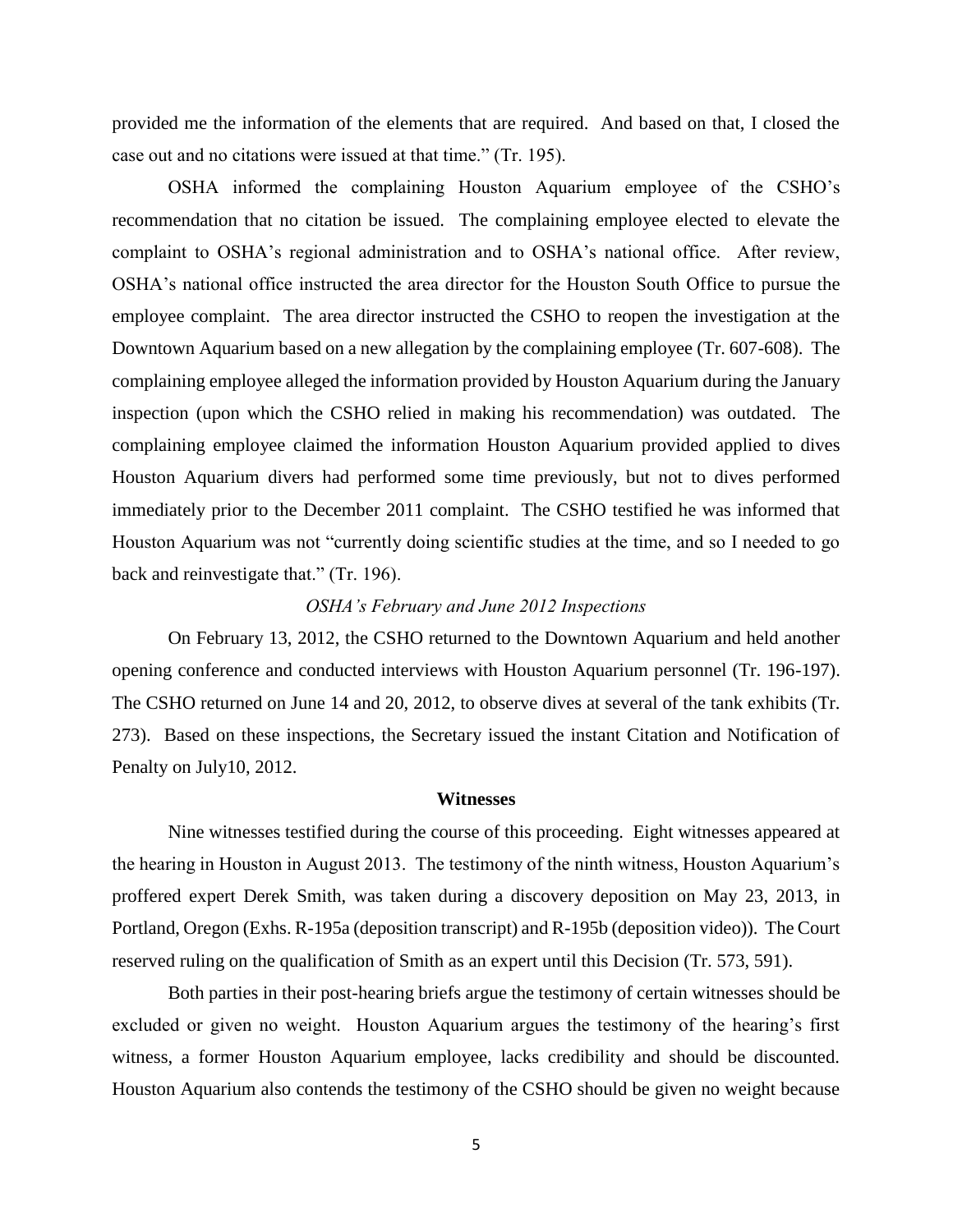it "failed to satisfy [Fed. R. Evid.] 702 because his opinion is not based on sufficient facts or data, reliable principles and methods, or a reliable application of those principles and methods to the facts of the case." (Houston Aquarium's brief, p. 24). The Secretary contends Derek Smith's testimony should be stricken from the record because it fails to meet the requirements for the admissibility of expert testimony set out by the Supreme Court in *Daubert v. Merrell Dow Pharmaceuticals, Inc.*, 509 U.S. 579 (1993).

For the reasons that follow, the Court agrees with Houston Aquarium that the testimony of its former employee should be accorded no weight. With regard to the testimony of the CSHO, the Court concludes it is admissible and credible. Upon consideration of the relevant *Daubert*  criteria, the Court determines Derek Smith is qualified as an expert witness and denies the Secretary's motion to exclude his testimony.

#### *Former Employee*

The first witness who testified at the hearing had formerly worked for Houston Aquarium as a diver. At the time of the hearing, he was employed as a veterinary practice manager at a pet hospital  $(Tr. 34).$ <sup>5</sup> The former employee had trouble recalling the specific beginning and ending dates of his employment with Houston Aquarium, stating, "I have a terrible time with dates." (Tr. 35). He initially testified he was working at the Downtown Aquarium during the first quarter and "the first part of" the second quarter of 2012 (Tr. 36). He testified he dived on an almost daily basis during that time to perform maintenance tasks in the various exhibit tanks (Tr. 39).

Subsequently, Houston Aquarium established through its dive records that the former employee had dived only once in 2012, on January 5. The 30-minute dive was supervised by dive master William Boyes, who was retraining the former employee on the procedure for an emergency assist (Exh. R-194; Tr. 84-88, 627-628).

Upon redirect examination, the former employee asserted that, although he did not perform dives himself during the first two quarters of 2012, he had observed numerous dives during that time period when he had acted as a dive tender (Tr. 89). He was asked repeatedly about dives he had observed as a dive tender "between January 10, 2012, and June 20, 2012," the time period at issue in the Citation. The former employee testified he had observed numerous dives during those

<sup>5</sup> Houston Aquarium assumes (although the record does not establish it as fact) that the former employee filed the employee complaint with OSHA in December 2011 that gave rise to the instant case (Tr. 288-289; Houston Aquarium's brief, pp. 21-22, 34).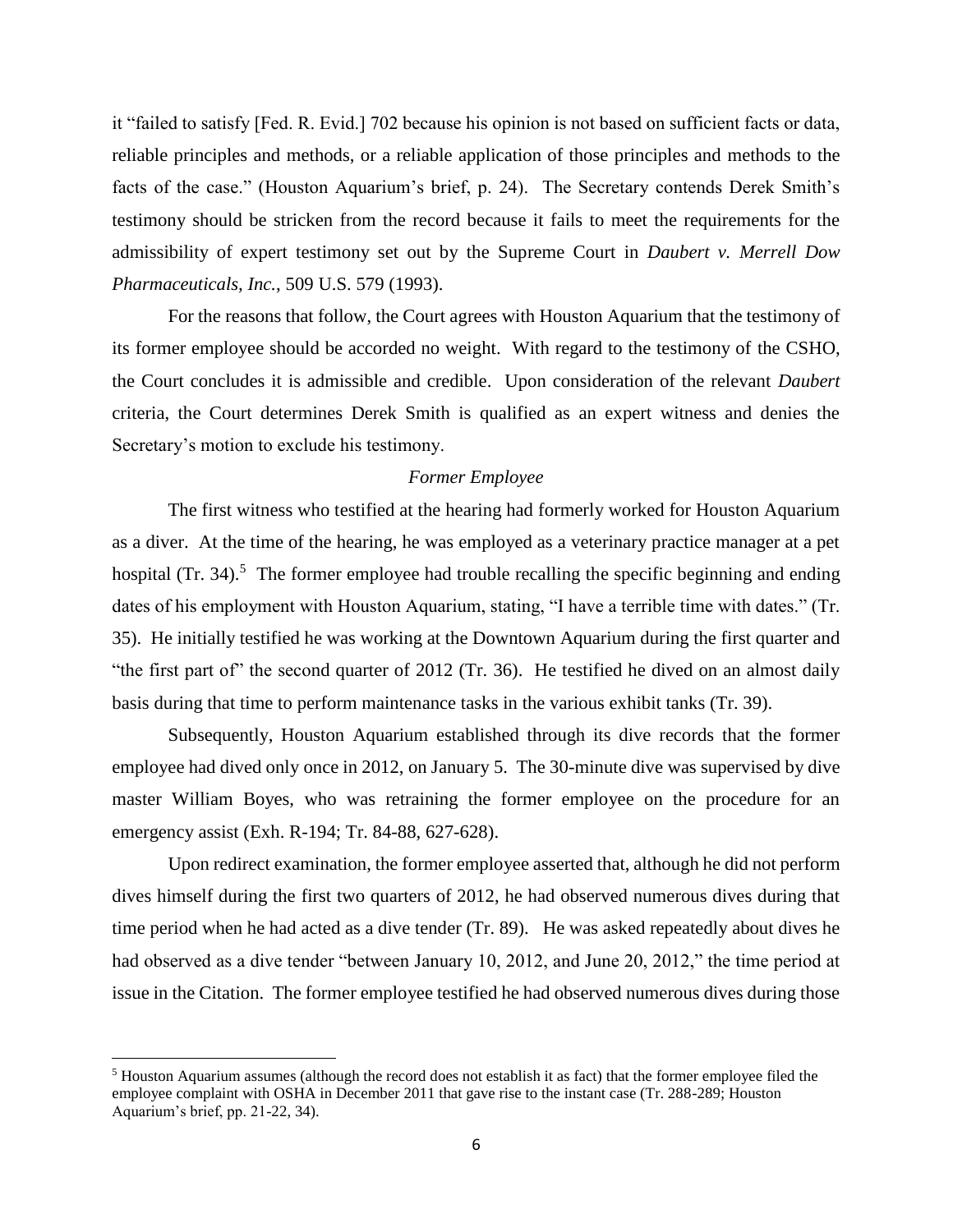months during which Houston Aquarium failed to comply with the cited subsections of the CDO standard (Tr. 89-105). When asked upon recross examination, however, if it was true that he had left Houston Aquarium's employment in April of 2012, the former employee replied, "It sounds about right," and he conceded he had no personal knowledge of dives that occurred at the Downtown Aquarium in May and June of 2012 (Tr. 106).

Houston Aquarium argues the former employee's testimony "is unreliable and should not have been admitted over objection" and that [the former employee] "lied during his direct examination." (Houston Aquarium's brief, p. 21). The Court disagrees with this characterization of the former employee's veracity. The former employee stated almost immediately upon taking the stand that he is "terrible" with dates. The former employee continually qualified his responses, saying, "I believe so," when asked about certain dates, never categorically stating he remembered a specific dive occurring on a specific date (Tr. 34, 61, 63, 74, 78, 84).

The Court agrees, however, that the former employee's testimony is unreliable. The alleged violation description (AVD) of each of the cited items begins with the words "[b]etween January 10, 2012, and June 20, 2012." It is the Secretary's burden to prove Houston Aquarium failed to comply with the CDO standard during the time period specified. The record establishes the former employee made his last dive on January 5, 2012, before the time period at issue. Therefore, he performed no dives during the pertinent time period. Any testimony regarding observations that the former employee made while diving at the Downtown Aquarium will not be considered.

It also is questionable whether all or some of the former employee's observations made while acting as a dive tender occurred during the time period cited in the Citation. The record establishes he left Houston Aquarium at some point in April of 2012.<sup>6</sup> No record documenting the former employee's schedule as a dive tender was adduced at the hearing. The former employee never referred to a specific date when he testified regarding his observations, but always responded affirmatively when asked if he observed a given dive "between January 10, 2012, and June 20, 2012." His admitted difficulty in matching up his observations with specific dates creates a gap

 $6$  The former employee initially stated he left Houston Aquarium in 2011 (Tr. 34). When asked how long he had worked at the temporary job he had between working at Houston Aquarium and his current job, he replied, "I left there in February of this year, I believe, and I began employment very shortly after leaving the Aquarium. I believe it was July of 2000—no, I guess it would be 2012, June—no, I'm sorry. I have a terrible time with dates." (Tr. 35).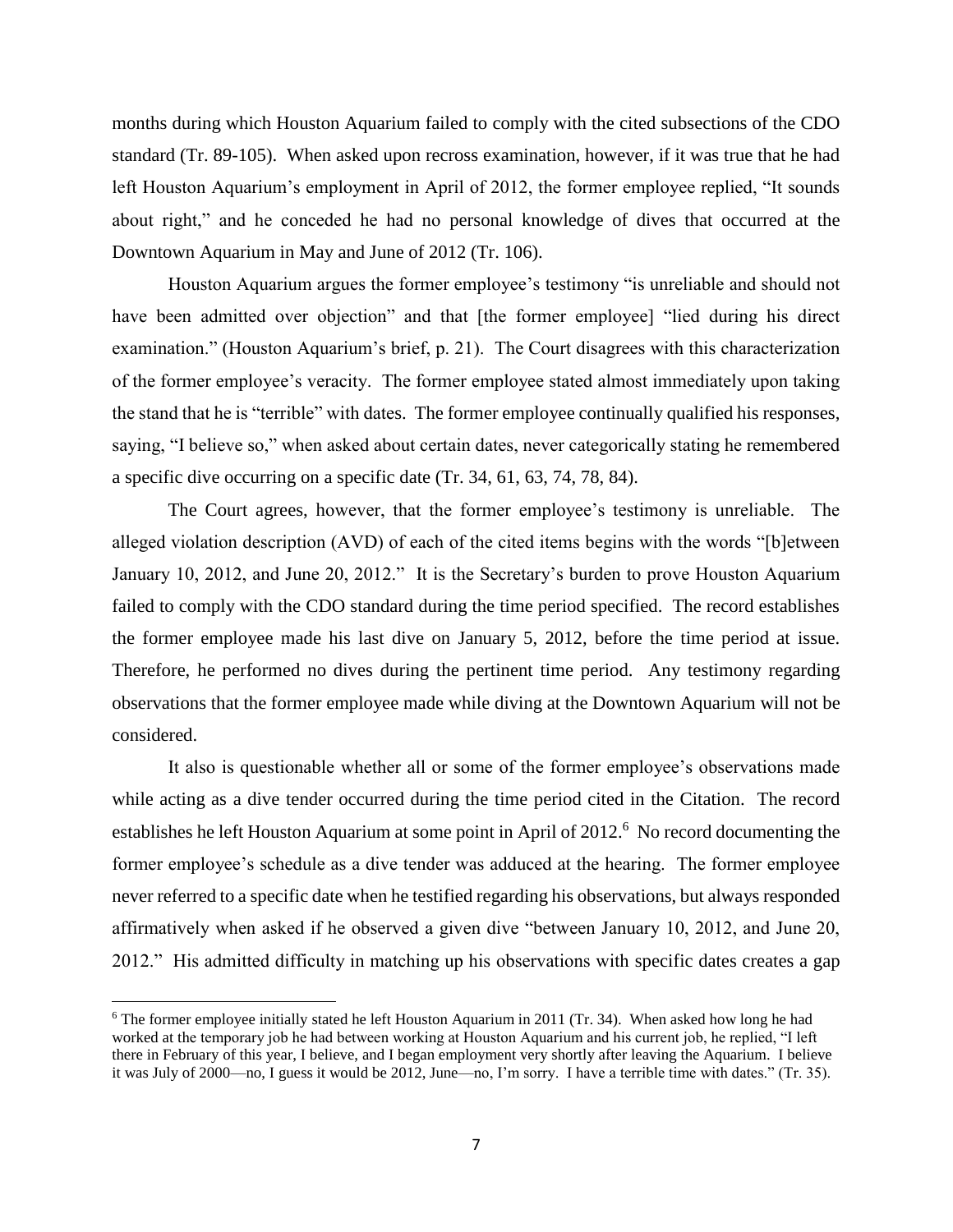in the evidence. The former employee's inaccuracy in recalling when events occurred compromises the probative value of his testimony.<sup>7</sup>

For these reasons, the Court accords no weight to the former employee's testimony His observations will not be considered in deciding the issues of this case.

## *The CSHO*

Much of the CSHO's testimony consists of explanations of his reasons for recommending that the Secretary cite Houston Aquarium for the alleged violations. Houston Aquarium argues the Secretary failed to establish the opinions of the CSHO are admissible pursuant to Fed. R. Evid. 702, which addresses testimony by experts:

Here, the Secretary did not offer any opinion from [the CSHO] on whether the diving conducted at the Houston Aquarium was scientific or commercial in nature. The failure to do so is not surprising because [the CSHO] had no experience to determine if a dive is scientific or commercial. This failure to adduce such evidence is fatal to the Secretary's case. [The CSHO] did offer testimony regarding the alleged commercial diving violations over objections by Respondent. However, [the CSHO] is not qualified to offer this testimony. [The CSHO] is only a recreational diver with no scientific training. He also has no experience with either scientific or commercial diving.

(Houston Aquarium's brief, p. 22-23) (footnotes omitted). Houston Aquarium concludes that the CSHO failed to satisfy Rule 702 because "his opinion is not based on sufficient facts or data, reliable principles and methods, or a reliable application of those principles and methods to the facts of the case." (Houston Aquarium's brief, p. 24).

The Secretary did not proffer the CSHO as an expert witness, a fact Houston Aquarium's counsel acknowledged at the hearing during an objection (Tr. 211). Houston Aquarium's argument appears to be that, because the CSHO was not qualified as an expert in scientific or commercial diving, it was impermissible for him to state that, in his opinion, Houston Aquarium committed violations of the cited subsections of the CDO standard.

Opinion testimony must meet the requirements of Fed. R. Evid. 701, which provides:

If a witness is not testifying as an expert, testimony in the form of an opinion is limited to one that is:

(a) rationally based on the witness's perception;

 $<sup>7</sup>$  The former employee failed to remember correctly the approximate date of his dives by a fairly large margin. His</sup> last dive occurred in the Tower Tank on January 5, 2012. Yet when asked if he dived in the Shark Tank Exhibit "during the first two quarters of 2012," Kelley replied, "I believe so." (Tr. 74).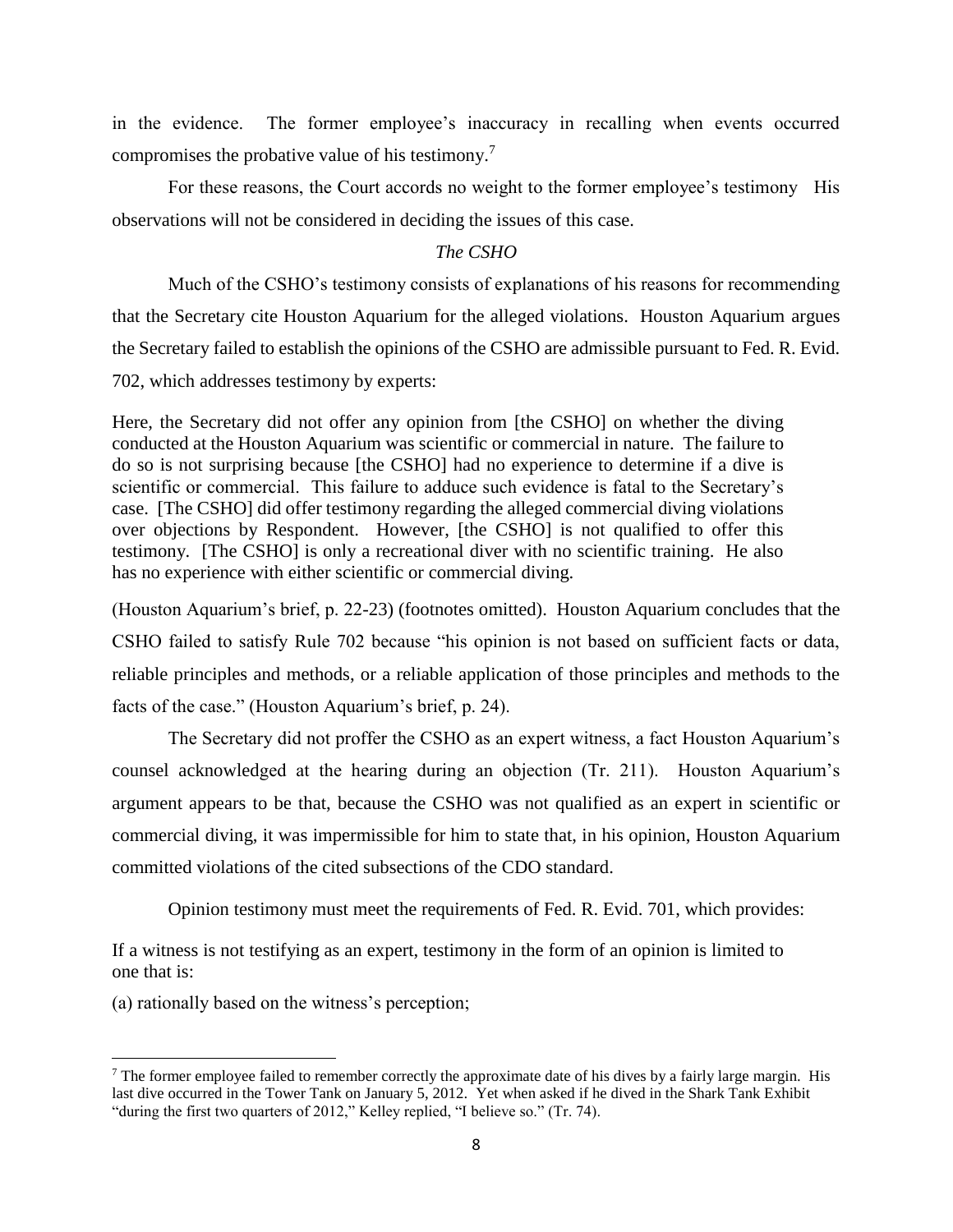(b) helpful to clearly understanding the witness's testimony or to determining a fact in issue; and

(c) not based on scientific, technical, or other specialized knowledge within the scope of Rule 702.

In *Kaspar Electroplating Corporation,* 16 BNA OSHC 1517 (No. 90-2866, 1993), the Commission addressed at length the admissibility of opinion testimony by OSHA compliance officers. In that case, the ALJ relied on testimony given by the compliance officer in finding violations of the cited standards. The respondent argued that because the compliance officer was not qualified as an expert, the ALJ should not have allowed him to give opinion testimony. The Commission rejected the respondent's argument, stating:

Under Commission precedent, opinion testimony by an OSHA compliance officer may be admissible as non-expert testimony if it is "helpful to the resolution of a material issue and is based on his personal knowledge." *Harrington Constr. Corp.,* 4 BNA OSHC 1471, 1472, 1976-77 CCH OSHD ¶ 20,913 p. 25,109 (No. 9809, 1976).

. . . . .

Kaspar argues that an OSHA compliance officer's testimony that is based on experience as a compliance officer or on-the-job training prior to becoming a compliance officer necessarily constitutes expert testimony. This is incorrect. Of course, [the compliance officer's] experience and training might have qualified him to give expert testimony on certain subjects. However, to say that such a person *may* testify as an expert is not to say that the person *may only* testify as an expert. As discussed above, under Fed. R. Evid. 701, a witness also may give a non-expert opinion in court, where it is rationally based on the witness's perceptions. Kaspar has failed to show that [the compliance officer's] opinion testimony on the items we affirm here was expert testimony. Although it claims unfair surprise, it could have anticipated from Commission precedent and the Federal Rules of Evidence that the judge would receive non-expert opinion testimony from [the compliance officer] on the nature of the alleged hazards.

*Id.* at 1520.

The Court finds that the CSHO's testimony is helpful to the resolution of whether Houston Aquarium committed violations of the cited subsections of the CDO standard and his testimony is rationally based on his perception. The CSHO's testimony is admissible in accordance with Commission precedent and with Fed. R. Evid. 701.

## *Derek Smith*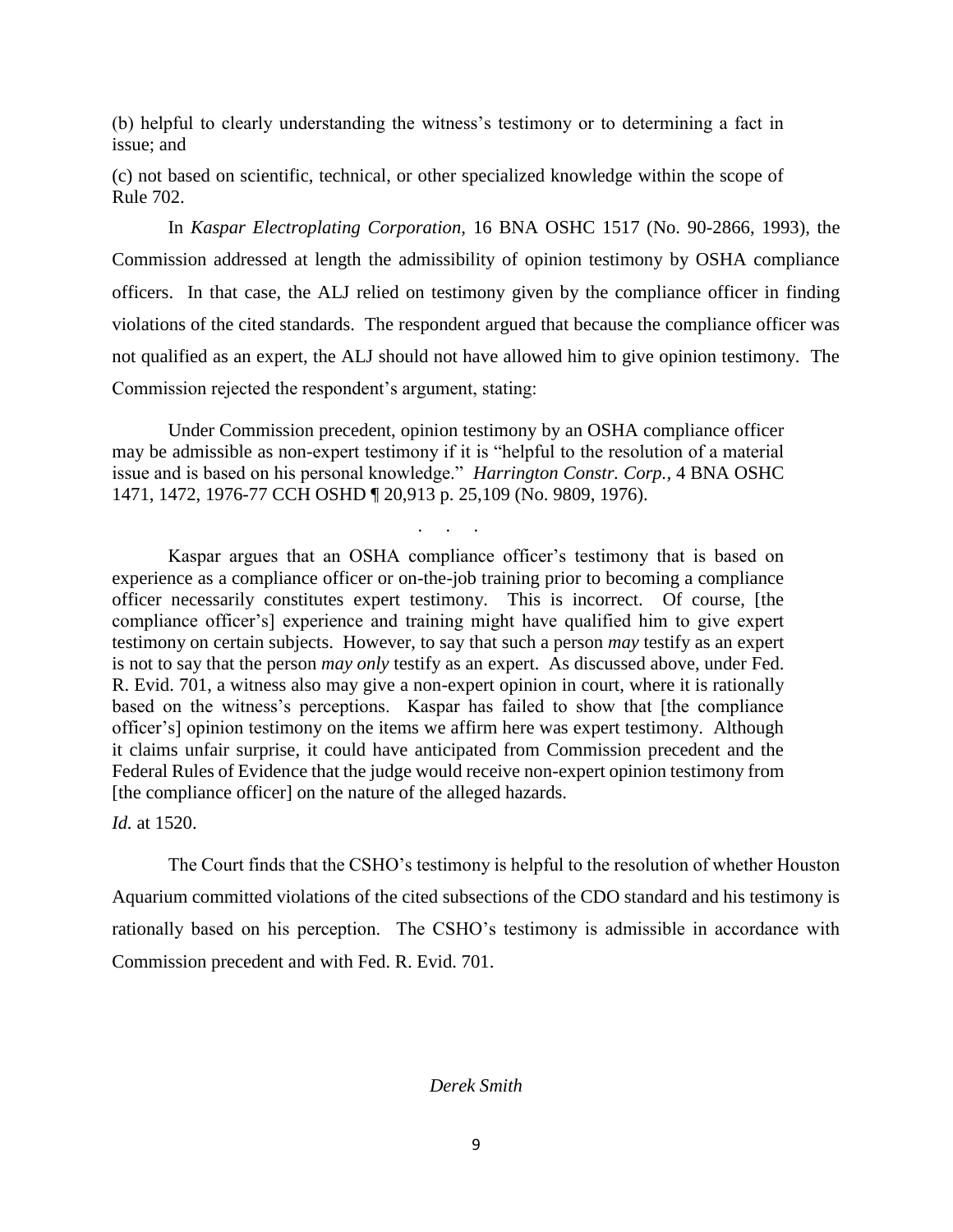Derek Smith is the diving safety officer for the Albanian Center for Marine Research. (Exh. R-195a, attachment 2). Houston Aquarium proffered Smith as "a SCUBA diving expert to testify regarding applicable safety requirements for the premises in issue and more specifically the aquarium exhibits that were cited by OSHA." (Tr. 579).

Due to Smith's unavailability at the time of the hearing, Houston Aquarium sought to introduce Smith's deposition testimony into the record (Tr. 562, 570-571). The Secretary had no objection to the introduction of Smith's testimony in the form of his deposition, but disputed Smith's qualification as an expert witness (Tr. 568, 593).<sup>8</sup> The Court declined Houston Aquarium's offer to present the video recording of the deposition at the hearing, but admitted the video recording and transcript of the deposition into the record contingent upon finding Smith to be qualified as an expert (Tr. 573). Having reviewed the video recording and the transcript of the deposition, the attached exhibits, and the arguments advanced by the parties in their post-hearing briefs, the Court determines Derek Smith is qualified as an expert and finds his testimony admissible.

Fed. R. Evid. 702 governs testimony by experts. It states:

A witness who is qualified as an expert by knowledge, skill, experience, training, or education, may testify in the form of an opinion or otherwise, if:

(a) the expert's scientific, technical, or other specialized knowledge will help the trier of fact to understand the evidence or to determine a fact in issue;

(b) the testimony is based upon sufficient facts or data;

 $\overline{\phantom{a}}$ 

(c) the testimony is the product of reliable principles and methods;

(d) the expert has reliably applied the principles and methods to the facts of the case.

 Smith has a BA in Marine Biology from the University of California, Santa Cruz, and an MS in Zoology from the University of Hawaii. He was working on his PhD in Biology from the University of Washington at the time of his deposition. Smith has worked as a dive safety officer at the University of Southern California (Los Angeles), at the Caribbean Marine Research Center at the Perry Institute for Marine Science (Lee Stocking Island, Great Exuma District, in the

<sup>&</sup>lt;sup>8</sup> In its post-hearing brief, Houston Aquarium anticipates a procedural argument from the Secretary and states that it complied with disclosure requirements regarding expert witnesses and expert reports under Fed. R. Civ. P. 26 (a)(2)(A) and (B). (Houston Aquarium's brief, p. 26). Since the Secretary does not object to Smith's deposition on procedural grounds, the point is moot. The Court points out to Houston Aquarium, however, that Commission Rule  $52(a)(1)(iii)$  states, "In the absence of a specific provision, procedure shall be in accordance with the Federal Rules of Civil Procedure, except that the provisions of Rule 26(a) of the Federal Rules of Civil Procedure do not apply to Commission proceedings."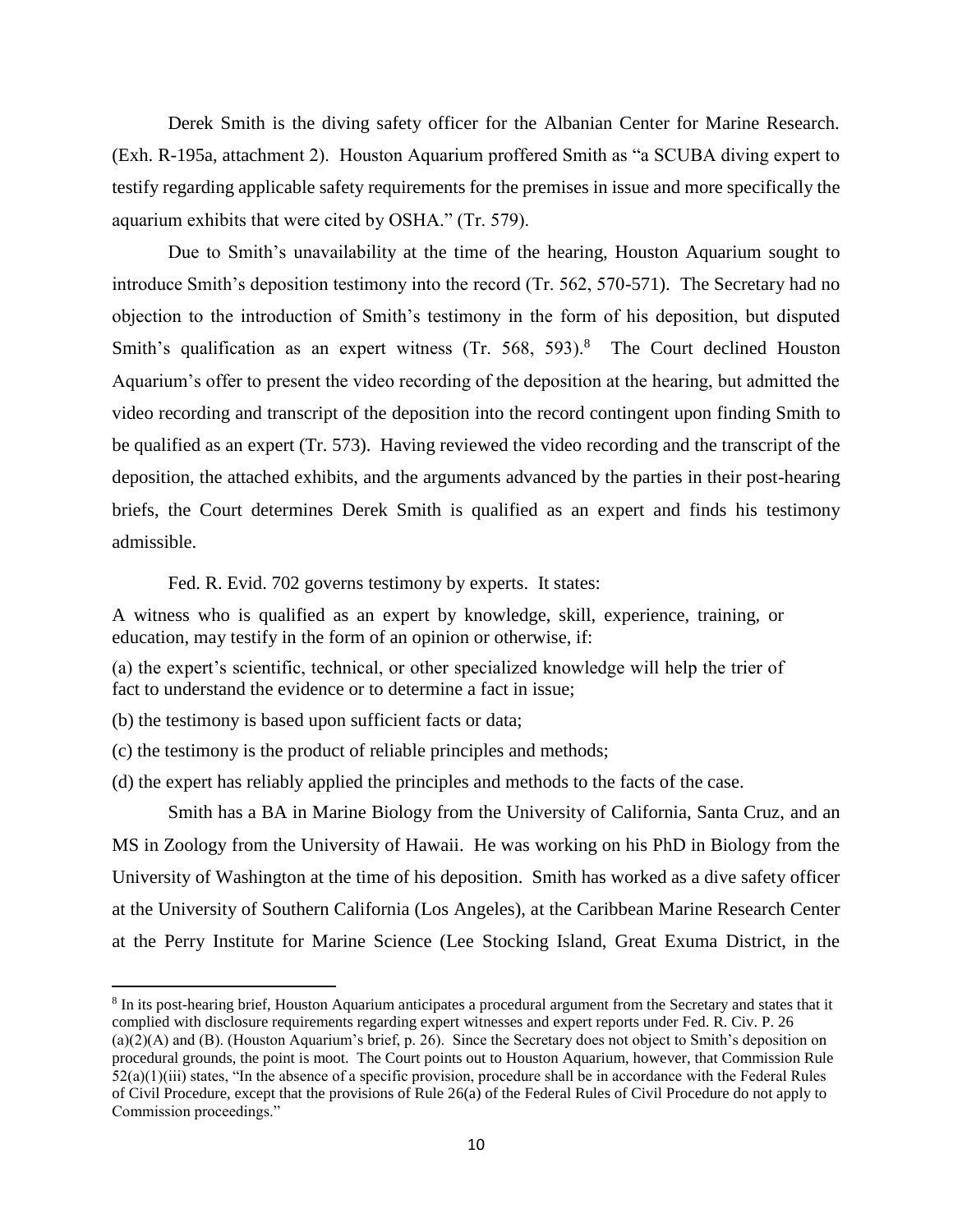Bahamas), and at the Aquarium of the Pacific (Long Beach, California). (Exh. R-195a, pp. 197, 210-211). He is past president of the Association of Dive Program Administrators. During his tenure there, Smith worked on "trying to create a community standard amongst the aquarium industry for diving operations." (*Id.* at 216). From 2002 to 2007, Smith was a member of standards committee for the American Academy of Underwater Sciences (AAUS) (*Id.* at 218). At the time of his deposition, Smith had logged over 3,000 lifetime dives and approximately 1,500 hours underwater (*Id.* at 207).

The Secretary "does not object to Mr. Smith being designated as an expert with respect to SCUBA diving and does not contest his general knowledge concerning aquarium science and/or animal husbandry." (Secretary's brief, p. 59). The Court determines Smith is well qualified by knowledge, skill, experience, training, and education as an expert in SCUBA diving and aquarium science.

While the Secretary concedes Smith's expertise in SCUBA diving and aquarium science, he argues Smith's testimony should be excluded because it is unreliable. The Supreme Court has established gatekeeping principles designed to keep out unreliable expert testimony<sup>9</sup>:

In *Daubert v. Merrell Dow Pharmaceuticals, Inc.*, 509 U.S. 579 (1993), the Court set forth a two-pronged analysis for determining the admissibility of expert testimony under Rule 702. Under the first prong, the judge must consider whether the expert's proffered testimony is sufficiently reliable to warrant admission. *Id.* at 590. In making this inquiry, the judge may consider factors including, but not limited to: (1) whether the theory or technique can be tested; (2) whether it has been subject to peer review and published; (3) the known or potential error rate; and (4) the degree of acceptance within the relevant scientific community. *Id.* at 593-94. Under the second prong, the judge must determine whether the proffered testimony is relevant, *i.e.*, whether it "logically advances a material aspect" of the case. *Id.* at 591. *See also Kumho Tire Co. v. Carmichael*, 526 U.S. 137, 149 (1999) (*Daubert* also applies to technical and other specialized knowledge, including that proffered by engineers).

*Southern Pan Services Co.,* 21 BNA OSHC 1274, 1277 (No. 99-0933, 2005).

 $\overline{a}$ 

The Secretary contends Smith's testimony is unreliable because he bases some of opinions on his relationship with Todd Hall, Houston Aquarium's corporate dive safety officer. Specifically, Smith stated, "I've known Todd Hall for a number of years now, and I've had both professional and personal interactions with him, and I feel that he runs a very safe and exemplary

<sup>&</sup>lt;sup>9</sup> The Court of Appeals for the Fifth Circuit has suggested the gatekeeping standards are less stringent where, as here, no jury is present. "Most of the safeguards provided for in *Daubert* are not as essential in a case such as this where a district judge sits as trier of fact in place of a jury." *Gibbs v. Gibbs*, 210 F.3d 491, 500 (5<sup>th</sup> Cir. 2000).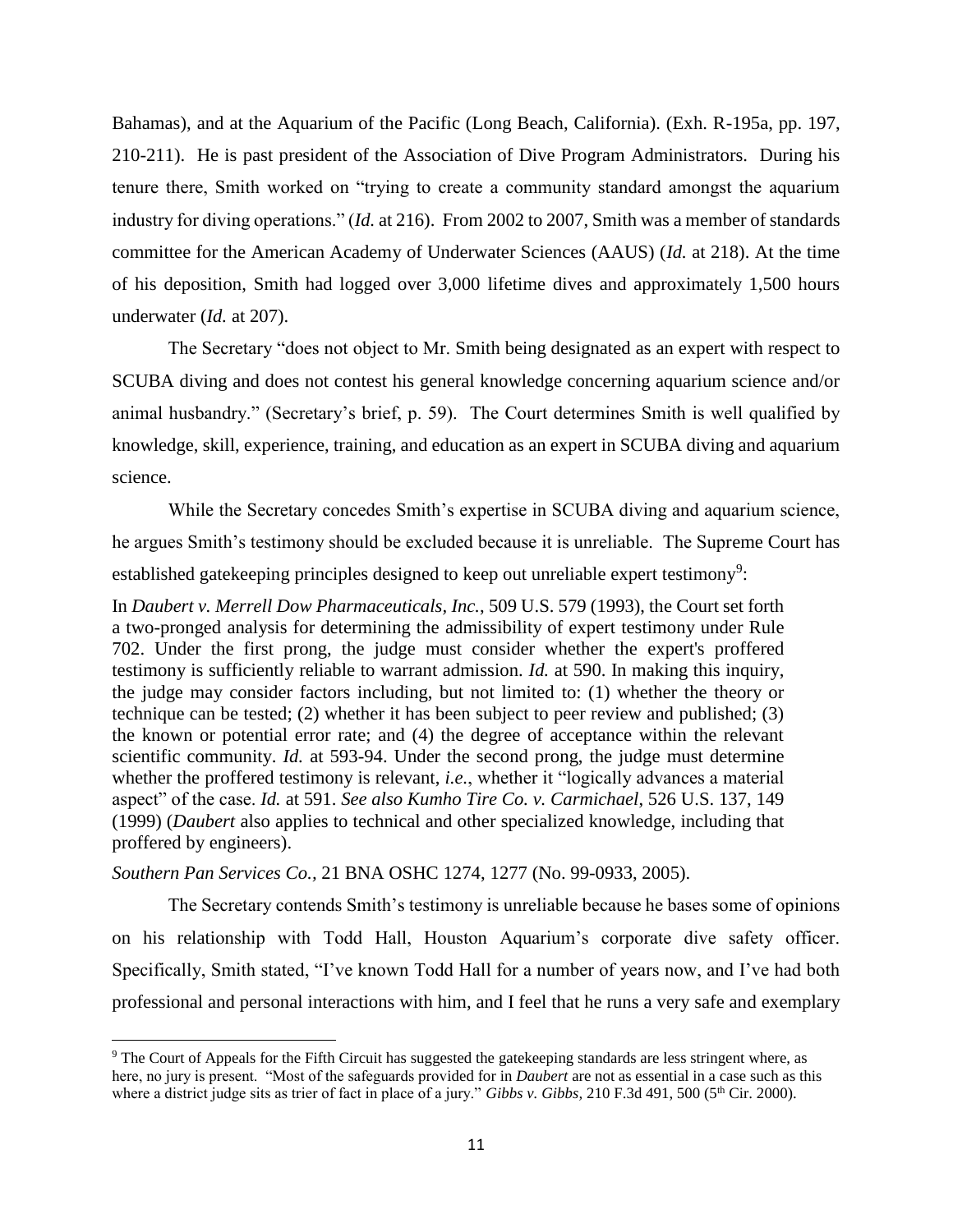diving program without any injuries and with no problems in the past." (Exh*.* R-195a, pp. 57-58). Smith also assumes, despite having no personal knowledge of the matter, that Houston Aquarium is in compliance with AAUS standards because it is a member of the AAUS (*Id.* at 238).

The Supreme Court has recognized the reliability test set out in *Daubert* is necessarily a flexible one. *Kumho Tire*, 526 U.S at 150. Reliability cannot always be predicated on testability, peer review, or error rates. "But whether *Daubert's* suggested indicia of reliability apply to any given testimony depends on the nature of the issue at hand, the witness's particular expertise, and the subject of the testimony. . . . It is a fact-specific inquiry." *Seatrax, Inc. v. Sonbeck Intern., Inc.*, 200 F.3d 358, 372 (5<sup>th</sup> Cir. 2000) (citations omitted). The issue at hand is whether the cited dives performed at the Downtown Aquarium were "scientific" within the meaning of the CDO standard definition. This is not an issue that lends itself to verifiable testing. It may be clarified, however, by testimony from an experienced diver with multiple certifications who has worked to standardize diving operations in public aquariums.

Houston Aquarium is not required to demonstrate that Smith's testimony is infallible, only that it is rationally derived using empirical methods. "The proponent [of the expert testimony] need not prove to the judge that the expert's testimony is correct, but she must prove by a preponderance of the evidence that the testimony is reliable." *Moore v. Ashland Chemical, Inc.,*  151 F.3d 269, 276 (5th Cir. 1998) (brackets in original). Smith's testimony and his curriculum vitae establish that he has worked as a diving safety officer for at least twelve years and he has two postsecondary degrees in science and is working on his doctorate in Biology. He has done extensive field work. Smith was seated as a member on several boards and committees dedicated to diving safety and marine conservation. (Exh. R-195a, attachment 2).

It is determined that Smith's specialized knowledge, based both on his formal education and his significant diving experience, will help the Court to resolve the issue of whether Houston Aquarium's divers were engaged in scientific diving. Thus it "logically advances a material aspect" of the case. *Daubert* at 591. The Court qualifies Smith as an expert in SCUBA diving and aquarium science. It is determined Smith's deposition testimony is admissible. The Court will determine the weight to give Smith's testimony on a statement by statement basis. <sup>10</sup>

 $\overline{a}$ 

<sup>&</sup>lt;sup>10</sup> The Secretary also objects to Smith's testimony "because it is a bald attempt to present a legal opinion through expert testimony." (Secretary's brief, p. 64). At the hearing, the Secretary objected to the admissibility of Smith's testimony "pursuant to [Rule] 704, which concerns testifying to the ultimate conclusion." (Tr. 567). On this point,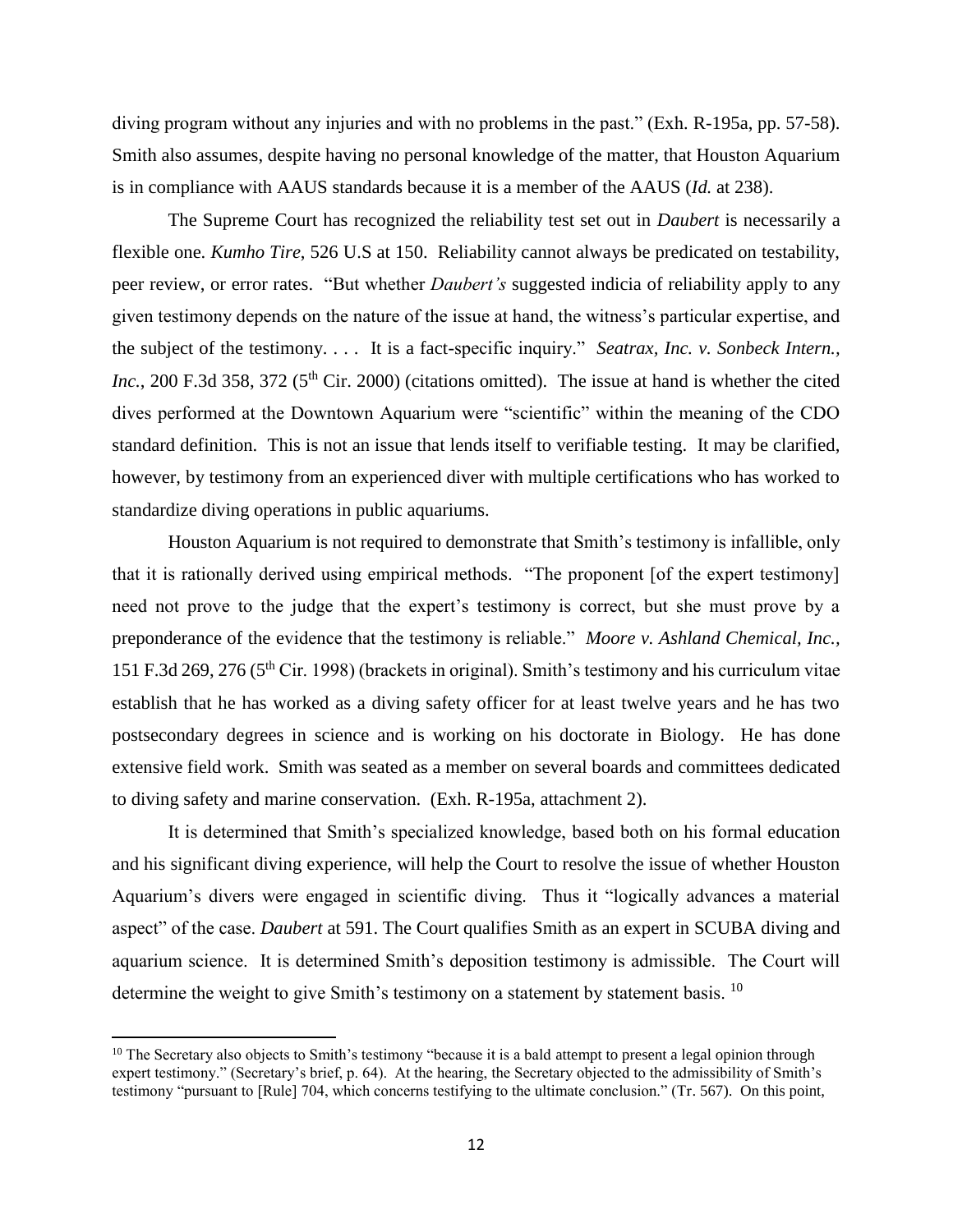## *Opinion Testimony of Jim Prappas, William Boyes, and Todd Hall*

In the parties' Agreed Prehearing Statement, under "Respondent's Witnesses," Houston Aquarium listed (in addition to Derek Smith) the names of Jim Prappas, William Boyes, and Todd Hall. Houston Aquarium states that each of the witnesses "will give opinion testimony" relating to specified issues. (Agreed Prehearing Statement, ¶ 2). In Houston Aquarium's Supplemental Objections and Answers to Complainant's First Set of Interrogatories, filed May 8, 2013, Houston Aquarium responded to an interrogatory asking it to identify every person who it may call as an expert witness by stating:

Defendant also identifies [,in addition to Derek Smith,] several Non-Retained Expert Witnesses, including but not limited to:

- William Boyes, Dive Board Member
- Todd Hall, Corporate Dive Program Manager

. . .

 $\overline{a}$ 

• Jim Prappas, Director of Biology

(Answer to Interrogatory No. 17, p. 13).

Although Houston Aquarium identified Prappas, Hall, and Boyes as potential expert witnesses, they were never qualified as such at the hearing. Counsel for Houston Aquarium did not move for their qualification as experts and the Secretary had no opportunity to object to their designation as experts. The Court did not conduct a *Daubert* analysis of the admissibility of the witnesses' proffered expert testimony, nor reserve the analysis until this Decision.

It is therefore surprising that in its post-hearing brief, Houston Aquarium states, "The Houston Aquarium presented expert opinion testimony from Jim Prappas, William Boyes, Todd Hall and its retained expert, Derek Smith (all of whom are scientists as well as superbly experienced scientific divers and aquarists). The Secretary objected only to the testimony of the Houston Aquarium's retained expert, Derek Smith." (Houston Aquarium's brief, p. 24). The

the Secretary is incorrect. Fed. R. Evid. 704 states, "An opinion is not objectionable just because it embraces an ultimate issue." At times, Smith testified regarding the applicability of the CDO standard to the dives performed by Houston Aquarium employees, an ultimate issue in this case (his statements were often in response to questions posed by the Secretary's counsel). The Secretary seeks to exclude these statements, concerned that Smith "will intrude on this Court's role as the legal expert." (Secretary's brief, p. 66). The Secretary has no cause for concern. The Court agrees with the Secretary that "the Court is fully capable of determining and interpreting the applicable law," and has no intention of allowing a witness to usurp that authority (*Id.*). It is unnecessary, however, to exclude the statements in question. Rather, the Court will accord them little or no weight, depending on the circumstances. The Court also finds no merit in the Secretary's contentions that Smith's testimony is irrelevant, duplicative, and extraneous.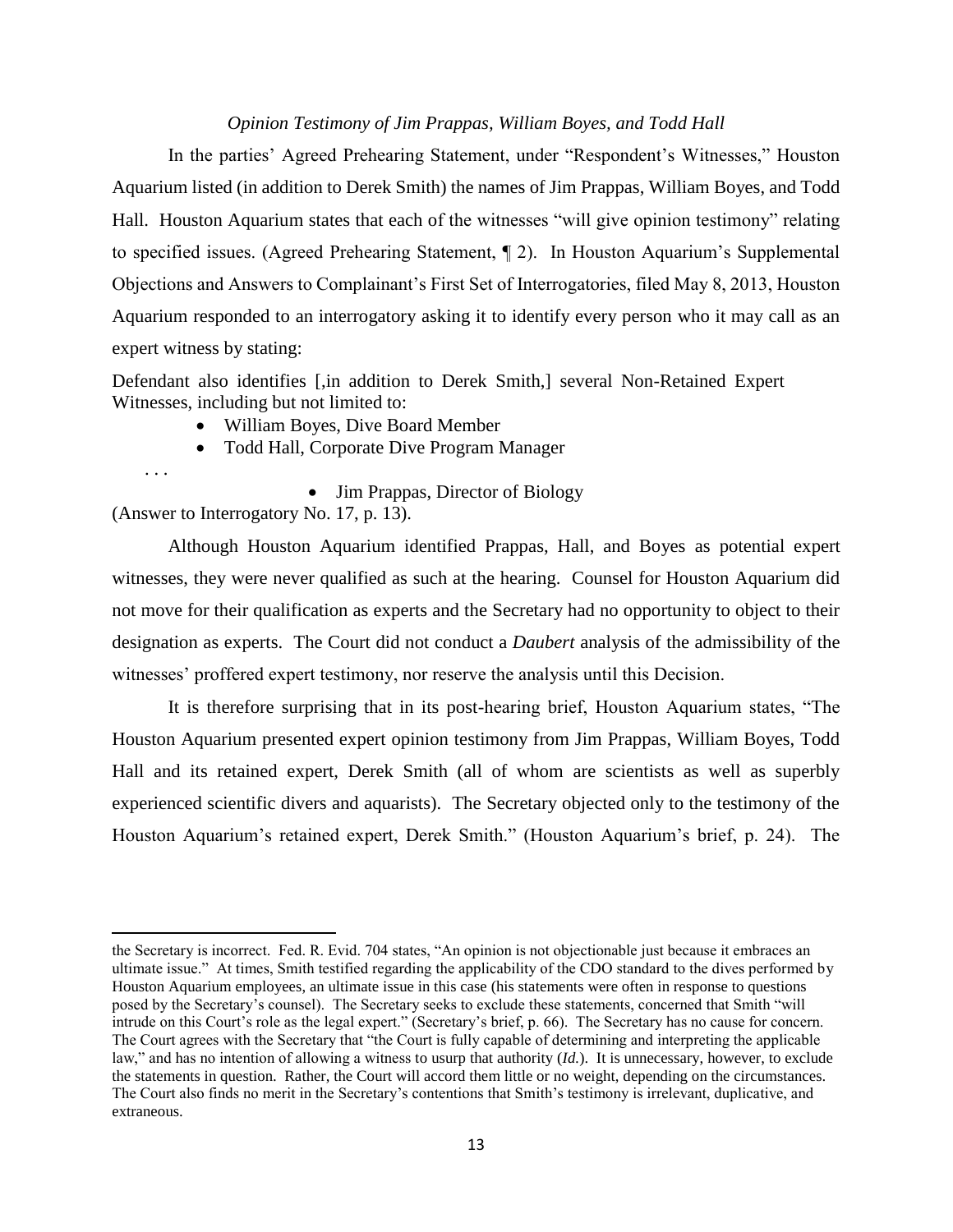Secretary objected only to the testimony of Derek Smith because he was the only witness proposed as an expert.

To be clear, Jim Prappas, William Boyes, and Todd Hall were not qualified as expert witnesses at the hearing. Their testimony is regarded as opinion testimony by lay witnesses, in accordance with Fed. R. Evid. 701.

#### **CITATION NO. 1**

The Secretary has the burden of establishing the employer violated the cited standard.

To prove a violation of an OSHA standard, the Secretary must show by a preponderance of the evidence that (1) the cited standard applies; (2) the employer failed to comply with the terms of the cited standard; (3) employees had access to the violative condition; and (4) the cited employer either knew or could have known with the exercise of reasonable diligence of the violative condition.

*JPC Group Inc.,* 22 BNA OSHC 1859, 1861 (No. 05-1907, 2009).

### **Applicability of the CDO Standard to the Downtown Aquarium**

Prior to and during the hearing, Houston Aquarium's primary defense was that the CDO standard does not apply to the Downtown Aquarium because its dives meet the requirements of the scientific diving exception provided for in § 1910.401(a)(2)(iv). Under the "Disputed Facts" section of the parties' Agreed Prehearing Statement, Houston Aquarium listed: "Whether Respondent is liable for any of the items cited in the Citation because it was performing scientific and education diving activities and, therefore, was in compliance with OSHA regulations." (Agreed Prehearing Statement, ¶ B.2.c). The parties debated this issue at length during the hearing. Houston Aquarium continues to argue this position vigorously in its post-hearing brief, but it also raises another issue involving the applicability of the CDO standard to the Downtown Aquarium.

In its post-hearing brief Houston Aquarium asserts, for the first time, that the CDO standard does not apply to dives performed at the Downtown Aquarium because § 1910.401(a)(1) states that Subpart T "applies to every place of employment within the waters of the United States[.]" (Houston Aquarium's brief, p. 4). Houston Aquarium contends the Downtown Aquarium is not "within the waters of the United States" and thus is outside the scope of the CDO standard.

The question of whether the CDO standard applies to the Downtown Aquarium is one of subject-matter jurisdiction.<sup>11</sup> Subject-matter jurisdiction "can be raised at any time before or after

<sup>&</sup>lt;sup>11</sup>The Secretary did not address the issue of whether the Downtown Aquarium is "within the waters of the United States" within the meaning of  $\S$  1910.401(a)(1) in his post-hearing brief. Because the issue was not raised prior to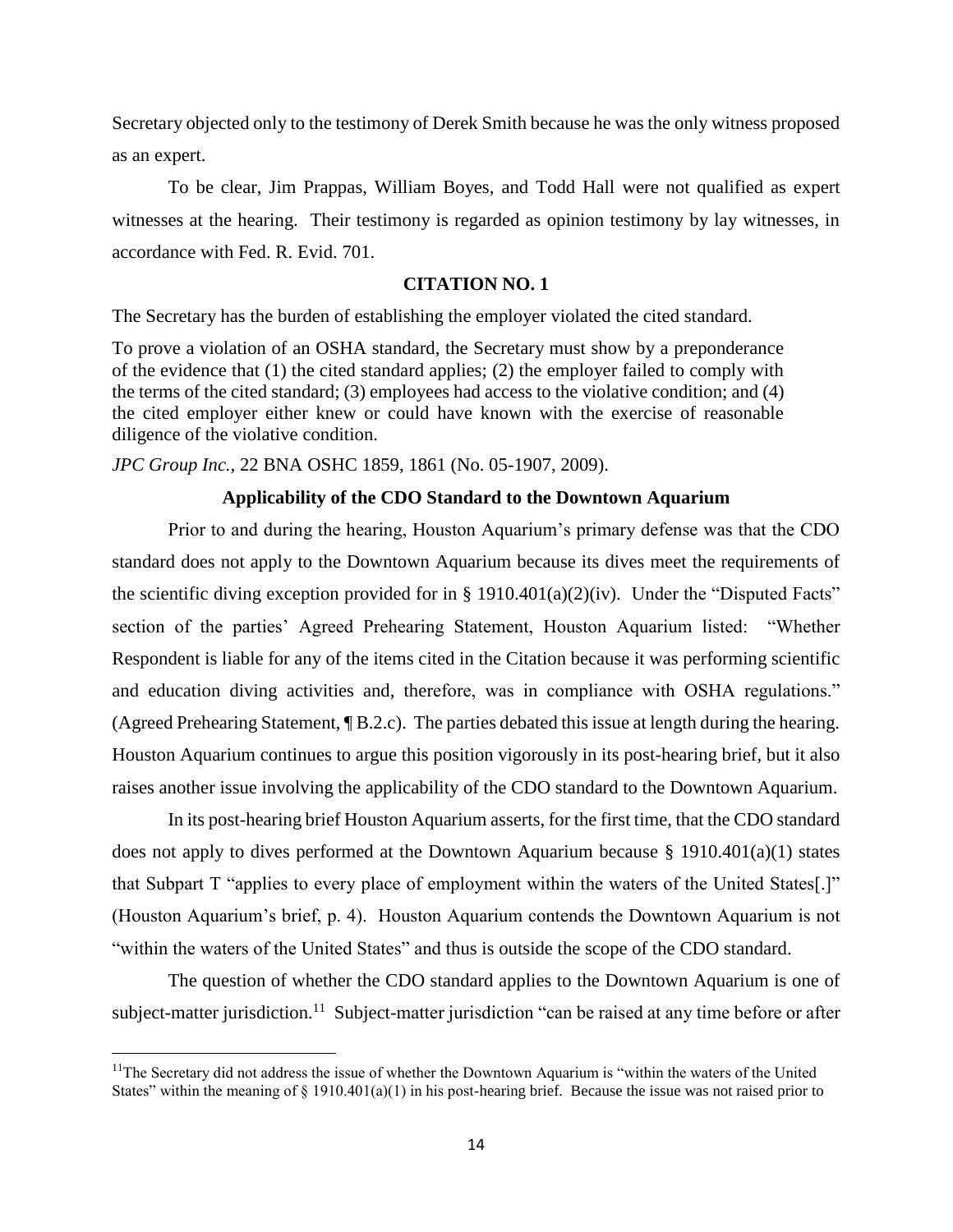a matter has been adjudicated. It is always a question considered to be properly before any adjudicative body." *Stevens Equipment Company,* 1 BNA OSHC 1227, 1230 (No. 1060, 1973). "If the court determines at any time that it lacks subject-matter jurisdiction, the court must dismiss the action." Fed. R. Civ. P.  $12(h)(3)$ .

Accordingly, the Court will address the issue of whether the CDO standard applies to the dives performed at the Downtown Aquarium based on (1) the scope and application subsection of § 1910.401(a)(1) and (2) the scientific diving exception of § 1910.401(a)(2)(iv).

## *(1) Scope and Application of the CDO Standard: Is the Downtown Aquarium Covered under § 1910.401(a)(1)?*

Both the Secretary and Houston Aquarium selectively quote from § 1910.401, the "Scope and application" subsection of the CDO standard, in their post-hearing briefs. The Secretary states that the CDO standard applies to "every place of employment . . . within any State . . ., where diving and related support operations are performed." (Secretary's brief, p. 22). Houston Aquarium frames the scope of the CDO standard as: "This subpart (standard) applies to every place of employment *within the waters of the United States, or within any State . . . where diving and related support operations are performed."* (Houston Aquarium's brief, p. 4) (emphasis added by Houston Aquarium).

The complete text of  $\S$  1910.401(a)(1) is:

 $\overline{a}$ 

This subpart (standard) applies to every place of employment within the waters of the United States, or within any State, the District of Columbia, the Commonwealth of Puerto Rico, the Virgin Islands, American Samoa, Guam, the Trust Territory of the Pacific Islands, Wake Island, Johnston Island, the Canal Zone, or within the Outer Continental Shelf lands as defined in the Outer Continental Shelf Lands Act (67 Stat. 462, 43 U.S.C. 1331), where diving and related support operations are performed.

Houston Aquarium asserts that "the Secretary must show that the cited activity was occurring within the 'the waters' of the United States or of a State," and since the Secretary adduced no evidence on the definition of "the waters" of the United States or of a State, his case must fail (Houston Aquarium's brief, p. 4).

Section 1910.401(a)(1) lists three separate geographical areas to which the CDO standard applies if "diving and related support operations are performed" there. The three geographical

or during the hearing by Houston Aquarium, the Court afforded the Secretary the opportunity, by Order dated March 21, 2014, to file a reply brief addressing only that narrow issue. The Secretary filed his reply brief on April 14, 2014.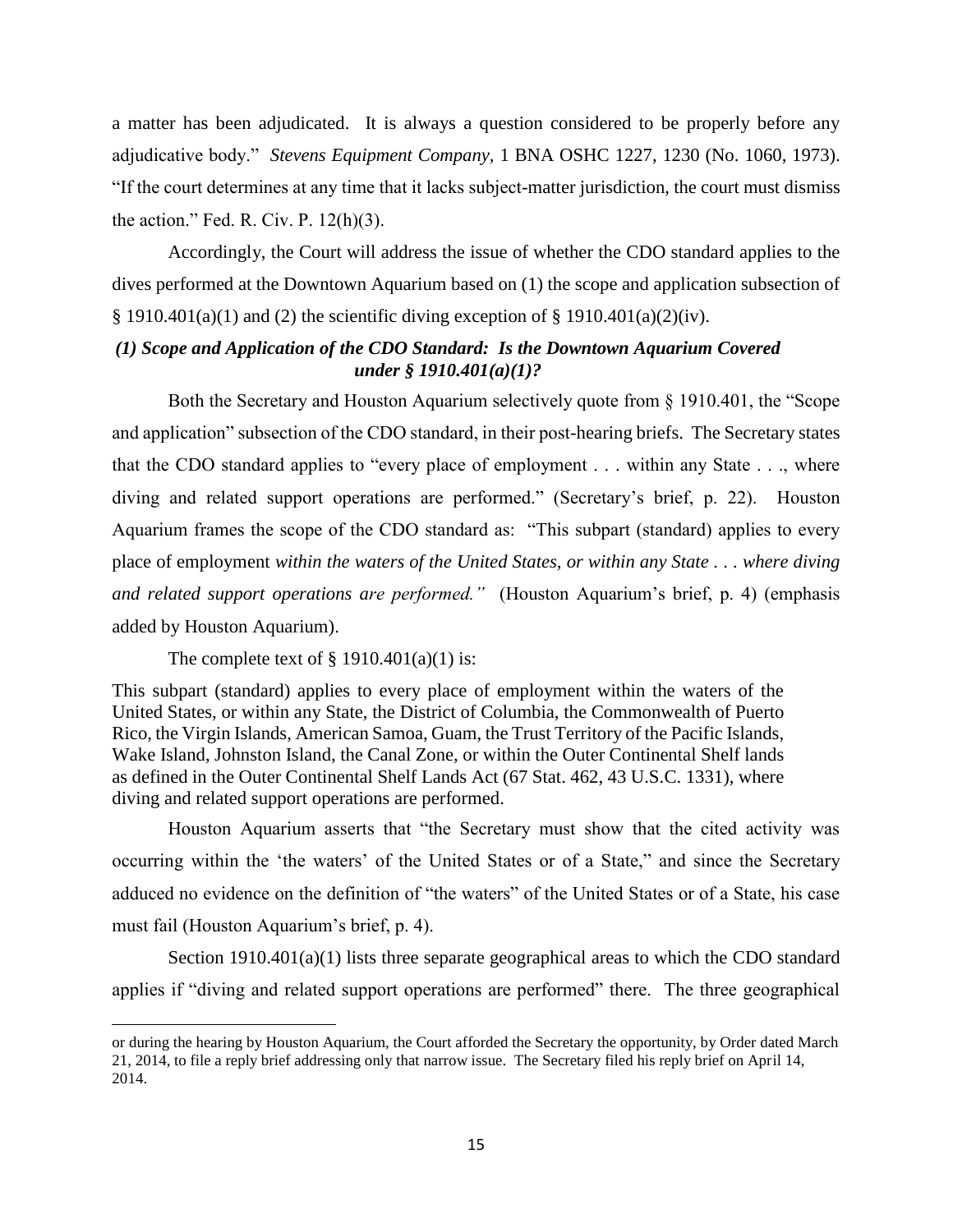areas are separated by a comma and the word "or" in the subsection. When set apart for the purpose of clarity, the three areas to which the CDO standard applies are:

(1) Every place of employment within the waters of the United States where diving and related support operations are performed, or

(2) Every place of employment within any State, the District of Columbia, the Commonwealth of Puerto Rico, the Virgin Islands, American Samoa, Guam, the Trust Territory of the Pacific Islands, Wake Island, Johnston Island, and the Canal Zone, where diving and related support operations are performed, or

(3) Every place of employment within the Outer Continental Shelf lands as defined in the Outer Continental Shelf Lands Act (67 Stat. 462, 43 U.S.C. 1331) where diving and related support operations are performed.

Neither party argues that the third area (every place of employment within the Outer Continental Shelf lands) is at issue here. Houston Aquarium contends the first area, "within the waters of the United States," is controlling and precludes application of the CDO standard to the dives performed at the Downtown Aquarium. The Secretary argues the second area, "within any State," is the one at issue and that, because Texas is a state, he has established the CDO standard applies to the dives performed at the Downtown Aquarium, located in Houston, Texas.

## *"Within the Waters of the United States"*

In support of its argument, Houston Aquarium cites *Rapanos v. United States,* 547 U. S. 715 (2006). In *Rapanos,* the issue before the Supreme Court was whether the term "waters of the United States," as used in the Clean Water Act, 33 U.S.C. §§ 1251--1387 (2014), is limited to interstate waters that are navigable, or if the term could be expanded to include wetlands adjacent to navigable waters. The Supreme Court opted for a narrow reading of the term, defining "waters of the United States" as "relatively permanent, standing or continuously flowing bodies of water 'forming geographic features' that are described in ordinary parlance as 'streams[,] . . . oceans, rivers [and] lakes.' *See Webster's Second* 2882." *Id. at* 739 (ellipsis and brackets in original).

Houston Aquarium argues the Supreme Court's definition of "waters of the United States" excludes isolated water that is not navigable, including exhibit tanks in public aquariums. "Here, an aquarium is an isolated tank, a closed system in a building that does not form geographical features, does not connect to any naturally occurring body of water, is clearly not navigable, and has no significant nexus to navigable water." (Houston Aquarium's brief, p. 6).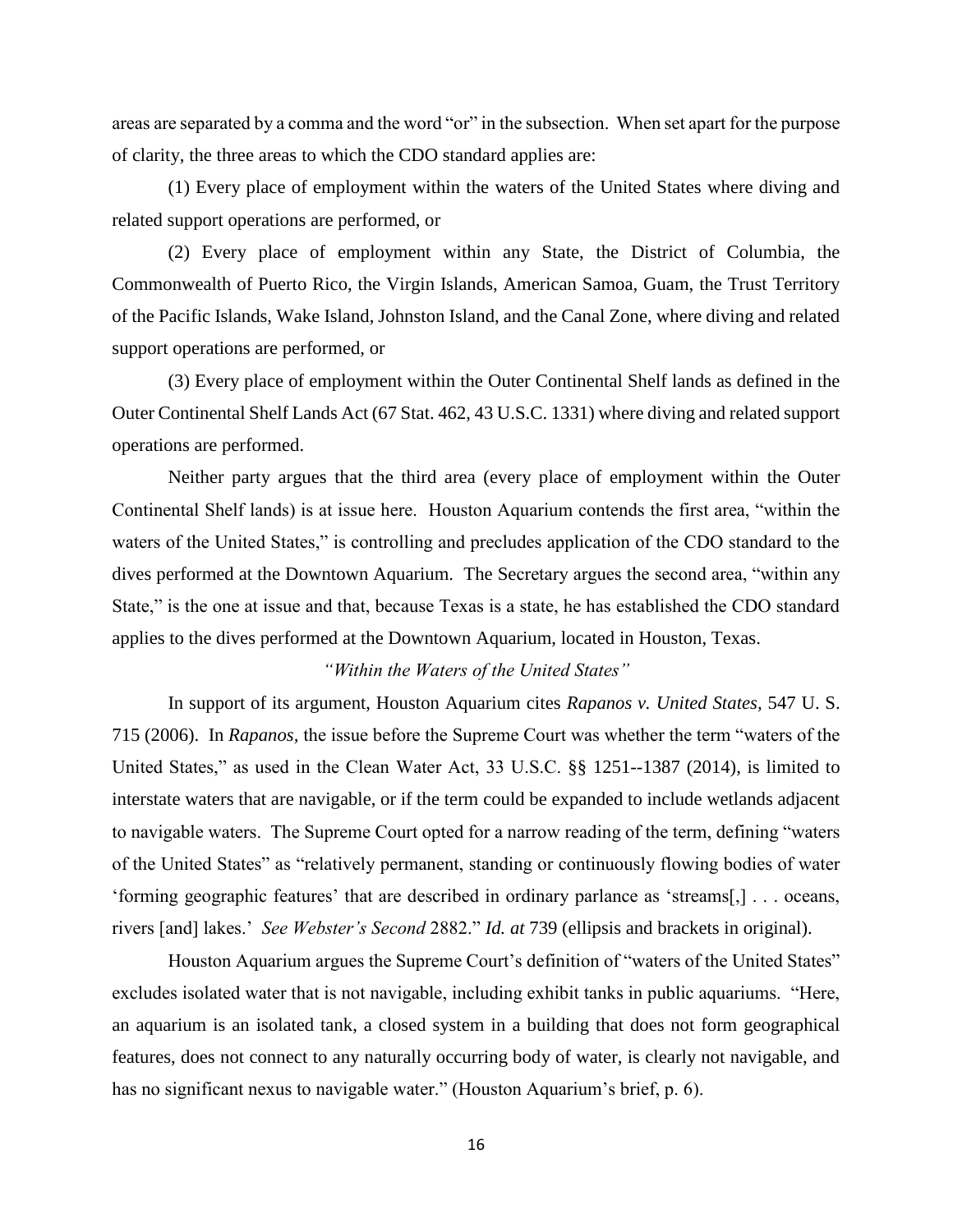In his reply brief, the Secretary does not challenge Houston Aquarium's position that the Downtown Aquarium is not located "within the waters of the United States*."* (Secretary's reply brief, p. 5, n. 2) ("Such an argument may be relevant if the Secretary sought to establish coverage via the first or third modifying clauses of Section 1910.401(a)'s applicability provision.") Rather, the Secretary contends Houston Aquarium's position is inapposite to the issue of applicability because the Secretary is proceeding under the theory that the Downtown Aquarium is located "within any State," specifically Texas, where diving and related support operations are performed.

## *"Within Any State"*

The Secretary argues that the second geographical area, "within any State, the District of Columbia, the Commonwealth of Puerto Rico, the Virgin Islands, American Samoa, Guam, the Trust Territory of the Pacific Islands, Wake Island, Johnston Island, [and] the Canal Zone," is the geographical area relevant to this proceeding.

In its post-hearing brief, Houston Aquarium consistently misquotes  $\S$  1910.401(a)(1), rewriting it as "within 'the waters' of the United States or of a State'" (p. 4); "the waters of the United States or within any State" (pp. 4-5); "waters of the United States or within any State" (p. 6; two separate references); and again, "the waters of the United States or within any State" (p. 8). In each instance, Houston Aquarium omits a crucial punctuation mark (and, on page 4, omits two words and inserts "of a"), distorting the meaning of the subsection. Section 1910.401(a)(1) states that the CDO standard applies to dives performed at places of employment "within the waters of the United States, or within any State." The comma separating "within the waters of the United States" from "or within any State" limits the modifying phrase "within the waters of" to the United States. The subsection cannot be read (as Houston Aquarium would have it) as "within the waters of any State," which, under the *Rapanos* holding, might be interpreted as including only "relatively permanent, standing or flowing bodies of water 'forming geographic features' that are described in ordinary parlance as 'streams[,] . . . oceans, rivers [and] lakes.'" *Id.* at 739.

The three clauses are separated by the word "or," a disjunctive conjunction used to indicate mutually exclusive alternatives. Reading the second clause of  $\S$  1910.401(a)(1) separately from the first and third clauses, it becomes evident application of the CDO standard is not determined solely by whether the employees are diving in "waters of the United States" (that is, in navigable waters or in bodies of water forming geographic features) as defined by the Supreme Court. The pertinent phrase of the second clause requires only that the dives be located "in any State." The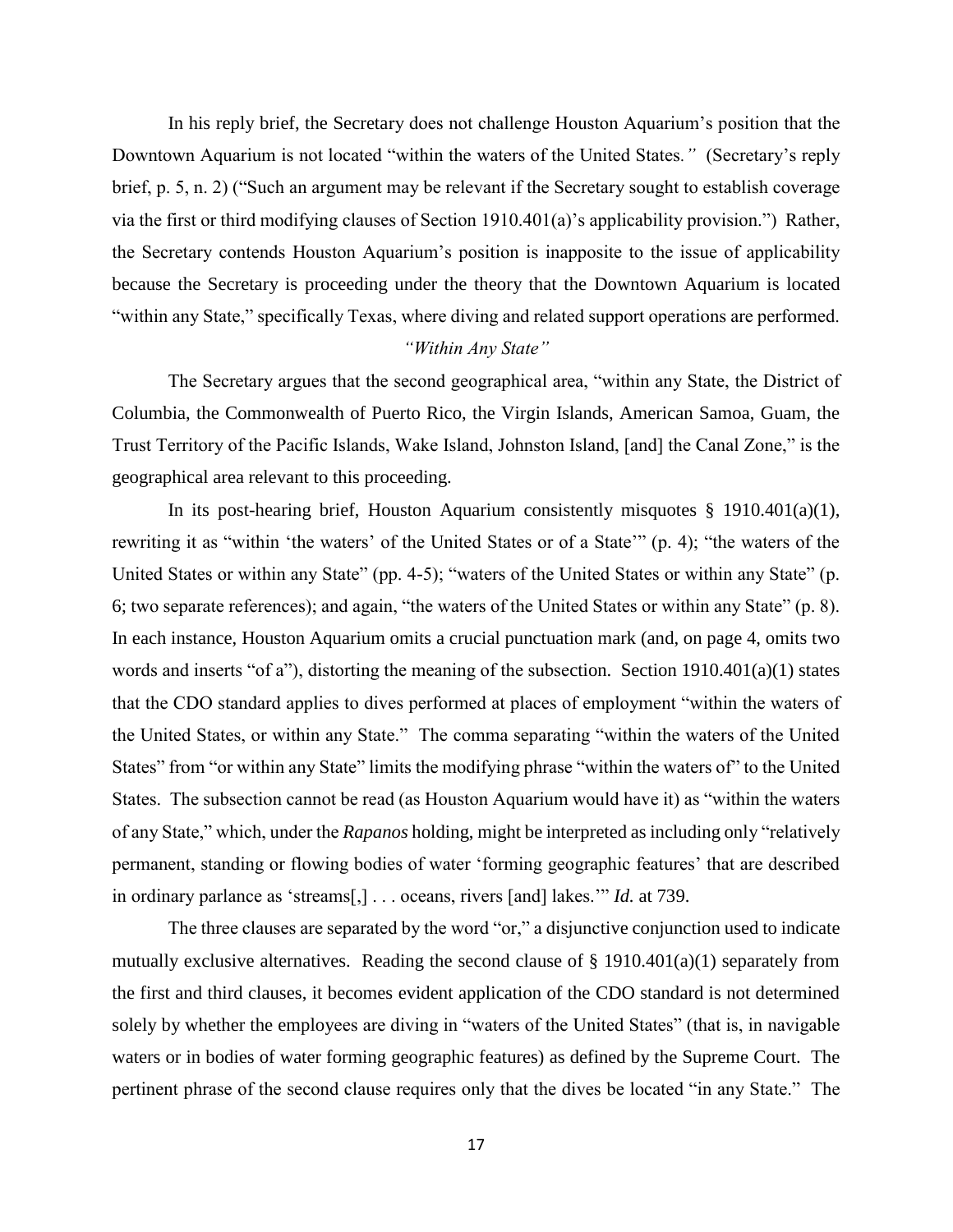second clause places no limitations on the dive location regarding the depth, breadth, or volume of the water in which the employees are diving, or whether the body of water is natural or artificial.

The Secretary's intention to create a broad scope for  $\S 1910.401(a)(1)$  is reflected in the preamble to the final rule of the CDO standard. "[T]he preamble to a standard is the most authoritative evidence of the meaning of the standard." *Superior Rigging & Erecting Co.,* 18 BNA OSHC 2089, 2091 (No. 96-0126, 2000). The first sentence in the preamble summarizing the CDO standard states, "The standard applies to all diving operations conducted in connection with all types of work and employment within OSHA's jurisdiction unless specifically exempted." Commercial Diving Operations, 42 Fed. Reg. 37,650, 37,652 (July 22, 1977).

When directly addressing § 1910.401, the preamble is even more explicit regarding the expansiveness of the CDO standard:

The standard applies wherever OSHA has statutory jurisdiction. Consequently, unless specifically excluded from the standard, diving in any natural or artificial inland body of water, as well as diving along the coasts of the United States and possessions listed in Section 4(a) of the Act, 29 U.S. 655, or within the Outer Continental Shelf surrounding them is covered.

*Id.* at 37,654.

The preamble reiterates the broad sweep of the CDO standard and emphasizes its application across the general industry, construction, and longshoring standards, as well as the standards specifically related to ship work:

The standard applies to diving and related support operations conducted in connection with all types of work and employments over which OSHA has jurisdiction, except in cases where exclusion from the standard has been explicitly provided for. For this reason, and to avoid any possible ambiguity, the standard is not only adopted as a subpart of Part 1910 of 29 CFR (general industry), but is also incorporated into Parts 1915 (ship repairing), 1916 (shipbuilding), 1917 (shipbreaking), 1918 (longshoring), and 1926 (construction). *Id.*

Given the expansive application of the CDO standard, Houston Aquarium's focus on the geographic location and artificial nature of aquarium tanks is misplaced. The CDO standard does not concern itself with the size and location of the body of water in which employees dive. Application of the standard is not conditional based on the depth or volume of water involved. If, at any location where OSHA has statutory authority, an employee is required to dive in a body of water, whether natural or artificial, the CDO standard applies, regardless of the dimensions of the body of water.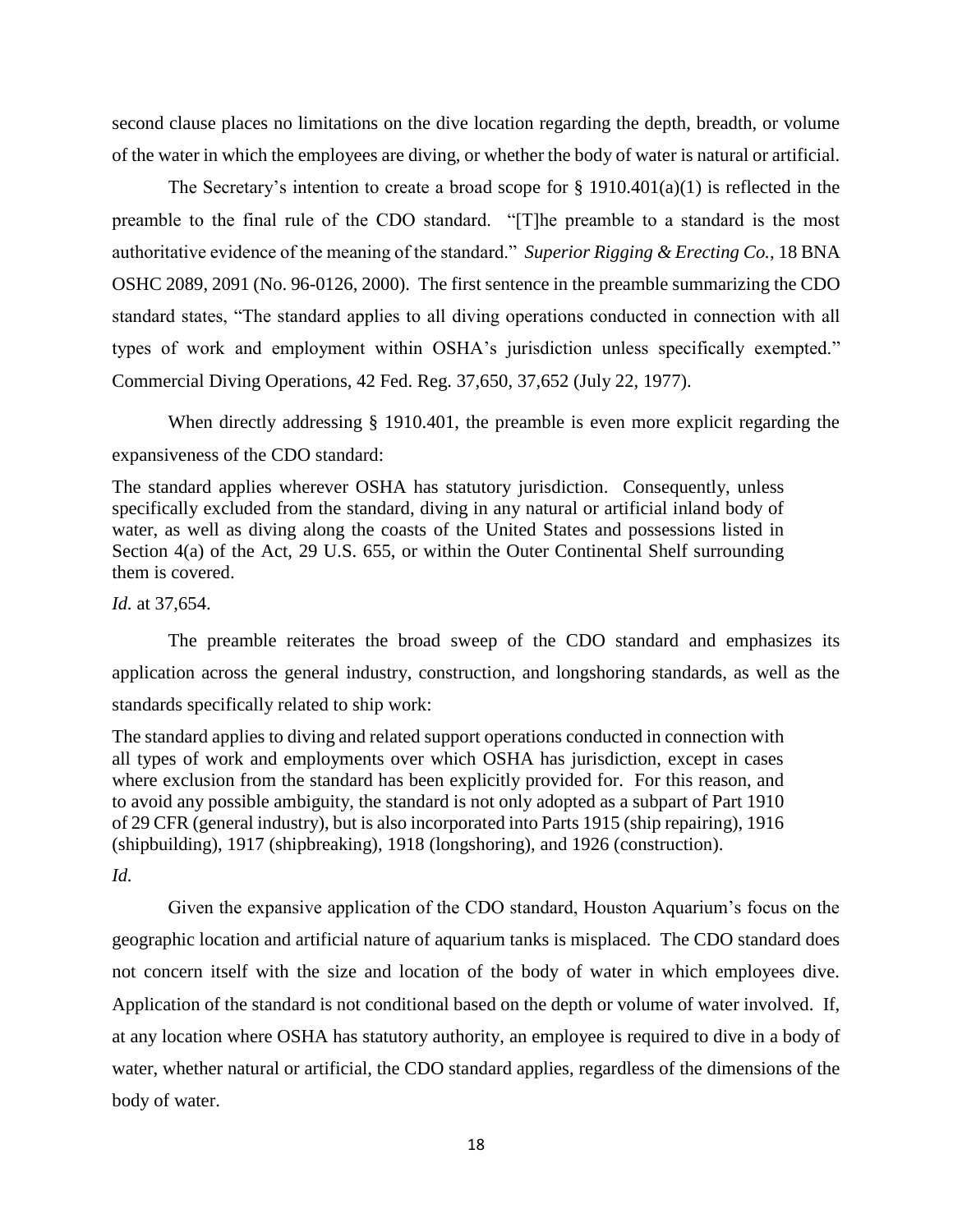This interpretation is supported by the definition of "diver" found in § 1910.402: "An employee working in water using underwater apparatus which supplies compressed breathing gas at the ambient pressure." The definition does not in any way specify or limit the bodies of water to which the CDO standard applies. It is the fact that an employee is working in water using supplied breathing gas, not the characteristics of the body of water in which the employee is working, that triggers the application of the CDO standard. Nothing in the CDO standard or the preamble supports Houston Aquarium's contention that the standard was intended to apply only to "waters that are expansive and deep, may be murky and flowing, and may be used for shipping." (Houston Aquarium's brief, p. 7).

The defining characteristic of dives covered by the CDO standard is a diver's use of "underwater apparatus which supplies compressed breathing gas at the ambient pressure." In discussing the hazards associated with diving, the preamble cites the dangers posed by using compressed breathing gas:

Among the potential dangers, those associated with oxygen present the greatest hazard in diving. If the partial pressure of oxygen in the breathing mixture is too low, oxygen deficiency (hypoxia) will result; this condition can produce unconsciousness without warning, and can be fatal if not corrected. Excessive oxygen in the inspired breathing gas can cause convulsions resembling those of epilepsy; prolonged exposure to somewhat lower levels of oxygen may cause lung irritation which increases if exposure continues. In addition, excessive nitrogen in the inspired breathing gas can produce narcotic or anesthetic effects which impair the diver's cognitive function.

The possible presence of contaminants in the breathing gas is another hazard associated with diving. Several potentially harmful contaminants have been found in air supplied to divers from engine-driven air compressors. These contaminants can be picked up by a compressor intake or be produced by the compressor itself. The most significant one is carbon monoxide, which combines with the blood's hemoglobin and interferes with oxygen transport to the tissues. This can result in reduced cognitive function; if the level of carbon monoxide is high enough, death can result. Carbon dioxide, while a normal metabolite and not toxic at low levels, can cause unconsciousness and convulsion if it accumulates in a breathing system, especially during exertion. Oil mist causes coughing and nausea, and if it reaches a lung, can damage its sensitive lining and lead to the development of lung edema.

#### *Id.* at 37,652.

The hazards associated with the use of compressed breathing gas exist whether the diver is in an ocean, a river, a reservoir, or an aquarium tank. The diver must rely on a supply of compressed breathing gas to safely perform the required task. The depth, volume, clarity, and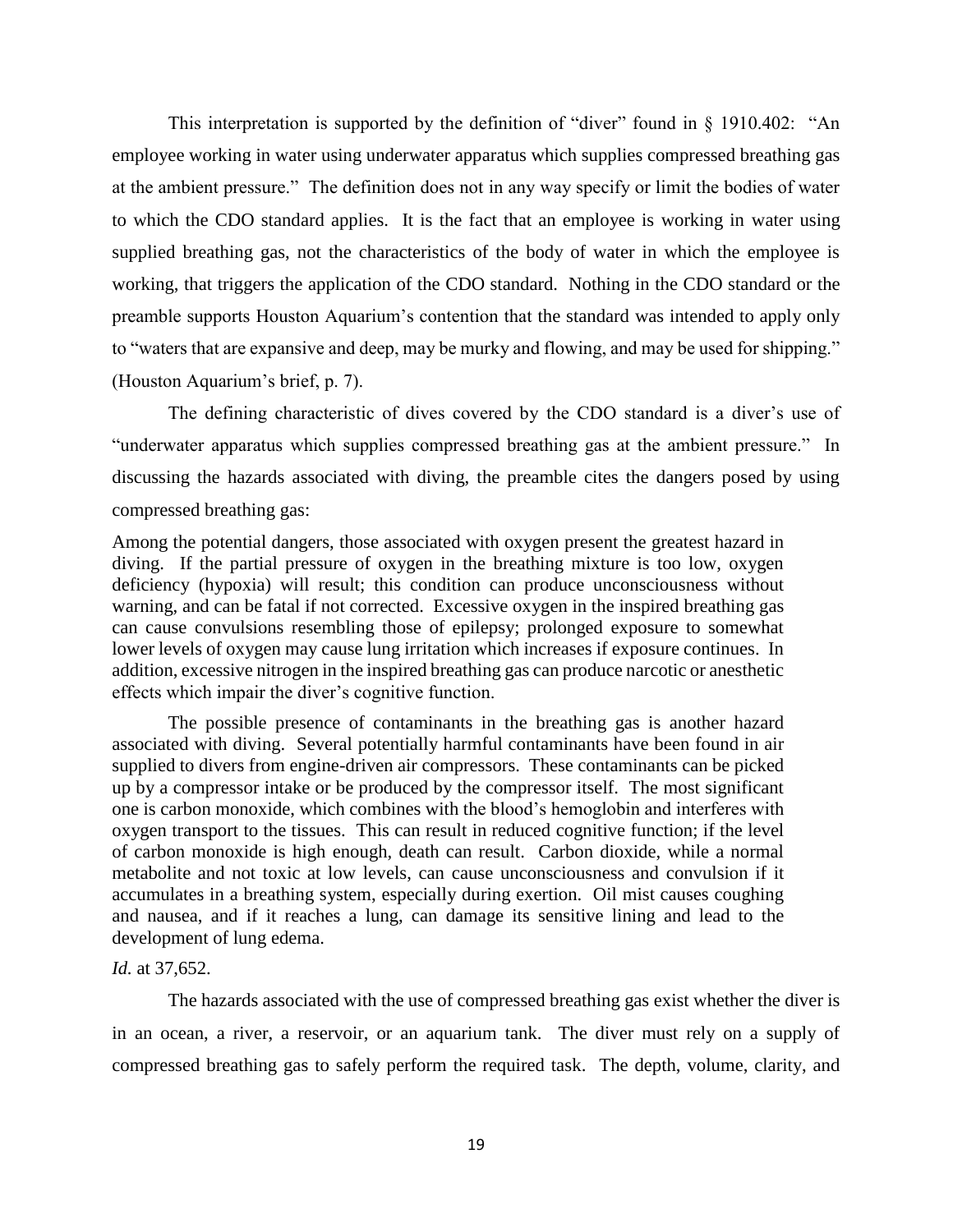current of a body of water may affect the level of risk involved during a dive, but it does not determine whether the CDO standard applies to a dive.

## *Conclusion*

The Court determines the CDO standard applies to dives performed by Houston Aquarium's employees in the exhibit tanks located in the Downtown Aquarium. The second clause of § 1910.401(a) states the standard applies to every place of employment within any State where diving and related support operations are performed. The Downtown Aquarium is a place of employment where diving is performed and it is located in Texas, a State of the United States. The CDO standard applies to the cited conditions.

# *(2) Scientific Diving Exception: Are the Dives Performed at the Downtown Aquarium "Performed Solely as a Necessary Part of a Scientific, Research, or Educational Activity"?*

Houston Aquarium claims that, even if the CDO standard does apply to its workplace, dives performed there are exempt under the scientific diving exception provided for in §  $1910.401(a)(2)((iv)$  ("This standard does not apply to any diving operation . . . [d]efined as scientific diving and which is under the direction and control of a diving program $[.]$ ").<sup>12</sup> The Secretary contends Houston Aquarium has failed to establish the cited dives meet the requirements of the scientific diving exception.

## *Burden of Proof*

Houston Aquarium claims it is the Secretary's burden to prove the company is not exempt under the scientific diving exception (Houston Aquarium's brief, p. 9). Houston Aquarium is incorrect. As the party seeking the benefit of the exception, it is Houston Aquarium's burden to show that its employees were engaged in scientific diving, as defined by  $\S$  1910.401(a)(2)(iv). "A party seeking the benefit of an exception to a legal requirement has the burden of proof to show that it qualifies for that exception." *C.J. Hughes Construction, Inc.,* 17 BNA OSHC 1753, 1756 (No. 93-3177, 1996).

 $\overline{a}$ 

<sup>&</sup>lt;sup>12</sup> At times Houston Aquarium needs to make structural changes or repairs in exhibits at the Downtown Aquarium. Houston Aquarium designates these dives as nonscientific and requires the divers performing the structural work to comply with the CDO standard. Diver #2 stated, "If there is a dive that requires any type of maintenance or any type of construction or anything that is not scientific, we will dive under OSHA regulations for that dive in repairing what needs to be repaired." (Tr. 151). Prappas, Houston Aquarium's director of animal operations, testified that he would hire an outside company to do repair work and the outside company would be required to comply with the CDO standard (Tr. 381). These nonscientific dives are not at issue in the instant case.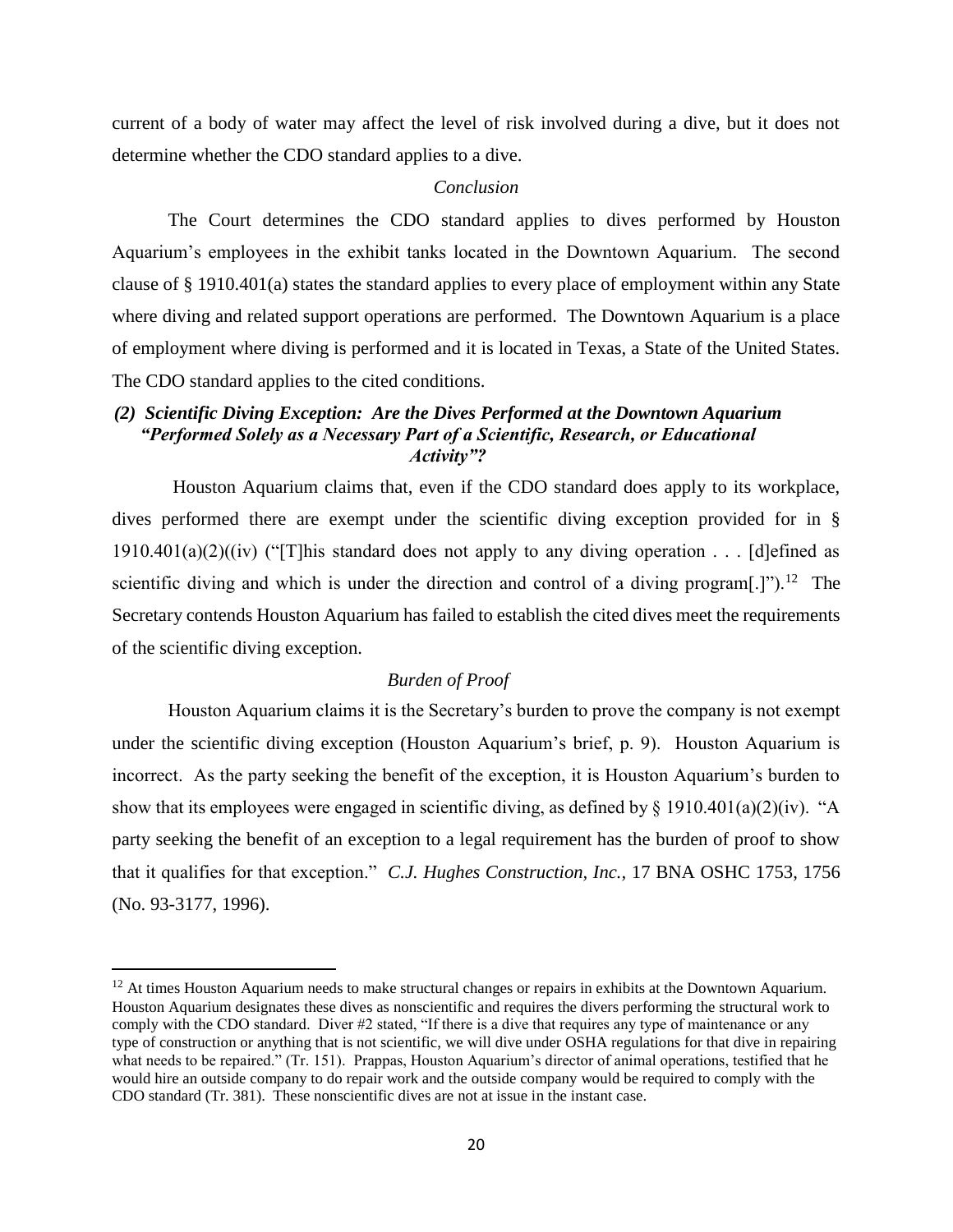## *Legislative History of the Scientific Diving Exception*

On July 22, 1977, OSHA published its Final Standard for commercial diving operations, codified as §§ 1910.401--441, Subpart T of 29 C.F.R. Part 1910. The original CDO standard did not exempt diving operations performed for scientific research and education purposes.

Upon publication of the Final Standard, OSHA began receiving requests to reconsider the CDO standard's coverage of scientific and educational diving. The petitioners argued the CDO standard was not well-suited to regulate scientific and educational diving, which differ markedly from commercial diving. The scientific and educational diving community noted it had an excellent safety record due to the effectiveness of its self-regulation in accordance with wellestablished consensual standards of safe practice. These consensual standards are referred to as the "Scripps Standards." From the beginning, advocates for the scientific diving exception emphasized the importance of gathering data during dives.

The first set of consensual standards was developed by the Scripps Institution of Oceanography of the University of California (Scripps) in the early 1950s. In 1973, diving safety boards and committees from ten major educational institutions involved in scientific diving met and accepted the University of California Guide for Diving Safety as a minimum standard for their individual programs. . . . Therefore, it was contended that most educational institutions that had diving programs were complying with this consensus standard with limited modifications for regional and operational variations in diving before the publication of the OSHA final standard. These educational institutions pointed to their excellent safety record prior to OSHA, attributing it to the effectiveness of their selfregulation.

Additionally, they noted that significant differences exist between commercial diving and educational/scientific diving. For example, the educational/scientific diver is an observer and data gatherer who chooses the work area and diving conditions which will minimize environmental stresses and maximize the safety and efficiency of gathering data.

They noted, in contrast, the commercial diver is an underwater construction worker, builder and trouble shooter whose work area and diving conditions are determined by the location and needs of the project.

Education/Scientific Diving, 47 Fed. Reg. 53,357, 53,357 (November 26, 1982).

On March 26, 1982, OSHA published a notice of proposed rulemaking to exempt from Subpart T, diving "performed solely for marine scientific research and development purposes by educational institutions." *Id.* at 53,358. Following a comment period and an informal public hearing, OSHA agreed to omit the word "marine" from the exemption, "since it may be misconstrued as referring only to ocean-related diving." *Id.* OSHA also determined that the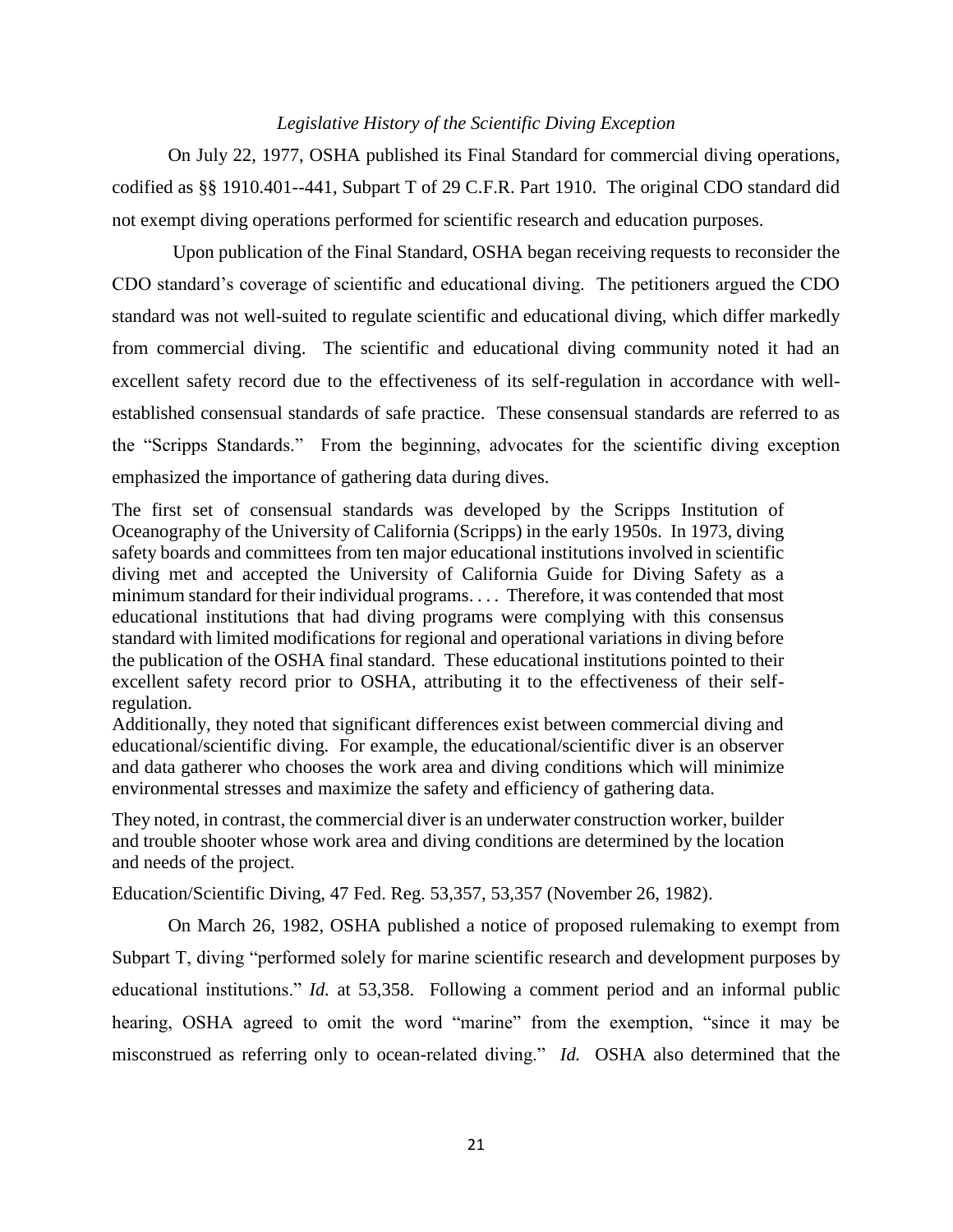exception should apply to all scientific diving, "not solely scientific diving performed by educational institutions." *Id.* at 53,359.

The Carpenters Union, among others, "expressed the concern that it may be difficult to clearly distinguish commercial diving operations from scientific diving operations" and wanted to ensure that OSHA would not "draft an exemption that would be so broad that it would deny protection under a standard that we worked many years to develop, to many of our members who are working in the commercial diving community." *Id.* OSHA responded that it "believes that its definition of 'scientific diving' addresses the concerns expressed by the Carpenters Union and others as to limiting the scope of the exemption, and virtually eliminates the potential for overlap and confusion between scientific diving and commercial diving." *Id.* at 53,359-53,360.

Despite the concerns of the Carpenters Union that the work performed by some of its members "blur[s] any distinction between the segments within the diving community," OSHA determined the exception language of the Final Standard recognizes "that the tasks performed by commercial divers are different than those performed by scientific divers." Id. at 53,359. OSHA distinguished the two types of diving:

Commercial diving activities necessitate the use of heavy tools and include such tasks as placing or removing heavy objects underwater, inspection of pipelines and similar objects, construction, demolition, cutting or welding, or the use of explosives.

In contrast, the sole purpose of scientific diving is to perform scientific research which includes such tasks as scientific observation of natural phenomena or responses of natural systems, and gathering data for scientific analysis. The tasks performed by scientific divers are usually light, short in duration, and if any handtools are used, they are usually no more than simple non-powered handtools such as screwdrivers and pliers.

Because of the differences in tasks performed, OSHA believes that clear distinctions can be made between scientific diving and commercial diving and has incorporated these distinctions in the definition of "scientific diving" in the final rule.

*Id.*

 $\overline{a}$ 

In deciding on the language to use to define "scientific diving," OSHA rejected the recommendation of several commenters to adopt the language used by California/OSHA (CAL/OSHA) to define the term. CAL/OSHA focuses on who is performing the dive, rather than the tasks being performed, in its definition of scientific diving.<sup>13</sup> OSHA determined, however, that

<sup>&</sup>lt;sup>13</sup> CAL/OSH defines scientific diving as "all diving performed by employees necessary to, and part of scientific research or educational activity; in conjunction with a project or study under the jurisdiction of any public or research or educational institution or similarly recognized organizations, departments, or groups." 47 Fed. Reg. at 53,362.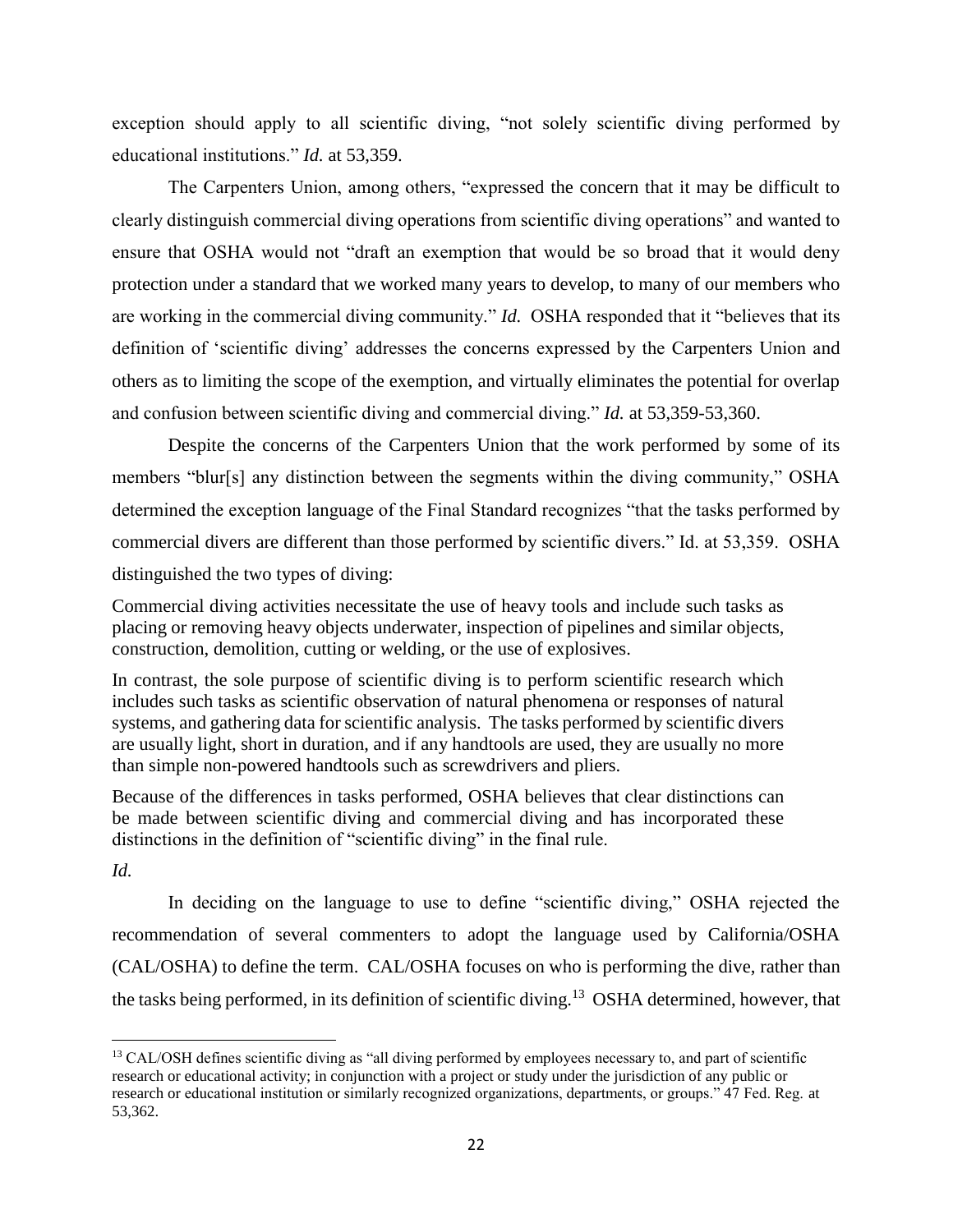the proper focus of the definition should be "primarily on the types of tasks performed and the objectives to be maintained. The record reflects that it is the actual work being performed that forms the basis for distinguishing scientific from commercial diving." *Id.*

OSHA further clarified that the scientific diving exemption applies to both public and private entities:

OSHA's definition of scientific diving, by focusing on tasks performed, makes no distinction between scientific diving performed for profit or non-profit. The scientific diving community consists of various types of entities such as educational institutions, governmental organizations and private concerns, all of which have contributed to the scientific diving community's safety record. Commenters . . . and witnesses at the hearing . . . noted that those who perform legitimate scientific diving, whether it is for profit or non-profit purposes, and follow consensual guidelines, should be covered by the exemption. OSHA agrees that if the sole purpose for diving is to perform scientific research tasks, then further distinctions are not justified.

*Id.* at 53,363.

The Final Rule incorporating the scientific diving exception into the CDO standard became

effective on November 26, 1982. *Id.* at 53,357.

*Section 1910.401(a)(2)(iv): The Scientific Diving Exception*

Section  $1910.401(a)(2)(iv)$  provides:

This standard applies to diving and related support operations conducted in connection with all types of work and employments, including general industry, construction, ship repairing, shipbuilding, shipbreaking and longshoring. However, this standard does not apply to any diving operation:

. . .

(iv) Defined as scientific diving and which is under the direction and control of a diving program containing at least the following elements:

(A) Diving safety manual which includes at a minimum: Procedures covering all diving operations specific to the program; procedures for emergency care; including recompression and evacuation; and criteria for diver training and certification.

(B) Diving control (safety) board, with the majority of its members being active divers, which shall at a minimum have the authority to: Approve and monitor diving projects; review and revise the diving safety manual; certify the depths to which a diver has been trained; take disciplinary action for unsafe practices; and, assure adherence to the buddy system (a diver is accompanied by and is in continuous contact with another diver in the water) for SCUBA diving.

In the Agreed Prehearing Statement, the parties stipulate that Houston Aquarium has a diving safety manual and a diving control (safety) board in compliance with §  $1910.401(a)(2)(iv)(A)$  and (B) (Agreed Prehearing Statement,  $\P$ [E.5 and E.6).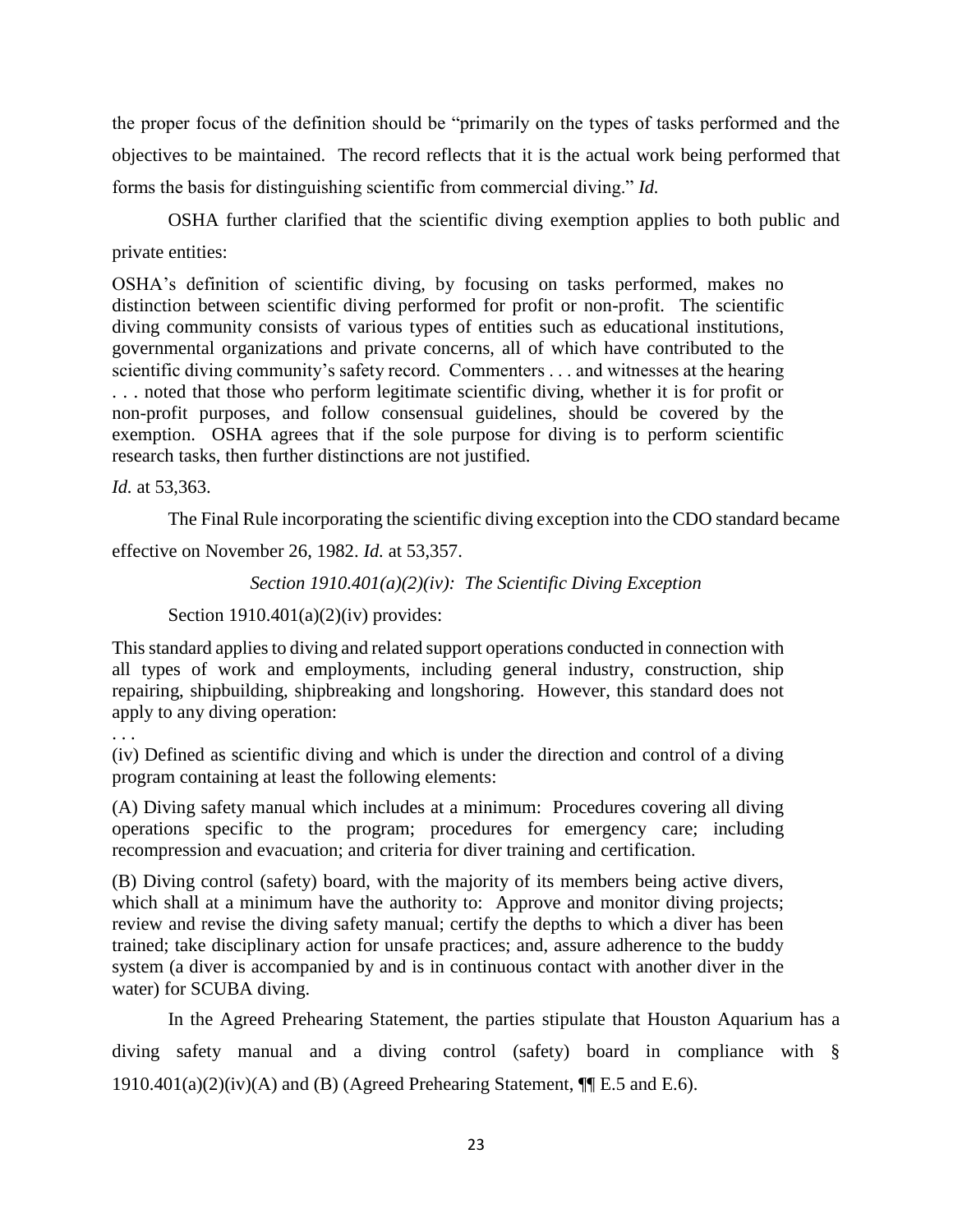### *Definition of Scientific Diving*

Section 1910.402, the definition section of the CDO standard, defines "scientific diving":

*Scientific diving* means diving performed solely as a necessary part of a scientific, research, or educational activity by employees whose sole purpose for diving is to perform scientific research tasks. Scientific diving does not include performing any tasks usually associated with commercial diving such as: Placing or removing heavy objects underwater; inspection of pipelines and similar objects; construction; demolition; cutting or welding; or the use of explosives.

## *Appendix B Guidelines*

Following publication of the Final Rule exempting scientific diving, the United Brotherhood of Carpenters and Joiners (UBCJ) filed a petition challenging the exemption, under § 6(f) of the Act, for judicial review with the Court of Appeals for the D.C. Circuit. On April 4, 1984, the court ordered the Secretary to "authoritatively state guidelines that would indicate how the 'scientific' and 'commercial' classifications will be applied to arguably ambiguous cases." Educational/Scientific Diving Guidelines, 50 Fed. Reg. 1046, 1046 (January 9, 1985).

After a comment period, OSHA issued four guidelines designed to "clearly distinguish between the scientific diving community which should be exempt because of its effective system of self-regulation and all other diving and diving programs." *Id.* at 1047. OSHA explicitly stated the guidelines are mandatory and not merely recommendations: "OSHA wants to emphasize that a failure of a program to meet any part of the exemption criteria, including the guidelines, will prevent the program from availing itself of the exemption. . . . Programs must meet all of the criteria in the Final Rule as interpreted by the final guidelines to avail themselves of the exemption." *Id.* 

Appendix B to Subpart T to Part 1910 (Guidelines for Scientific Diving) provides:

This appendix contains guidelines that will be used in conjunction with  $1910.401(a)(2)(iv)$ to determine those scientific diving programs which are exempt from the requirements for commercial diving. The guidelines are as follows:

1. The Diving Control Board consists of a majority of active scientific divers and has autonomous and absolute authority over the scientific diving program's operations.

2. The purpose of the project using scientific diving is the advancement of science; therefore, information and data resulting from the project are non-proprietary.

3. The tasks of a scientific diver are those of an observer and data gatherer. Construction and trouble-shooting tasks traditionally associated with commercial diving are not included within scientific diving.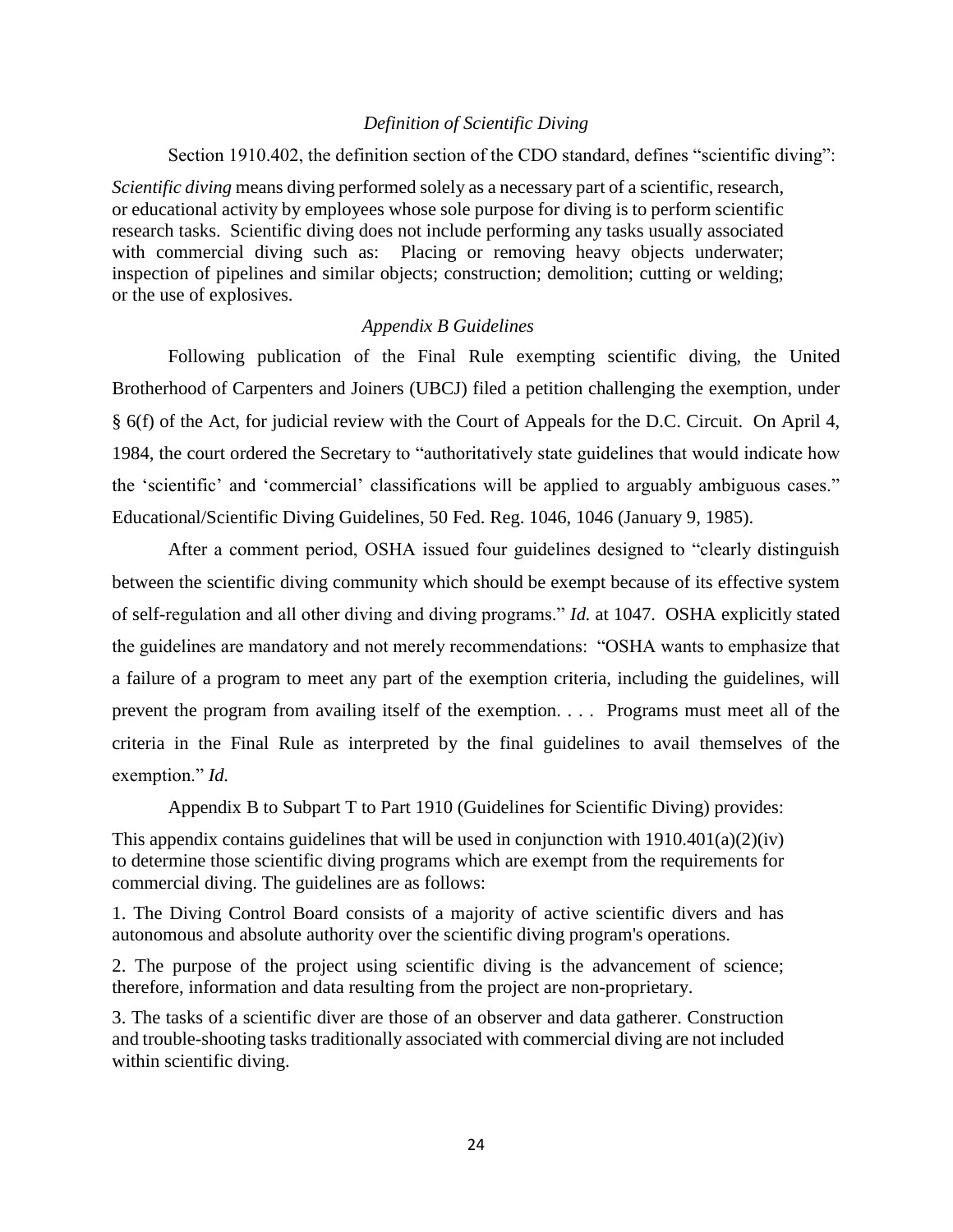4. Scientific divers, based on the nature of their activities, must use scientific expertise in studying the underwater environment and, therefore, are scientists or scientists in training.

#### *Houston Aquarium Has Met the Requirements of Guideline Nos. 1, 2, and 4*

Houston Aquarium contends it has met each of the four enumerated guidelines found in Appendix B. The Secretary concedes Houston Aquarium has met the first guideline (the Diving Control Board consists of a majority of active scientific divers and has autonomous and absolute authority over the scientific diving program's operations), but argues it has failed to meet the requirements of the remaining guidelines. The record establishes there is no real dispute concerning the second guideline—the information and data resulting from the cited dives performed by Houston Aquarium's employees at the Downtown Aquarium were non-proprietary.

With regard to the fourth guideline, the Secretary argues Houston Aquarium's divers were not engaged in studying the underwater environment and, thus, could not have been using scientific expertise. The determination of whether the divers were engaged in studying the underwater environment during their dives is contingent upon whether they were making observations and gathering data, as required by the third guideline. The Court credits, however, Derek Smith's assessment that Houston Aquarium's divers did use scientific expertise when diving in the exhibit tanks:

The animal care staff at the Houston Aquarium are scientists or scientists in training and therefore use scientific expertise in the –in conducting the animal care in these exhibits. So that means that they have the background that's required to be able to enter the water with animal care and animal health being one of the primary concerns.

So in order to do that they have to have both the schooling background in animal husbandry, animal care, and then also exhibitory. So they have to have –they have to use expertise, scientific expertise in order to be able to decide what it is, what divers and operations can go on inside the exhibit that doesn't endanger the animal health.

(Exh. R-195, p. 77).

#### *Did Houston Aquarium Meet the Requirements of Guideline No. 3?*

It is the third guideline that raises the crucial issue here: "The tasks of a scientific diver are those of an observer and data gatherer. Construction and trouble-shooting tasks traditionally associated with commercial diving are not included within scientific diving."

OSHA identifies a scientific diver as "an observer of natural phenomena or responses of natural systems, and a gatherer of data for scientific analysis." 50 Fed. Reg. at 1049. The issue is whether Houston Aquarium's divers made observations and gathered data during the cited dive period consistent with the role of a scientific diver performing scientific research tasks. In order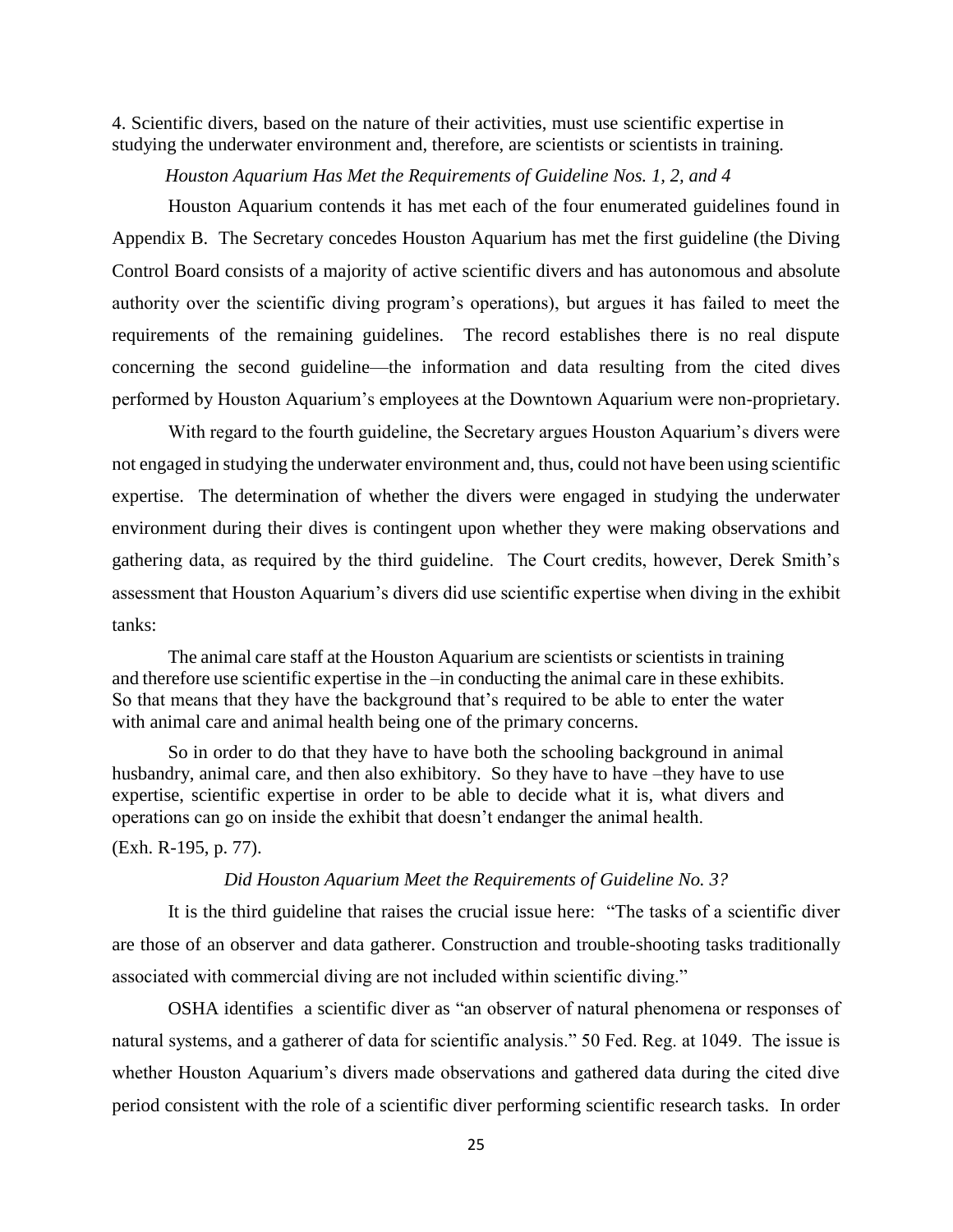to make this determination, the Court must examine the specific tasks performed by Houston Aquarium's divers.

## *Dive Plan and Facility Dive Log*

At the beginning of each day, divers look at the dive plan created for that day by the diving safety officer (DSO). (Tr. 116). Houston Aquarium Diver #1 explained that divers consulted the dive plans to see "how much time was allotted for anything that we were required to do and then we would see what needed to be done, who was going, and set up our equipment and see if everything was in place." (*Id.*).

After every dive, Houston Aquarium's divers logged their dive information on their copy of the Facility Dive Log. The Facility Dive Log requires the divers to fill in information for five items: Date, Display (the name of the exhibit tank), Bottom Time (length of time underwater), Method (surface supplied air or SCUBA), and Purpose (such as feed, clean, mortality, or event) (Exh. C-6). No other information is recorded on the Facility Dive Log.

## *Feeding and Cleaning Dives*

The great majority of the dives performed at the Downtown Aquarium are for the purpose of feeding the animals and for "the regular maintenance routine of cleaning [the] exhibits." (Tr. 114). Cleaning generally includes scrubbing the exhibit windows free of algae and siphoning the gravel (Tr. 117). Diver #1 testified that siphoning is done to remove feces and food particles, using "clear tubings with hoses. It creates a suction of gravity. That way, it pulls the water and feces and other things that are lighter towards the top but leaving the gravel at the bottom." (Tr. 118). All of the material siphoned out of the exhibit tank is immediately discarded "right outside where there's a Dumpster area with a hose." (*Id.*). When asked if the divers keep a record of the material siphoned out of the exhibit tank, Diver #1 responded, "No, because it's usually the same. We know what we're disposing is going to feces and food particles." (Tr. 118-119).

Houston Aquarium Diver #2 testified regarding the schedule for cleaning the Dining Room Exhibit:

It would be Mondays through Thursdays—on Mondays, Tuesdays, and Thursdays, we clean the exhibit. Wednesdays, we siphon the gravel. And then Fridays are primarily just feeding. So each day, Monday through Friday, there is a feeding. In the morning that's the first thing that we do.

After the feeding, then we will prepare for any duties in the tank, like, cleaning the windows, if there's any—if there's any type of circumstance in which an animal would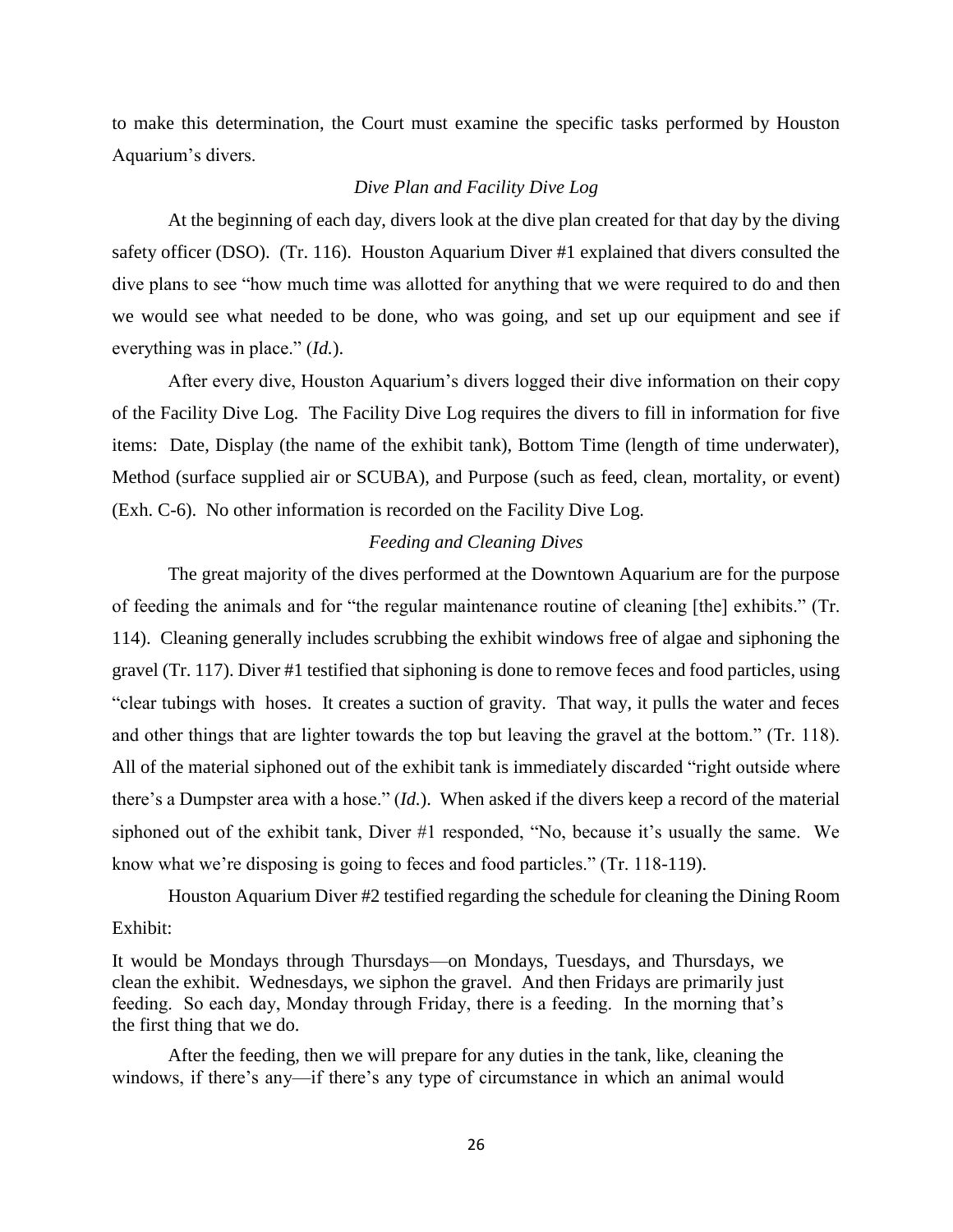need to be captured or observed more closely, we would do it at that time. And then, of course, we would exit the water.

. . . .

For cleaning the windows—well, first of all, before any of the duties are done, they're talked about in very good detail about exactly how the windows need to be cleaned and exactly what needs to be cleaned and what to avoid while performing the window cleaning because there's several things that you have to be extremely careful of when you're cleaning the windows so that, number one, you don't make the problem worse; and number two, that the job gets done in the allotted time.

[E]ach person would have a certain window that they would clean. And you, basically, start at the top, work from left to right and you go down in a very methodical grid pattern to ensure that nothing is missed for—that nothing gets through.

. . . .

Since the windows—they do get dirty quite quickly, so we have to make sure that the passes that are made are good and that once they're done, then we can move on to the rest of the exhibit.

### (Tr. 147-149).

The Houston Aquarium divers take special care in removing aiptasia, a genus of sea anemone, which reproduces both sexually and asexually. Because of its ability to reproduce asexually, "if you were to scrub, say, the aiptasia off of the surface, any small part that comes off of that aiptasia, if it lands somewhere else, it could potentially grow into another aiptasia. That would create an explosion of that animal." (Tr. 174). Aiptasia is a particularly persistent genus that requires constant attention from the divers. "[T]here's really no way to get rid of one hundred percent of aiptasia because they are so invasive and they are so--they have the potential to just kind of overrun exhibits. So we have to be very careful when we're working around them but there's really no writing down of anything about aiptasia. It's just kind of an ongoing battle." (Tr. 179).

#### *Mortality Dives*

At times Houston Aquarium requires its divers to perform "mortality dives" to remove dead fish from an exhibit tank. Diver #2 testified, "If the fish is small enough, we can use small plastic bags. If they're large, we use rubber nets to get them out. But if they're larger, then we would even have to use something like a stretcher for, like, really large fish and sharks." (Tr. 180). After the dead fish is removed from the exhibit tank, it is taken to the fourth floor laboratory for examination. Diver #2 stated:

The dead fish are then taken to our laboratory where they are looked at by our assistant curator or our curator to determine if there is any disease. We use microscopes. We take samples of the gills and the scales and then we determine if there were parasites or bacterial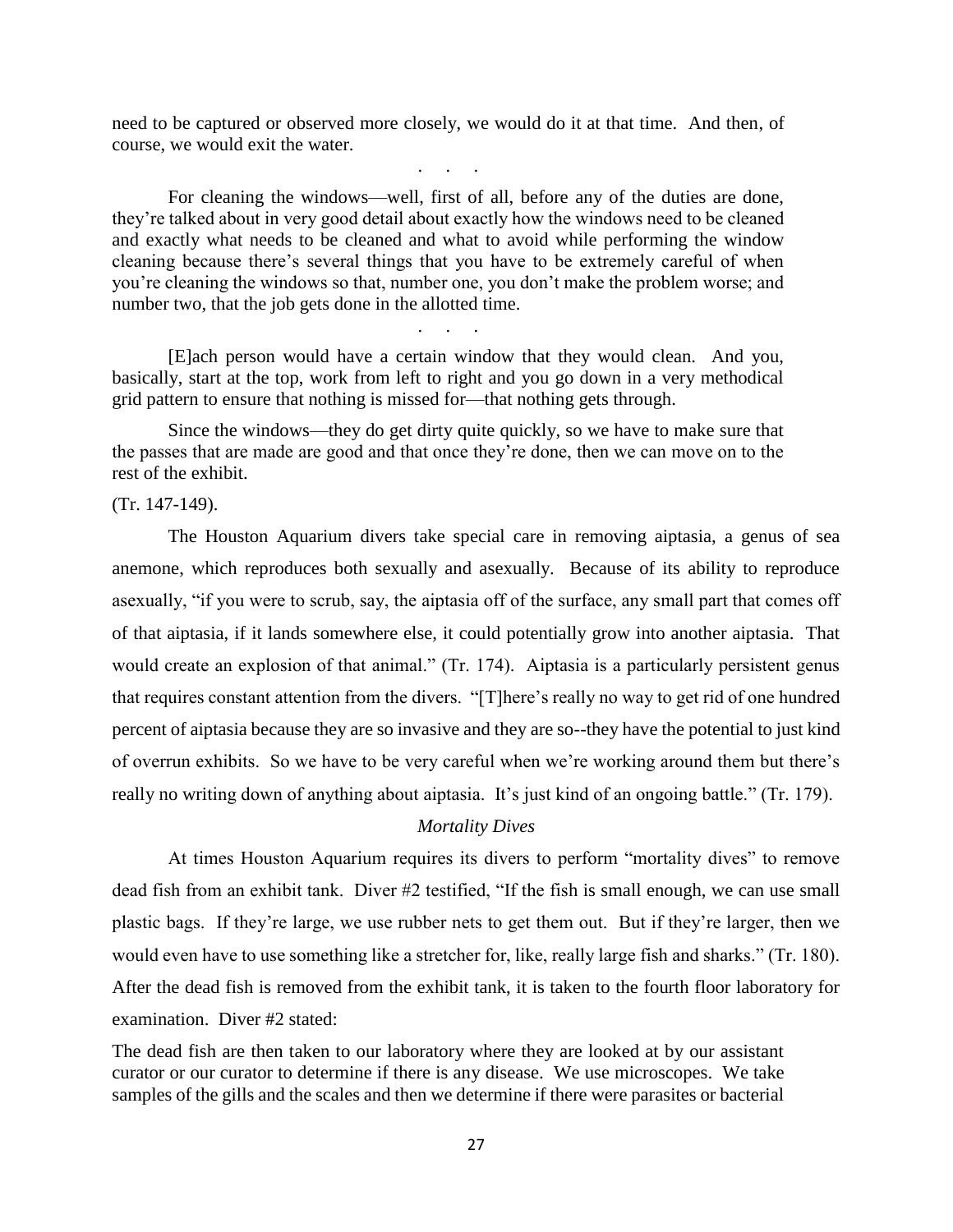infections of any kind. And then, if it's deemed appropriate, the curator or assistant curator could provide necropsy, which basically would be like a dissection of the animal to see if there was any internal damage or anything that can be determined through that.

(Tr. 181-182).

#### *Event Dives*

Diver #3 worked as a diver for Houston Aquarium from October 2008 until February or March 2012 (Tr. 296). He explained "event dives" at the Downtown Aquarium:

They could be several different things. Sometimes we would dive in the Dining Room Tank with a sign for people getting engaged. And then we would go in the tank for maybe about 15 minutes with a sign and go over to the table that the couple was sitting at and turn the sign around. And then we'd also do—sometimes we'd do event dives in the Tower Tank, which we would hold up the sign. We'd enter and go to about the third floor and we would stay at that point and we would hold the sign for—we'd usually stay in there for around an hour and we would just hold the sign.

The other event dives I did—there were several for holidays. You know, we'd dress up in, like Santa or an elf. I was always the elf. We'd hold a sign that said Merry Fishmas or something like that.

(Tr. 300-301).

Diver #3 testified Houston Aquarium had signs printed up that "looked just like posterboard." (Tr. 349). Using yellow waterproof tape, divers could change the names on the sign to "different people, to whoever was getting engaged. They did have quite a few signs for different occasions," including "printed logos from companies" and "a kid asking a girl to Homecoming." (Tr. 350).

Diver #3 stated that Houston Aquarium's divers did not record data from the event dives. "We didn't collect any data during the dive. I'd say—we would just—you know, the only thing we did was do the login, the same as the other dives we did. So we'd just keep track of how long we were in the tanks." (Tr. 301).

## *Testimony of Derek Smith*

Derek Smith, Houston Aquarium's expert in SCUBA diving and aquarium science, testified that the dives performed by Houston Aquarium's divers constituted scientific diving. He was asked why he believes Houston Aquarium was in compliance with the third guideline for scientific diving ("The tasks of a scientific diver are those of an observer and date gatherer.") at the time of the cited dives. He responded:

[A]ll divers that enter these exhibits are required to make observations of animal health, animal behaviors, the type of food that they're eating, the type of algae that grows on the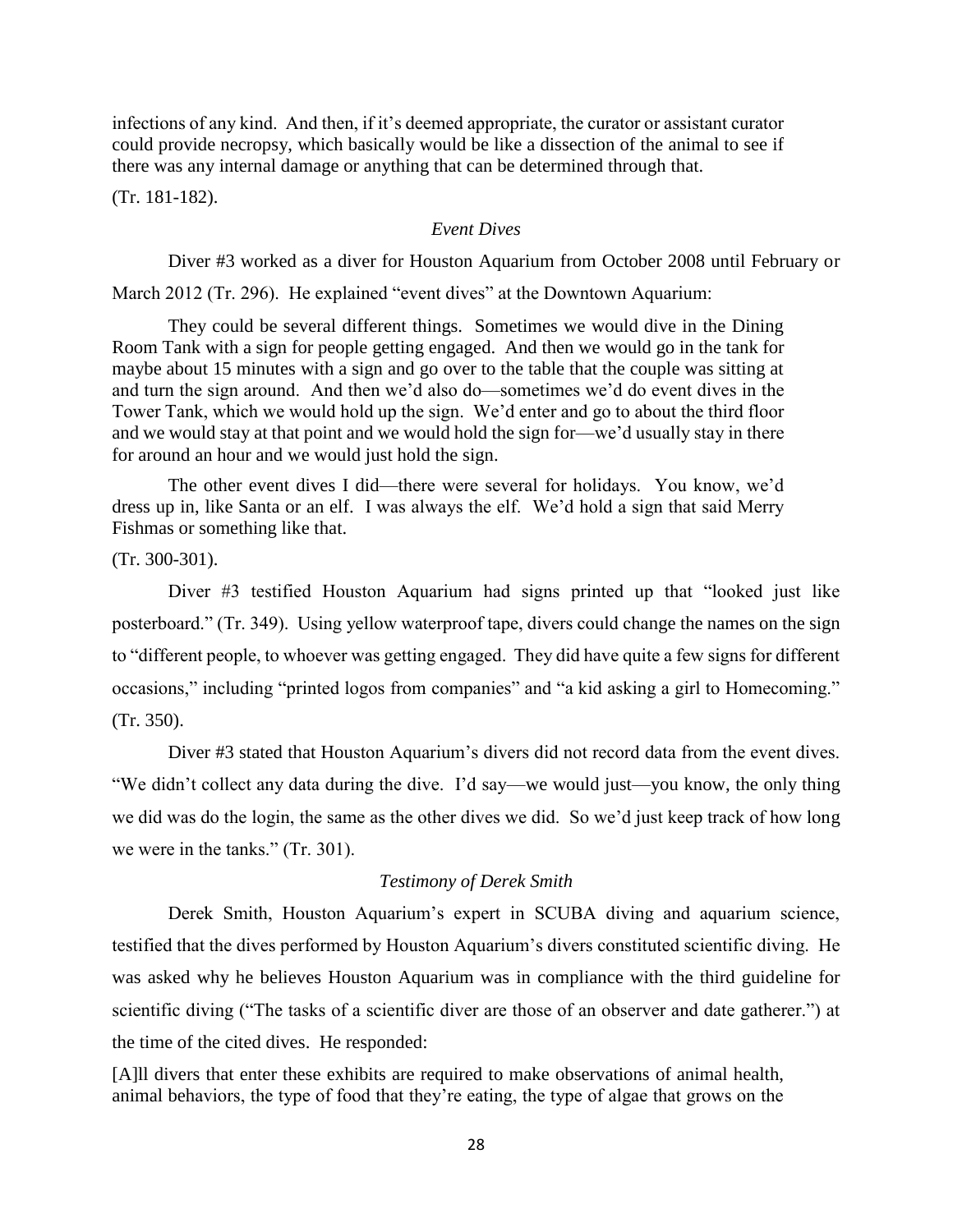windows, the condition of the exhibitory, that is the collection of data, and these people are observers.

That is their job is to go down there and ensure that animal care is appropriate, and so it certainly seems to me that's a pretty clear—that's pretty clear. Like these divers are— I know for a fact that these divers are required to write down what they do in these exhibits, and do that is exactly what they do is observing and collecting data.

## (Exh. R-195a, p. 91).

When asked how he knows "for a fact" that the divers collect data during the dives, Smith answered with a circular argument—Houston Aquarium is a member of the Association of Zoos and Aquariums (AZA), which requires the collection of data, and so Houston Aquarium must be collecting data during the dives, since it is a member of the  $AZA<sup>14</sup>$ :

How do I know for a fact? Well, they're currently—well actually they're currently accredited by [AZA], and that's an [AZA] requirement to be accredited. So, along the same lines as I can't tell you whether every one of their board members are active scientific divers at this exact moment, I can't tell you that they are—that they are actively collecting these data, but it is a requirement of the [AZA] accreditation, and that is traditionally the job of divers that are going into animal care—or exhibits for animal care is to collect data and observe the animal health.

(*Id.* at 91-92).

Smith made a similar leap with regard to Houston Aquarium's diving safety manual. Smith testified that the AAUS must approve the diving safety manual of any of its member aquariums. "It's worth noting that that's one of the tasks of the standard committee members of the American Academy of Underwater Sciences is to review organization dive manuals and ensure that they do meet the minimum standards." (*Id.* at 222). Smith indicated that the approval of the AAUS establishes the aquarium is in compliance with the scientific diving standards recognized by OSHA (*Id.* at 221).

For an administrative review, we go through [the diving safety manual] line by line and ensure that all of the standards that are in the AAUS manual are in the applicant's manual, and of course they can exceed those standards as well for items that are specific for the context that they're working in or the environment that they're working. But yes, your manual has to be reviewed and approved by that committee and then by the board of directors at AAUS in order to be accepted as members.

(*Id.* at 223).

 $\overline{a}$ 

<sup>&</sup>lt;sup>14</sup> In the transcript of Smith's deposition, "AZA" is consistently transcribed as "ADA." No one at the hearing referred to an organization with the initialism "ADA." In context, the initialism for the Association for Zoos and Aquariums is more logical. Review of the video recording of the deposition establishes Smith was saying "AZA" during his testimony (Exh. R-195b).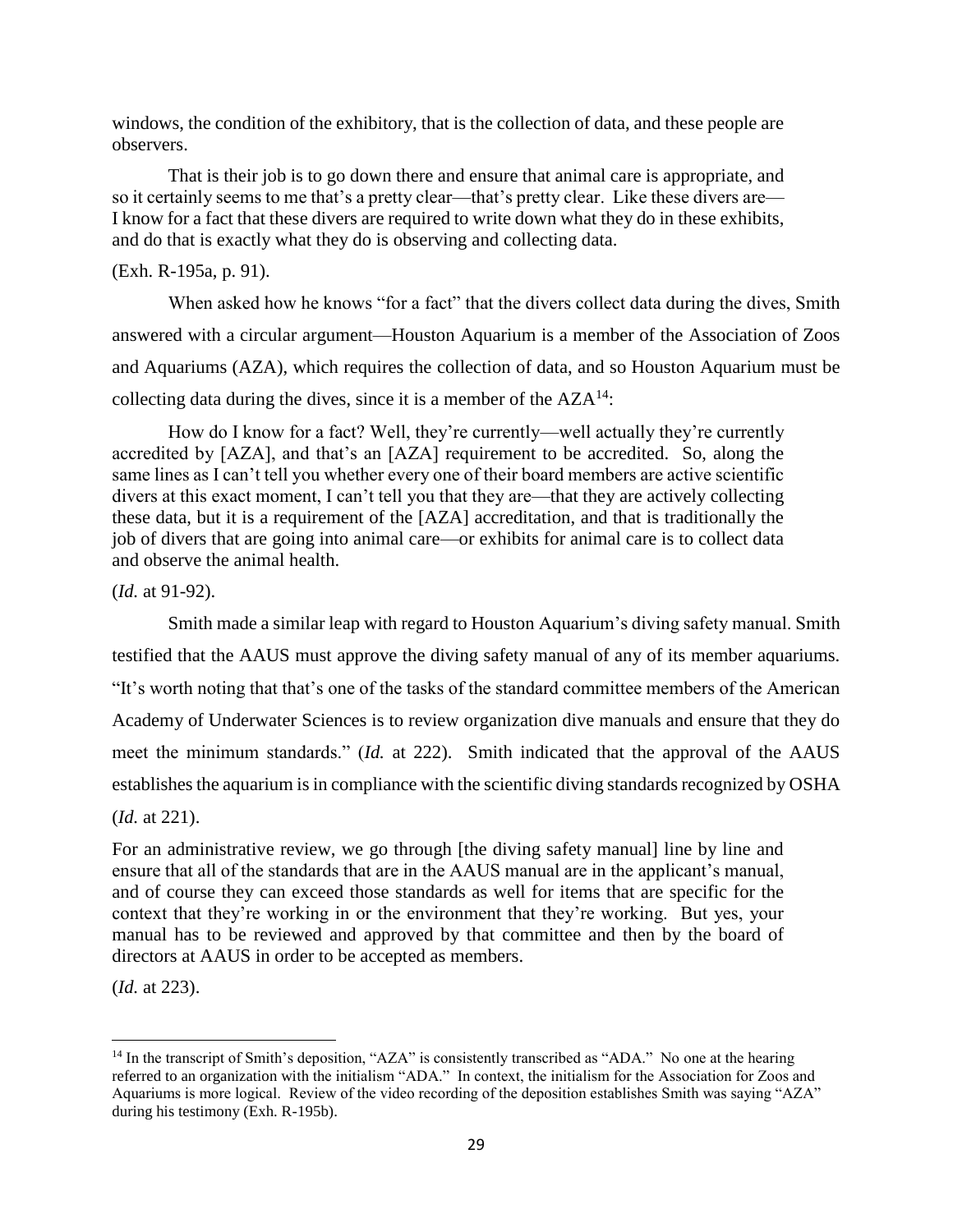Smith extrapolated from the fact that he was unaware of any unsafe diving practices at the Downtown Aquarium the conclusion that Houston Aquarium's divers were in compliance with the AAUS standards.

I think it kind of works in the same way like OSHA does, where they get a call from somebody in a facility where AAUS is the standard setting body. . . . If those organizations are not following those standards, unless somebody gets injured oftentimes you wouldn't necessarily hear about it. But at the same time, the community is very small, and if there were some unsafe practices going on between the AAUS and the ADPA [Association of Dive Program Administrators], I'm sure we would have heard about it.

#### (*Id.* at 232).

 $\overline{a}$ 

Smith relied on Houston Aquarium's status as an AAUS member in concluding that divers at the Downtown Aquarium were following the scientific diving standards. "They are current members of the AAUS, so by proxy they had to have their manual reviewed and accepted and approved by the Standards Committee and the board of directors of the AAUS." (*Id.* at 238).

Smith's reliance on both Houston Aquarium's membership with the AAUS and the diving safety manual provided by Houston Aquarium is misplaced however. The diving safety manual Houston Aquarium provided to Smith was not the diving safety manual that was in effect at the time of the OSHA inspection. Houston Aquarium revised its diving safety manual following the first OSHA inspection in an effort to gain admission to the AAUS (Exhs. C-21 and R-1; Tr. 603- 605). At the time of the OSHA inspection, Houston Aquarium was not a member of the AAUS. Houston Aquarium did not apply to become a member of the AAUS until January of 2012, after the initial OSHA inspection. The AAUS did not certify Houston Aquarium as a member until September 2012, after the Secretary issued the Citation that gave rise to this case (Tr. 535).

Smith is an experienced diver and is highly knowledgeable about diving safety and aquarium science, as well as the applicable standards for scientific diving. His testimony regarding the collection of data by Houston Aquariums divers is, however, grounded on incomplete information. Smith did not visit the Downtown Aquarium in preparation for his deposition.<sup>15</sup> His only preparation was to review documents provided to him by Houston Aquarium (*Id.* at 9-10). Smith relied on his personal relationship with Todd Hall, Houston Aquarium's corporate dive program manager, to infer that Hall "runs a very safe and exemplary diving program." (*Id.* at 57- 58). Hall is not usually onsite at the Downtown Aquarium—he is based in Denver, Colorado (*Id.* 

<sup>&</sup>lt;sup>15</sup> Smith testified he had visited the Downtown Aquarium "twice in the last eight years" as "just a visitor." (Exh. R-95a, p. 184).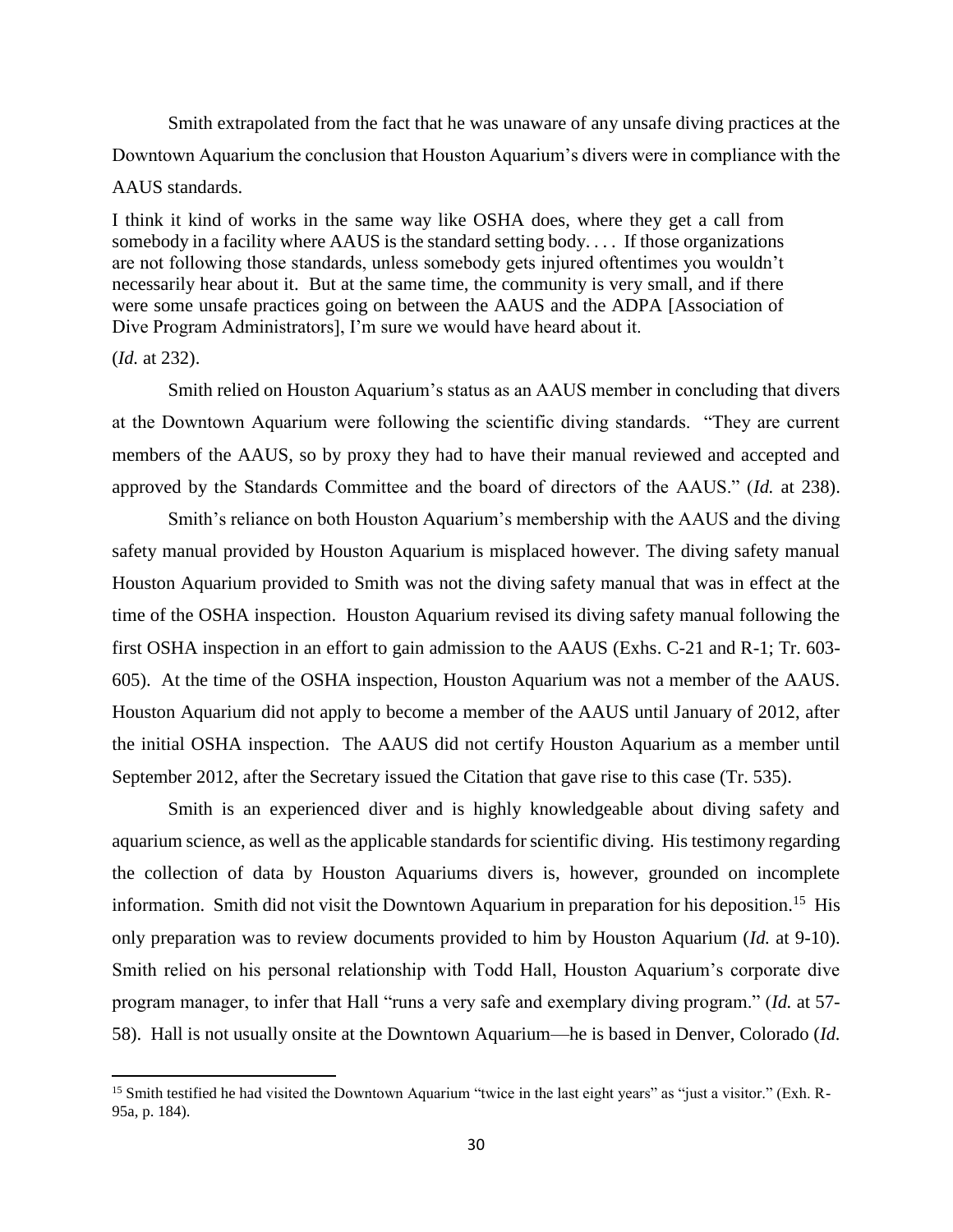at 183-184; Tr. 500). Smith did not speak with William Boyes, Houston Aquarium's onsite dive master, in preparation of his deposition (Exh. R-195a, p. 179). Smith had never met or spoken with any of Houston Aquarium's divers who were working at the Downtown Aquarium during the period at issue (*Id.* at 181-183). Smith had no personal knowledge of Houston Aquarium's requirements for its divers regarding observation and gathering of data during dives.

The Court determines Smith's testimony regarding the gathering of data by Houston Aquarium's divers is entitled to less weight than the testimony of the divers themselves, who had personal knowledge of the dives and who corroborated each other's testimony. The testimony of Divers #1, #2, and #3 establishes that Houston Aquarium's divers do not gather data for the purposes of scientific research during their dives at the Downtown Aquarium.

# *Houston Aquarium's Divers Do Not Gather Data from Dives*

Diver #1 stated that no data is gathered regarding the siphoned material (Tr. 118-119). The only information logged for a dive is written on the Facility Dive Log (Tr. 120). That information, however, is not data gathered about the underwater environment or the animals. It is merely information confirming the diver has completed the dive assigned him or her in the daily dive plan (Exh. C-6). Diver #1 testified that if she observed something unusual, such as a discoloration on a fish indicating an injury, that information "gets sent to the biologist who is in charge of the exhibit at that time, and then it gets sent over to our managers." (Tr. 134).

Diver #2 also stated that no data is gathered during cleaning dives relating to the siphoned material (Tr. 150). He stated he would only record information about a cleaning dive if he observed "scratches that were really bad, . . . I'll report them to my supervisors in case, in the future, there needs to be an OSHA regulated dive in order to be able to fix the scratch. So it is reported, but I do not record it if I see a scratch or anything like that.' (Tr. 151). Diver #2 testified he would notify his supervisor if he saw an injured animal or an animal exhibiting unusual behavior (Tr. 175). He stated he did not log the amount of aiptasia he cleaned after a dive because "there's really no way to measure how many there are or were. That would be way too labor intensive." (Tr. 179). When asked if he documented "at all" when cleaning aiptasia, Diver #2 replied, "[W]e have to be very careful when we're working around them but there's really no writing down of anything about the aiptasia." (Tr. 179).

Diver #3 testified divers did not collect data during event dives. Instead, divers would just login, "the same as the other dives we did. So we'd just keep track of how long we were in the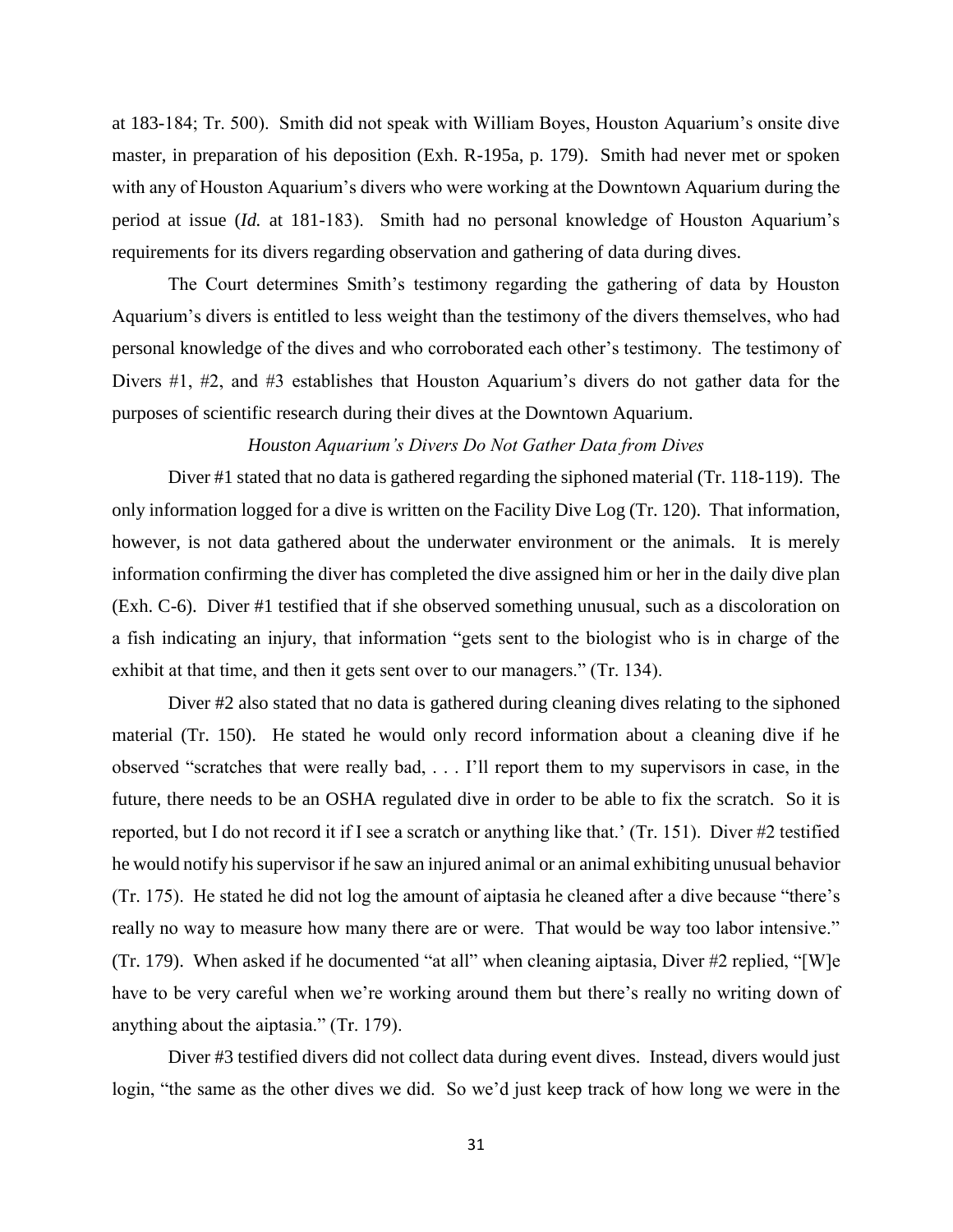tanks." (Tr. 301). Diver #3 was asked if the divers collected data during cleaning dives. He responded,

No, we didn't. I don't think so. I don't think we really collected any data or anything. I mean, really the tank that—we would report things. I mean, besides just logging the dives in that tank, in an tank we'd dive—we dove in, we'd log the time and how long we were down there and what we did. But in terms of data, I don't think we did collect anything in that tank really.

(Tr. 315).

Jim Prappas testified that Houston Aquarium's divers "know how to collect the data and make the observations." (Tr. 386). When asked what he meant by collecting data and making observations, Prappas replied, "Well, the observations, animal observations. Every day, you know, those animals are growing and they're interacting. So, you know, whether there's a raised scale or cloudy eye or a ripped fin or if there's some kind of parasite that would be seen on the body, all of those are observations that have to be made close up." (*Id.*). No evidence was adduced showing Houston Aquarium's divers gathered data during their dives or documented data for later study.

## **Analysis**

The third guideline set out in Appendix B to Subpart T to Part 1910 states:

The tasks of a scientific diver are those of an observer and data gatherer. Construction and trouble-shooting tasks traditionally associated with commercial diving are not included within scientific diving. $16$ 

## *Scientific Research*

Derek Smith spoke passionately about the importance of the aquarium industry in educating the public and adding to scientific knowledge:

The entire aquarium industry shares information about animal care, exhibit maintenance, aquarium diving operations, all kinds of things that is a community standard that we all share—that they all share information like this. I mean, that is the advancement of science, is taking scientific knowledge and sharing it amongst the others so that we can move forward. Animal husbandry is a science, and the care of animals in the exhibit is a science and requires scientific expertise.

(Exh. R-195a, p. 89).

<sup>&</sup>lt;sup>16</sup> The second sentence of this guideline may be dispensed with here. The record establishes Houston Aquarium's divers were not engaged in construction or trouble-shooting during the cited dives. When underwater construction was required, Houston Aquarium either contracted that work to an outside company whose divers complied with the CDO standard, or required its own divers to comply with the CDO standard.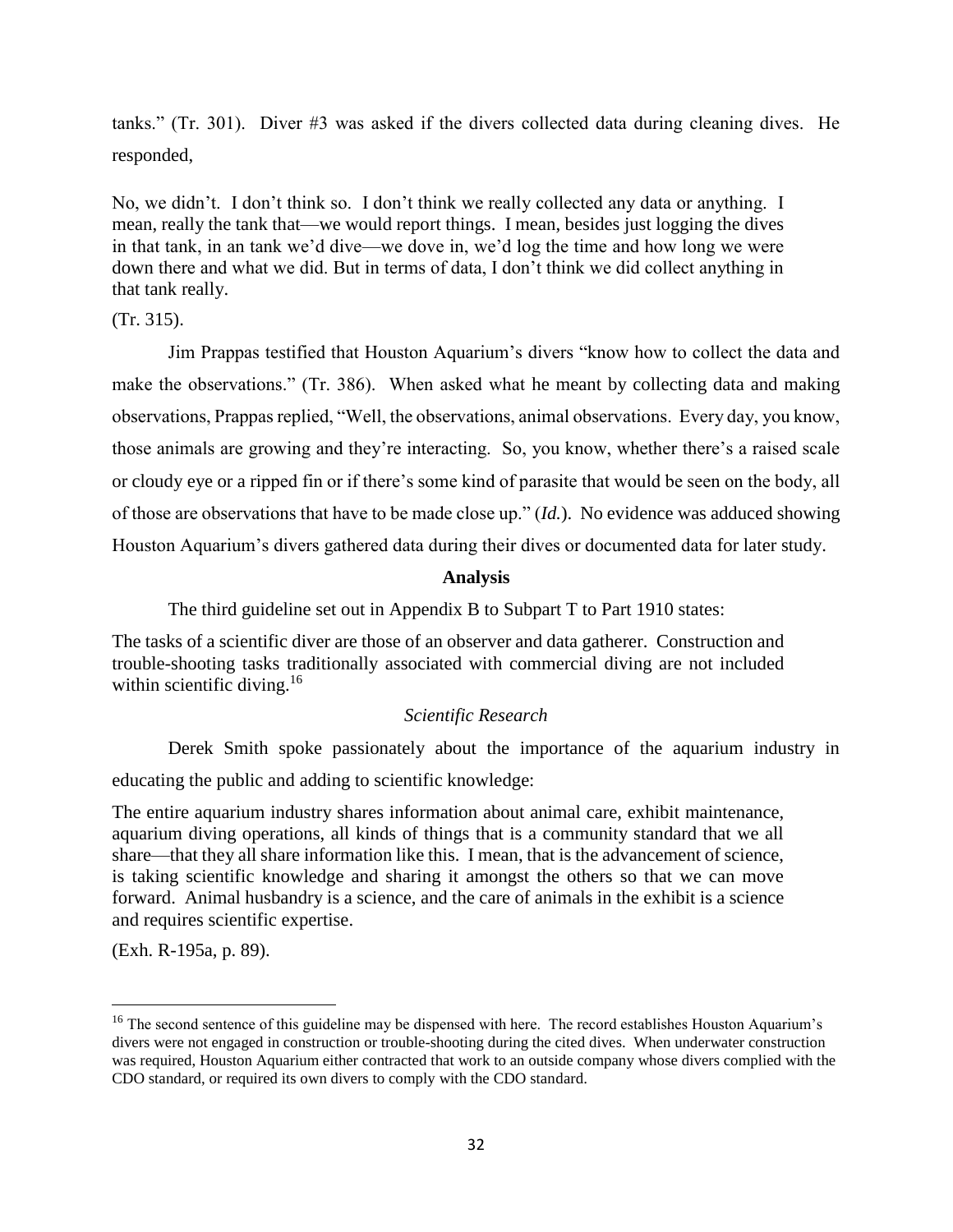The Court credits Smith's opinion that animal husbandry is a science and the employees' care of the animals in the Downtown Aquarium's exhibits requires scientific expertise. Had OSHA elected to use the definition of "scientific diving" followed by CAL/OSHA ("all diving performed by employees necessary to, and part of scientific research or educational activity; in conjunction with a project or study under the jurisdiction of any public or research or educational institution or similarly recognized organizations, departments, or groups." 47 Fed. Reg. at 53,362), Houston Aquarium perhaps could establish its employees were engaged in scientific diving during the cited period. OSHA opted, however, to impose more stringent standards for scientific diving, including the requirements that scientific divers dive for the sole purpose of scientific research and that their tasks "are those of an observer and data gatherer."

"Data" is defined as "[i]nformation, esp. information organized for analysis or used as the basis for a decision." *American Heritage Dictionary* (1982). The definition of "scientific" is "[o]f, relating to, or employing the methodology of science," and "science" is "[t]he observation, identification, description, experimental investigation, and theoretical explanation of natural phenomena." *Id.*

In the Education/Scientific Diving preamble, the Secretary emphasizes the requirement that scientific diving be performed by employees "whose sole purpose for diving is to perform scientific research." 47 Fed. Reg. at 53,359. Scientific research is an ongoing process designed to advance the body of accumulated knowledge involving a specific branch of science. The Supreme Court defined "scientific" in terms of the scientific method in *Daubert:*

The adjective "scientific" implies a grounding in the methods and procedures of science. Similarly, the word "knowledge" connotes more than subjective belief or unsupported speculation. The term "applies to any body of known facts or to any body of ideas inferred from such facts or accepted as truths on good grounds." *Webster's Third New International Dictionary* 1252 (1986). . . . Brief for American Association for the Advancement of Science et al. as *Amici Curiae* 7–8 ("Science is not an encyclopedic body of knowledge about the universe. Instead, it represents a *process* for proposing and refining theoretical explanations about the world that are subject to further testing and refinement" (emphasis in original)). But, in order to qualify as "scientific knowledge," an inference or assertion must be derived by the scientific method.

#### 509 U.S. at 590.

The scientific diving exception distinguishes between diving that is performed by scientists who are engaged in routine maintenance tasks (nonscientific diving regulated by the CDO standard) and diving that is performed by scientists who are observing and gathering data for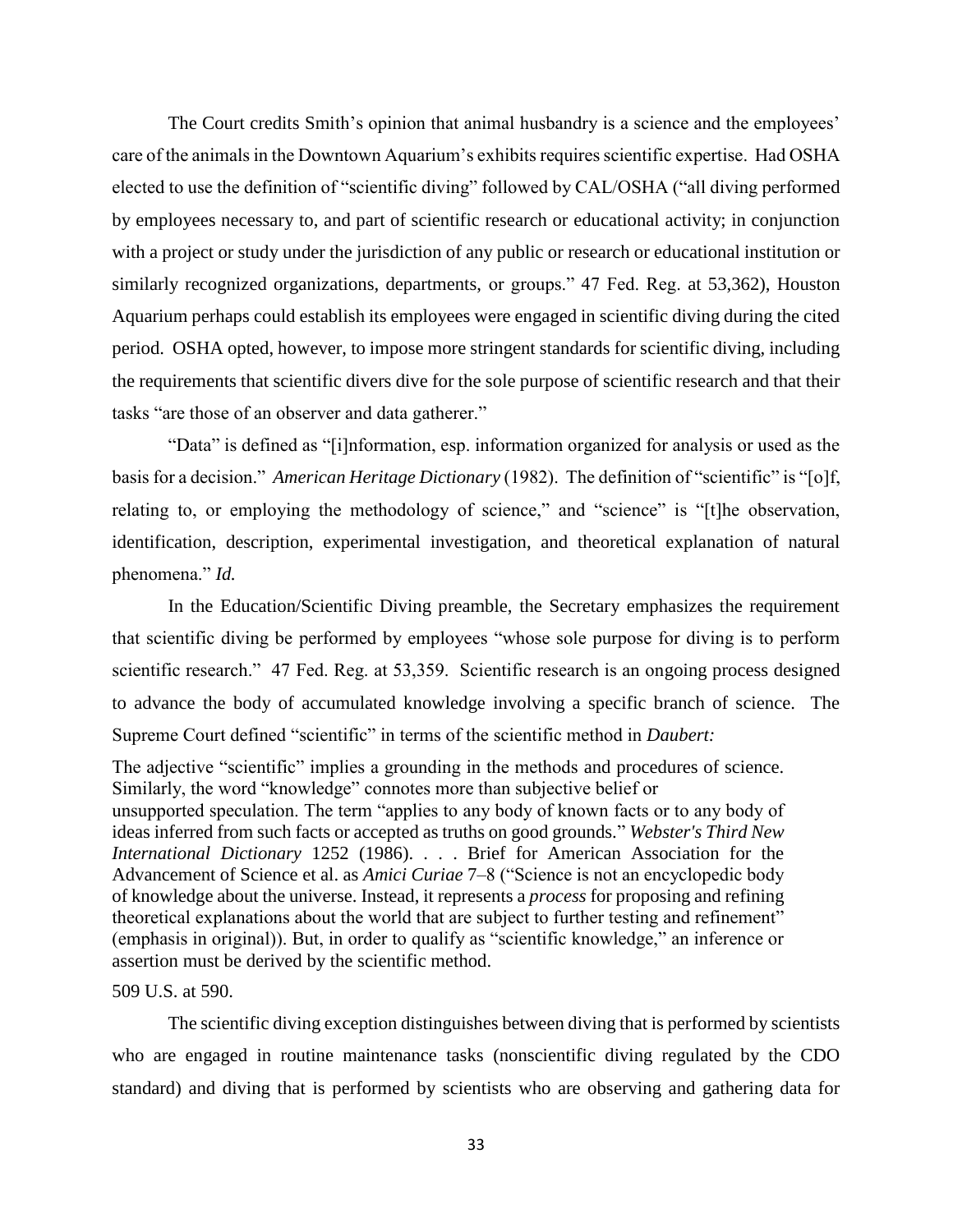research (scientific diving exempt from the CDO standard). The scientific method requires systematic observation and collection of data for analysis. It is an ongoing investigation designed to test theories formulated from current knowledge.

The third guideline requires the scientific diver to engage in tasks consistent with those of "an observer *and* data gatherer." Observing phenomena and gathering data about it are two separate procedures. The obligation imposed on a scientific diver to be a "gatherer of data" requires the diver to actually document the data gathered. Otherwise gathering data is indistinguishable from observation. Diver #3 appeared puzzled when questioned about observations he made during cleaning dives, volunteering that he made "personal observations," but not scientific ones:

Q. What observations did you—did you make any observations while you were cleaning the Gulf of Mexico Tank?

Diver #3: I made personal observations. I don't know—is that your question?

Q. What type of personal observations would you make?

Diver #3: Just the behavior of the fish and, you know, which areas possibly needed to be cleaned and things like that.

(Tr. 315).

Dive master Boyes conflated the two different procedures of observing and gathering data

in his testimony:

Scientific divers, whenever they enter the water, are collecting data and making observations. They have to because the fish cannot get away from you like in the ocean. You're stuck there, sometimes with these very large animals, what some would consider potentially very dangerous animals, sharks and eels. So they have to be aware of the animal so no damage is done to the animals.

(Tr. 618-619).

The observations addressed by Diver #3 and Boyes are not the scientific observations contemplated by the scientific diving exception. Any diver, scientific or not, diving in waters inhabited by sharks or eels (or the venomous Lionfish) has to be aware of potentially dangerous animals. Houston Aquarium contracts underwater construction work to outside companies who are required to comply with the CDO standard. If they are required to dive in exhibit tanks containing dangerous animals, they must be aware of the animals in order to dive safely, but their awareness does not equal scientific observation.

## *Conclusion*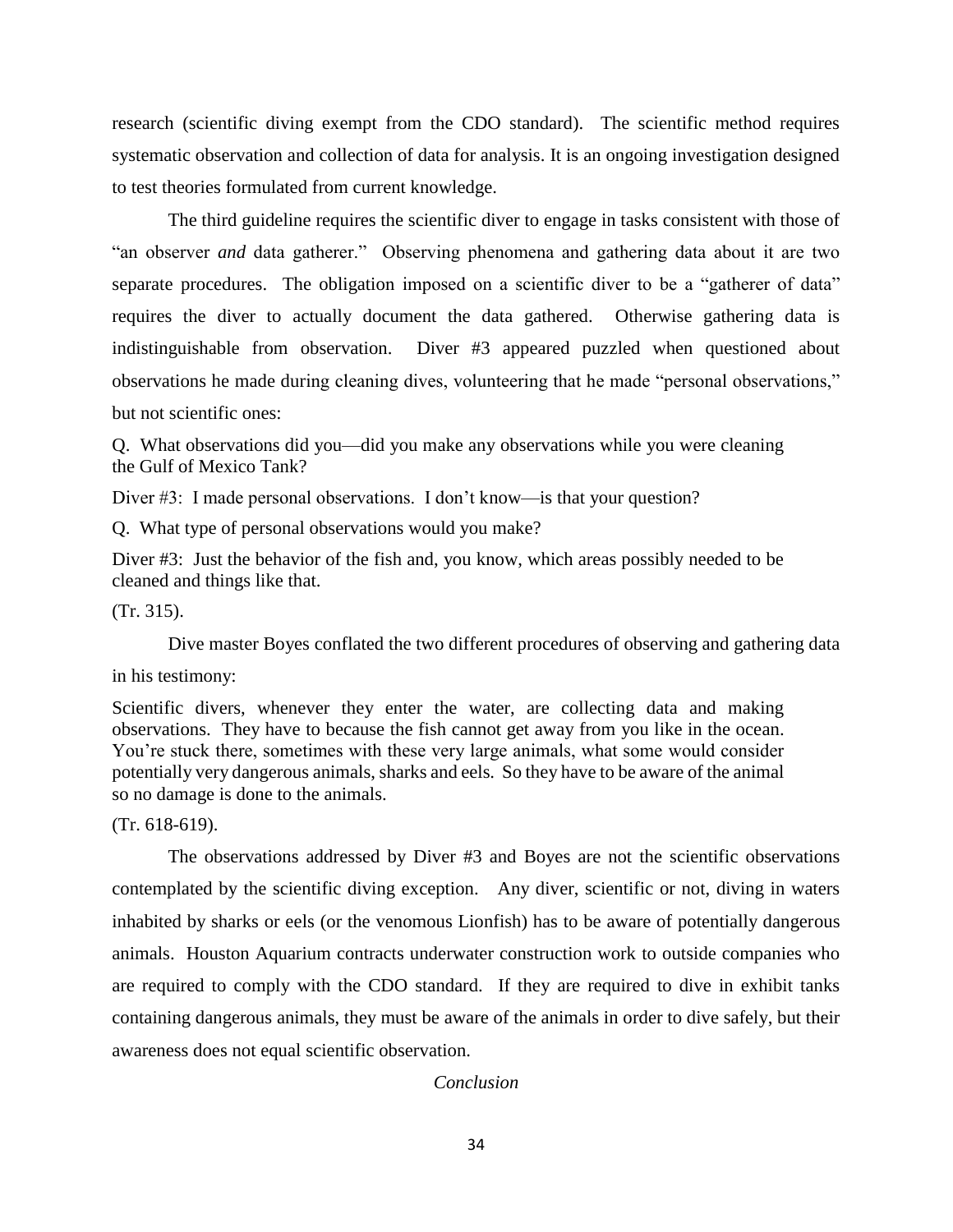# *(1) Mortality Dives Marginally Qualify as Scientific Diving*

Of the dives performed by Houston Aquarium employees, only the mortality dives conceivably meet the requirement that scientific divers must gather data. Although the primary task of the diver in a mortality dive appears to be removing the dead animal and delivering it to the laboratory, the laboratory personnel investigate the cause of death and sometimes perform a necropsy. Houston Aquarium likely derives some data from the laboratory that can be attributed to the mortality dive, although the record is devoid of such evidence.

#### *(2) Event Dives Do Not Qualify as Scientific Diving*

The event dives performed by Houston Aquarium's employees clearly do not meet the requirements of scientific diving.<sup>17</sup> Dive master Boyes attempted to shoehorn the tasks of observation and gathering of data into event dives, but the results are farfetched:

Whenever a scientific diver enters the water in an aquarium setting, they have to be data collectors and observers. So if it's an event dive—let's say it's a sign dive, the diver, when he gets in the water with a sign, he has to consider the kind of data he would collect, it would be like what's the sign made out of, is there anything that's going to come off the sign that the fish can ingest.

Is the sign going to sink him to the bottom, is it mutually buoyant, is it going to float him to the surface. He has to collect data on that sort of thing so we know we have the right kind of signs.

He has to pay attention to the fish, how are the fish reacting to the sign, what's going on with the animals as he's carrying the sign over to the window, and at the window then he'll display the sign.

(Tr. 621).

The scientific diving exception requires that the dive in question be performed *solely* for scientific research tasks. Holding up a sign featuring a corporate logo or a marriage proposal is not a task consistent with scientific research. It is a task undertaken for the entertainment (or potential marital bliss) of the Downtown Aquarium's visitors. The diver's hypothetical concern about the sign's buoyancy and floating letters relates to the presentation of the event, not to scientific research.

 $17\text{ }$ <sup>17</sup> Boyes claimed that the CSHO told him that event dives were "off the table" and OSHA was citing Houston Aquarium only for cleaning dives (Tr. 608, 651). The AVDs of the Citation items do not reflect the exclusion of event dives from the alleged violations. Houston Aquarium cross-examined the CSHO and did not inquire about this claimed limitation. Houston Aquarium adduced no documentary evidence supporting Boyes's claim. It is determined that cited items apply to event dives as well as cleaning dives during the cited time period.

Houston Aquarium also contends the Secretary failed to establish that any event dives occurred during the cited period. One of the pages of the Facility Dive Log, however, records a "proposal dive" for May 18, 2012, in the Dining Room Tank (Exh. C-6, p. 2).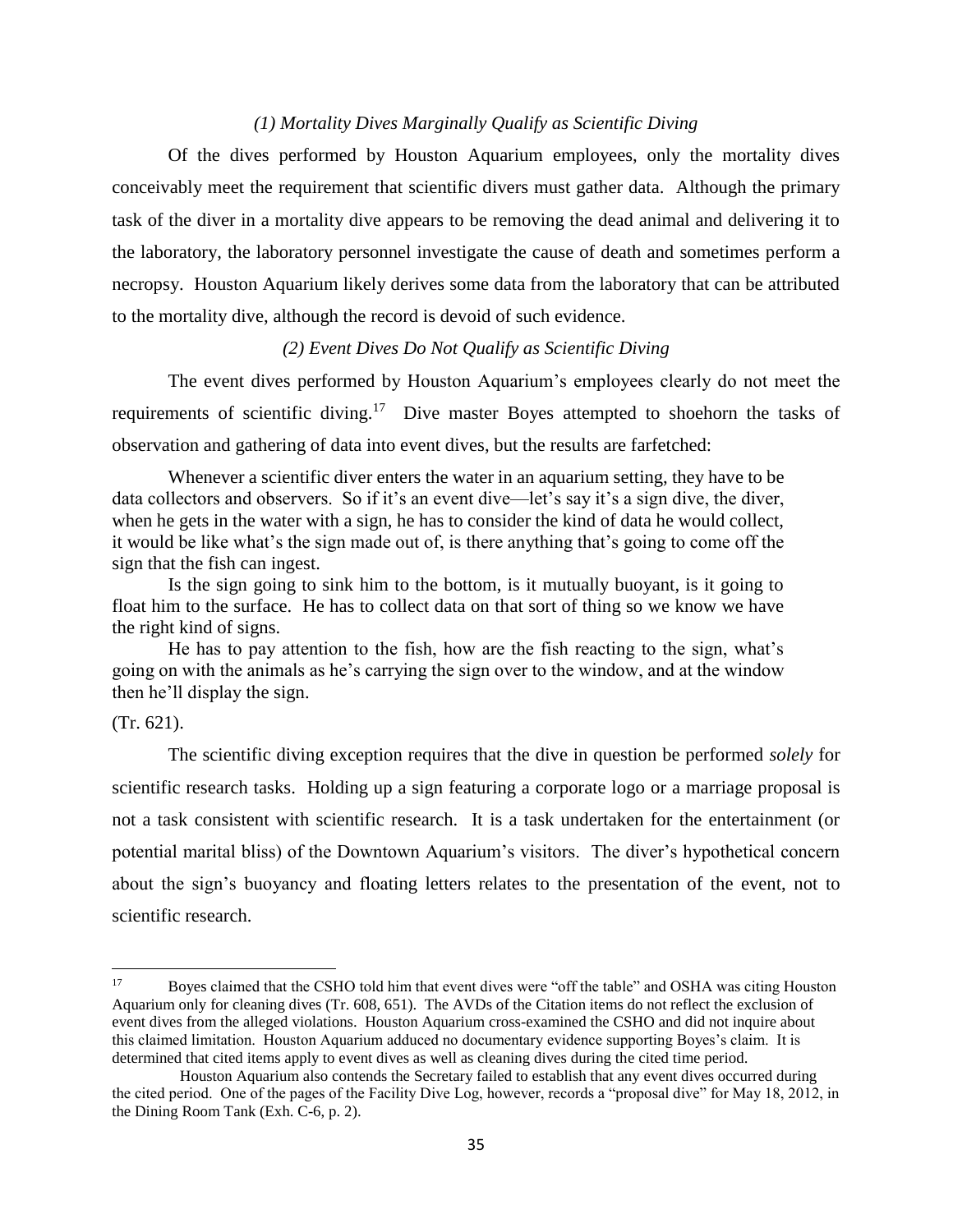### *(3) Feeding and Cleaning Dives Do Not Qualify as Scientific Diving*

Finally, the dives performed by Houston Aquarium's employees for the purposes of feeding the animals and cleaning the exhibit tanks fall short of meeting the requirements for scientific diving. Scientific diving must be solely for the purpose of performing scientific research tasks. Scientific research requires the systematic collection and analysis of data. Other than recording the minimal information listed on the Facility Dive Log (which shows only that an assignment has been completed), the diver gathers no data about the animals or their environment during a feeding or cleaning dive. The cited dives are for the purposes of caretaking and routine maintenance. The dives foster the health and wellbeing of the animals in the care of Houston Aquarium, but they are not part of "a *process* for proposing and refining theoretical explanations about the world that are subject to further testing and refinement." *Daubert,* 509 U.S. at 590. Derek Smith conceded Houston Aquarium was not engaged in a research project: "It wasn't as if they were performing a scientific project in conjunction with a university. They were just maintaining exhibits[.]" (Exh. R-195a, p. 90).

Houston Aquarium's management personnel broadly asserted that the divers make observations and gather data every time they dive, by virtue of their scientific background and training. The testimony of the divers themselves, however, is unequivocal: Houston Aquarium's divers gathered no data whatsoever during the routine feeding and cleaning dives they performed on a daily basis. Diver #3 stated, "[I]n terms of data, I don't think we did collect anything in that tank really." (Tr. 315). If the divers observed an injured or sick animal, they would report it to their supervisors so medical treatment could be administered. If they noted a scratch or other damage to the exhibit, they would report it to their supervisors so it could be repaired.

No scientific information was recorded for the multiple dives made on a daily basis in Houston Aquarium's exhibit tanks. The divers performed feeding and custodial maintenance assignments during their dives as part of the ongoing care of the animals (and the aesthetic appearance of the exhibits). Rather than observing "natural phenomena or responses of natural systems" and gathering "data for scientific analysis," Houston Aquarium's divers were performing routine, repetitive (albeit highly skilled) manual labor during their dives. It is telling that Houston Aquarium adduced no evidence documenting observations made or data gathered about the animals during feeding or cleaning dives.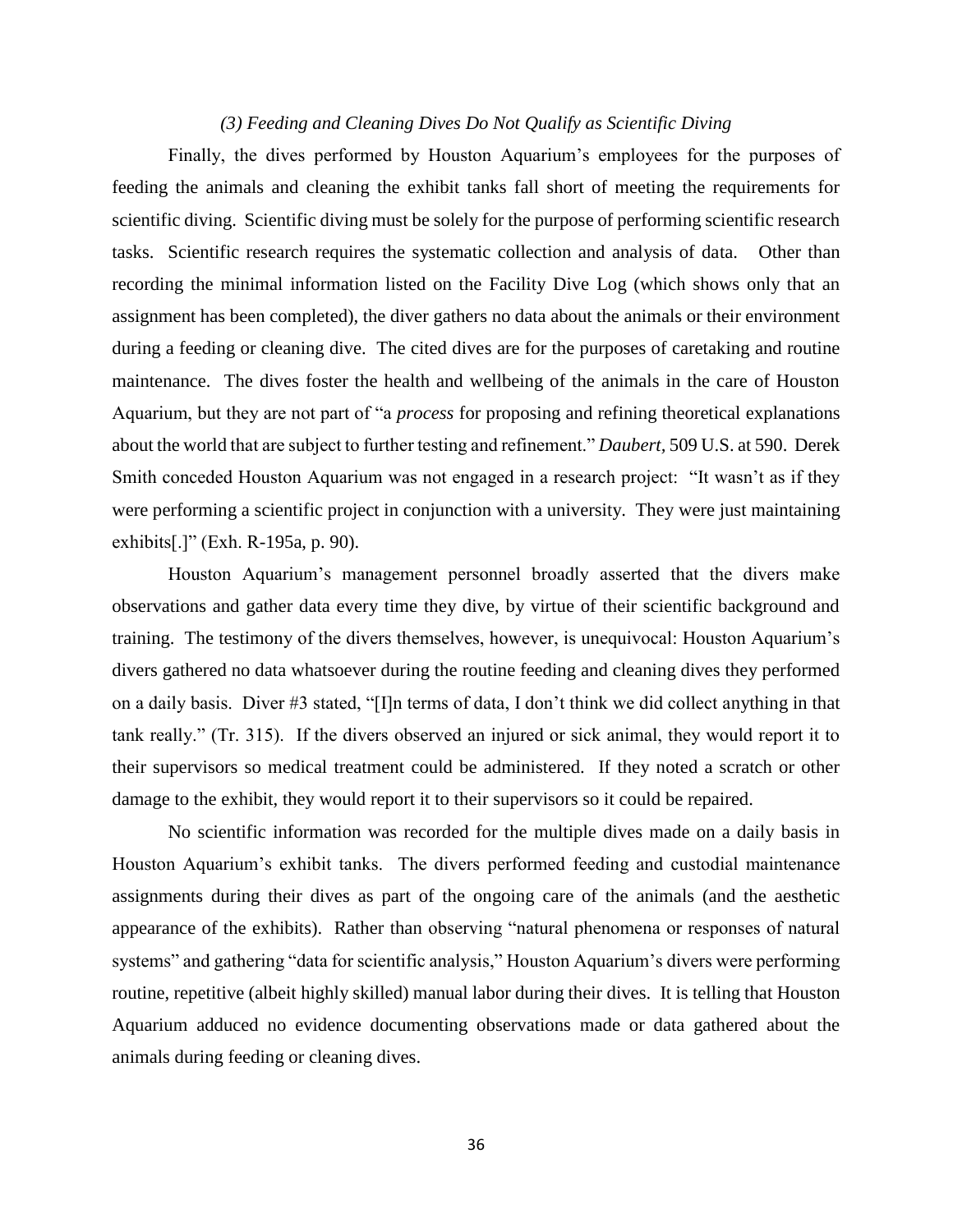The Court determines the feeding and cleaning dives performed by Houston Aquarium's employees on a daily basis between January 10, 2012, and June 20, 2012, do not constitute scientific diving within the meaning of § 1910.402. Therefore, Houston Aquarium has failed to meet its burden of proving it is exempt from complying with the CDO standard under §  $1910.401(a)(2)(iv)$ . The CDO standard applies to the dives cited in the Citation.

## **Item 1: Alleged Serious Violation of § 1910.422(c)(1)(i)**

*Alleged Violation Description*

Item 1 of the Citation alleges:

Between January 10, 2012, and June 20,  $2012$ , <sup>18</sup> the employer did not ensure that divers had two-way communications with the surface while diving, using surface supplied air, exposing employees to lack of communication and delaying reaction time of personnel on the surface at:

- a) Gulf of Mexico Tank (GOM)
- b) Grouper Tank
- c) Demi Tank
- d) Tower Tank
- e) Dining Room Tank
- f) Lionfish Tank
- g) Entry Tank

 $\overline{\phantom{a}}$ 

## *Cited Standard*

Section  $1910.422(c)(1)(i)$  provides in pertinent part:

An operational two-way voice communication system shall be used between:

(i) Each surface-supplied air or mixed gas diver and a dive team member at the dive location [.]

#### *Definitions*

Section 1910.402 provides these relevant definitions:

*Surface-supplied air diving:* A diving mode in which the diver in the water is supplied from the dive location with compressed air for breathing.

 $18$  The alleged violation description for each of the cited items originally read, "On February 13, 2012, and at times prior thereto;" followed by the specific allegations for that item. On August 22, 2013, the Secretary filed an Unopposed Motion to Amend Citation and Complaint to change the beginning of each of the alleged violation descriptions to read, "Between January 10, 2012, and June 20, 2012." On August 26, 2013, the Court granted the Secretary's motion, amending "the alleged violation descriptions in Citation No. 1, Item Nos. 1, 3, 4, 5a, and 5b" to substitute the January 10 through June 20 time period for the original date.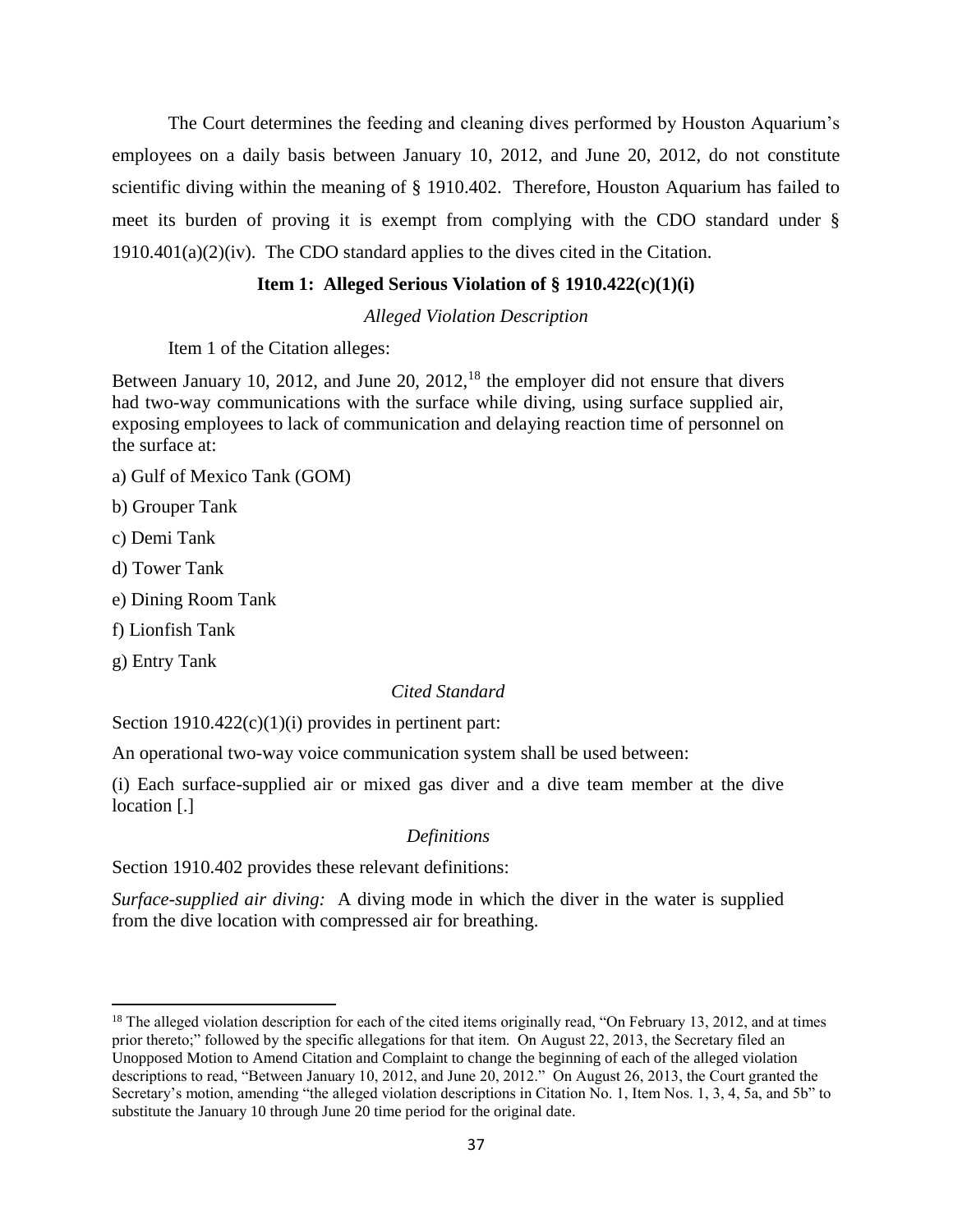*Mixed-gas diving:* A diving mode in which the diver is supplied in the water with a breathing gas other than air.

*Dive team:* Divers and support employees involved in a diving operation, including the designated person-in-charge.

*Dive location:* A surface or vessel from which a diving operation is conducted.

# *Compliance with the Terms of the Standard*

Divers diving in the cited exhibit tanks (the Gulf of Mexico, Grouper, Demi, Tower, Dining Room, Lionfish, and Entry Tanks) used surface-supplied air (Tr. 257, 316-317, 322, 329, 331).<sup>19</sup> The divers were not equipped with a two-way voice communication system to use with the dive tender observing the dive (Tr. 222). Instead, the diver and the dive tender relied on hand signals, flashlights, rattles, and dive slates to communicate with each other (Tr. 152-153, 504-505).

The only exhibit tank in which a diver could vocally communicate while diving was the Gulf of Mexico Tank. As part of "Dive Com" shows for aquarium visitors, a diver in the Gulf of Mexico Tank wore a full face mask (known as an AGA mask) equipped with a radio hookup and ear phones so he or she could communicate with the tender, who had a microphone. (Tr. 310). Diver #3 testified that for a Dive Com show, "one of the tenders or one of the biologists would talk and ask us questions about the fish and then they would let the public ask us questions." (Tr. 311-312).

The two-way voice communication system was only used in the Gulf of Mexico Tank during Dive Com shows. Divers performing cleaning dives in the Gulf of Mexico Tank did not wear the AGA mask. For regular cleaning dives, Diver #3 testified:

 $\frac{1}{19}$  Houston Aquarium uses a type of delivery system for compressed air during dives called a Hookah system. A Hookah system uses an air compressor to supply air through a hose directly to the second-stage of a SCUBA regulator. Houston Aquarium's dive safety manual in effect at the time of the OSHA inspection defined "Hookah Diving" as "[a] type of shallow water surface-supplied diving where there is no voice communication with the surface." (Exh. C-21, p. 31). Despite this definition, Todd Hall and William Boyes stated that the dives performed by Houston Aquarium's employees using the Hookah system were not surface-supplied air dives and that Houston Aquarium does not perform any surface-supplied air dives (Tr. 545, 656). Hall conceded at the hearing that he made his statement based on how he was defining surface-supplied air "at this time," and he acknowledged his definition differed from OSHA's definition (Tr. 545). Hall also substituted his own definition of "dive location" in lieu of the one mandated by OSHA (Tr. 542). Houston Aquarium prepared a record of dive logs in compliance with the AAUS's requirements. Although it distinguishes Hookah dives from surface-supplied air dives, Houston Aquarium documented 25 surface-supplied air dives in 2012 (Exh. C-22). Boyes asserted that the classification of the 25 dives as surface-supplied air dives reflected "a mistake the divers were making." (Tr. 657).

The redefining and reclassifying of dives appear to be part of a strategy at the hearing to shield the dives performed by Houston Aquarium's employees from the application of  $\S$  1910.422(c)(1)(i), which applies to surface-supplied air. Houston Aquarium does not pursue this theory in its post-hearing brief and does not argue that §  $1910.422(c)(1)(i)$  is not applicable to the cited dives. The Court finds the cited dives performed by Houston Aquarium's employees using the Hookah system were surface-supplied air dives.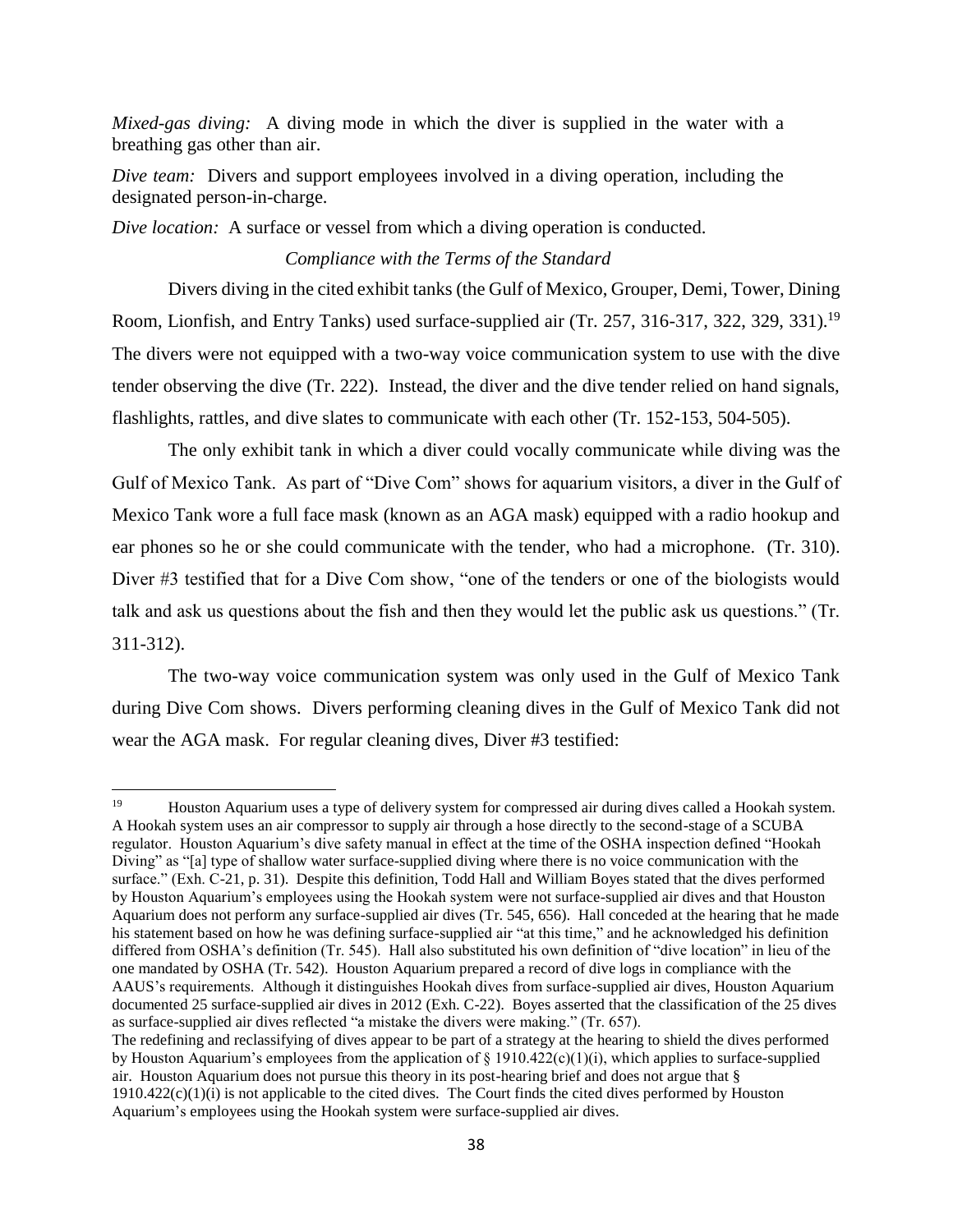[The diver and dive tender relied on] the same sort of things as with all the tanks. The tenders would carry a small flashlight and if they needed to get our attention, they could shine the light, you know, shine it around where we were cleaning so we would look over at them. They could give us hand signals, like, to surface, you know, and different things like that or sometimes pointing at a nurse shark telling us to get out of the way. . . . Just communicating with us about the location of the larger fish in the tank.

(Tr. 314-315).

Houston Aquarium does not dispute it failed to provide a two-way voice communication system for its divers using surface-supplied air. Instead, it argues that a two-way voice communication system is not needed at the Downtown Aquarium.

Diving within an aquarium is a unique situation where divers are able to stay in constant visual contact with someone on the outside, which is not the case with commercial divers who do not have constant visual contact. This visual contact, which does not exist in diving situations in natural bodies of water, gives the benefit of instant reactions to any possible emergency scenario.

(Houston Aquarium's brief, p. 17) (footnotes omitted).

Houston Aquarium's belief that the use of a two-way voice communication system between its divers and dive tenders is unnecessary does not excuse compliance with the cited subsection. Having determined the CDO standard applies to the dives performed at the Downtown Aquarium, the Court cannot now ignore that application based on Houston Aquarium's assurance that it exceeds the requirements of  $\S$  1910. 422(c)(1)(i).

[T]he standard's adoption was mandated by Congress, and the Commission may not entertain any challenge to the wisdom of the standard. *E.g., Loomis Cabinet Co.*, 15 BNA OSHC 1635, 1640, 1991-93 CCH OSHD ¶ 29,689, p. 40,258 (No. 88-2012, 1992) (holding that Commission "lacks the power" to question the wisdom of an OSHA standard).

*Manganas Painting Co., Inc.,* 21 BNA OSHC 1964, 1971 (No. 94-0588, 2007).

Houston Aquarium argues the methods of communication used by its divers are approved by the scientific diving community. "The American Academy of Underwater Sciences (AAUS) standards permit all of the forms of communication used." (Houston Aquarium's brief, p. 17). The Court is not free to set aside the requirements of the CDO standard in favor of the standards Houston Aquarium prefers.

[A]lterations to OSHA's safety standards cannot, however, be obtained in adjudicatory proceedings before the Commission, which only concerns itself with the employer's alleged violation of an existing standard. In these proceedings, employers cannot question a standard's wisdom. See *Austin Engg. Co.,* 12 BNA OSHC 1187, 1188, 1984–85 CCH OSHD ¶ 27,189, p. 35,099 (No. 81–168, 1985), citing *Van Raalte Co*. 4 BNA OSHC 1151, 1152, 1975–76 CCH OSHD ¶ 20,633, p. 24,698 (No. 5007, 1976) (the Commission lacks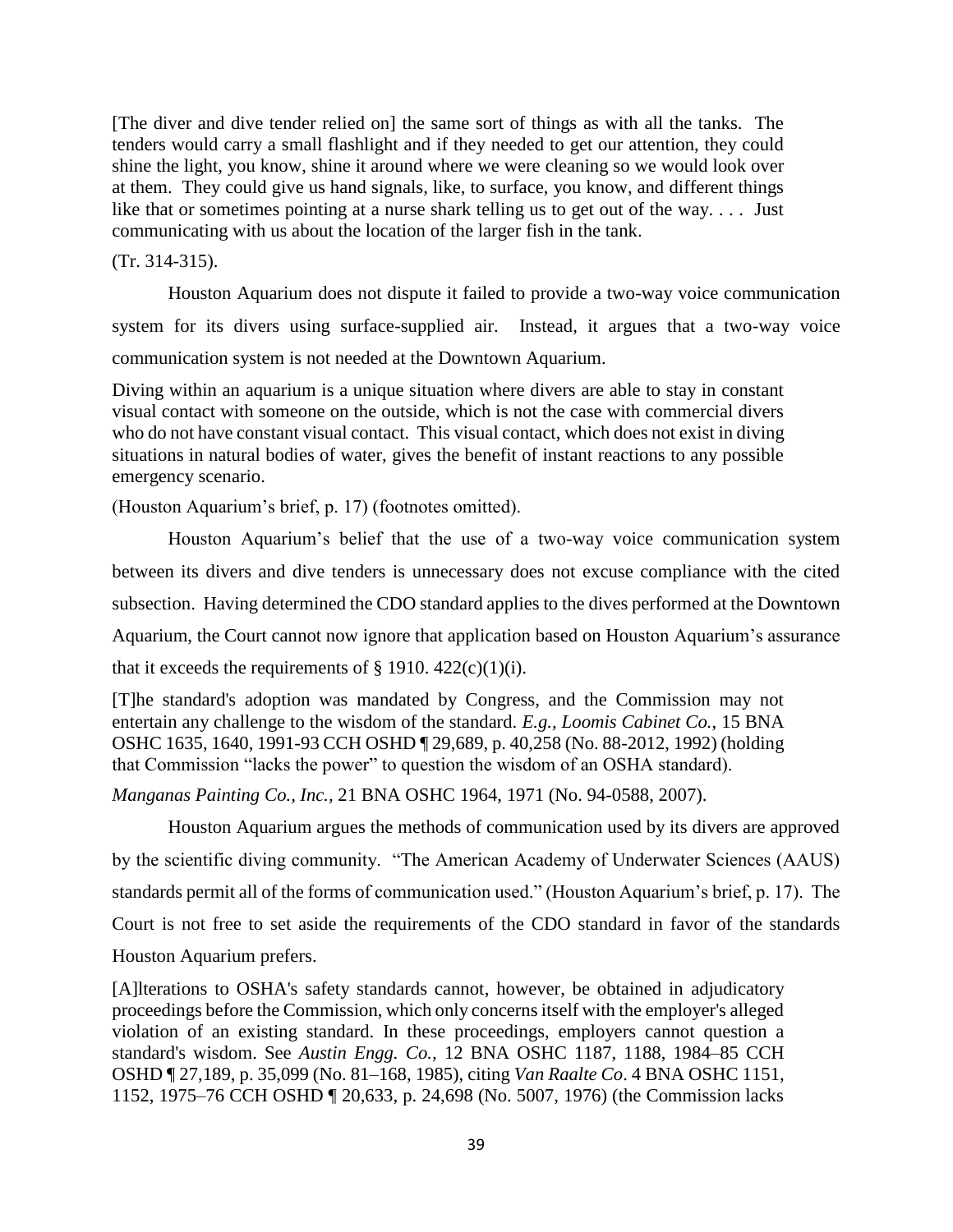power to question the wisdom of a standard). See also *Secretary of Labor v. OSHRC (CF & I Steel Corp.),* 941 F.2d 1051, 1059 n. 10 (10th Cir.1991) ("[a]n employer may not simply substitute its judgment for that of OSHA ... despite its subjective belief that an agency interpretation is invalid"); *Phoenix Roofing, Inc. v. Secretary of Labor,* 874 F.2d 1027, 1031 (5th Cir.1989) ("[i]t would also be improvident for us to ... send employers the message that they [can] ignore the obvious mandates of the safety regulations and independently determine what, if any, measures should be undertaken in a given situation").

*Carabetta Enterprises Inc.,* 15 BNA OSHC 1429, 1432 (No. 89-2007, 1991).

It is undisputed Houston Aquarium permitted its divers to perform dives in the cited exhibit tanks without the use of two-way voice communication systems. The Secretary has established Houston Aquarium failed to comply with the terms of  $\S$  1910.422(c)(1)(i).

### *Employee Access to the Violative Condition*

The record establishes Houston Aquarium's employees dived in each exhibit tank on a daily basis without the use of two-way communication systems. The CSHO described the hazard to which the divers were exposed:

The hazard is if the tender sees something, he can't communicate it to them verbally, which is your fastest way of communication, versus tapping or flashlight signals to make them aware of the hazard that may be in the water or if the divers have a problem and need assistance immediately. It's a lot easier to say "help" than to start tapping or reaching or anything of that nature.

(Tr. 225-226).

The Secretary has established Houston Aquarium's employees were exposed to the violative condition.

## *Employer Knowledge*

Houston Aquarium does not dispute it had knowledge of the violative condition. The decision to use nonverbal methods of communication between divers and dive tenders was a policy decision made by Houston Aquarium's diving control safety board. Dive master Boyes, a supervisor for Houston Aquarium, testified he inspected the diving equipment daily at the Downtown Aquarium. He stated, "I take a look at the divers when they're suited up because I oversee the divers. We have a meeting each morning at 7:15 in front of the dive locker." (Tr. 615). "[W]hen a supervisory employer has actual or constructive knowledge of the violative conditions, that knowledge is imputed to the employer, and the Secretary satisfies his burden of proof without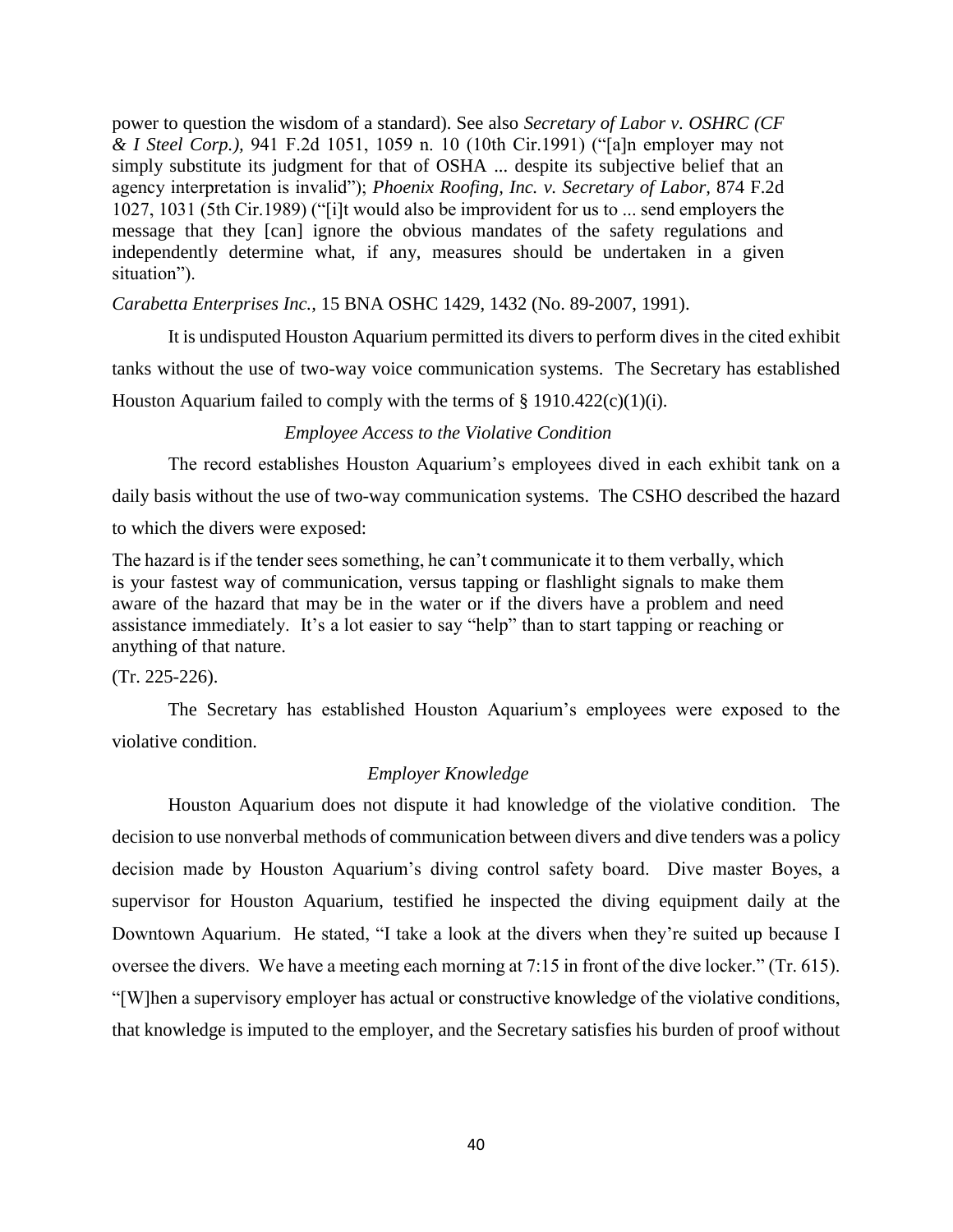having to demonstrate any inadequacy or defect in the employer's safety program." *Dover Elevator Co.*, 16 BNA OSHC 1281, 1286 (No. 91-862, 1993).<sup>20</sup>

Houston Aquarium had actual knowledge of its failure to comply with the terms of § 1910.422(c)(1)(i). The Secretary has established Houston Aquarium violated the cited subsection. Item 1 of the Citation is affirmed.

## *Serious Classification*

The Secretary classified this item as serious. Under  $\S 17(k)$  of the Act, a violation is serious "if there is a substantial probability that death or serious physical harm could result from" the violative condition. "[A] serious violation is established if an accident is possible and there is a substantial probability that death or serious physical harm could result from the accident." *Consol. Freightways Corp.,* 15 BNA OSHC 1317, 1324 (No. 86-0351, 1991).

The CSHO testified the lack of a two-way voice communication system could result in a diver's death by drowning if he or she were unable to hear sudden warnings or communicate distress (Tr. 226). Item 1 is properly classified as serious.

## **Item 3: Alleged Serious Violation of § 1910.424(c)(4)**

*Alleged Violation Description*

Item 3 of Citation No. 1 alleges:

Between January 10, 2012, and June 20, 2012, the employer did not ensure that divers carried a reserve breathing gas supply while conducting dives on scuba exposing divers to a drowning situation at:

c) Shark Tank

l

d) Dining Room Tank

*Cited Standard*

Section 1910.424 addresses SCUBA diving. Section 1910.424(c)(4) provides:

A diver-carried reserve breathing gas supply shall be provided for each diver, consisting of:

(i) A manual reserve (J valve); or

<sup>20</sup> The Court of Appeals for the Fifth Circuit holds that "a supervisor's knowledge of his own malfeasance is *not* imputable to the employer where the employer's safety policy, training, and discipline are sufficient to make the supervisor's conduct in violation of the policy unforeseeable." *W.G. Yates & Sons Const. Co. Inc. v. Occupational Safety & Health Review Comm'n,* 459 F.3d 604, 608-09 (5th Cir. 2006) (emphasis in original). The instant case does not present a *Yates* situation; the foreseeability of Boyes's own misconduct is not at issue.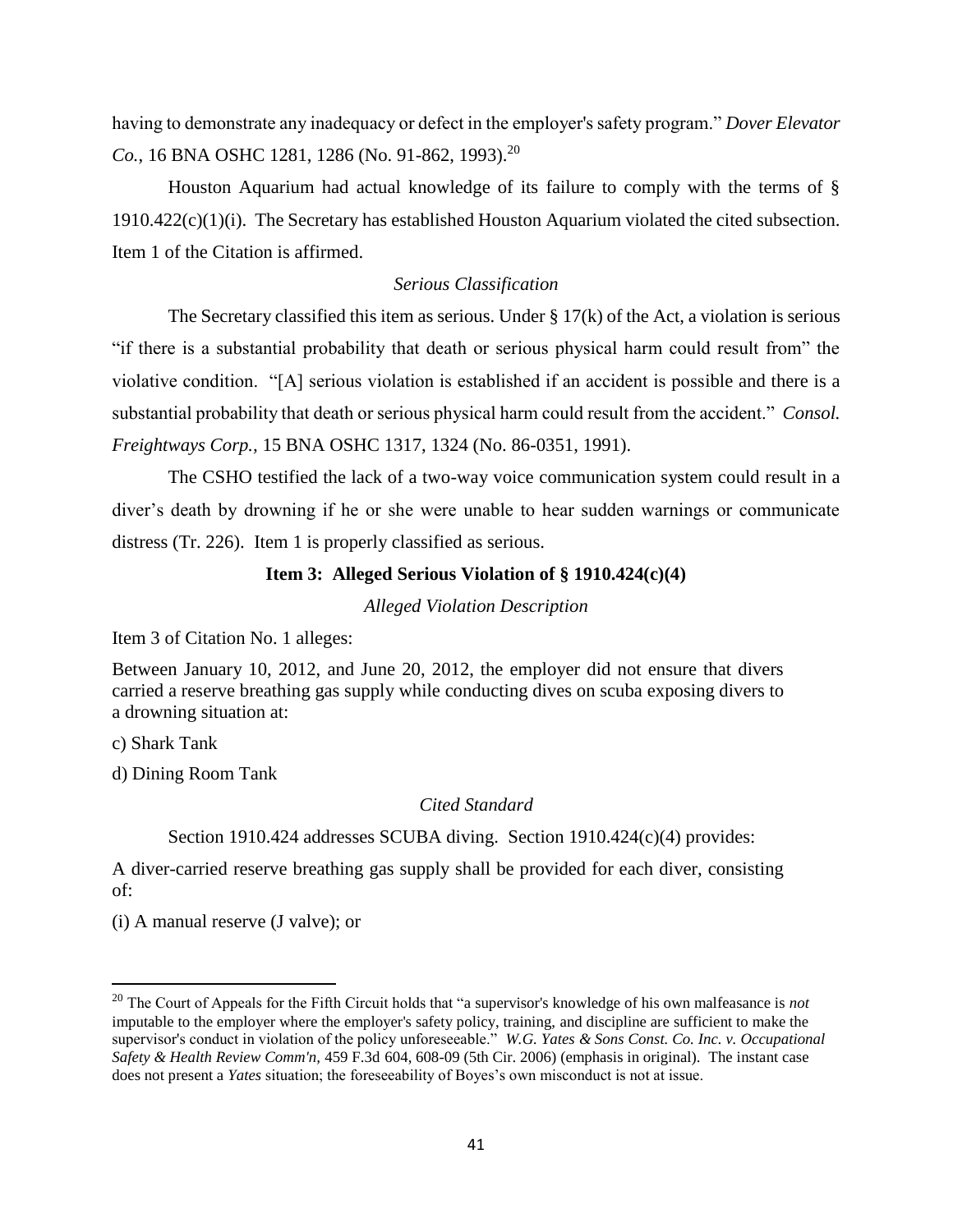(ii) An independent reserve cylinder with a separate regulator or connected to the underwater breathing apparatus.

#### *Definitions*

Section 1910.402 defines "SCUBA diving" as "[a] diving mode independent of surface supply in which the diver uses open circuit self-contained underwater breathing apparatus." "Diver-carried reserve breathing gas" is "[a] diver-carried supply of air or mixed gas (as appropriate) sufficient under standard operating conditions to allow the diver to reach the surface, or another source of breathing gas, or to be reached by a standby diver." A "J valve" is "a backup breathing supply that's built into the actual tank." (Tr. 259). A "pony tank" is a small independent reserve cylinder (Tr. 345).

### *Compliance with the Terms of the Standard*

Diver #1 testified that, between January 10, 2012, and June 20, 2012, she SCUBA dived in the Shark Tank "doing the regular maintenance routine of cleaning our exhibits." (Tr. 114). She dived in the Shark Tank on Tuesdays and Thursdays (Tr. 116). She did not carry a reserve breathing gas supply during these dives (Tr. 114-116).

The CSHO observed four SCUBA divers working in the Shark Tank (Tr. 265). He stated, "The divers in the tank were not carrying the auxiliary tanks or the tanks that they had in their possession did not consist of having J valves installed on it." (Tr. 259). The CSHO also observed a SCUBA diver in the Dining Room Tank who was not carrying a reserve breathing gas supply (Tr. 267).

Diver #3 testified he SCUBA dived in the Dining Room Tank. He was asked if he carried a pony tank with him. He replied, "I personally never did when I used SCUBA and I don't remember anyone ever bringing one with them (Tr. 345).

Houston Aquarium had reserve tanks available at the Downtown Aquarium. (Tr. 266). It contends, "[S]hould divers choose to carry a reserve air supply, the equipment is available and ready for their use." (Houston Aquarium's brief, p. 18). Houston Aquarium did not require its SCUBA divers to use a reserve tank during their dives (Tr. 511). Section 1910.424(c)(4) requires that a reserve air supply "shall be provided for each diver." A standard that requires an employer to provide a safety device to each employee also requires the employer to ensure that each employee uses the safety device. *Clarence M. Jones,* 11 BNA OSHC 1529 (No. 77-3676, 1983).

Houston Aquarium contends that "carrying a reserve breathing gas supply is not safer than an alternative method of air supply. When the risk of decompression sickness is minimal, or non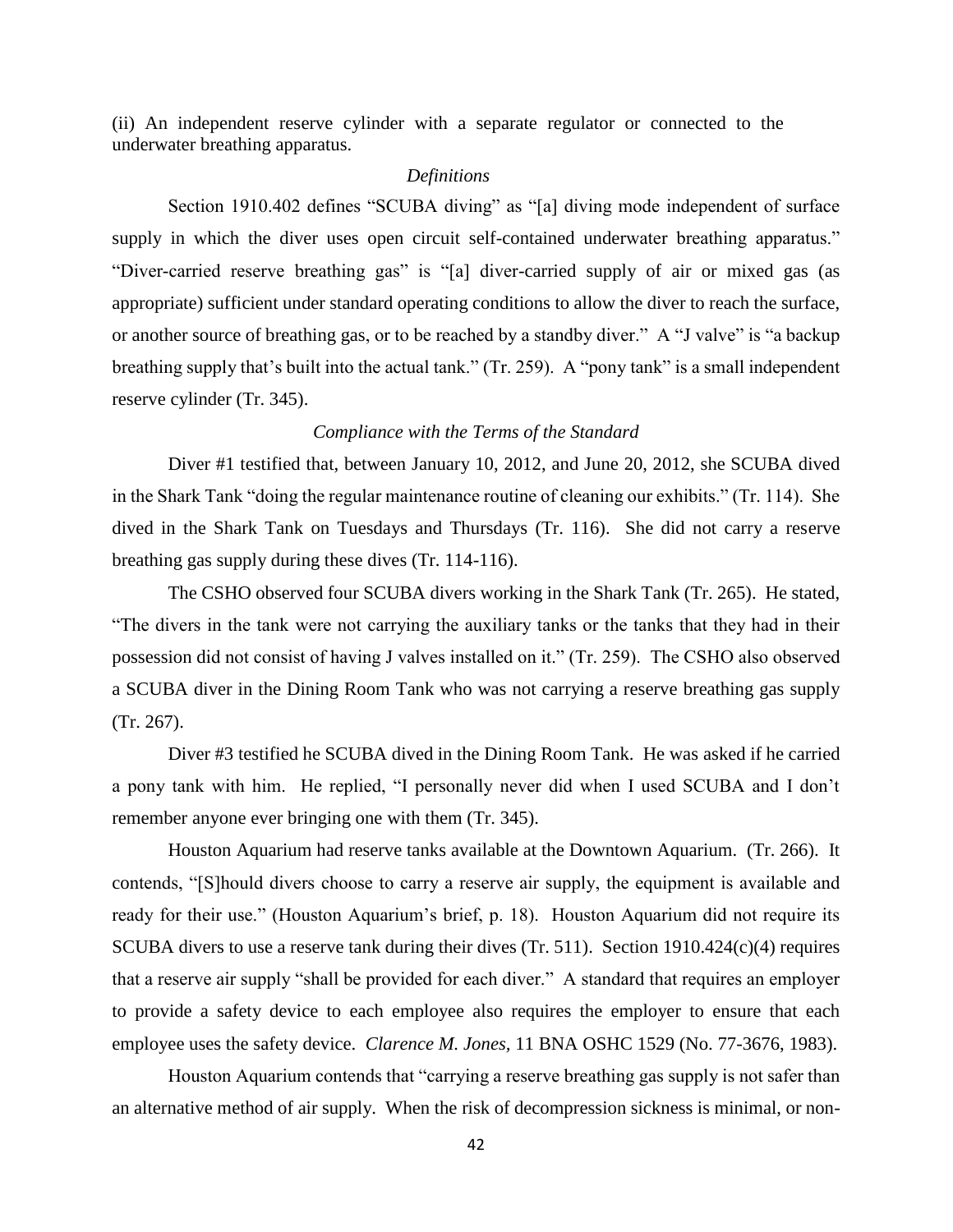existent as in this case, direct ascent to the surface is the preferred method of air supply in an 'out of air' emergency." (Houston Aquarium's brief, p. 18). Houston Aquarium is again questioning the wisdom of the standard. The Court cannot approve the company's use of an alternative method of air supply that is not found in the applicable standard.

Furthermore, Houston Aquarium's preference for direct ascent to the surface in an "out of air" emergency ignores scenarios where ascent to the surface is difficult or impossible. Divers at the Downtown Aquarium are exposed to, in Boyes's words, "very large animals, what some would consider potentially very dangerous animals." (Tr. 619). If a diver were injured or entangled or prevented from reaching the surface by an aggressive animal, access to a reserve air supply could be vital. The Secretary has established Houston Aquarium violated the terms of the cited subsection.

#### *Employee Access to the Violative Condition*

The CSHO testified the hazard to which the divers were exposed was "[t]he possibility of running out of air and not having a backup or reserve and drowning." (Tr. 266). Divers #1 and #3 testified they made weekly SCUBA dives in the Shark Tank and the Dining Room Tank. It is established that they had access to the violative condition.

#### *Employer Knowledge*

Houston Aquarium had actual knowledge of the violative activity. Dive master Boyes met with the divers every morning and inspected their equipment. He was aware the SCUBA divers were not carrying a reserve breathing gas supply.

The Secretary has established Houston Aquarium violated  $\S$  1910.424(c)(4). Item 3 is affirmed.

### *Serious Classification*

The Secretary classified this item as serious. Houston Aquarium's failure to ensure its SCUBA divers carried a reserve breathing gas supply exposed the divers to the potential risk of death due to oxygen deprivation or drowning . Item 3 is properly classified as serious.

# **Item 4: Alleged Serious Violation of § 1910.430(g)(1)**

*Alleged Violation Description*

Item 4 of Citation No. 1 alleges:

Between January 10, 2012, and June 20, 2012, the employer did not ensure that divers had gauges that indicate the diver depth at their location, exposing divers to situations that cause the bends or decompression sickness at: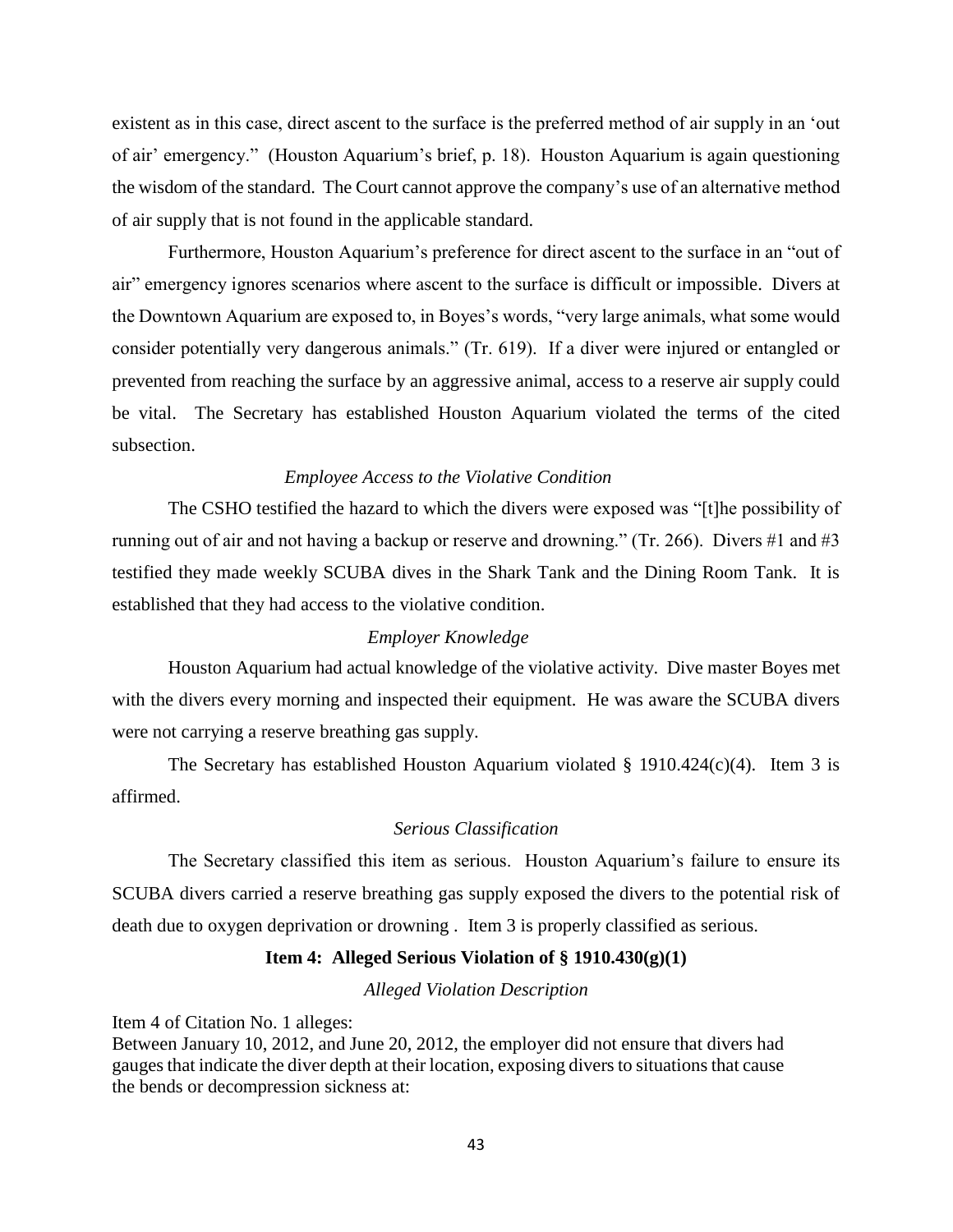a) Tower Tank

#### *Cited Standard*

Section  $1910.430(g)(1)$  provides:

Gauges indicating diver depth which can be read at the dive location shall be used for all dives except SCUBA.

## *Compliance with the Terms of the Standard*

Divers in the Tower Tank did not use gauges indicating diver depth which could be read at the dive location (Tr. 268-270). The Secretary has established Houston Aquarium failed to comply with the terms of  $\S$  1910.430(g)(1).

## *Employee Access to the Violative Condition*

The CSHO testified that divers in the Tower Tank who were not using depth gauges were exposed to a delay in medical treatment for decompression sickness. He stated, "[T]he divers don't know what their depth is or if that information can't be relayed to the tender and they come down with decompression sickness, or the bends, the information can't be relayed to a doctor for proper treatment." (Tr. 271).

Derek Smith has done extensive research in decompression sickness and has worked with diving physiology experts for over 15 years (Exh. R-195, p. 241). He stated that the "definition of decompression sickness is bubble formation and growth." (*Id.).* During a dive, nitrogen gas dissolves in the diver's bloodstream as a liquid. When the diver surfaces, he or she goes from a higher state of compression or pressure to a lower pressure. "The gas that's in your bloodstream wants to come out of that. Like your bloodstream can't hold in the amount of gas that you've got absorbed there." (*Id*. at 242*).* During decompression, bubbles from the nitrogen in the diver's bloodstream form. Occasionally, "those bubbles get larger and larger and can get stuck in places around your body, various blood capillaries, your arteries, your veins, places like that. And when these bubbles form, grow, and then cause symptoms, that's what we refer to as decompression sickness." (*Id.* at 243).

Smith stated that "it is generally accepted amongst . . . the community of diving physiology doctors and the scientific community that dives that are shallower than 20 feet deep . . . do not potentially expose a diver to decompression risk." (Exh. R-195a, p. 49). The only exhibit tank deeper than 20 feet at the Downtown Aquarium is the Tower Tank, which is 40 feet deep. (Exh. C-7).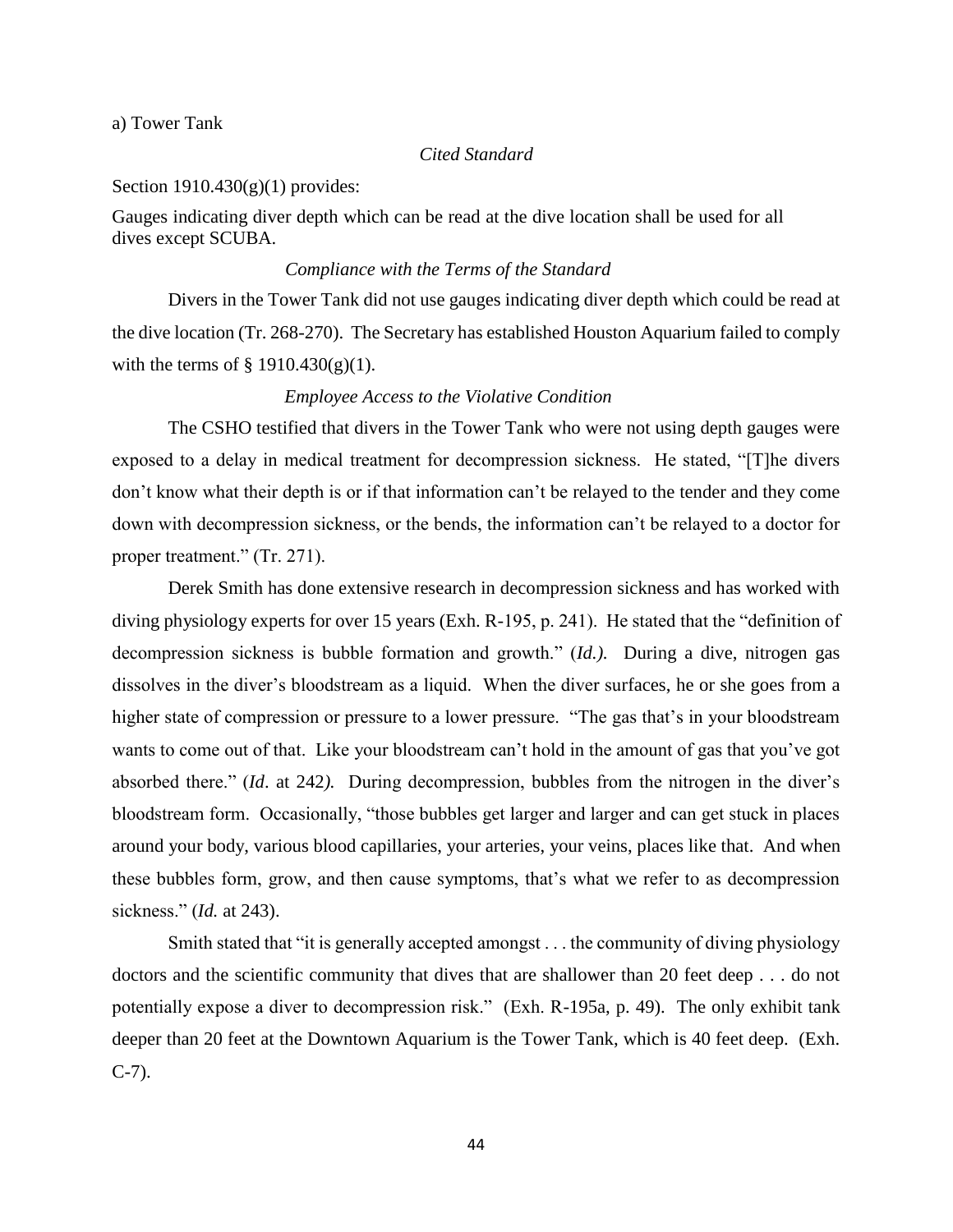Smith testified that for dives in aquariums, "the depth of the exhibit is known and the maximum depth of that dive is used for decompression planning." (*Id.* at 59). Todd Hall, the corporate dive master for Houston Aquarium and the Denver Aquarium, agreed: "[A]ll aquariums are a fixed depth so if you're not using a depth gauge, you have to plan your dives to the maximum depth that that exhibit will allow you to go. And you plan your decompression prevention . . . on that." (Tr. 520). Hall stated that the only additional information medical personnel need to know to treat decompression sickness is the length of time the diver has been underwater. That information is always available to the dive team (Tr. 521).

The Secretary has failed to show Houston Aquarium's divers were exposed to a hazard. The CSHO stated that the hazard was "the divers don't know what their depth is." Houston Aquarium uses the maximum depth of 40 feet as the baseline for planning decompression treatment. Divers suffering from decompression sickness would experience no delay in medical treatment. Medical personnel assume the depth of the diver's dive to be 40 feet and treat the diver based on the amount of time the diver spent underwater, information that is always available to the dive tender or other dive team member.

The Secretary has failed to establish a violation of  $\S$  1910.430(g)(1). Item 4 is vacated.

### **Items 5a and 5b: Alleged Serious Violations of §§ 1910.430(j)(2)(i) and (ii)**

*Alleged Violation Descriptions*

Item 5a of Citation No. 1 alleges:

Between January 10, 2012, and June 20, 2012, the employer did not ensure that divers wore safety harnesses with a positive buckling device, exposing divers to delayed recovery in the case of a debilitating accident.

Item 5b of Citation No. 1 alleges:

Between January 10, 2012, and June 20, 2012, the employer did not ensure that divers had attachment points for the umbilical cord to prevent strain on masks, or Hookah devices while the divers are in the water, exposing employees to damaging mask and not being able to breathe.

# *Cited Standard*

Sections  $1910.430(j)(2)(i)$  and (ii) provide:

Except when heavy gear is worn or in SCUBA diving, each diver shall wear a safety harness with:

(i) A positive buckling device; [and]

(ii) An attachment point for the umbilical to prevent strain on the mask or helmet[.]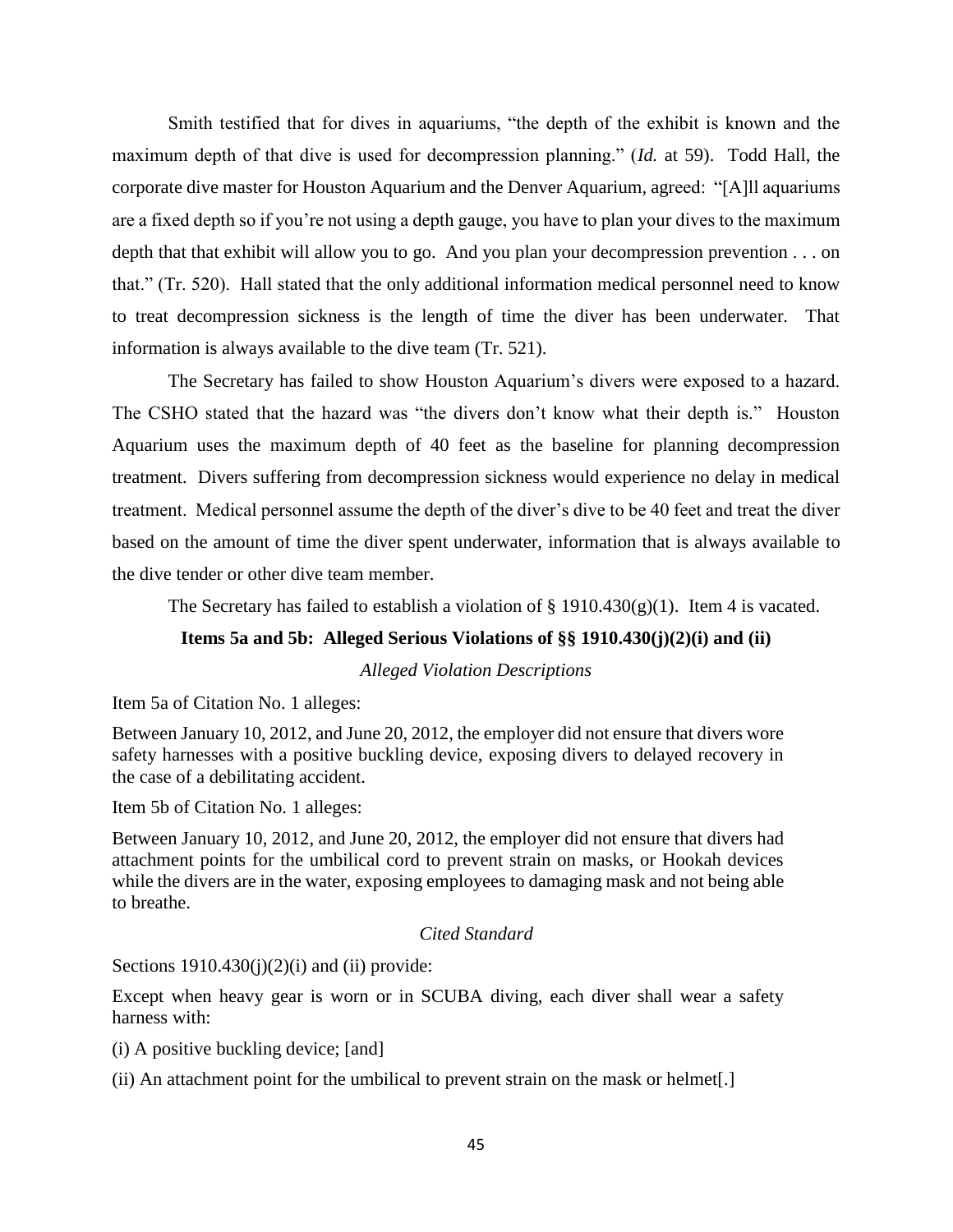### *Compliance with the Terms of the Standard*

When the CSHO first inspected the Downtown Aquarium, Houston Aquarium's divers using surface-supplied air did not wear safety harnesses (and therefore no diver wore a safety harness with a positive buckling device or an attachment point for the umbilical). Instead, Houston Aquarium had devised a method for rescuing divers "using a backboard much like EMS personnel would use, by putting that in the water and strapping the individual to it. And then they had attached chains with a hoisting mechanism to the ceiling to retrieve divers from the water." (Tr. 275).

Following the CSHO's initial visit, Houston Aquarium purchased safety harnesses for its divers, making them available for use sometime in February or March 2012 (Tr. 613-614). Even then, however, Houston Aquarium did not require its employees to wear safety harnesses during their dives. Diver #3 testified he never wore a safety harness when performing cleaning dives (Tr. 349).

Houston Aquarium contends its divers wore weight belts around their waists and that the weight belts "served the same function as a safety harness." (Houston Aquarium's brief, p. 20). Houston Aquarium instructed its divers to attach their air hoses to their weight belts. Todd Hall stated that Houston Aquarium's "policy has always been to have your airline clipped into your weight belt. It's as simple as that." (Tr. 522). The CSHO took a photo of a diver performing a cleaning dive (Exh. C-8). The diver did not clip his air hose to his weight belt. Instead, the diver "had taken the hose and bent it in half and stuck it into [the] weight belt in lieu of having that positive buckling device."  $(Tr. 279)^{21}$ 

The record establishes Houston Aquarium did not provide safety harnesses for its divers until February or March of 2012, and that it did not require its employees to wear the safety harnesses once they were purchased. The Secretary has proven Houston Aquarium failed to comply with the terms of  $\S$  1910.430(j)(2).

#### *Employee Access to the Violative Condition*

 $\overline{a}$ 

<sup>&</sup>lt;sup>21</sup> Houston Aquarium argues the photographed employee was not following its policy of clipping the air hose to the weight belt. This, Houston Aquarium asserts, is a case of unpreventable employee misconduct. The first element the employer must prove in order to establish the affirmative defense of unpreventable employee misconduct is that the employer had "established work rules designed to prevent the violative conditions from occurring[.]" *Manganas Painting Co*., 21 BNA OSHC 1964, 1997 (No. 94-0588, 2007). Here, the violative condition is the failure to ensure the diver is wearing a safety harness with a positive buckling device and an attachment point for the umbilical. Houston Aquarium's rule requiring divers to clip the air hose to the weight belt is irrelevant to the cited subsection. Houston Aquarium's unpreventable employee misconduct defense is rejected.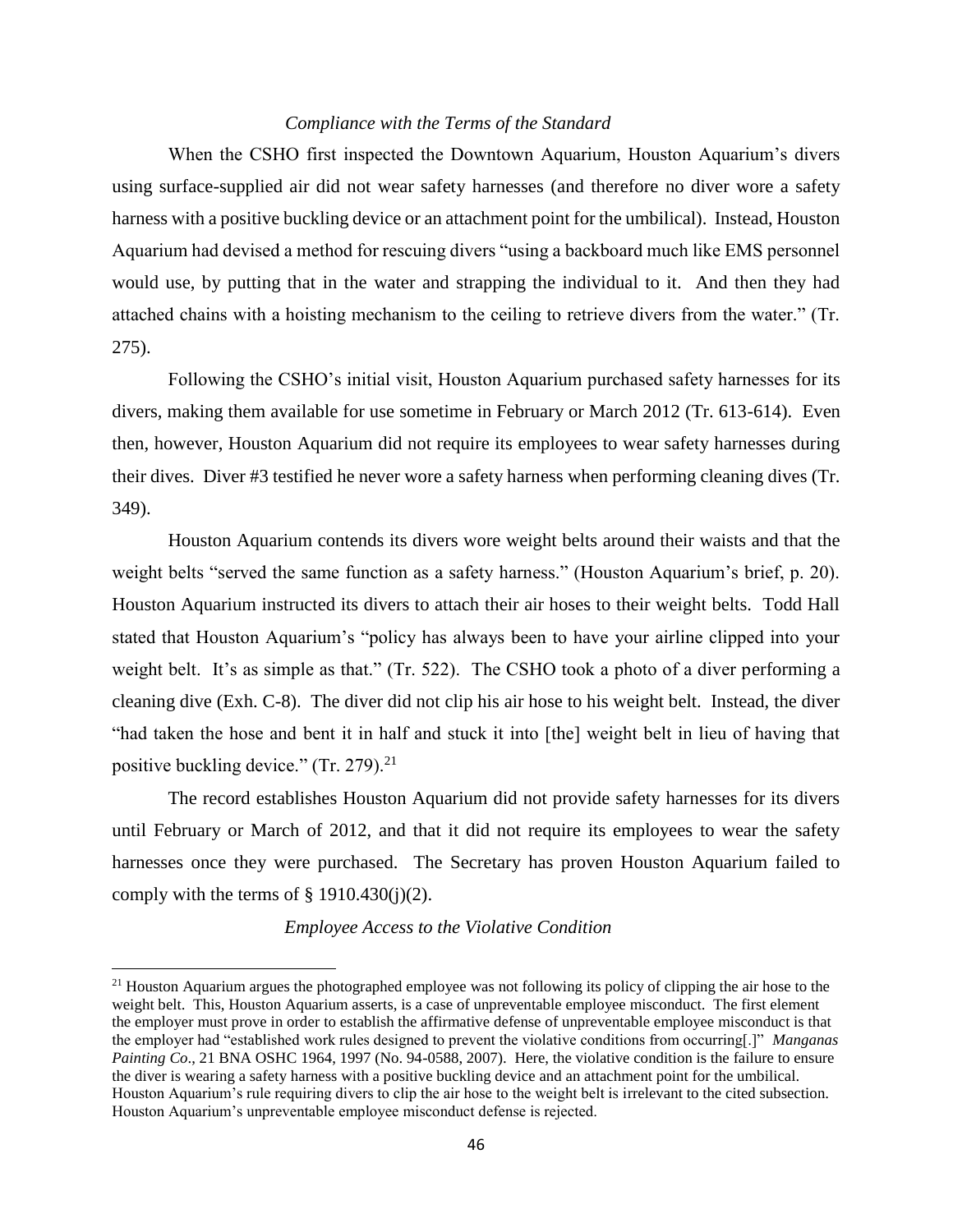The CSHO observed several divers who were not wearing the required safety harnesses (Tr. 276). Diver #3 testified he never wore a safety harness during cleaning dives (Tr. 349). The hazard of a diver failing to wear a safety harness with a positive buckling device is "delayed removal from the water if [the diver] become unconscious." (Tr. 275). The hazard of failing to wear a safety harness with attachment points for the umbilical to prevent strain on the mask is that the air hose inadvertently could be pulled from the diver's mouth, depriving the diver of oxygen (Tr. 277). The Secretary has established the divers had access to the violative condition.

#### *Employer Knowledge*

Houston Aquarium had actual knowledge of the violative activity. Dive master Boyes met with the divers every morning and inspected their equipment. He was aware of when the divers were not wearing safety harnesses. The Secretary has established that Houston Aquarium committed a violation of  $\S$  1910.430(j)(2).

## *Serious Classification*

The Secretary classified this item as serious. Houston Aquarium's failure to ensure its divers were wearing the required safety harness with a positive buckling device and an attachment point exposed divers to a possible delay in the event of an emergency rescue and drowning. Items 5a and 5b are properly classified as serious.

# **AFFIRMATIVE DEFENSES**

Houston Aquarium asserted a laundry list of defenses in its Answer, some of which are recognized by the Commission (Answer, ¶¶ 9 through 42). By the time Houston Aquarium filed its post-hearing brief, it had narrowed its primary affirmative defenses to infeasibility, greater hazard, and vindictive prosecution. It is the employer's burden to prove each of these affirmative defenses. Houston Aquarium has failed to meet its burden of proof with regard to each defense.

#### **Infeasibility**

In its post-hearing brief, Houston Aquarium conjoins infeasibility and greater hazard, which are two separate defenses. Where Houston Aquarium alleges that compliance with the cited subsections is infeasible, its supporting argument actually asserts compliance would result in a greater hazard.

To prove infeasibility, Houston Aquarium must show by a preponderance of the evidence that "(1) literal compliance with the terms of the cited standard was infeasible under the existing circumstances and (2) an alternative protective measure was used or there was no feasible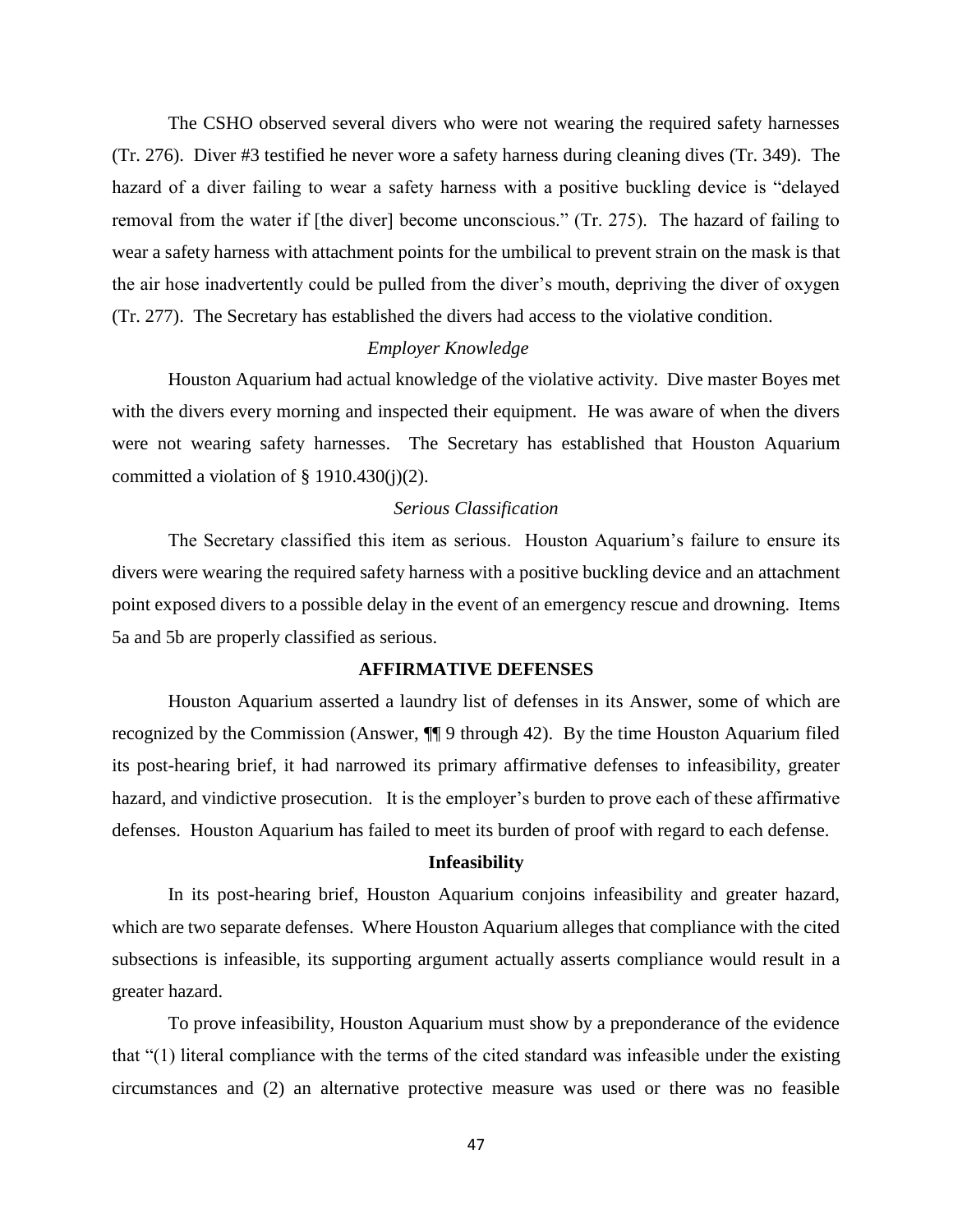alternative measure." *Westvaco Corp.*, 16 BNA OSHC 1374, 1380 (No. 90-1341, 1993). Houston Aquarium fails to meet the first element of the defense. It concedes that on occasion it needs to perform underwater construction work. When those occasions arise, Houston Aquarium either hires an outside company to perform the dives or uses its own employees to perform the construction work. In either case, the divers comply with the CDO standard. No evidence was adduced demonstrating divers engaged in construction work were unable to literally comply with the terms of the cited subsections of the CDO standard. Houston Aquarium cannot, therefore, establish that literal compliance with the terms of the cited standard subsections was infeasible under the existing circumstances.

# **Greater Hazard**

Houston Aquarium's real argument is that compliance with the cited subsections of the CDO creates a greater hazard "to both the animals in the tanks and the divers." (Houston Aquarium's brief, p. 31). It alleges three situations in which compliance with the cited subsections will result in greater hazards:

(1) wearing more equipment does not necessarily make divers safer—requiring scientific aquarium divers to use unfamiliar equipment . . . would present a safety hazard for both animals and divers;

(2) most aquarium tanks are not very deep and there is not much room to move around. Additional equipment would be more cumbersome and would cause a potential entanglement hazard and interfere with egress from an aquarium tank; and

(3) aquarium animals are attracted to electrical impulses in a nonposititve way. Divers using electrical communications when diving in close proximity with these animals would pose a risk because predatory and schooling behavior is based on electrical impulses that would cause divers to become potential targets. Divers would be particularly at risk while diving with sharks or groupers and would potentially risk death if required to wear electrical equipment in tanks with these animals. Wearing electrical equipment such as two-way voice communication in all tanks at the Houston Aquarium, as suggested by the Secretary, is infeasible.

(Houston Aquarium's brief, pp. 31-32) (footnotes omitted).

Houston Aquarium is being disingenuous with its third point. The testimony regarding the attraction of the aquarium animals to electrical impulses related specifically to sharks (Tr. 407, 507). Jim Prappas testified it was not advisable to use a two-way voice communication system in the Shark Tank because "it's an electrical device and the animals are attracted to electrical things and when you're wearing an electrical device on your head, that could possibly make you a target."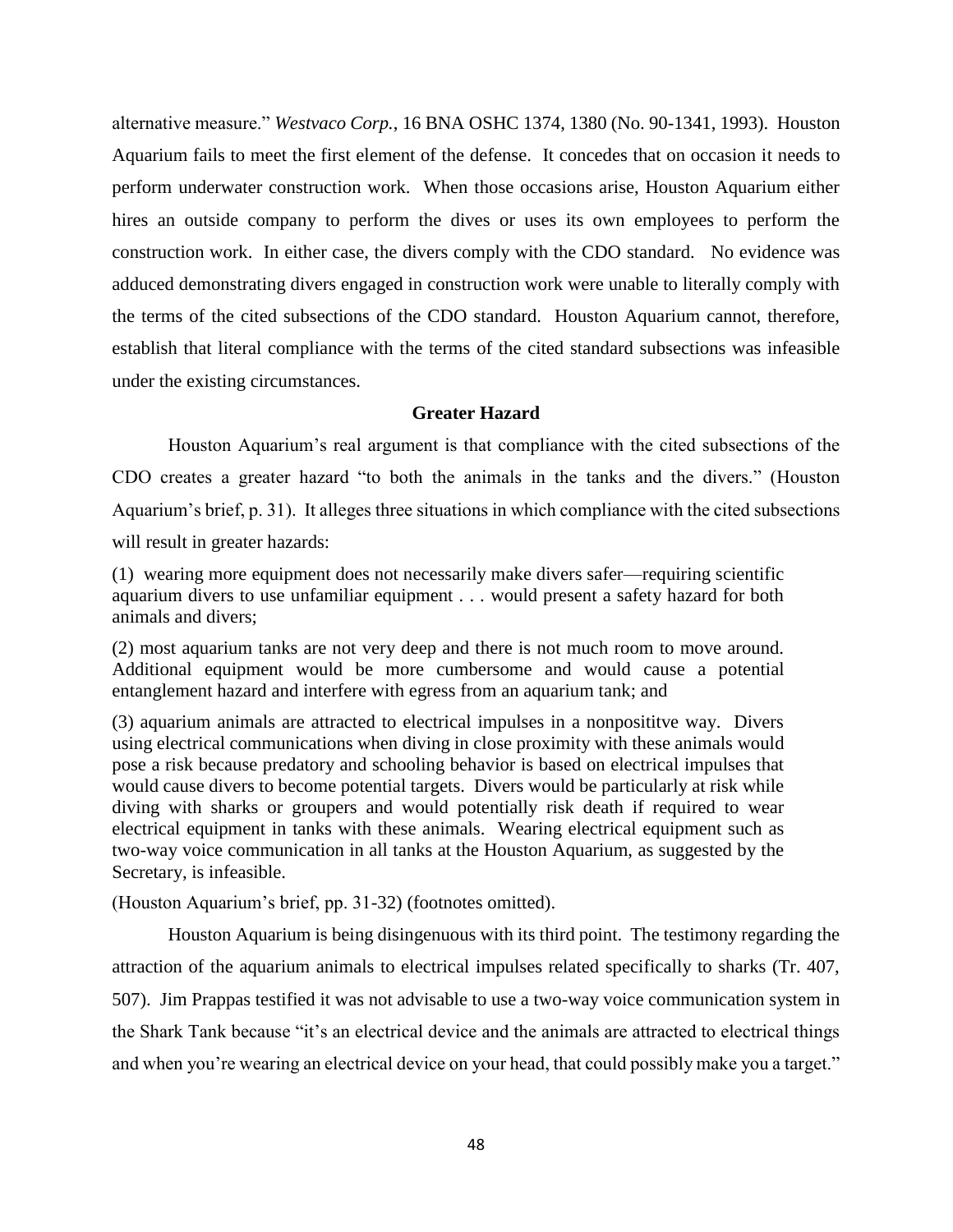(Tr. 507). For that reason, Prappas asserted, divers in the Shark Tank use SCUBA equipment when diving (*Id.).*

Section 1910.422 $(c)(1)(i)$ , the subsection of the CDO standard that requires the use of a two-way voice communication system, applies to divers using surface-supplied air or mixed-gas. The Secretary did not cite Houston Aquarium under § 1910.422(c)(1)(i) for dives performed in the Shark Tank based on its understanding that only SCUBA diving was performed in that tank (Secretary's brief, p. 84, n. 13). Abatement of Item 1 does not require Houston Aquarium to implement a two-way voice communication system in the Shark Tank if it continues to permit only SCUBA diving in that exhibit.

Houston Aquarium's other two points amount to the same complaint—wearing the additional equipment required by the cited subsections of the CDO standard creates a greater hazard than not wearing it.

To establish a defense of greater hazard, an employer must prove that: (1) the hazards created by complying with the standard are greater than those of noncompliance, (2) other methods of protecting employees from the hazards are not available, and (3) a variance is not available or application for a variance is inappropriate. See *Spancrete Northeast, Inc.,* 15 BNA OSHC 1020, 1022–23, 1991 CCH OSHD ¶ 29,313, pp. 39,356–39,357 (No. 86– 521, 1991). These three elements are now well-established in court precedent. *Id.* at n. 3 (listing cases). An employer's proof of the unavailability or inappropriateness of a variance is particularly important. *E.g., PBR, Inc. v. Secretary of Labor,* 643 F.2d 890, 895 (1st Cir.1981).

*Seibel Modern Mfg. & Welding Corp.*, 15 BNA OSHC 1218, 1225 (No. 88-821, 1991).

Here, Houston Aquarium's defense is fatally deficient because it failed to file a variance or adduce any evidence that application for a variance is inappropriate.<sup>22</sup> Houston Aquarium does

. . . . .

l

<sup>&</sup>lt;sup>22</sup> During the comment period for the proposed scientific diving exception, the Carpenters Union suggested that variances were a more appropriate means for determining whether the CDO should apply in specific circumstances. The scientific diving community rejected this approach.

One of the issues addressed in this rulemaking concerns the appropriateness of the scientific diving community seeking an exemption, rather than a variance, from Subpart T. The Carpenters Union remarked that an exemption from the OSHA standards would be unprecedented by making a broad incursion into a safety standard without considering the variance alternative.

Members of the scientific diving community expressed concern that the time involved in obtaining a variance, the resultant delays in carrying out research activities, as well as the costs involved in obtaining a variance or in requesting modifications of variances might curtail or eliminate important research projects and thus be detrimental to their scientific research programs.

<sup>47</sup> Fed. Reg. at 53,362, 53,363.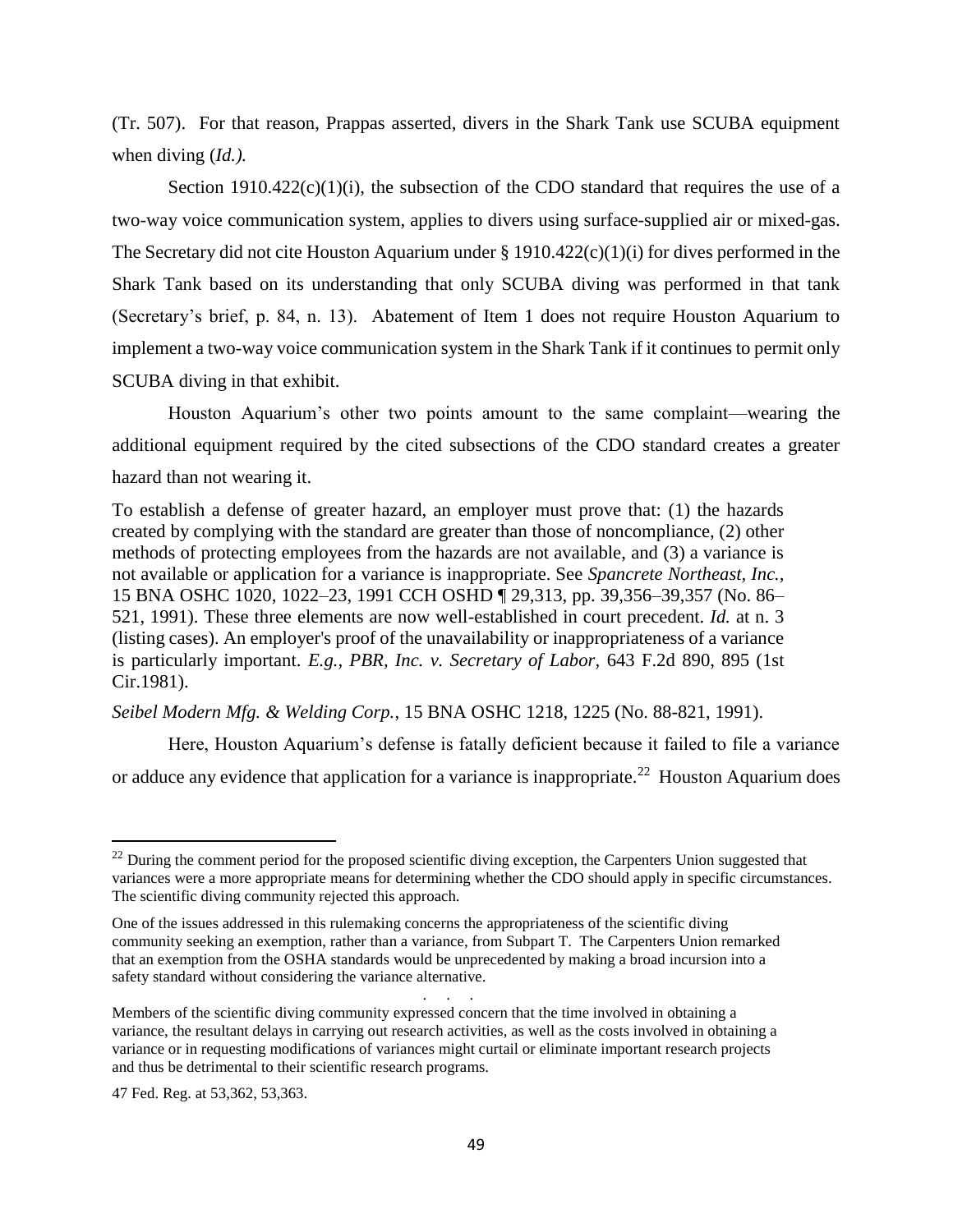not refer to the elements of the greater hazard defense in its post-hearing brief and it does not attempt to argue it established the "particularly important" third element of the defense. Houston Aquarium is not excused from compliance with the CDO standard merely because it disagrees with its wisdom.

An employer who disagrees with a standard, on the basis that its particular requirements are arbitrary or inappropriate, has two options. The employer may apply for a variance. See *Walker Towing Corp.,* 14 BNA OSHC [2072, 2079 n. 11 (No. 87-1359, 1991] (discussion of the variance option); *Stone Container Corp*., 14 BNA OSHC 1757, 1760, 1987–90 CCH OSHD ¶ 29,064, p. 38,817 (No. 88–310, 1990) (other than a judiciallycreated defense or a settlement agreement that excuses strict compliance, the only legal excuse for noncompliance is a variance). The employer may also seek to have the Secretary alter her standard through rule-making proceedings. See 29 U.S.C. § 665(b)(1) ("The Secretary may ... modify ... any occupational safety or health standard ... [w]henever the Secretary, upon the basis of information submitted ... by an interested person, [or] a representative of any organization of employers[,] ... determines that a rule should be promulgated ...").

#### *Carabetta,* 15 BNA OSHC at 1432.

Houston Aquarium did not apply for a variance from the cited subsections of the CDO standard. Therefore, its affirmative defense of greater hazard must fail.

#### **Vindictive Prosecution**

Houston Aquarium contends it "is apparently the subject of vindictive prosecution, harassment, and selective enforcement. Following the complaint of . . . a disgruntled employee, the Secretary decided to arbitrarily apply Commercial Diving Regulations to the Houston Aquarium notwithstanding 30 years of OSHA policy to the contrary that has permitted the aquarium diving community to self-regulate under scientific diving standards." (Houston Aquarium's brief, pp. 33-34).

"Vindictive prosecution is a prosecution to deter or punish the exercise of a protected statutory or constitutional right. *United States v. Goodwin,* 457 U.S. 368, 372 (1982). Although there is no uniform test for proving that a prosecution was vindictive, a threshold showing common to all tests is evidence that the government action was taken in response to an exercise of a protected right." *National Engineering & Contracting Co.,* 18 BNA OSHC 1075, 1077 (No. 94- 2787, 1997).

Houston Aquarium has not identified any protected right it exercised that caused the Secretary to initiate this inspection or prosecution. OSHA conducted the January 2012 inspection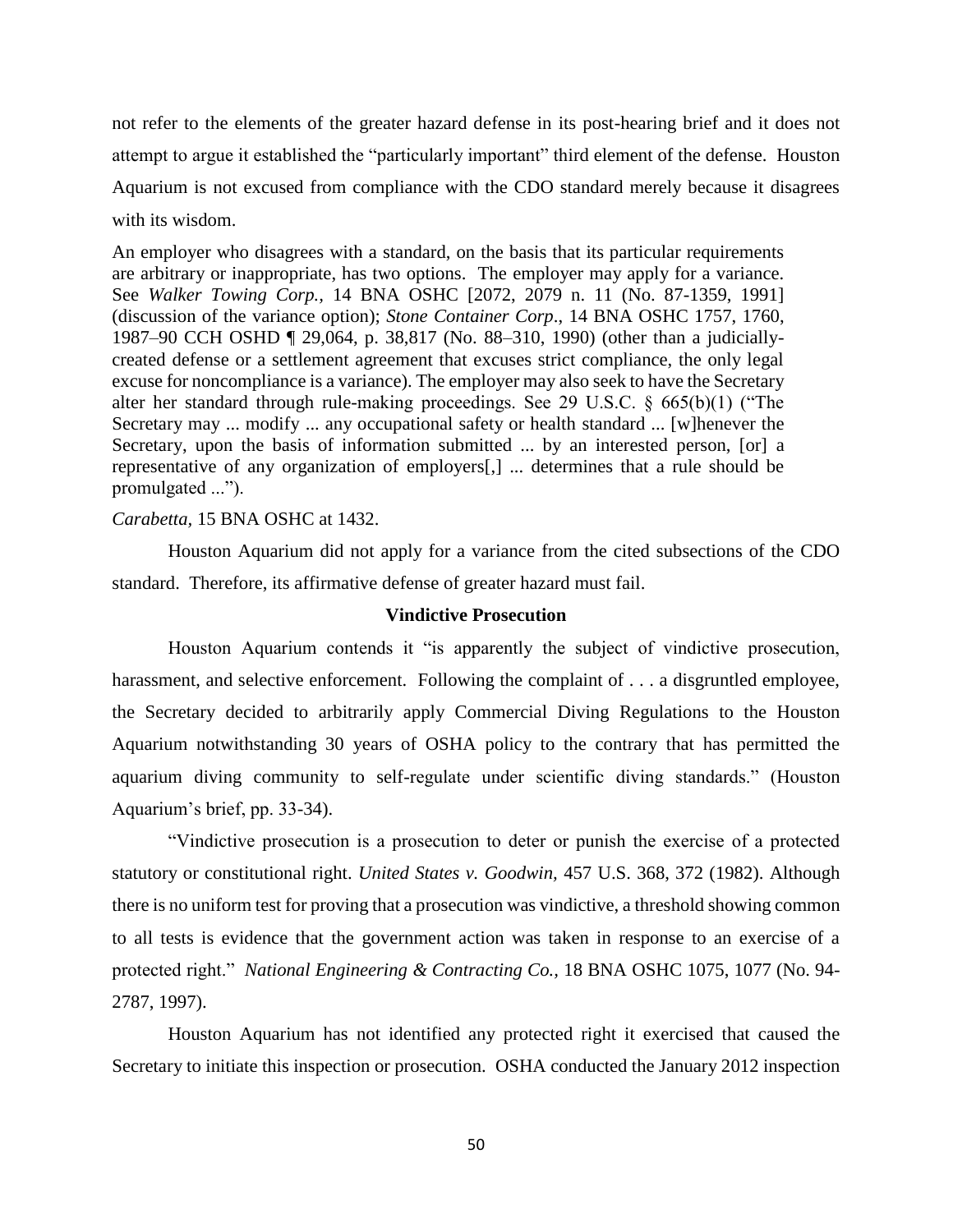pursuant to a formal employee complaint. Houston Aquarium has failed to make a threshold showing of vindictive prosecution. Its defense is without merit.

## **PENALTY DETERMINATION**

Under  $\S$  17(j) of the Act, the Commission must give "due consideration to the appropriateness of the penalty with respect to the size of the business of the employer being charged, the gravity of the violation, the good faith of the employer, and the history of previous violations." The principal factor in a penalty determination is gravity, which "is based on the number of employees exposed, duration of exposure, likelihood of injuries, and precautions against injuries." *Siemens Energy and Automation, Inc.,* 20 BNA OSHC 2196, 2201 (No. 00-1052, 2005).

Houston Aquarium employs approximately 285 employees (Tr. 285). OSHA had inspected the Downtown Aquarium and cited it for serious violations within the previous five years (Tr. 238). The CSHO testified that Houston Aquarium cooperated fully with his inspections and responded quickly to his recommendations: "Every time I brought something to their attention, Mr. Boyes, he was actively making adjustments or purchasing equipment in good faith to make the dives safer for the divers." (Tr. 289). Houston Aquarium has demonstrated good faith throughout this proceeding.

The Court recognizes that OSHA's application of the CDO standard to the Downtown Aquarium represents an abrupt departure from OSHA's previous treatment of public aquariums.<sup>23</sup> The Court of Appeals for the Eighth Circuit has suggested that a reduction in penalty may be appropriate when an employer is caught in the vanguard of OSHA's change in policy. "A steep fine for behavior consistent with an arguably longstanding interpretation from the Secretary may well be untenable." *Perez v. Loren Cook Co*., 750 F.3d 1006, 1013 (8th Cir. 2014).

The gravity of the violations cited in Items 1, 3, 5a, and 5b is low. The exhibit tanks at the Downtown Aquarium are controlled environments not subject to the variables of weather and unknown inhabitants. Houston Aquarium controls the temperature, lighting, current, and configuration of the tanks. Unlike divers in virtually every other underwater environment, aquarium divers are wholly visible to observers outside of the water for the duration of their dives. Houston Aquarium's divers dive with other dive team members and are always watched from

 $\overline{\phantom{a}}$ 

<sup>&</sup>lt;sup>23</sup> Houston Aquarium did not assert as a defense that it lacked fair notice of the application of the CDO standard to the dives performed at the Downtown Aquarium (Answer, ¶¶ 9-42), nor did it present a fair notice argument in its post-hearing brief.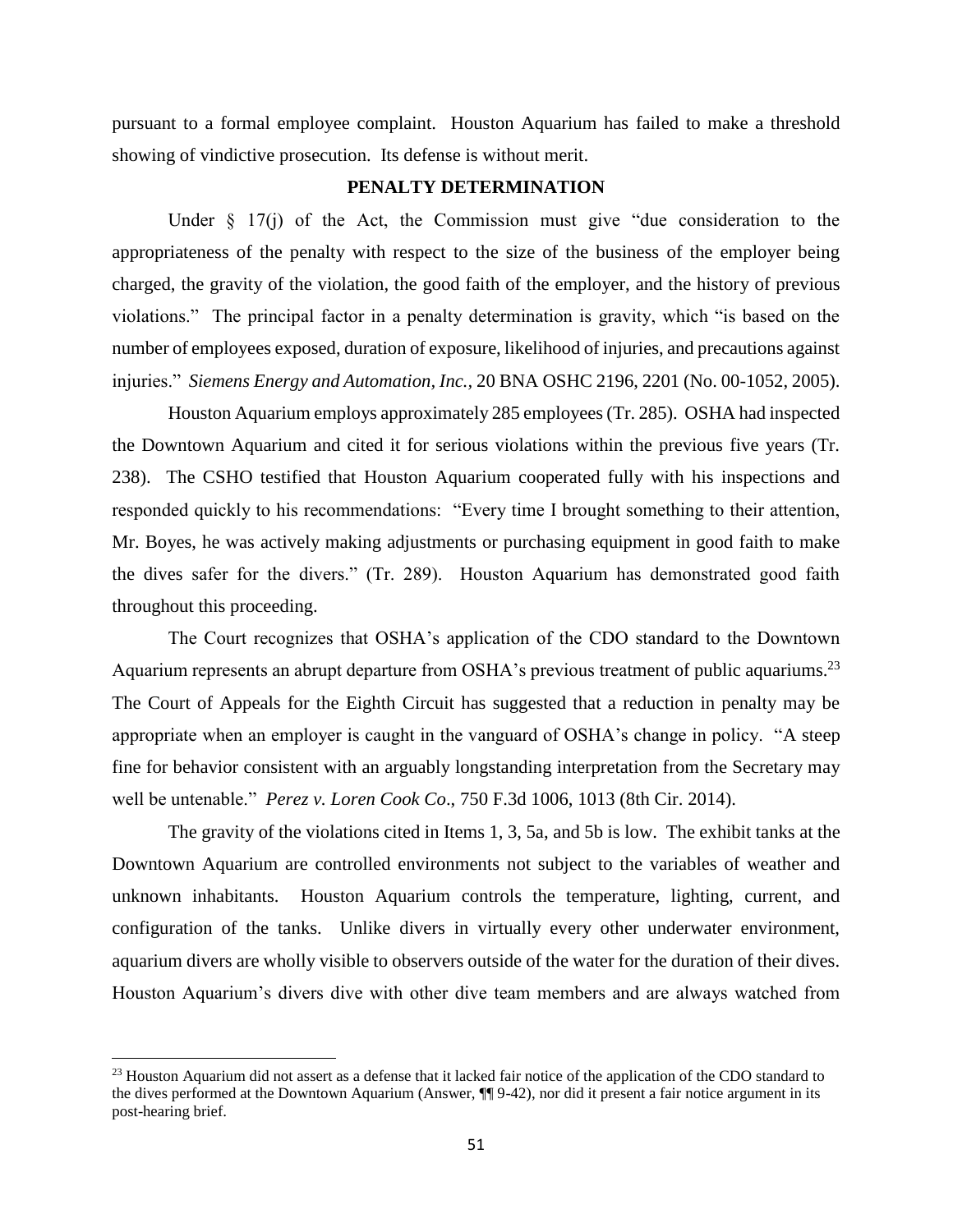outside the water by a dive tender. Houston Aquarium's divers are highly trained. The dive master meets with the divers every morning and checks their equipment.

Although Houston Aquarium was not in compliance with the cited subsections of the CDO standard, it had implemented alternative safety measures, including the use of the nonverbal communication system, "buddy breathing" rescue training, and an emergency retrieval procedure. The Secretary adduced no evidence of accidents or injuries occurring during dives performed at the Downtown Aquarium. "The absence of a history of accidents . . . , while irrelevant to whether a violation exists, may be considered in determining gravity. *Brennan v. Smoke-Craft, Inc.,* 532 F.2d 843 (9<sup>th</sup> Cir.1976). *Accord Allis-Chalmers Corp. v. OSHRC*, 542 F.2d 27 (7<sup>th</sup> Cir.1976) (while not determinative, an employer's accident-free record may be considered)." *Monitor Constr. Co.,* 16 BNA OSHC 1589, n.8 (No. 91-1807, 1994).

Upon due consideration of the statutory factors under  $\S 17(i)$  of the Act, as well as the Downtown Aquarium's status as the first public aquarium cited under the CDO standard, the Court determines that the appropriate penalty for Item 1, Item 3, and grouped Items 5a and 5b is \$1,500.00 each.

#### **FINDINGS OF FACT AND CONCLUSIONS OF LAW**

The foregoing decision constitutes the findings of fact and conclusions of law in accordance with Fed. R. Civ. P. 52(a).

#### **ORDER**

Based upon the foregoing decision, it is hereby ORDERED:

1. Item 1 of the Citation, alleging a serious violation of § 1910.422(c)(1)(i), is AFFIRMED and a penalty of \$1,500.00 is assessed;

2. Item 2 of the Citation, alleging a serious violation of § 1910.422(d), was withdrawn by the Secretary prior to the hearing. Item 2 is VACATED and no penalty is assessed;

3. Item 3 of the Citation, alleging a serious violation of § 1910.424(c)(4)(i), is AFFIRMED and a penalty of \$1,500.00 is assessed;

4. Item 4 of the Citation, alleging a serious violation of § 1910.430(g)(1), is VACATED and no penalty is assessed; and

5. Items 5a and 5b of the Citation, alleging serious violations of §§ 1910.430(j)(2)(i) and (ii), are AFFIRMED and a grouped penalty of \$1,500.00 is assessed.